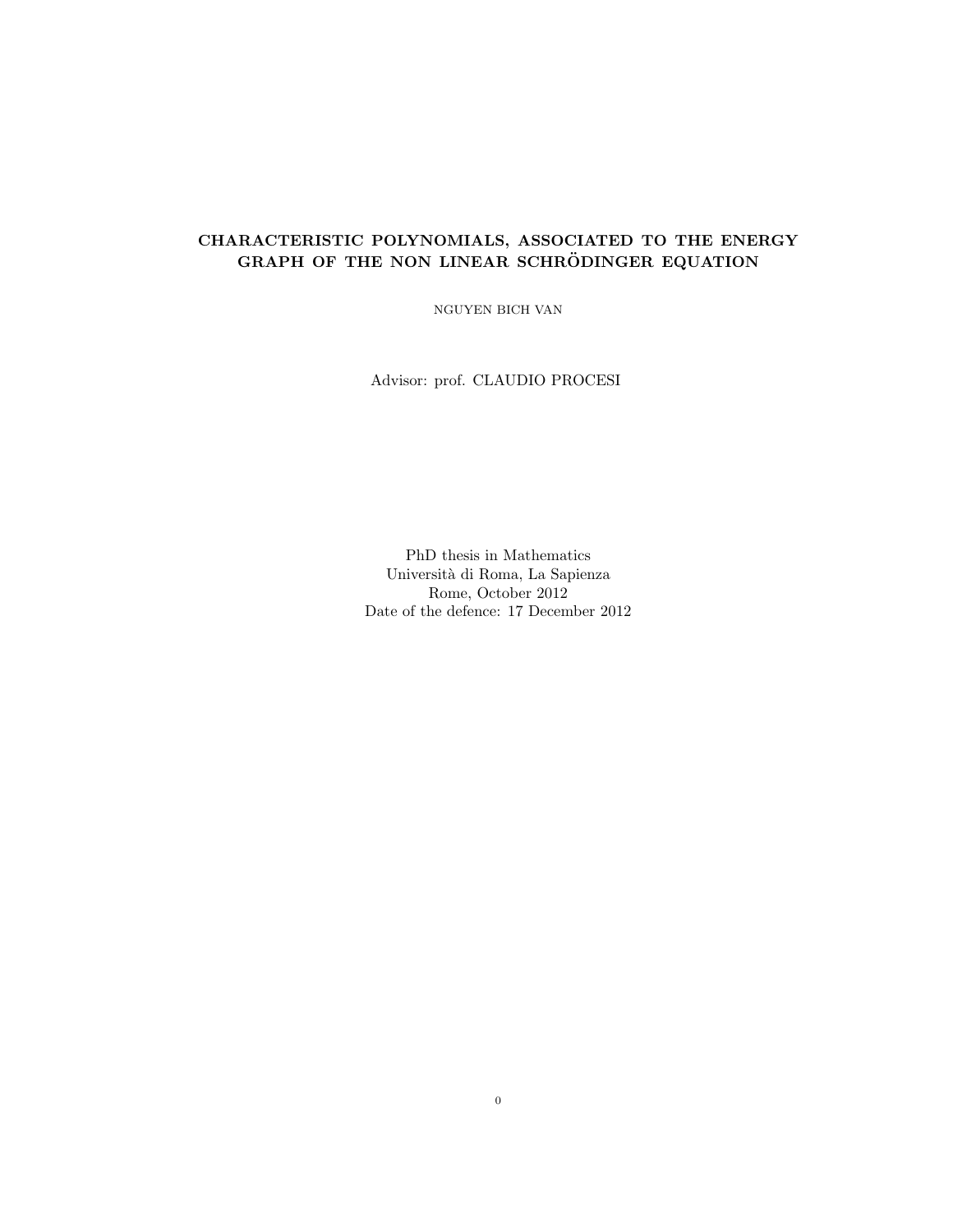Acknowledgements I would like to thank the former Director of my Doctoral school Enzo Marinari for giving me opportunity to get the fellowship to study at Sapienza Università di Roma. I want to thank professors Paolo Piazza, Andrea Maffei, Alberto De Sole, Claudia Pinzari, Riccardo Salvati Manni, Corrado de Concini for their courses which improved my knowledge. I am grateful to my tutor Paolo Papi who gives me many useful advices. I also want to thank Michela Procesi for helping me to understand the analysis background. I finally wish to express my gratitude to my Advisor professor Claudio Procesi. Many of the results and ideas in this thesis have been inspired by his illuminating suggestions. I appreciated his supervision and support which proved for me an extraordinary opportunity of personal and intellectual growth.

ABSTRACT. We study the irreducibility and the separation of characteristic polynomials, associated to the energy graph of the non-linear Schrödinger equation. This fact will be useful in the study of stability of a class of normal forms of the completely resonant non–linear Schrödinger equation on a torus described in [\[10\]](#page-72-0). The problem can be also considered as an independent interesting algebraic combinatorial problem.

#### **CONTENTS**

| Introduction<br>1.                                                              | $\boldsymbol{2}$ |
|---------------------------------------------------------------------------------|------------------|
| Some related literature<br>1.1.                                                 | $\sqrt{2}$       |
| 1.2.<br>The plan of the thesis                                                  | 4                |
| Part 1. Some background                                                         | 4                |
| Conservation laws<br>2.                                                         | $\bf 5$          |
| 3.<br>The nonlinear Schrödinger equation as an infinite dimensional Hamiltonian |                  |
| equation                                                                        | 7                |
| One step of Birkhoff normal form<br>3.1.                                        | $\overline{7}$   |
| 3.2.<br>Invariant subspaces                                                     | 8                |
| Tangential sites in action variables<br>3.3.                                    | 11               |
| 3.4.<br>A normal form                                                           | 12               |
| The new Hamiltonian<br>3.5.                                                     | 15               |
| 3.6. KAM scheme                                                                 | 15               |
| The operator $ad(N)$<br>4.                                                      | 15               |
| The map $\pi$<br>4.1.                                                           | 15               |
| The spaces $V^{i,j}$ and $F^{0,1}$<br>4.2.                                      | 16               |
| 4.3.<br>The Cayley graphs                                                       | 16               |
| 4.4.<br>The matrix description of $ad(N)$                                       | 18               |
| Geometric graph $\Gamma_S$<br>4.5.                                              | 19               |
| 4.6.<br>From the combinatorial to the geometric graph                           | 20               |
| 4.7.<br>The correspondence of $\Gamma_S$ with $\Lambda_S$                       | 21               |
| 4.8.<br>Characteristic polynomials of complete color marked graphs              | 22               |
| The separation and irreducibility of characteristic polynomials,<br>Part 2.     |                  |
|                                                                                 |                  |

| associated to the cubic NLS          | 24 |
|--------------------------------------|----|
| 5. The irreducibility and separation | 25 |
| 5.1. Preliminaries                   | 25 |
| 6. The separation lemma              | 27 |
| 7. Irreducibility theorem            | 29 |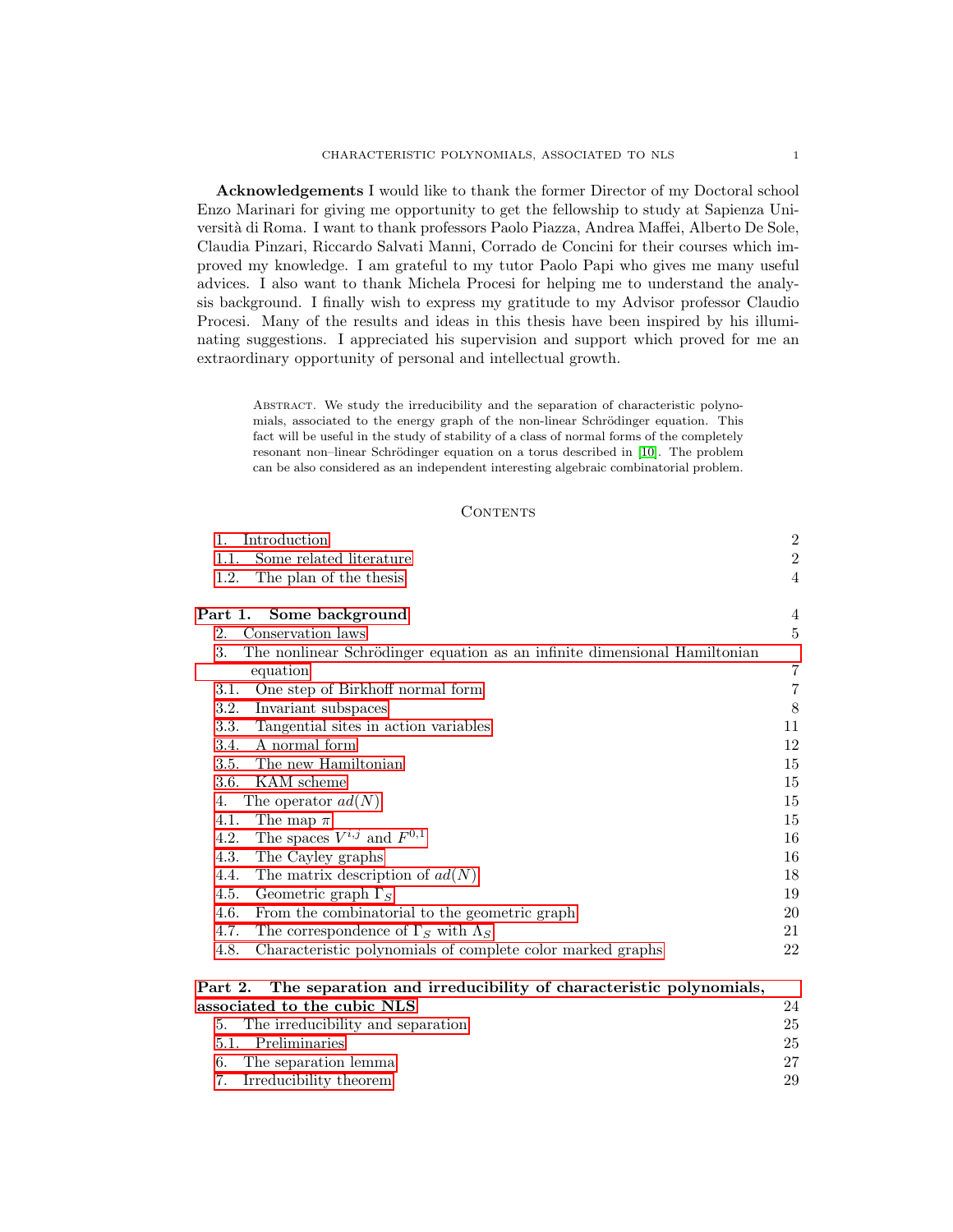| 7.1. Two indices which appear only once and in the same edge        | 31 |
|---------------------------------------------------------------------|----|
| 7.2. There is only one index, say 1, which appears once in the tree | 32 |
| 7.3. Every index appears twice in the tree                          | 39 |
| 7.4. $n > 4$                                                        | 43 |
|                                                                     |    |

# [Part 3. The separation and irreducibility of characteristic polynomial,](#page-62-0) [associated to higher degree NLS](#page-62-0) 62 [8. One edge](#page-64-0)  $64$ [8.1. Separation](#page-64-1) 64 [8.2. Irreducibility](#page-64-2) 64 [Part 4. Appendix](#page-68-0) 68 [9. Appendix: Proof of Remark 1.1](#page-68-1) 68 [10. Appendix: Proof of Proposition 1](#page-69-0) 69 [11. Appendix: The resultant and discriminant of polynomials](#page-70-0) 70 [12. Appendix: Genericity condition](#page-71-0) 71

[References](#page-72-1) 72

#### <span id="page-2-5"></span>1. Introduction

<span id="page-2-0"></span>The main object in this work is the study of an algebraic and combinatorial problem (cf. Theorem [1.1\)](#page-4-2) which arises from the study of non linear Schrödinger equation ( $NLS$ ) for short) on an  $n$ –dimensional torus:

(1) 
$$
-i u_t + \Delta u = \kappa |u|^{2q} u + \partial_{\bar{u}} G(|u|^2), q \ge 1 \in \mathbb{N}
$$

where  $\kappa \in \mathbb{R}$ ,  $u = u(t, \varphi), \varphi \in \mathbb{T}^n$ , The case  $q = 1$  is associated to the *cubic* NLS.

The NLS is an example of a universal nonlinear model that describes many physical nonlinear systems. The equation can be applied to hydrodynamics, nonlinear optics, nonlinear acoustics, quantum condensates, heat pulses in solids and various other nonlinear instability phenomena.

<span id="page-2-2"></span>**Remark 1.1.** One can rescale u to get  $\kappa = \pm (q + 1)$ .

*Proof.* See Appendix [9](#page-68-1) □

<span id="page-2-4"></span>So one can restrict to the NLS of this form:

(2) 
$$
-iu_t + \Delta u = \pm (q+1)|u|^{2q}u, q \ge 1 \in \mathbb{N}
$$

We fix the sign to be  $+$  since in our treatment it does not play any particular role.

<span id="page-2-1"></span>1.1. Some related literature. The cubic NLS in dimension 1 has a long history. It is one of the simplest partial differential equations (PDEs) with completely integrability and several its explicit solutions are known (see  $[12]$ ,  $[9]$ ,  $[1]$ ). Moreover by  $[8]$  it has a convergent normal form. In higher dimensions we loose the complete integrability and all techniques associated to it, but we can still use the following well-known fact

<span id="page-2-3"></span>Proposition 1. The NLS [\(2\)](#page-2-4) can be written as an infinite dimensional Hamiltonian dynamical system  $\dot{u} = \{H, u\}$ , where the symplectic variables are Fourier coefficients of the functions

(3) 
$$
u(t,\varphi) = \sum_{k \in \mathbb{Z}^n} u_k(t)e^{i(k,\varphi)}.
$$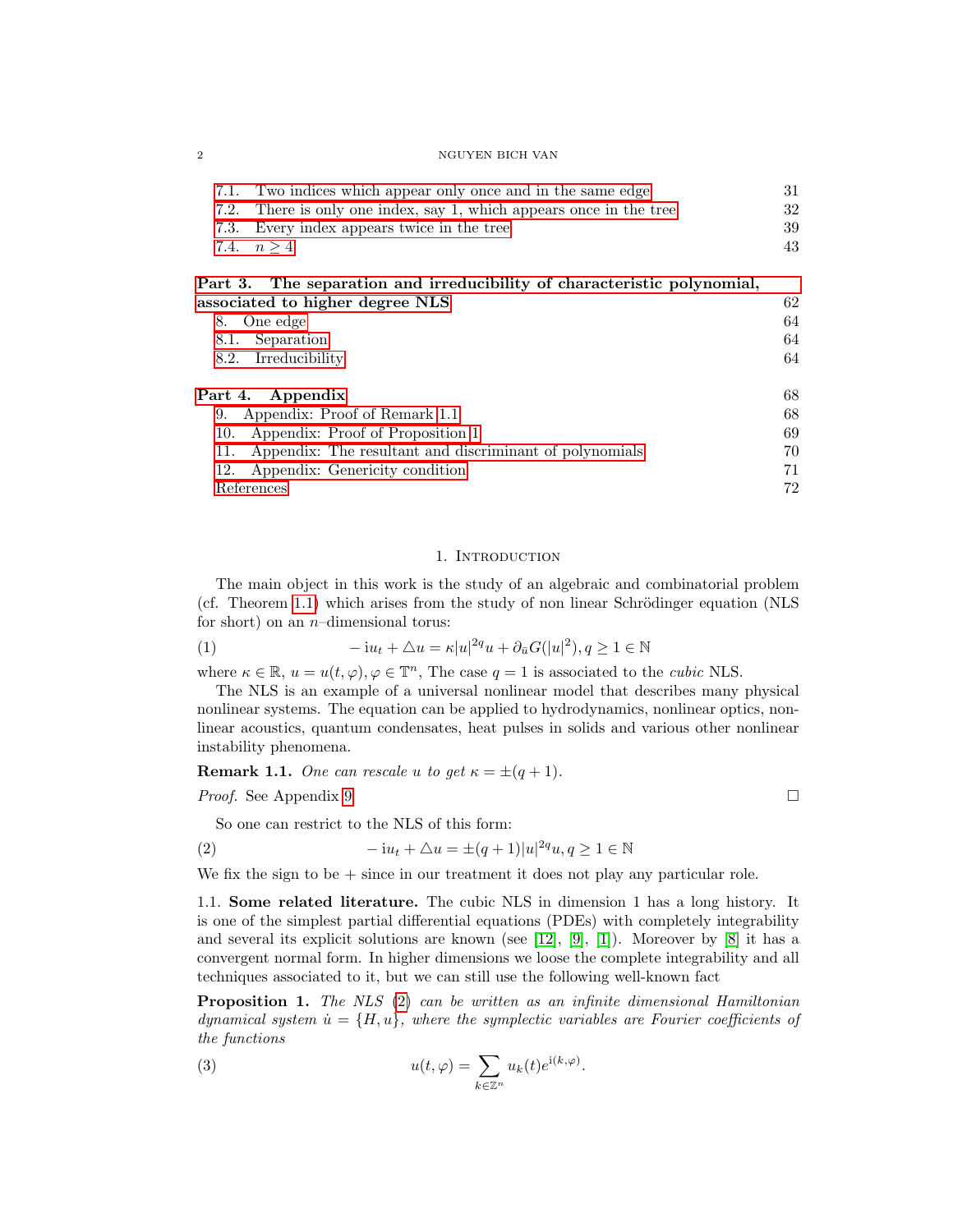the symplectic form is  $i\sum_{k\in\mathbb{Z}^n} du_k \wedge d\bar{u}_k$  and the Hamiltonian is

<span id="page-3-0"></span>(4) 
$$
H := \sum_{k \in \mathbb{Z}^n} |k|^2 u_k \bar{u}_k + \sum_{k \in \mathbb{Z}^n : \sum_{i=1}^{2q+2} (-1)^i k_i = 0} u_{k_1} \bar{u}_{k_2} u_{k_3} \bar{u}_{k_4} ... u_{2q+1} \bar{u}_{2q+2}
$$

*Proof.* See Appendix [10.](#page-69-0) □

By formula [\(4\)](#page-3-0) we can write equation [\(1\)](#page-2-5) as an infinite dimensional Hamiltonian system, where the quadratic term consists of infinitely many independent oscillators with rational frequencies and hence completely resonant (all the bounded solutions are periodic). The presence of the nonlinear part couples oscillators and modulates the frequencies so that one expects the existence of small-periodic (and almost-periodic) solutions for appropriate choices of the initial data. In order to prove the existence of such quasi-periodic solutions for Hamiltonian PDEs there are two main methods used in the literature: one by KAM theory and the other by using Lyapunov-Schmidt decomposition and then Nash-Moser implicit function theorems. In particular in [\[4\]](#page-72-6) Bourgain studied the cubic NLS in dimension two and proved the existence of quasi-periodic solutions with two frequencies by using the second method (the so-called Craig-Wayne-Bourgin approach, see [\[5\]](#page-72-7), [\[4\]](#page-72-6) and a more recent paper [\[3\]](#page-72-8)). Meanwhile the KAM algorithm was used by Geng-Yi in [\[6\]](#page-72-9) for the NLS in dimension one with the nonlinearity  $|u|^4u$  and by Geng-You and Xu in [\[7\]](#page-72-10) to prove the existence(but not stability) of quasi-periodic solutions for the cubic NLS in dimension two. It is important to notice however that for both approaches it is necessary start from a suitably non degenerate normal form (see Definition [3.4\)](#page-12-1) and the existence of a such normal form is not obvious for equation [\(1\)](#page-2-5).

Recently in the paper [\[10\]](#page-72-0) C.Procesi and M. Procesi have studied A Normal Form for  $the Schrödinger equation with analytic non-linearities.$ 

In this paper the normal form is described by an infinite dimensional Hamiltonian which determines a linear operator  $ad(N)$ , depending on a finite number of parameters  $\xi_i$ (the actions of certain excited frequencies), on a certain infinite dimensional vector space  $F^{(0,1)}$  (see Definition [4.1\)](#page-15-4).

Stability for this infinite dimensional operator will be interpreted in the same way as it appears for finite dimensional linear systems, that is the property that the linear operator is semisimple with distinct eigenvalues.

This was shown in [\[11\]](#page-72-11) to be true for cubic NLS outside a zero measure set of parameters and on a smaller set of positive measure it was shown that the dynamic is elliptic. This condition in a more precise quantitative form (which will be discussed elsewhere) in the Theory of dynamical systems is referred to as the *second Melnikov condition*(see [3.6\)](#page-15-1). This fact will be useful in [\[13\]](#page-72-12) in order to prove, by a KAM algorithm, the existence and stability of quasi–periodic solutions for the NLS (not just the normal form). The fact that this property makes at all sense depends upon the results in [\[10\]](#page-72-0), where it is shown that this linear operator decomposes into an infinite direct sum of finite dimensional blocks. Furthermore, these finite dimensional blocks are described by translating, with suitable scalars, a finite number of combinatorially defined matrices, constructed from certain combinatorial objects called marked colored graphs with vertices certain integral vectors (cf. Definition [4.3](#page-16-2) and Remark [4.2\)](#page-17-0).

The characteristic polynomials det( $tI - ad(N)_{\Gamma}$ ) of the operator  $ad(N)$  restricted to the infinitely many blocks  $\Gamma$  are all polynomials in the variables  $\xi_i$  and t with integer coefficients. The issue is thus to prove that a rather complicated infinite list of polynomials in a variable  $t$ , of degree increasing with the space dimension, and with coefficients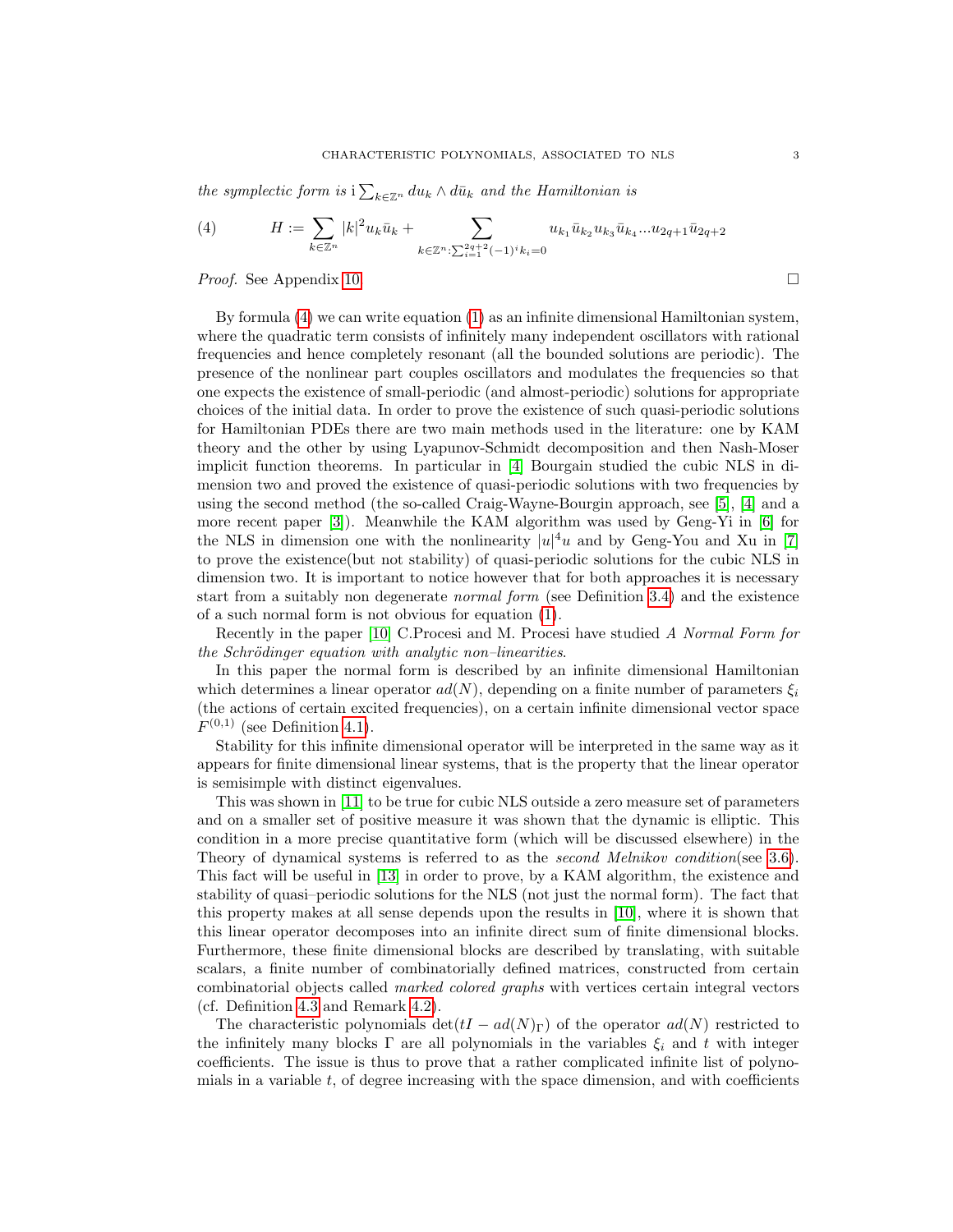polynomials in the parameters  $\xi_i$  have distinct roots for *generic* (see Appendix [12\)](#page-71-0) values of the parameters.

In general, following the classical Theory of Sylvester in order to prove that a single polynomial has distinct roots, one has to prove the non–vanishing of its discriminant (see Definition [11.2\)](#page-70-1), for two polynomials to have different roots the condition is the non– vanishing of the resultant (see Definition [11.1\)](#page-70-2).

Although both the discriminant and the resultant can be computed by explicit formulas above (see  $(240)$ ,  $(241)$ ) a proof of their non–vanishing for the infinite list of complicated polynomials appearing seems to be a hopeless task.

We thus followed a different approach. Remark that, if we have a list of different polynomials in one variable  $t$ , with coefficients in a field  $F$ , a sufficient condition that all their roots (in the algebraic closure  $\overline{F}$  of F) be distinct is that they are all *irreducible* (over  $F$ ). This follows immediately from the fact that an irreducible polynomial is uniquely determined as the minimal polynomial of each of its roots.

In our case we can consider all the characteristic polynomials as having coefficients in the field of rational functions in the parameters  $\xi_i$ , its algebraic closure is a *field of algebraic* functions. Thus the resultant of two distinct irreducible polynomials in  $\mathbb{Q}(\xi_1, \ldots, \xi_m)[t]$  is non–zero as a polynomial in the  $\xi$  and thus outside a real hypersurface the two polynomials have distinct roots.

The way in which we shall attack this problem is by showing that

<span id="page-4-2"></span>**Theorem 1.1.** (Separation and Irreducibility Theorem)Polynomials  $\det(I - ad(N)_{\Gamma})$  are all distinct and irreducible as polynomials with integer coefficients.

The proof of this proposition is the content of Part 2 and Part 3, and requires a rather tedious and lengthy case analysis.

<span id="page-4-0"></span>1.2. The plan of the thesis. The thesis is devoted to prove Theorem [1.1.](#page-4-2) It is composed of three parts. The first part explains why we need to study the problem. The second part considers the case of cubic NLS in all dimensions, meanwhile the third part considers higher degree NLS in low dimensions.

## <span id="page-4-1"></span>Part 1. Some background

ABSTRACT. This part is a short summary of some of the results of  $[10]$  for all q which explain the nature of the matrices which will be analyzed in the second and the third part.

We work on the scale of complex Hilbert spaces

<span id="page-4-3"></span>
$$
(5) \quad \bar{\ell}^{(a,p)} := \{ u = \{ u_k \}_{k \in \mathbb{Z}^n} | \sum_{k \in \mathbb{Z}^n} |u_k|^2 e^{2a|k|} |k|^{2p} := ||u||_{a,p}^2 < \infty \}, a > 0, p > n/2
$$

equipped with the symplectic structure  $i \sum_{k \in \mathbb{Z}^n} du_k \wedge d\bar{u}_k$ . These choices are rather standard in the literature:

Remark 1.2. The condition imposed on u by [\(5\)](#page-4-3) means that:

- We restrict our study to functions which extend to analytic functions in the domain of the complex torus  $\mathbb{C}^n/2\pi\mathbb{Z}^n$  where  $(z_1,\ldots,z_n)\in\mathbb{C}^n$ ,  $Im(z_i)\leq a$ .
- The functions on the boundary are in the Sobolev space  $H<sup>p</sup>$ .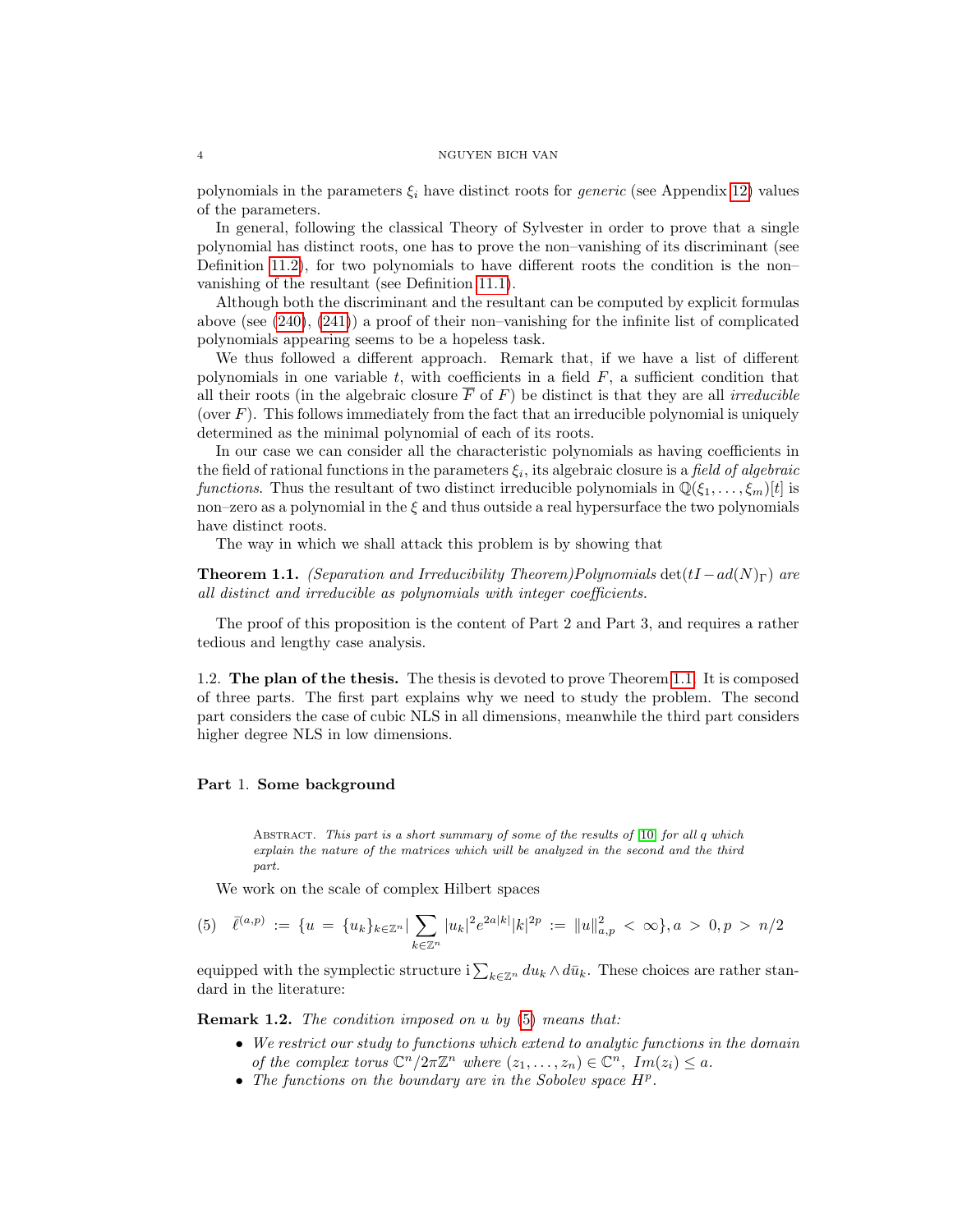• The condition  $p > n/2$  implies that the function space under consideration embeds in  $L^{\infty}$ . In particular the following uniform bound holds for each  $u \in \overline{\ell}^{(\mathbf{a},\mathbf{p})}$ :

(6) 
$$
|u_k| \le C(s, a) \frac{\|u\|_{a, p} e^{-a|k|}}{\langle k \rangle^{p - n/2}}, \quad \langle k \rangle := \max(1, |k|).
$$

In fact this implies that  $\bar{\ell}^{(a,p)}$  has a Hilbert algebra structure.

<span id="page-5-4"></span>**Remark 1.3.** For any function  $f(u, \bar{u})$  we have:

(7) 
$$
\dot{f} = \sum_{k} \left( \frac{\partial f}{\partial u_k} \dot{u}_k + \frac{\partial f}{\partial \bar{u}_k} \dot{\bar{u}}_k \right) = \sum_{k} \left( \frac{\partial f}{\partial u_k} \dot{i} \frac{\partial H}{\partial \bar{u}_k} + \frac{\partial f}{\partial \bar{u}_k} (-\dot{i} \frac{\partial H}{\partial u_k}) \right) = \{H, f\}
$$

2. Conservation laws

<span id="page-5-1"></span><span id="page-5-0"></span>We may write, for any  $d$ 

$$
(8) \quad [u]^{2d} := \sum_{k_i \in \mathbb{Z}^n} u_{k_1} \bar{u}_{k_2} u_{k_3} \bar{u}_{k_4} \dots u_{k_{2d-1}} \bar{u}_{k_{2d}} = \sum_{\alpha, \beta \in (\mathbb{Z}^n)^{\mathbb{N}} : |\alpha|_1 = |\beta|_1 = d} \binom{d}{\alpha} \binom{d}{\beta} u^{\alpha} \bar{u}^{\beta}
$$

where  $\alpha : k \mapsto \alpha_k \in \mathbb{N}$ , same for  $\beta$ . It is easy to see that for any d  $[u]^{2d}$  is an analytic function of  $u, \bar{u}.$ 

<span id="page-5-3"></span>Remark 2.1. All the terms in the right hand side of [\(8\)](#page-5-1) Poisson commute with L. The terms which Poisson with the momentum M are the ones which satisfy  $i\sum_k k(\alpha_k-\beta_k)=0$ , meanwhile the terms which Poisson with the quadratic energy  $K := \sum_{k} |k|^2 u_k \bar{u}_k$  are the ones which satisfy  $\sum_{k} |k|^2 (\alpha_k - \beta_k) = 0.$ 

<span id="page-5-2"></span>**Proposition 2.** (Conservation laws) Our Hamiltonian  $H$ (see Formula [\(4\)](#page-3-0)) has  $(n + 1)$ conserved quantities: the n-vector momentum  $M = \sum_k k|u_k|^2$ , the scalar mass  $L =$  $\sum_{k} |u_k|^2$ .

Proof. (Proof of Proposition [2](#page-5-2) and Remark [2.1\)](#page-5-3)

Since by Remark [1.3](#page-5-4)  $\dot{M} = \{H, M\}, \dot{L} = \{H, L\}$ , it is enough to prove that  $M, L$  Poisson commute with H.

We get easily

$$
\{u_k\bar{u}_k, u_h\} = \begin{cases} 0 & \text{if } k \neq h \\ \mathrm{i}u_h & \text{if } k = h. \end{cases}
$$

and

$$
\{u_k\bar{u}_k,\bar{u}_h\} = \begin{cases} 0 & \text{if } k \neq h \\ -\mathrm{i}\bar{u}_h & \text{if } k = h. \end{cases}
$$

Hence

(9) 
$$
\{M, u_h\} = ihu_h, \{M, \bar{u}_h\} = -ih\bar{u}_h, \{L, u_h\} = iu_h, \{L, \bar{u}_h\} = -i\bar{u}_h, \{K, u_h\} = i|h|^2 u_h, \{K, \bar{u}_h\} = -i|h|^2 \bar{u}_h
$$

We have:

<span id="page-5-5"></span>(10) 
$$
\{L, u^{\alpha}\} = \{L, \prod_{k} u_{k}^{\alpha_{k}}\} = \sum_{k} \prod_{j \neq k} u_{j}^{\alpha_{j}} \{L, u_{k}^{\alpha_{k}}\} = \sum_{k} \prod_{j \neq k} u_{j}^{\alpha_{j}} \alpha_{k} u_{k}^{\alpha_{k}-1} \{L, u_{k}\} = \sum_{k} \prod_{j \neq k} u_{j}^{\alpha_{j}} \alpha_{k} u_{k}^{\alpha_{k}-1} \text{in}_{k} = \sum_{k} \alpha_{k} u^{\alpha}.
$$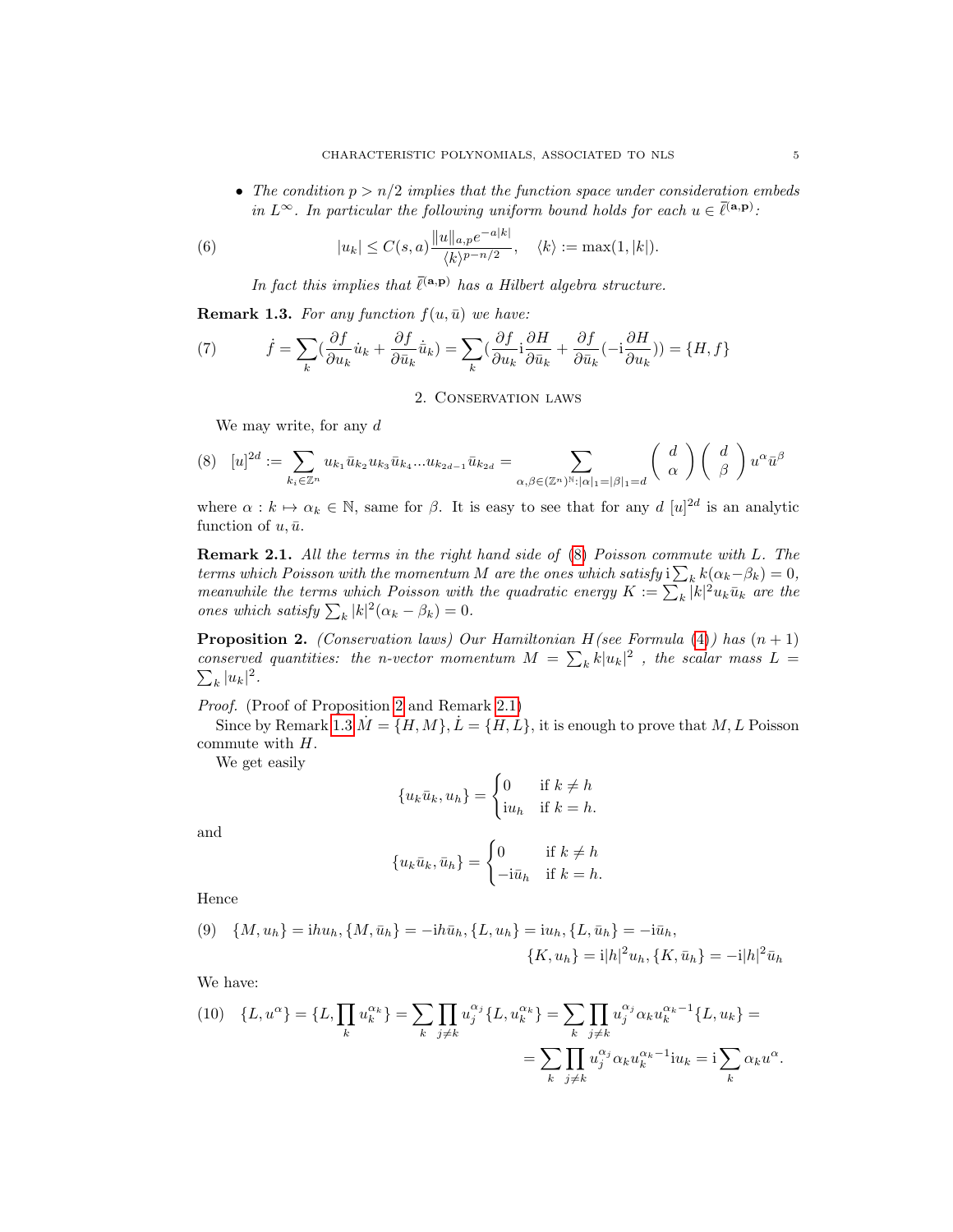<span id="page-6-0"></span>Similarly,

(11) 
$$
\{L, \bar{u}^{\beta}\} = -i \sum_{\beta_k} \beta_k \bar{u}^{\beta}
$$

<span id="page-6-1"></span>(12) 
$$
\{M, u^{\alpha}\} = i \sum_{k} k \alpha_{k} u^{\alpha}
$$

<span id="page-6-2"></span>(13) 
$$
\{M, \bar{u}^{\beta}\} = -\mathrm{i} \sum_{k} k \beta_k \bar{u}^{\beta}
$$

From  $(10)$  and  $(11)$  we have:

<span id="page-6-3"></span>(14) 
$$
\{L, u^{\alpha}\bar{u}^{\beta}\} = \{L, u^{\alpha}\}\bar{u}^{\beta} + u^{\alpha}\{L, \bar{u}^{\beta}\} = \mathbf{i}\sum_{k}(\alpha_{k} - \beta_{k})u^{\alpha}\bar{u}^{\beta}
$$

and from [\(12\)](#page-6-1) and [\(13\)](#page-6-2)

(15) 
$$
\{M, u^{\alpha}\bar{u}^{\beta}\} = i \sum_{k} k(\alpha_k - \beta_k)u^{\alpha}\bar{u}^{\beta}
$$

Similarly,

(16) 
$$
\{K, u^{\alpha}\bar{u}^{\beta}\} = 1 \sum_{k} |k|^2 (\alpha_k - \beta_k) u^{\alpha}\bar{u}^{\beta}
$$

From [\(11\)](#page-6-0),[\(12\)](#page-6-1),[\(13\)](#page-6-2) we have Remark [2.1](#page-5-3) and  $\{L, u_h\bar{u}_h\} = \{M, u_h\bar{u}_h\} = \{K, u_h\bar{u}_h\}$  $0 \ \forall h \in \mathbb{Z}^n$ . The term

<span id="page-6-6"></span><span id="page-6-4"></span>
$$
\sum_{k_1,k_2,...,k_{2q+1},k_{2q+2}\in\mathbb{Z}^n \atop \sum_{i=1}^{2q+2} (-1)^i k_i=0} u_{k_1} \bar{u}_{k_2}...u_{k_{2q+1}} \bar{u}_{2q+2}
$$

in Formula [\(4\)](#page-3-0) can be written in this form:

<span id="page-6-5"></span>(17)

$$
\sum_{\substack{k_1, k_2, \ldots, k_{2q+1}, k_{2q+2} \in \mathbb{Z}^n \\ \sum_{i=1}^{2q+2} (-1)^i k_i = 0}} u_{k_1} \bar{u}_{k_2} \ldots u_{k_{2q+1}} \bar{u}_{2q+2} = \sum_{\substack{\alpha, \beta \in (\mathbb{Z}^n)^{\mathbb{N}} : |\alpha|_1 = |\beta|_1 = q+1, \\ \sum_k k \alpha_k - \sum_k k \beta_k = 0}} \left( \begin{array}{c} q+1 \\ \alpha \end{array} \right) \left( \begin{array}{c} q+1 \\ \beta \end{array} \right) u^{\alpha} \bar{u}^{\beta}
$$

Since

$$
\sum_{k_1,k_2,...,k_{2q+1},k_{2q+2}\in\mathbb{Z}^n \atop \sum_{i=1}^{2q+2} (-1)^i k_i=0} u_{k_1} \bar{u}_{k_2}...u_{k_{2q+1}} \bar{u}_{2q+2}
$$

contain the terms  $u^{\alpha} \bar{u}^{\beta}$  with  $|\alpha|_1 = \sum_k \alpha_k = |\beta|_1 = \sum_k \beta_k$ , from [\(14\)](#page-6-3) we get

$$
\{L, \sum_{\substack{k_1, k_2, \ldots, k_{2q+1}, k_{2q+2} \in \mathbb{Z}^n \\ \sum_{i=1}^{2q+2} (-1)^i k_i = 0}} u_{k_1} \bar{u}_{k_2} \ldots u_{k_{2q+1}} \bar{u}_{2q+2} \} = 0.
$$

From  $(15)$  and  $(17)$  we get

(18) 
$$
\{M, \sum_{\substack{k_1,k_2,\ldots,k_{2q+1},k_{2q+2}\mathbb{Z}^n \\ \sum_{i=1}^{2q+2}(-1)^i k_i=0}} u_{k_1} \bar{u}_{k_2}...u_{k_{2q+1}} \bar{u}_{2q+2}\} = 0
$$

We have proved that every term in formula  $(4)$  of  $H$  Poisson commutes with  $L, M$ , hence  ${L, H} = {M, H} = 0.$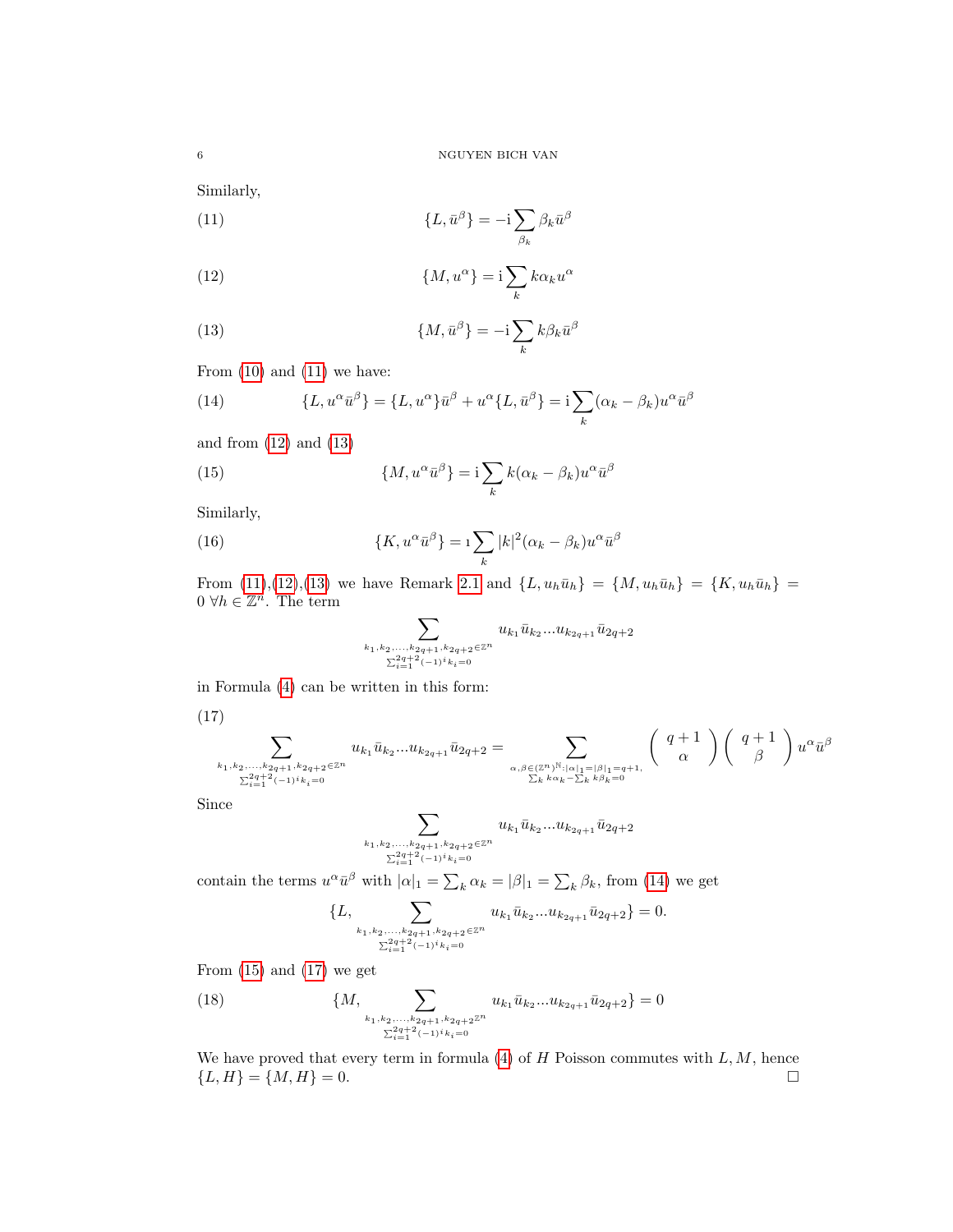## <span id="page-7-0"></span>3. THE NONLINEAR SCHRÖDINGER EQUATION AS AN INFINITE DIMENSIONAL Hamiltonian equation

In [\[10\]](#page-72-0) C. Procesi and M. Procesi used a standard instrument called the "resonant Birkhoff normal form"(see [\[2\]](#page-72-13)).

In Formula [\(4\)](#page-3-0) denote by  $K = \sum_{k \in \mathbb{Z}^n} |k|^2 u_k \bar{u}_k$ . The first step of "resonant Birkhoff normal form" is the sympletic change of variables which reduces Hamiltonian  $H$  to

$$
H = H_{Res} + H^{(2q+4)}; H_{Res} = K + H_{res}^{(2q+2)}(u, \bar{u}),
$$

where  $H^{(2q+4)}$  is an analytic function of degree at least  $2q+4$ , while  $H_{res}^{(2q+2)}$  is of degree  $2q + 2$  and consists exactly of the degree  $2q + 2$  terms of [\(4\)](#page-3-0) which Poisson commute with K. Then one wants to treat the *truncated system*  $H_{Res} = K + H_{res}^{(2q+2)}(u, \bar{u})$ , as the new unperturbed system and  $H^{(2q+4)}$  as a small perturbation. Although the truncated system is very complicated(see Formula [\(19\)](#page-7-2)) they showed that it admits infinitely many invariant subspaces (see [3.2\)](#page-8-0), defined by requiring  $u_k = 0$  for all  $k \notin S$  where  $S = \{v_1, ... v_m\}$ , tangential sites, it is some (arbitrarily large) subset of  $\mathbb{Z}^n$  satisfying the completeness condition (see Proposition [3\)](#page-9-0). By momentum conservation for any set  $S \subset \mathbb{Z}^n$ , the subspace  $u_k = 0$  for all  $k \notin Span(S)$  is invariant(not only for  $H_{Res}$  but also for full Hamiltonian H). They restricted to this subspace and denoted by  $S^c = Span(S) \setminus S$ the normal sites. Collecting the terms by the degree (denoted by  $\sharp S^c$ ) in the variables  $u_k, \bar{u}_k, k \in S^c$ , one has:

$$
H_{Res} = H_S + H_{\sharp S^c=1} + H_{\sharp S^c=2} + H_{\sharp S^c>2}
$$

by definition the *completeness* is equivalent to the fact that  $H_{\sharp S^c=1} = 0$ . Then they showed that the term  $H_{\sharp S^c>2}$  is negligible and gave an explicit formula for  $H_{\sharp S^c=2}$  described by an infinite dimensional matrix (cf. Formula [\(41\)](#page-13-0)).

<span id="page-7-1"></span>3.1. One step of Birkhoff normal form. By [\(16\)](#page-6-6) the monomial  $u^{\alpha} \bar{u}^{\beta}$  Poisson commutes with K if and only if  $\sum_{k} |k|^2 (\alpha_k - \beta_k) = 0$ . We apply one step of Birkhoff normal form, by which we cancel all the monomials of degree  $2(q+1)$  which do not Poisson commute with  $K$ . This is done by constructing an analytic change of variables with generating function

$$
A:=\sum_{\substack{\alpha,\beta\in (\mathbb{Z}^n)^{\mathbb{N}}: |\alpha|=|\beta|=q+1;\\\sum_k(\alpha_k-\beta_k)k=0,\sum_k(\alpha_k-\beta_k)|k|^2\neq 0}}\left(\begin{array}{c}q+1\\\alpha\end{array}\right)\left(\begin{array}{c}q+1\\\beta\end{array}\right)\frac{u^\alpha\bar{u}^\beta}{\sum_k(\alpha_k-\beta_k)|k|^2}.
$$

We denote the change of variables by  $\Psi^{(1)} = e^{adA}$  and notice that it is well defined and analytic:  $B_{\epsilon_0} \times B_{\epsilon_0} \to B_{\epsilon_0}$ , with  $\epsilon_0 = (2c_{a,p})^{-1}$  (here  $B_r$  denotes the open ball of radius r,  $c_{a,p}$  is the algebra constant of the space  $\overline{\ell}^{(a,p)}$ ).

By the construction  $\Psi^1$  brings [\(4\)](#page-3-0) to the form  $H = H_{Res} + H^{2(q+2)}(u)$ , where

<span id="page-7-2"></span>
$$
(19) \quad H_{Res} := \sum_{k \in \mathbb{Z}^n} |k|^2 u_k \bar{u}_k + \sum_{\substack{\alpha, \beta \in (\mathbb{Z}^n)^{\mathbb{N}} : |\alpha| = |\beta| = q+1; \\ \sum_k (\alpha_k - \beta_k)k = 0, \sum_k (\alpha_k - \beta_k)|k|^2 = 0}} \left( \begin{array}{c} q+1 \\ \alpha \end{array} \right) \left( \begin{array}{c} q+1 \\ \beta \end{array} \right) u^{\alpha} \bar{u}^{\beta}
$$

and  $H^{2(q+2)}(u)$  is analytic of degree at least  $2(q+2)$  in u, it is analytic and satisfies the bound

(20) 
$$
sup_{(u,\bar{u})\in B_{\epsilon}\times B_{\epsilon}} \| X_{H^{2(q+2)}} \|_{a,p} \leq cost\epsilon^{2q+3}, \forall \epsilon < \epsilon_0
$$

where cost denotes a universal constant (depending only on  $q, c_{a,p}$  and the function G).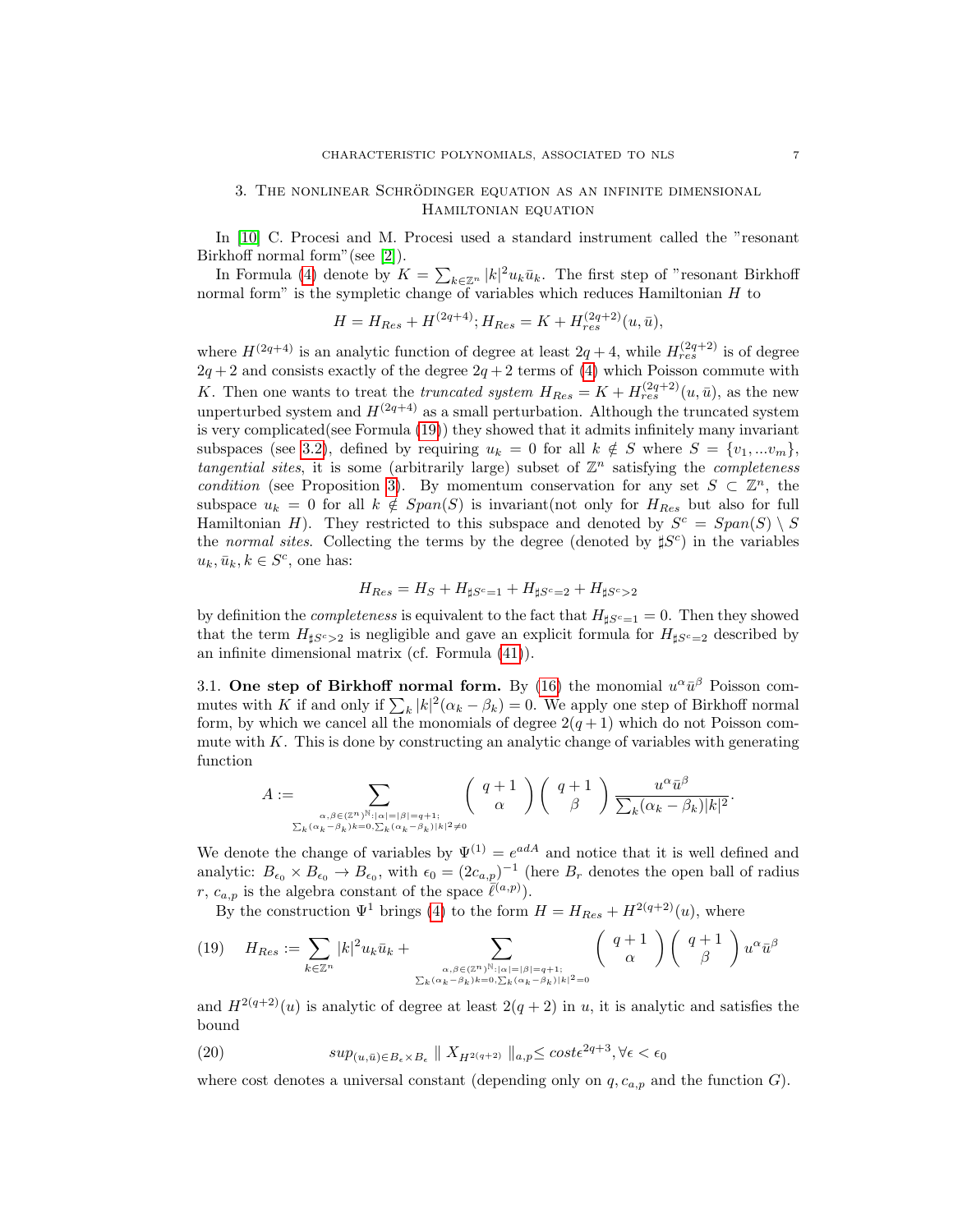**Remark 3.1.** The three constraints in the second summand of the formula [\(19\)](#page-7-2) express the conservation of  $L, M$  and the quadratic energy  $K$ .

**Definition 3.1.** We say that a list  $k_1, ..., k_{2d}$  of vectors in  $\mathbb{Z}^n$  is resonant if, up to reordering we have:

 $k_1 + k_3 + \ldots + k_{2d-1} = k_2 + k_4 + \ldots + k_{2d}, |k_1|^2 + |k_3|^2 + \ldots + |k_{2d-1}|^2 = |k_2|^2 + |k_4|^2 + \ldots + |k_{2d}|^2.$ 

We say that the list is integrable if furthermore, up to reordering, we have  $k_{2i-1} = k_{2i}, i =$ 1, ..., d. A subset of  $\mathbb{Z}^n$  is called integrable if all the list of  $2q+2$  vectors which are resonant are also integrable.

The resonant list with  $d = q + 1$  describe *resonant monomials*, that is those monomials which Poisson commute with  $K$ , which appear in  $H_{Res}$ . The integrable list describe the monomials in  $|u_h|^2$ .

**Example 3.1.** When  $q = 1:k_1 + k_3 = k_2 + k_4$ ,  $|k_1|^2 + |k_3|^2 = |k_2|^2 + |k_4|^2$  is equivalent to k<sup>1</sup> + k<sup>3</sup> = k<sup>2</sup> + k4,(k<sup>1</sup> − k2, k<sup>3</sup> − k2) = 0

$$
k_1 + k_3 = k_2 + k_4, (k_1 - k_2, k_3 - k_2) = 0
$$

This means that the points  $k_1, k_2, k_3, k_4$  are vertices of a rectangle.



FIGURE 1. A resonant quadruple  $k_1, k_2, k_3, k_4$ 

<span id="page-8-0"></span>3.2. Invariant subspaces. Given any set  $S \subset \mathbb{Z}^n$ , set

$$
\bar{\ell}_S^{(a,p)} := \{ u \in \bar{\ell}^{(a,p)} : u_k = 0, \forall k \notin Span(S) \}.
$$

Then by the conservation of momentum  $\bar{\ell}_{S}^{(a,p)} \times \bar{\ell}_{S}^{(a,p)}$  $s^{(a,p)}$  is an invariant set for the dynamics. We want to study  $H_{Res}$  on the invariant subspaces  $\bar{\ell}_{S}^{(a,p)}$  $S^{(a,p)}$  for suitable choices of S.

**Definition 3.2.** A subset  $S \subset \mathbb{Z}^n$  is called complete if the Hamiltonian vector field  $X_{H_{Res}}$ is tangent to the subspace  $V<sub>S</sub>$  of equations

$$
u_k = 0 = \bar{u}_k, \forall k \in S^c = Span(S) \setminus S
$$

(this of course implies that this subspace is stable under the dynamics).

From the definitions one immediately deduces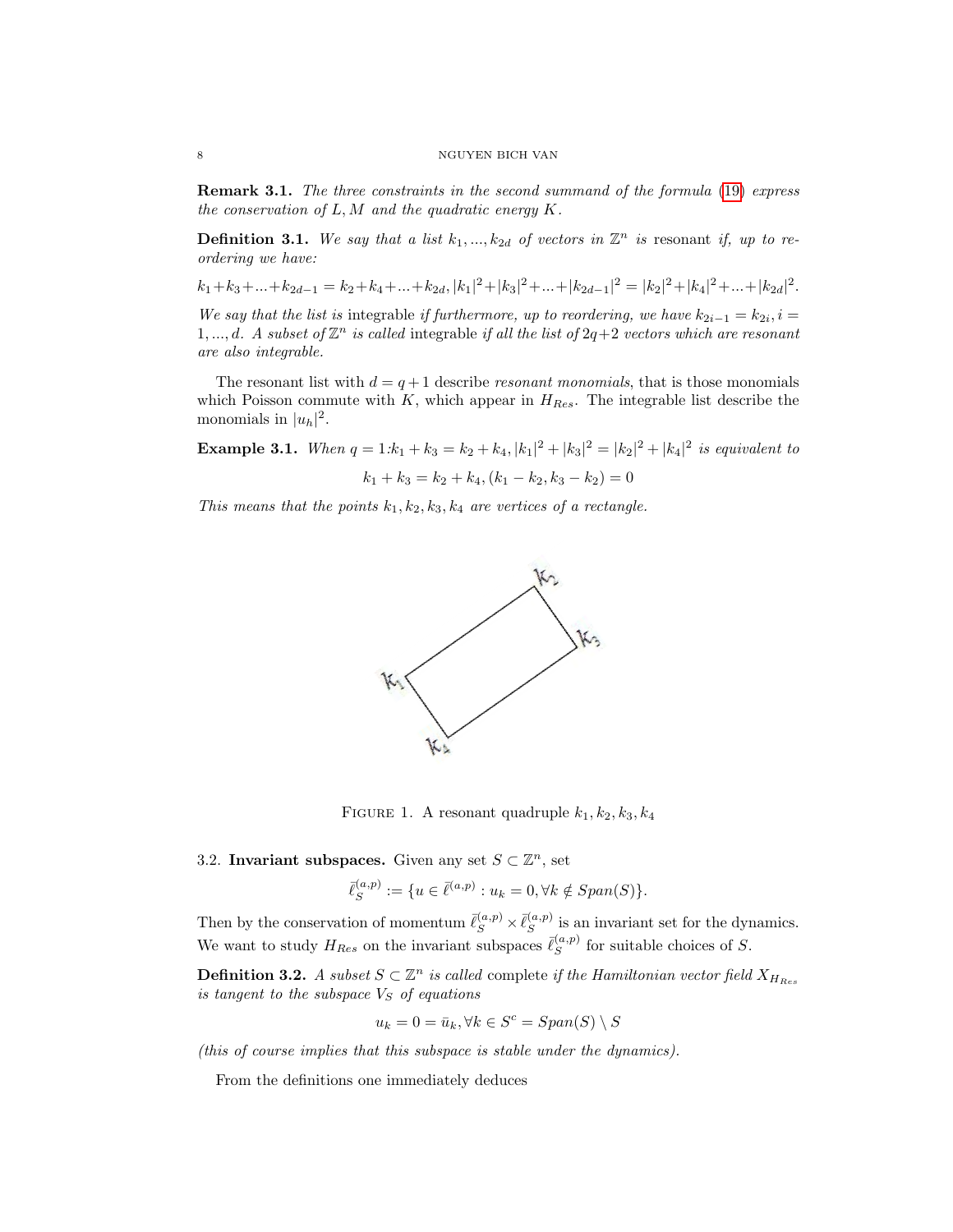<span id="page-9-0"></span>**Proposition 3.** S is complete if and only if, for any choice of  $2q + 1$  vectors  $v_i \in S$  the following holds: if there exists a further vector  $w \in \mathbb{Z}^n$  such that the list  $v_1, ..., v_{2q+1}, w$  is resonant then  $w \in S$ .

*Proof.* By the definition the tangent space of  $V<sub>S</sub>$  at the point  $v \in V<sub>S</sub>$  is

<span id="page-9-5"></span>(21) 
$$
T_v(V_S) = Span_{k \in S}(\frac{\partial}{\partial u_k}|_v, \frac{\partial}{\partial \bar{u}_k}|_v)
$$

By the definition of the Hamiltonian vector field we have

<span id="page-9-1"></span>(22) 
$$
X_{H_{Res}} = -\mathrm{i} \sum_{k} \left( \frac{\partial H_{Res}}{\partial \bar{u}_k} \frac{\partial}{\partial u_k} - \frac{\partial H_{Res}}{\partial u_k} \frac{\partial}{\partial \bar{u}_k} \right)
$$

From [\(19\)](#page-7-2), [\(22\)](#page-9-1) and since we work on  $\bar{\ell}_S^{(a,p)}$  we get

<span id="page-9-2"></span>(23) 
$$
X_{H_{Res}} = -i \sum_{k \in Span(S)} ((|k|^2 u_k +
$$

$$
+(q+1) \sum_{\alpha, \hat{\beta} \in (\mathbb{Z}^n)^{\mathbb{N}} : |\alpha|_1 = q+1, |\hat{\beta}|_1 = q, \sum_l l(\alpha_l - \hat{\beta}_l) = k, \sum_l |l|^2 (\alpha_l - \hat{\beta}_l) = |k|^2} \binom{q+1}{\alpha} \binom{q}{\hat{\beta}} u^{\alpha} \bar{u}^{\hat{\beta}} \frac{\partial}{\partial u_k} -
$$

$$
(|k|^2\bar{u}_k+\sum_{\hat{\alpha},\beta\in(\mathbb{Z}^n)^{\mathbb{N}}:|\hat{\alpha}|_1=q,|\beta|_1=q+1,\sum_{l}l(\hat{\alpha}_l-\beta_l)=-k,\sum_{l}|l|^2(\hat{\alpha}_l-\beta_l)=-|k|^2}\left(\begin{array}{c}q\\ \hat{\alpha}\end{array}\right)\left(\begin{array}{c}q+1\\ \hat{\beta}\end{array}\right)u^{\hat{\alpha}}\bar{u}^{\beta})\frac{\partial}{\partial\bar{u}_k},
$$

where  $\hat{\alpha}_i = \alpha_i$ ,  $\hat{\beta}_i = \beta_i$  for all  $i \neq k$ ,  $\hat{\alpha}_k = \alpha_k - 1$ ,  $\hat{\beta}_k = \beta_k - 1$ . Notice that

<span id="page-9-3"></span>(24)  
\n
$$
\sum_{\alpha,\hat{\beta}\in(\mathbb{Z}^n)^{\mathbb{N}}:\vert\alpha\vert_1=q+1,\vert\hat{\beta}\vert_1=q,\sum_{l}l(\alpha_l-\hat{\beta}_l)=k,\sum_{l}|l|^2(\alpha_l-\hat{\beta}_l)=\vert k\vert^2}\begin{pmatrix}q+1\\ \alpha\end{pmatrix}\begin{pmatrix}q\\ \hat{\beta}\end{pmatrix}u^{\alpha}\bar{u}^{\hat{\beta}}\end{pmatrix}=\n= \sum_{k_1,\ldots,k_{2q+1}\in\mathbb{Z}^n:\sum_{i=1}^{2q+1}(-1)^{i+1}k_i=k,\sum_{i=1}^{2q+1}(-1)^{i+1}\vert k_i\vert^2=\vert k\vert^2}u_{k_1}\bar{u}_{k_2}\ldots u_{k_{2q-1}}\bar{u}_{k_{2q}}u_{k_{2q+1}}
$$

and

<span id="page-9-4"></span>(25)  
\n
$$
\sum_{\hat{\alpha}, \beta \in (\mathbb{Z}^n)^{\mathbb{N}} : |\hat{\alpha}|_1 = q, |\beta|_1 = q+1, \sum_l l(\alpha_l - \hat{\beta}_l) = -k, \sum_l |l|^2 (\alpha_l - \hat{\beta}_l) = -|k|^2} \begin{pmatrix} q \\ \hat{\alpha} \end{pmatrix} \begin{pmatrix} q \\ \hat{\beta} \end{pmatrix} u^{\hat{\alpha}} \bar{u}^{\beta} =
$$
\n
$$
= u_{k_1, \dots, k_{2q}, k_{2q+2} \in \mathbb{Z}^n : \sum_i (-1)^{i+1} k_i = -k, \sum_i (-1)^{i+1} |k_i|^2 = -|k|^2} u_{k_1} \bar{u}_{k_2} \dots u_{k_{2q-1}} \bar{u}_{k_{2q}} \bar{u}_{k_{2q+2}}
$$

-If there exists a resonant list  $k_1, ..., k_{2q+1}, k$  such that  $k_1, ..., k_{2q+1} \in S$  but  $k \notin S$ , then from [\(23\)](#page-9-2), [\(24\)](#page-9-3) and [\(25\)](#page-9-4) we see that  $X_{H_{Res}}$  contains the term  $u_{k_1}\bar{u}_{k_2}...u_{k_{2q-1}}\bar{u}_{k_{2q}}u_{k_{2q+1}}\frac{\partial}{\partial u_k}, k \notin$ S. Then by [\(21\)](#page-9-5)  $X_{H_{Res}}$  is not tangent to the subspace  $V_S$ .

-Inversely, if S satisfy the condition of Proposition [3,](#page-9-0) then for every  $v \in V_S$  since  $u_{k,v} = \bar{u}_{k,v} = 0$  for all  $k \in S^c$  we see from [\(23\)](#page-9-2) that  $X_{H_{Res}}$  is a linear combination of  $\frac{\partial}{\partial u_k}|_v, \frac{\partial}{\partial \bar{u}_k}|_v, k \in S$ . Hence  $X_{H_{Res}} \in T_v(V_S)$ . □

<span id="page-9-6"></span>**Remark 3.2.** A sufficient condition for S to be integrable is the following: Set  $S =$  $\{v_1, ..., v_m\}$ , introduce variables  $e_1, ..., e_m$ . For any choice of  $2q + 2$  elements  $e_{i_1}, ..., e_{i_{2q+2}}$ if the expression

$$
e_{i_1} + \ldots + e_{i_{2q+1}} - (e_{i_2} + \ldots + e_{i_{2q+2}})
$$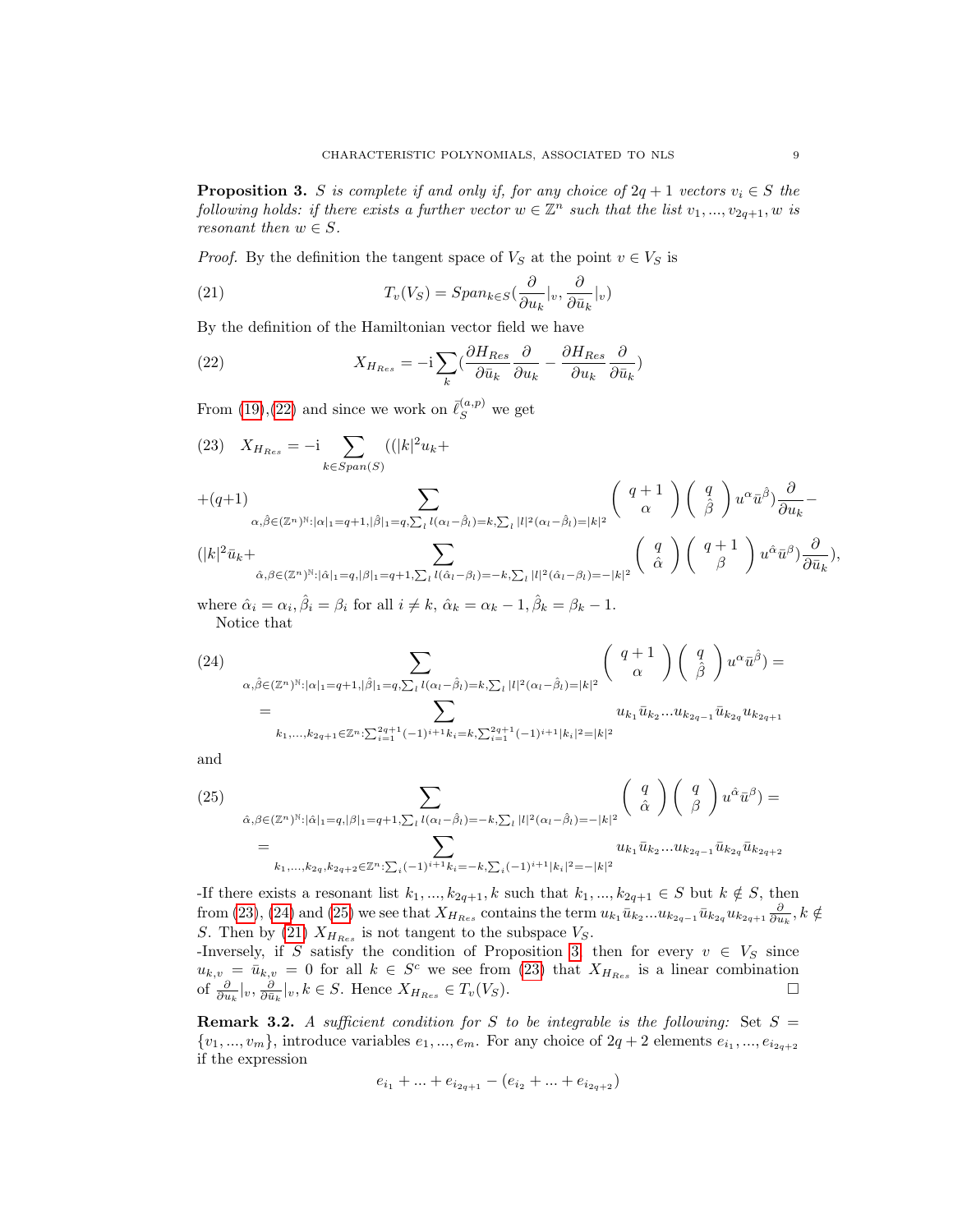is not zero then

$$
v_{i_1} + \ldots + v_{i_{2q+1}} - (v_{i_2} + \ldots + v_{i_{2q+2}}) \neq 0.
$$

*Proof.* In fact if a list of  $2q + 2$  vectors  $v_{i_1},...,v_{i_{2q+2}} \in S$  is resonant, then we have  $v_{i_1} + ... + v_{i_{2q+1}} - (v_{i_2} + ... + v_{i_{2q+2}}) = 0$ , so

$$
e_{i_1} + \ldots + e_{i_{2q+1}} - (e_{i_2} + \ldots + e_{i_{2q+2}}) = 0.
$$

Since  $e_1, ..., e_m$  are variables, one deduces that up to reordering  $i_1 = i_2, ..., i_{2q+1} = i_{2q+2}$ , and hence up to reordering  $v_{i_1} = v_{i_2}, ..., v_{i_{2q+1}} = v_{i_{2q+2}}$ .

Example 3.2.  $q = 1, n = 2, m = 4$ : Four vectors  $v_1, v_2, v_3, v_4$  in the plane are not complete if they form a picture of type



FIGURE 2

that we have the a right triangle which is not completed to a rectangle. The list





is complete but not integrable. Finally, the list



FIGURE 4

is complete and integrable.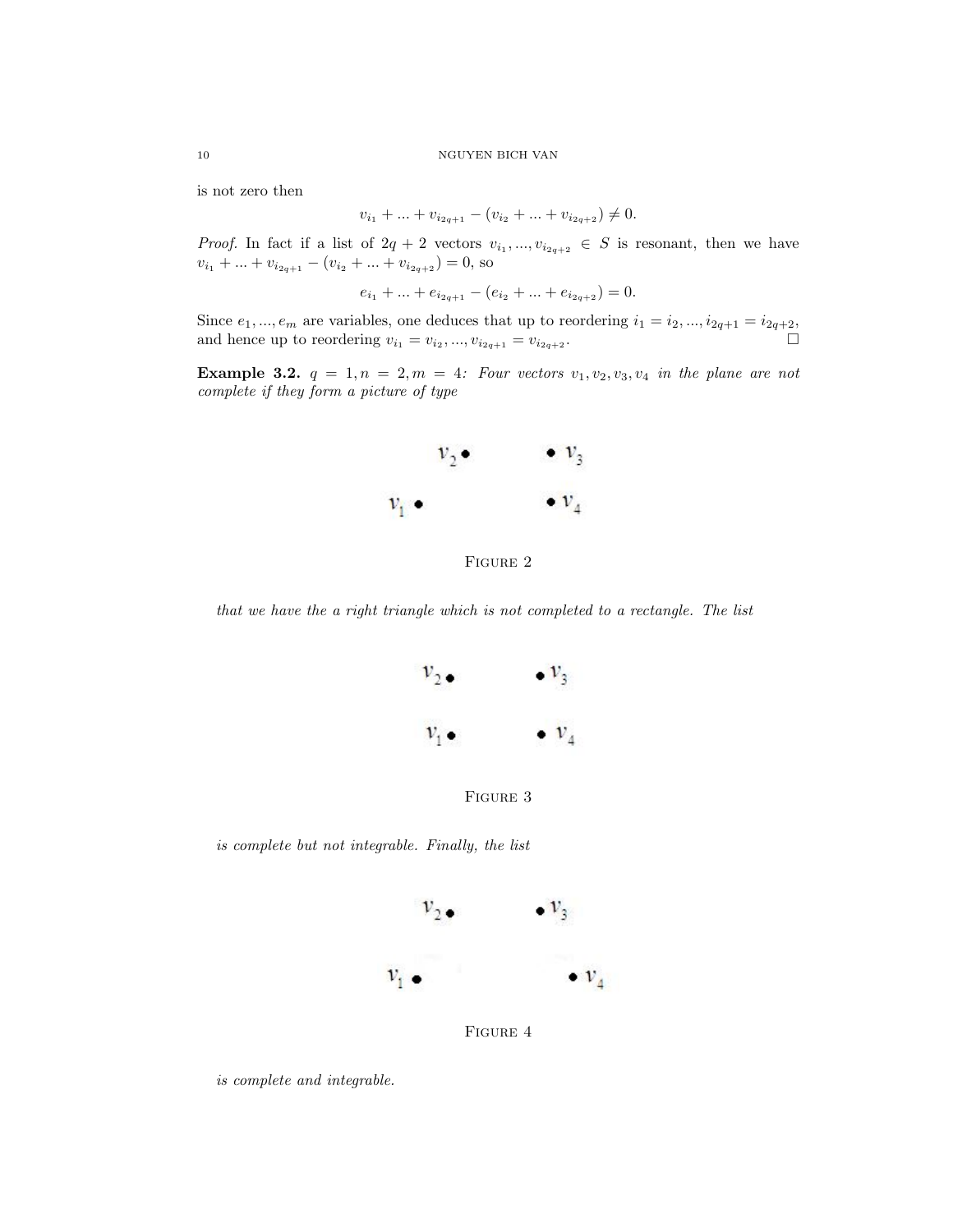We introduce

(26) 
$$
A_r(\xi_1, ..., \xi_m) = \sum_{\sum_i k_i = r} {r \choose k_1, ..., k_m}^2 \prod_i \xi_i^{k_i}
$$

Denote by  $H<sub>S</sub>$  the restricted Hamiltonian to the subspace  $V<sub>S</sub>$ . We have

<span id="page-11-3"></span>**Proposition 4.** If  $S = \{v_1, ..., v_m\}$  is complete and integrable the restricted Hamiltonian is :

(27) 
$$
H_S = \sum_{i=1}^m |v_i|^2 |u_{v_i}|^2 + A_{q+1}(|u_{v_1}|^2, ..., |u_{v_m}|^2) =
$$

$$
= \sum_{i=1}^m |v_i|^2 |u_{v_i}|^2 + \sum_{\sum_i s_i = q+1} {q+1 \choose s_1, ..., s_m}^2 \prod_i |u_{v_i}|^{2s_i}
$$

*Proof.* From Formula  $(19)$ , the definition of  $V<sub>S</sub>$ , the completeness of S we have:

$$
(28) \quad H_S = \sum_{i=1}^m |v_i|^2 |u_{v_i}|^2 + \sum_{k_i \in S: \sum_i (-1)^i k_i = 0, \sum_i (-1)^i |k_i|^2 = 0} u_{k_1} \bar{u}_{k_2} \dots u_{k_{2q+1}} \bar{u}_{k_{2q+2}}
$$

Since S is integrable, we have  $k_1 = k_2, ..., k_{2q+1} = k_{2q+2}$  (up to reordering). So:

$$
(29)
$$

$$
H_S = \sum_{i=1}^m |v_i|^2 |u_{v_i}|^2 + \sum_{k_i \in S} (|u_{k_1}|...|u_{k_{2q+1}}|)^2 = \sum_{i=1}^m |v_i|^2 |u_{v_i}|^2 + \sum_{\sum_i s_i = q+1} \left( \begin{array}{c} q+1 \ s_1, ..., s_m \end{array} \right)^2 \prod_i |u_{v_i}|^{2s_i}.
$$

#### <span id="page-11-0"></span>3.3. Tangential sites in action variables. We set

<span id="page-11-1"></span>(30) 
$$
u_k := z_k, k \in S^c, u_{v_i} := \sqrt{\xi_i + y_i} e^{ix_i} = \sqrt{\xi_i} (1 + \frac{y_i}{2\xi_i} + \ldots) e^{ix_i}
$$
 for  $i = 1, \ldots, m$ ,

considering  $\xi_i$  as parameters,  $|y_i| < \xi_i$ , while  $y, x, w := (z, \overline{z})$  are dynamical variables.

**Definition 3.3.** We denote by  $\ell^{(a,p)}$  the subspace of  $\bar{\ell}^{(a,p)} \times \bar{\ell}^{(a,p)}$  generated by the indices in  $S^c$  with coordinates  $w = (z, \bar{z})$ .

For all  $\varepsilon > 0$  and for all

(31) 
$$
\xi \in A_{\varepsilon^2} := \{ \xi : \frac{1}{2} \varepsilon^2 \le \xi_i \le \varepsilon^2 \},
$$

Formula [\(30\)](#page-11-1) is a well known analytic and symplectic change of variables  $\Psi_{\xi}^{(2)}$  in the domain

(32)

$$
D_{(a,p)}(s,r) = D(s,r) := \{x,y,w : x \in \mathbb{T}_s^m, |y| < r^2, \|w\|_{(a,p)} < r\} \subset \mathbb{T}_s^m \times \mathbb{C}^m \times \ell^{(a,p)}.
$$

Here  $\varepsilon > 0$ ,  $s > 0$  and  $0 < r < \varepsilon/2$  are auxiliary parameters.  $\mathbb{T}_{s}^{m}$  denote the open subset of the complex torus  $\mathbb{T}_{\mathbb{C}}^m := \mathbb{C}^m/2\pi \mathbb{Z}^m$  where  $x \in \mathbb{C}^m, |Im(s)| < s$ . Moreover if

<span id="page-11-2"></span>(33) 
$$
\sqrt{2m}(max(|v_i|))^p e^{s + amax(|v_i|)} \varepsilon < \epsilon_0
$$

the change of variables sends  $D(s,r) \to B_{\epsilon_0}$  so we can apply it to our Hamiltonian. We thus assume that parameters  $\varepsilon, r, s$  satisfy [\(33\)](#page-11-2). Formula [\(30\)](#page-11-1) puts in action angle variables  $(y; x) = (y_1, ..., y_m; x_1, ... x_m)$  the tangential sites, close to the action  $\xi = \xi_1, ... \xi_m$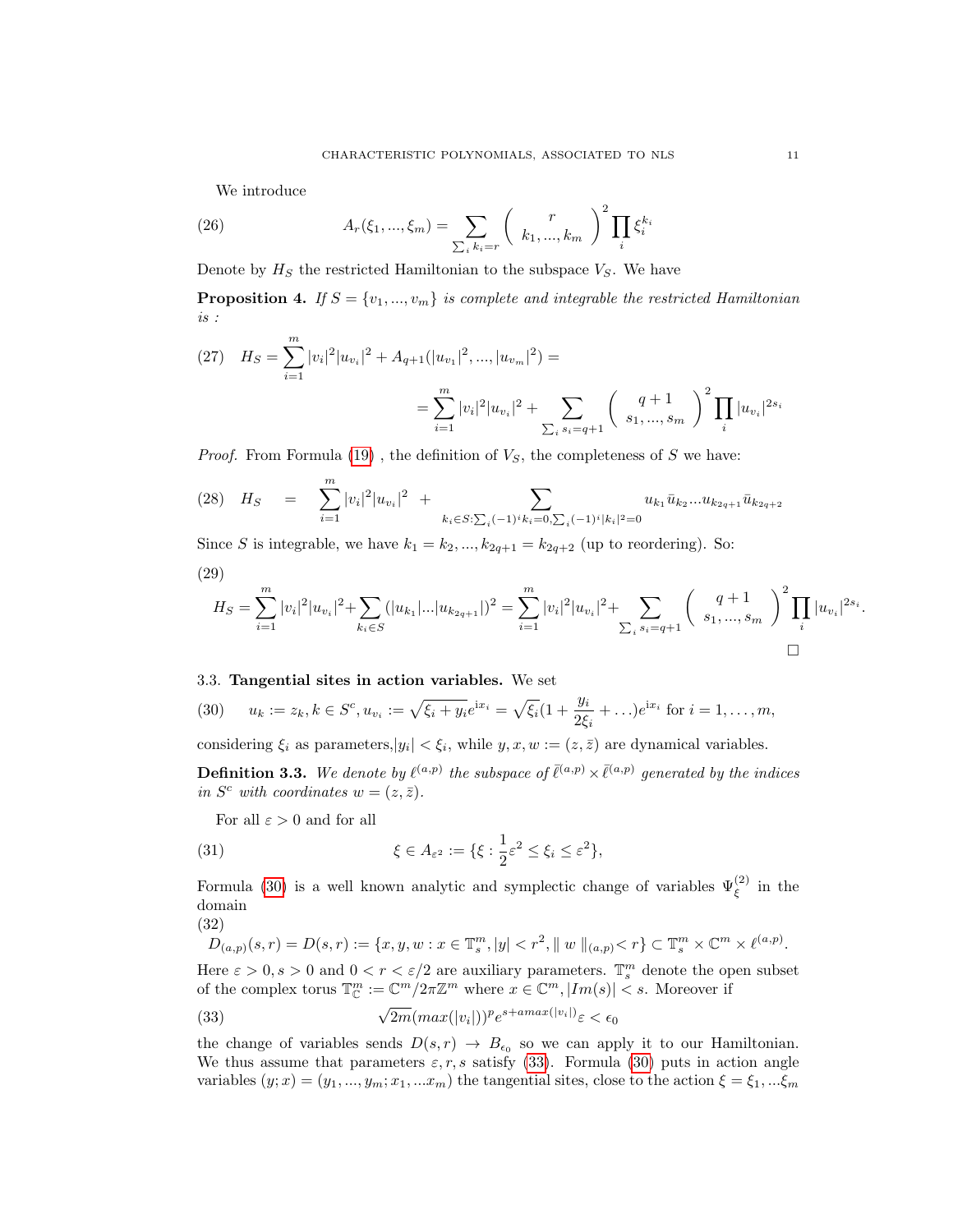which are parameters for the system. From  $u_k = 0 \forall k \notin Span(S)$  and Formula [\(30\)](#page-11-1) the symplectic form now becomes

(34) 
$$
i \sum_{k \in \mathbb{Z}^n} du_k \wedge d\bar{u}_k = i \sum_{i=1}^m du_{v_i} \wedge d\bar{u}_{v_i} + i \sum_{k \in S^c} du_k \wedge d\bar{u}_k =
$$

$$
= \sum_{i=1}^m dy_i \wedge dx_i + i \sum_{k \in S^c} dz_k \wedge d\bar{z}_k = dy \wedge dx + i \sum_{k \in S^c} dz_k \wedge d\bar{z}_k.
$$

In the new variables

(35) 
$$
M = \sum_{i} \xi_{i} v_{i} + \sum_{i} y_{i} v_{i} + \sum_{k \in S^{c}} k |z_{k}|^{2}, \quad L = \sum_{i} \xi_{i} + \sum_{i} y_{i} + \sum_{k \in S^{c}} |z_{k}|^{2}
$$

$$
\sum_{k \in \mathbb{Z}^{n}} |k|^{2} u_{k} \bar{u}_{k} = K = (\omega_{0}, \xi + y) + \sum_{k \in S^{c}} |k|^{2} |z_{k}|^{2}, \omega_{0} = (|v_{1}|^{2}, ..., |v_{m}|^{2}).
$$

<span id="page-12-5"></span>**Remark 3.3.** The terms  $\sum_i \xi_i, \sum_i \xi_i v_i$  and  $\sum_i \xi_i |v_i|^2$  are constants and can be dropped, renormalizing M, L, K.

We formalize the momentum and mass by two linear maps

(36)  $\pi : \mathbb{Z}^m \to Span(S), \pi(e_i) = v_i : momentum; \eta : \mathbb{Z}^m \to \mathbb{Z}, \eta(e_i) = 1 : mass$ where  $\{e_1, ..., e_m\}$  be a basis of  $\mathbb{Z}^m$ .

### <span id="page-12-0"></span>3.4. A normal form.

<span id="page-12-1"></span>**Definition 3.4.** (Normal form) We separate  $H_{Res} + P^{2(q+2)}(u) = H = N + P$  where N is called the normal form and collects all the terms of  $H_{Res}$  (as series in y, w) of degree  $\leq 2$  in the variables y, w.

The series P collects all terms of  $P^{2(q+2)}(u)$  and all the terms of  $H_{Res}$  of degree  $> 2$ in the variables  $y, w$ . It is called the *pertubation*.

Definition 3.5. (edges) Consider the elements:

(37) 
$$
X_q := \{ \ell = \sum_{j=1}^{2q} \pm e_{i_j} = \sum_{i=1}^m \ell_i e_i, \ell \neq 0, -2e_i, \eta(\ell) \in \{0, -2\} \}
$$

The support of an edge  $\ell = \sum_i n_i e_i$  is the set of indices i with  $n_i \neq 0$ .

We have  $\sum_i |\ell_i| \leq 2q$  and have imposed the mass constraint  $\sum_i \ell_i = \eta(\ell) \in \{0, -2\}.$ We call all the elements respectively the black,  $\eta(\ell) = 0$  and red  $\eta(\ell) = -2$  edges and denote them by  $X_q^0, X_q^{-2}$  respectively.

Notice that by our constraints the support of an edge contains at least 2 elements.

- <span id="page-12-4"></span><span id="page-12-3"></span><span id="page-12-2"></span>**Constraint 3.1.** (1) We assume that  $\sum_{j=1}^{m} n_j v_j \neq 0$  for all  $n_i \in \mathbb{Z}, \sum_{i} |n_i| \leq 2q+2$ . (2)  $|\sum_i n_i v_i|^2 - \sum_i n_i |v_i|^2 \neq 0$  when  $n_i \in \mathbb{Z}, \sum_i n_i = 1, 1 < \sum_i |n_i| \leq 2q + 1$ .
	- (3) We assume that  $\sum_{j=1}^m \ell_j v_j \neq 0$ , when  $u := \sum_j \ell_j v_j$  is either an edge or a sum or a difference of two distinct edges.
	- (4)  $2\sum_{j=1}^{m} \ell_j |v_j|^2 + |\sum_{j=1}^{m} \ell_j v_j|^2 \neq 0$  for all edges  $\ell = \sum_j \ell_j e_j$  in  $X_q^{-2}$ .

<span id="page-12-6"></span>We now recall Lemma 2 and Proposition 4 in [\[10\]](#page-72-0)

Lemma 3.1. Constraint [1](#page-12-2) is an integrability constraint. Constraint  $2$  is a completeness constraint. Constraint [3](#page-12-4) means that an edge  $\ell = \sum_{j=1}^{m} \ell_j v_j$  is determined by the associated vector  $\pi(\ell) = \sum_{j=1}^m \ell_j v_j$ .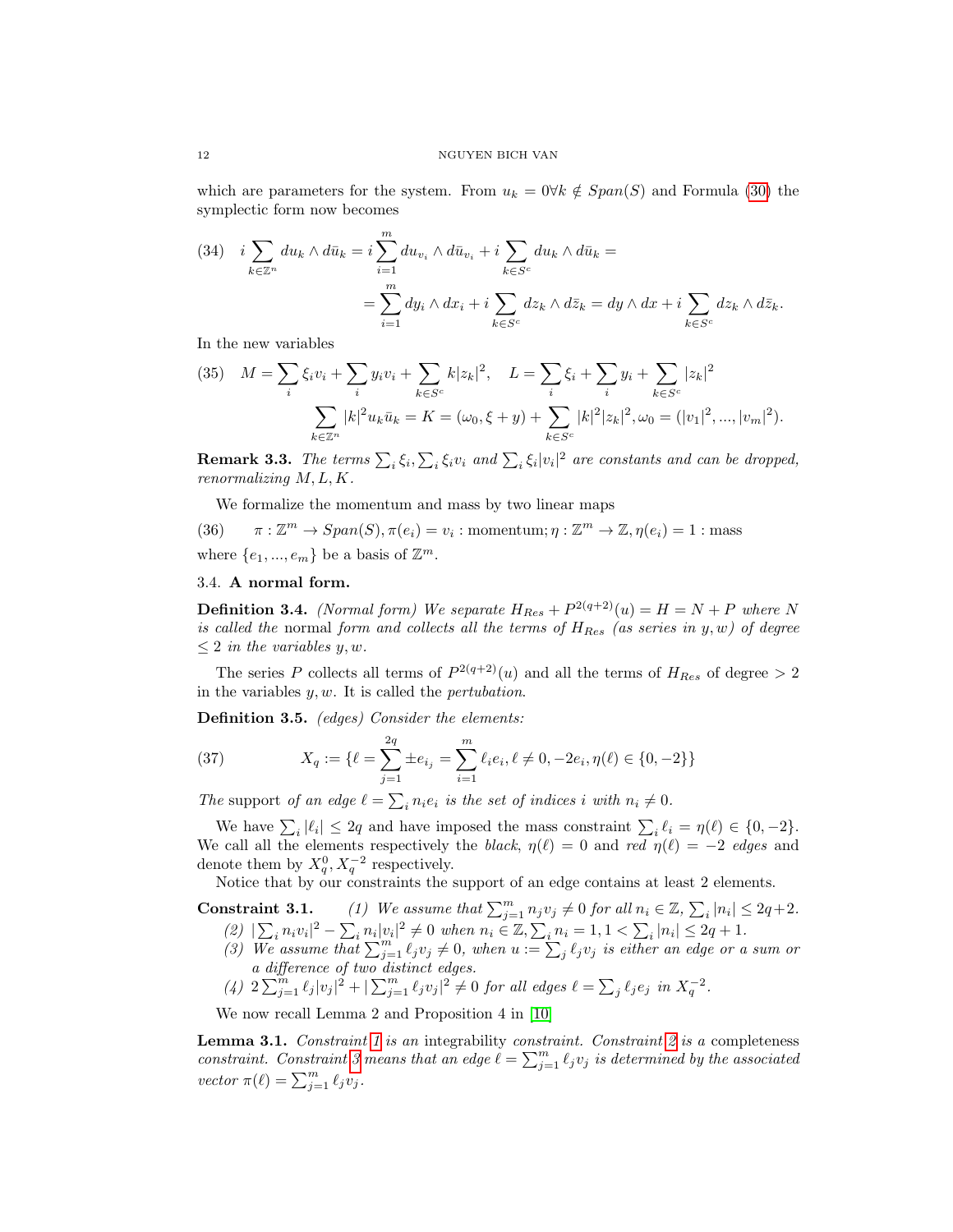Proof. -The first statement follows from Remark [3.2.](#page-9-6)

-Using Proposition [4](#page-11-3) under Constraint ?? it is enough to show that we can not find  $2q + 1$  vectors  $u_j = v_{i_j}$  for which there is a further vector  $w\mathbb{Z}^m$  with  $u_1, ..., u_{2q+1}, w$ resonant. Otherwise  $w = \sum_i n_i v_i$  is a linear combination with  $\pm 1$  coefficients of the  $v_i$ , hence it is a vector satisfying the hypotheses of item [2,](#page-12-3) but the quadratic condition in the same item implies that the list is not resonant.

-Constraint [3](#page-12-4) implies that  $\pi(u - v) \neq 0 \implies \pi(u) \neq \pi(v)$  if  $u, v$  are two distinct edges. Hence the last statement is true.  $\hfill \square$ 

<span id="page-13-1"></span>Proposition 5. Under the previous constraints we have

<span id="page-13-4"></span>(38) 
$$
N = (\omega(\xi), y) + \sum_{k \in S^c} |k|^2 |z_k|^2 + \mathcal{Q}(x, w)
$$

where

(39) 
$$
\omega = \omega_0 + \nabla_{\xi} A_{q+1}(\xi) - (q+1)^2 A_q(\xi) \mathbf{1}, \omega_0 = (|v_1|^2, ..., |v_m|^2).
$$

does not depend on the dynamical variables. Here  $\underline{1} \in \mathbb{N}^m$  denotes the vector with all coordinates equal to  $1, Q$  is given by formula [\(41\)](#page-13-0).

**Definition 3.6.** • When  $\ell \in X_q^0$ , we define  $\mathcal{P}_{\ell}$  as the set of pairs k, h satisfying [\(43\)](#page-14-0).

• When  $\ell \in X_q^{-2}$ , we define  $\mathcal{P}_\ell$  as the set of unordered pairs  $\{h, k\}$  satisfying [\(44\)](#page-14-1).

For every edge  $\ell$ , set  $\ell = \ell^+ - \ell^-$  and define (40)

<span id="page-13-3"></span>
$$
c(\ell) = c_q(\ell) := \begin{cases} (q+1)^2 \xi^{\frac{\ell^+ + \ell^-}{2}} \sum_{\alpha \in \mathbb{N}^m; |\alpha + \ell^+|_1 = q} \binom{q}{\ell^+ + \alpha} \binom{q}{\ell^- + \alpha} \xi^{\alpha}, & \ell \in X_q^0; \\ (q+1)q \xi^{\frac{\ell^+ + \ell^-}{2}} \sum_{\alpha \in \mathbb{N}^m; |\alpha + \ell^+|_1 = q-1} \binom{q+1}{\ell^- + \alpha} \binom{q-1}{\ell^+ + \alpha} \xi^{\alpha}, & \ell \in X_q^{-2} \\ c_q(\ell) = c_q(-\ell), & \ell \in X_q^2. \end{cases}
$$

<span id="page-13-0"></span>
$$
(41) \quad \mathcal{Q}(x,w) = \sum_{\ell \in X_q^0} c(\ell) e^{\mathrm{i}(\ell,x)} \sum_{(h,k) \in \mathcal{P}_{\ell}} z_h \overline{z}_k + \sum_{\ell \in X_q^{-2}} c(\ell) \sum_{h,k \in \mathcal{P}_{\ell}} (e^{\mathrm{i}(\ell,x)} z_h z_k + e^{-\mathrm{i}(\ell,x)} \overline{z}_h \overline{z}_k)
$$

Proof. (Proof of Proposition [5\)](#page-13-1) By the definition the normal form collects all the terms of  $H_{Res}$  (as series in y, w) of degree  $\leq 2$  in the variables y, w. In turn H is the sum of the quadratic term  $K = \sum_k u_k \bar{u}_k$  and of the terms of degree  $2q + 2$  in the original variables  $u, \bar{u}.$ 

From Remark [3.3](#page-12-5) the quadratic term  $K$  contributes to  $N$  the terms

<span id="page-13-2"></span>
$$
(\omega_0,y)+\sum_{k\in S^c} |k|^2|z_k|^2
$$

The remaining terms  $u_{k_1}\bar{u}_{k_2}...u_{k_{2q+1}}\bar{u}_{k_{2q+2}}$  satisfy the constraint:

(42) 
$$
\sum_{i} (-1)^{i} k_{i} = 0, \sum_{i} (-1)^{i} |k_{i}|^{2} = 0.
$$

These terms may contribute to terms of N only if they are of total degree  $\leq 2$  in y, w. We analyze three possible cases of degree 0,1,2 in w:

• degree 0 If all the  $k_i$  are in S the momentum  $\sum_i (-1)^i k_i$  is a linear combination  $\sum_j m_j v_j$ . From momentum conservation and constraint [1](#page-12-2) we must have  $m_j =$  $0, \forall j$ . This implies that we can pair the even and odd k's and, as shown in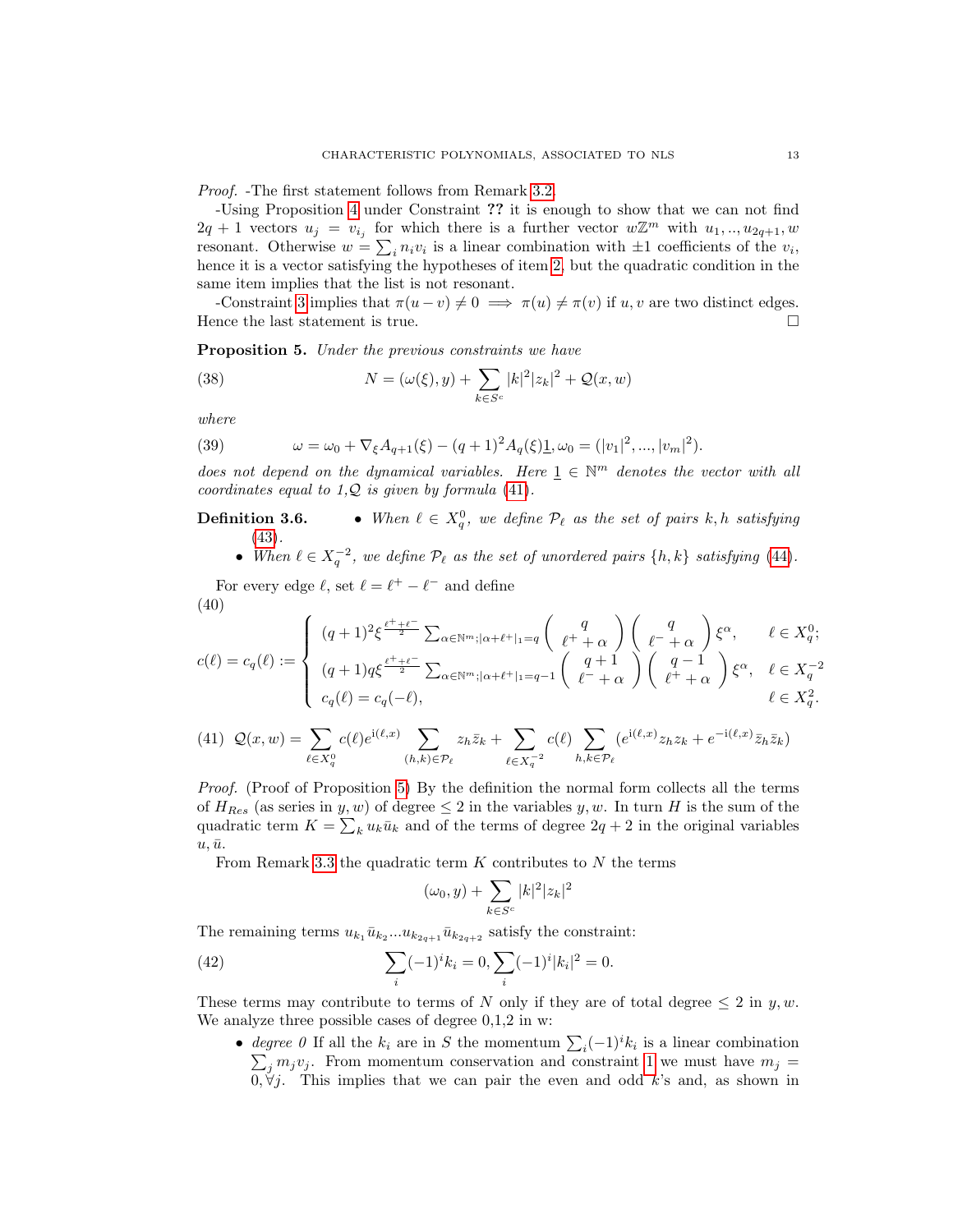proposition [4,](#page-11-3) this gives a contribution  $A_{q+1}(\xi + y)$ . In this expression the terms of degree  $\leq 2$  give a constant(which we ignore) and the term  $(\nabla_{\xi}A_{q+1}(\xi), y)$ .

• degree 1 One and only one of the  $k_i = k \in S^c$ . Formula [\(42\)](#page-13-2) becomes

$$
k - \sum_{i} n_i v_i = 0, |k|^2 - \sum_{i} n_i |v_i|^2 = 0
$$

where  $\sum_i n_i v_i$  satisfies the hypotheses of constraint [2.](#page-12-3) Thus these terms do not occur and  $S$  is complete .

• degree 2 Given  $h, k \in S^c$  we compute the coefficients of  $z_h \overline{z}_k$  or  $z_h z_k$  or  $\overline{z}_h \overline{z}_k$ . These terms are obtained when all but two of the  $k_i$  are in S. Each  $k_i$  in S contributes  $\sqrt{\xi_i + y_i}e^{\pm x_i}$ , giving a coefficient  $\sqrt{\prod_{j=1}^m \xi_j^{\ell_j}}e^{i(\ell,x)}$ , whenever:

<span id="page-14-0"></span>(43) 
$$
(z_h \bar{z}_k) : \sum_{j=1}^m \ell_j v_j + h - k = 0; \sum_{j=1}^m \ell_j |v_j|^2 + |h|^2 - |k|^2 = 0, \ell \in X_q^0
$$

<span id="page-14-1"></span>(44) 
$$
(z_h z_k) : \sum_{j=1}^m \ell_j v_j + k + h = 0; \sum_{j=1}^m \ell_j |v_j|^2 + |k|^2 + |h|^2 = 0, \ell \in X_q^{-2}
$$

<span id="page-14-2"></span>(45) 
$$
(\bar{z}_h \bar{z}_k) \sum_{j=1}^m \ell_j v_j - h - k = 0, \sum_{j=1}^m \ell_j |v_j|^2 - |h|^2 - |k|^2 = 0, \ell \in X_q^2
$$

Constraint [3,](#page-12-4) where u is the sum or difference of two edges, implies that h, k fix  $\ell$  uniquely. In Formulas [\(44\)](#page-14-1) and [\(45\)](#page-14-2) we see that we cannot have  $\ell = \pm 2e_i$ , since the equations in these Formulas have the only solution  $h = k = v_i \in S$ . This explains why in Definition we exclude  $\pm 2e_i$  as edges. Constraint [4](#page-12-6) implies that  $h \neq k$  in Formulas [\(44\)](#page-14-1), [\(45\)](#page-14-2). By Constraint [3](#page-12-4) where u is an edge, in [\(43\)](#page-14-0)  $h = k$  implies  $\ell = 0$ . This contributes a term  $(q+1)^2 A_q(\xi) \sum_{k \in S^c} |z_k|^2$ . It is convenient to write

$$
\sum_{k} (q+1)^2 A_q(\xi) |z_k|^2 = (q+1)^2 A_q(\xi) \left(\sum_{k} |z_k|^2 + \sum_{i} y_i\right) - (q+1)^2 A_q(\xi) \left(\sum_{i} y_i\right)
$$

and notice that  $(q+1)^2 A_q(\xi)(\sum_k |z_k|^2 + \sum_i y_i)$  is a mass term (hence a constant of motion for the whole Hamiltonian) and can be dropped from the Hamiltonian, so we change N into:

(46) 
$$
N = K + (\nabla_{\xi} A_{q+1}(\xi) - (q+1)^2 A_q(\xi) \mathbf{1}, y) + \mathcal{Q}(x, w), K = (\omega_0, y) + \sum_{k} |k|^2 |z_k|^2.
$$

where 1 denotes the vectors with all coordinates equal to 1.

Let us now compute  $\mathcal{Q}(x, w)$ , given an edge  $\ell$  set  $\ell = \ell^+ - \ell^-$  Formula [\(40\)](#page-13-3) comes from the expansion

$$
(47)
$$

$$
c_q(\ell) := \begin{cases} (q+1)^2 \sum_{e_{h_1} - e_{k_1} + e_{h_2} \dots + e_{h_q} - e_{k_q} = \ell} \prod_{i=1}^q (\xi_{h_i} \xi_{k_i})^{1/2}, & \ell \in X_q^0; \\ (q+1)q \sum_{e_{h_1} - e_{k_1} + e_{h_2} \dots + e_{h_{q-1}} - e_{k_{q-1}} - e_{h_q} - e_{k_q} = \ell} \prod_{i=1}^q (\xi_{h_i} \xi_{k_i})^{1/2}, & \ell \in X_q^{-2}; \\ c_q(-\ell) = c_q(\ell) & \Box \end{cases}
$$

Q is a very complicated infinite dimensional quadratic Hamiltonian, one needs to decompose this infinite dimensional system into infinitely many decoupled finite dimensional systems.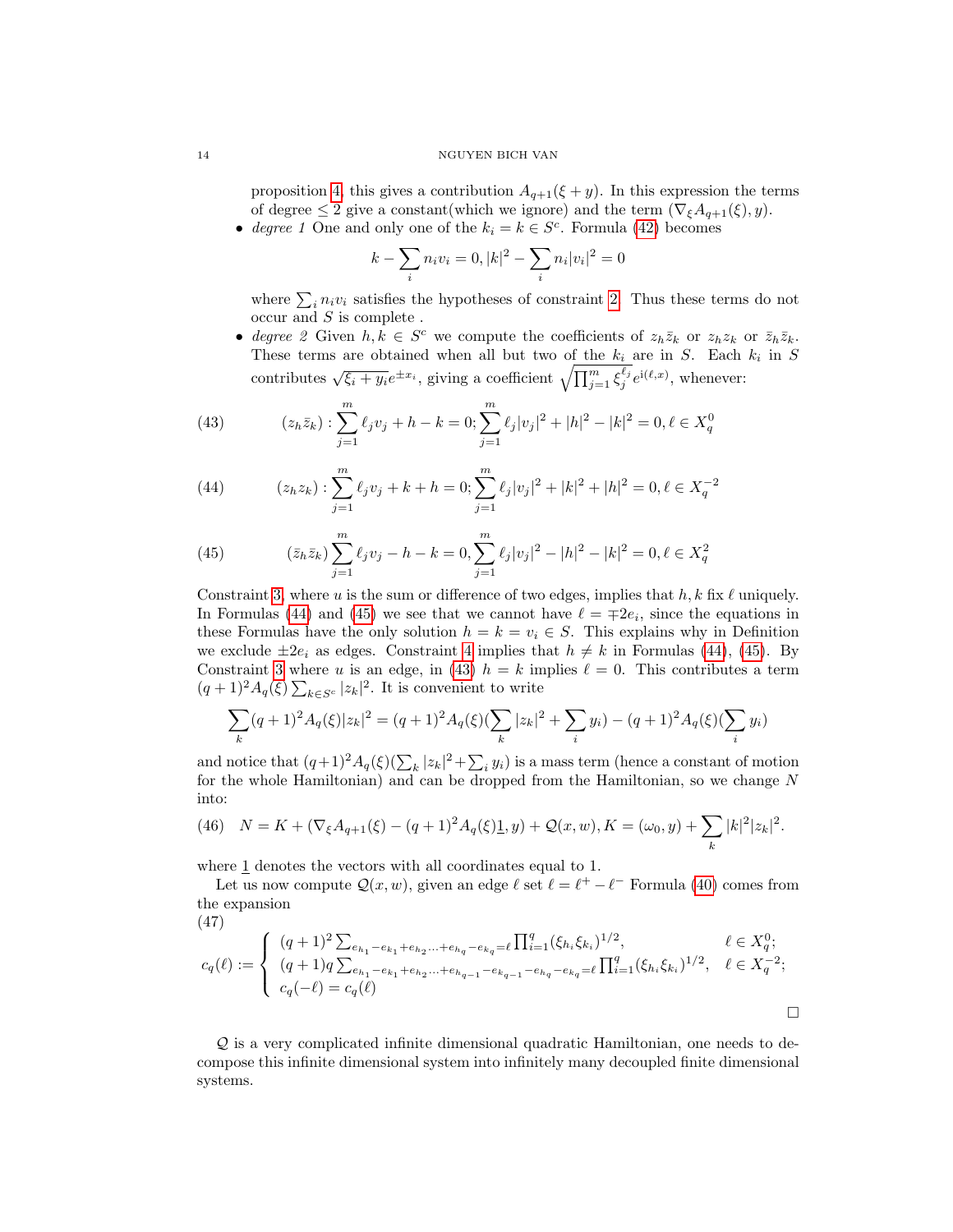<span id="page-15-0"></span>3.5. The new Hamiltonian. Following Theorem 1 in [\[10\]](#page-72-0) for all  $\varepsilon, r, s$  satisfy [\(33\)](#page-11-2) and for all  $\xi \in A_{\varepsilon^2}$  there exist an analytic symplectic change of variables

$$
\Phi_{\xi} : (y, x) \times (z, \bar{z}) \implies (u, \bar{u})
$$

from  $D(s, r/2) \implies B_{2\epsilon_0}$  such that the Hamiltonian [\(4\)](#page-3-0) in the new variables is analytic and has the form

(48) 
$$
H \circ \Phi_{\xi} = (\omega(\xi), y) + \sum_{k \in S^c} \Omega_k |z_k|^2 + \tilde{\mathcal{Q}}(\xi, w) + \tilde{P}(\xi, y, x, w)
$$

where  $\tilde{\Omega}_k = |k|^2 + \sum_{i=1}^m |v_i|^2 L^{(i)}(k)$ ,  $L^{(i)}(k) \in \mathbb{Z}$  satisfy  $|L^{(i)}(k)| \leq 4nq$ ,  $\tilde{P}$  is small.

Moreover, following Corrolary 1 in the same paper there exists an algebraic hypersurface A such that on the open region  $A_{\epsilon^2} \setminus A$  there is a further analytic change of coordinates taking  $Q$  into a diagonal form with constant coefficients plus a form  $Q$  with constant coefficients depending only on finitely many variables  $z_k, \overline{z}_k, k \in A$ . The Hamiltonian is then

(49) 
$$
H_{fin} = (\omega(\xi), y) + \sum_{k \in S^c} \bar{\Omega}_k |z_k|^2 + \bar{\mathcal{Q}} + P(\xi, y, x, w)
$$

where

(50) 
$$
\bar{\Omega}_k = \begin{cases} \tilde{\Omega}_k + \lambda_k(\xi), & \forall k \in S^c \setminus A; \\ \tilde{\Omega}_k, & k \in A. \end{cases}
$$

The correction  $\lambda_k(\xi)$  is chosen in a finite list, say

(51) 
$$
\lambda_k(\xi) \in \{\lambda^{(1)}(\xi), ..., \lambda^{(K)}(\xi)\}, K = K(n, m),
$$

of different (real) analytic functions of  $\xi$ .

<span id="page-15-1"></span>3.6. KAM scheme. An interesting application of the results for this normal form is to prove the existence and stability of quasi-periodic solution by a KAM scheme (see [\[13\]](#page-72-12) and also [\[14\]](#page-72-14) for an existence result). This kind of scheme is based on verification of the following hypotheses:

- (1) A regularity/smallness condition on the perturbation P, namely that  $\| X_P \| \ll \ll$  $\varepsilon^2$ .
- (2) A regularity condition namely  $\omega(\xi)$  must be a diffeomorphism and  $\overline{\Omega}_k(\xi) |k|^2$ must be a bounded Lipschitz function.
- (3) A non-degeneracy condition, that is three Melnikov resonances

(52) 
$$
(\omega(\xi), \nu) = 0, (\omega(\xi), \nu) + \overline{\Omega}_k(\xi) = 0, (\omega(\xi), \nu) + \overline{\Omega}_k(\xi) + \sigma \overline{\Omega}_h(\xi) = 0
$$

hold in a set of measure 0.

(4) A Quasi-Töplitz condition to control the measure estimates in the second Melnikov condition.

4. THE OPERATOR 
$$
ad(N)
$$

<span id="page-15-3"></span><span id="page-15-2"></span>4.1. The map  $\pi$ .

<span id="page-15-4"></span>**Definition 4.1.** Denote by  $\mathbb{Z}^m := \{ \sum_{i=1}^m a_i e_i, a_i \in \mathbb{Z} \}$  the lattice with basis the elements  $e_i$ . Set  $\pi : \mathbb{Z}^m \to \mathbb{Z}^n$ ,  $\pi : e_i \mapsto v_i$ .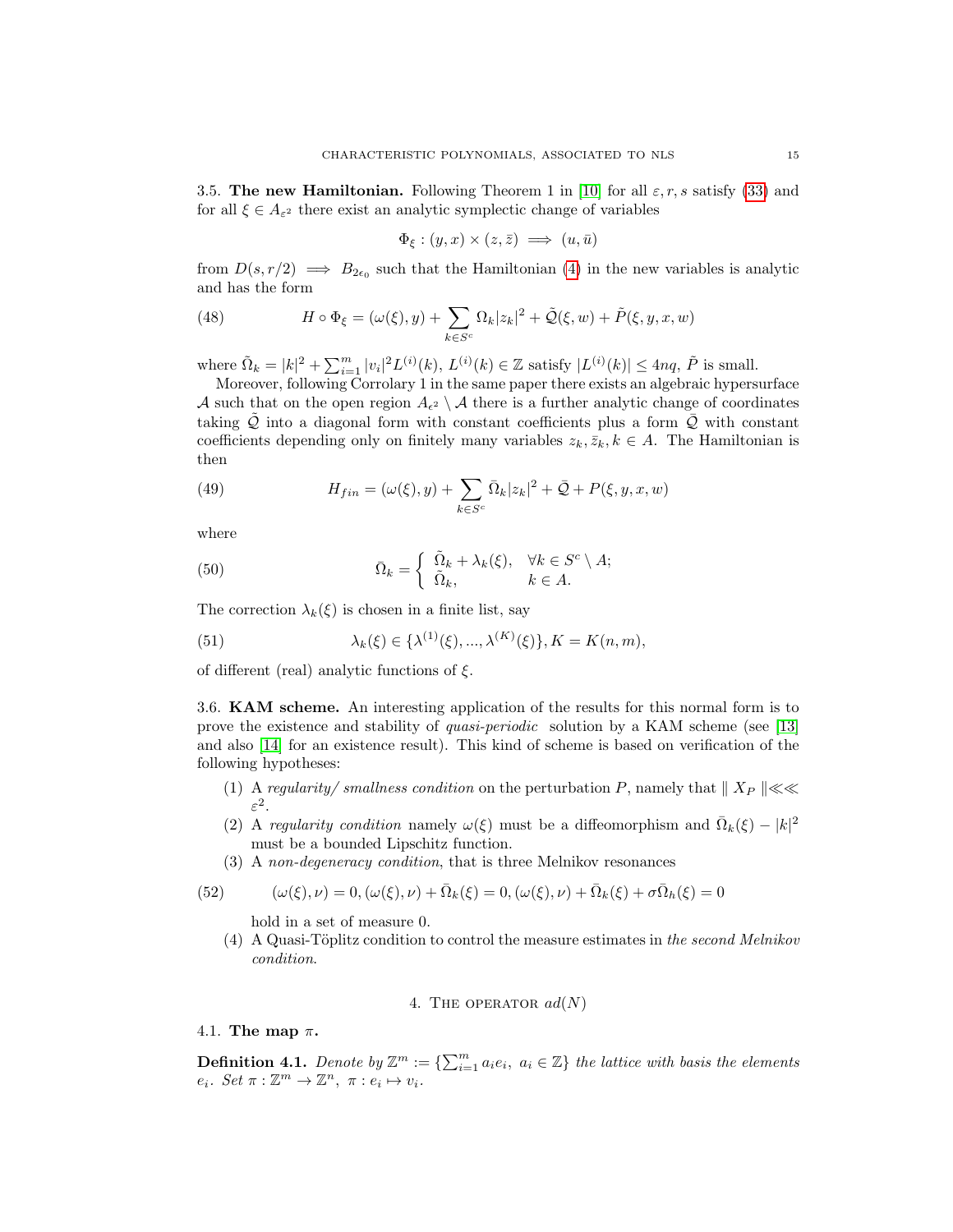At this point it is useful to formalize the idea of energy transfer in a combinatorial way. Let  $S^2[\mathbb{Z}^m] := \{\sum_{i,j=1}^m a_{i,j}e_ie_j\}, a_{i,j} \in \mathbb{Z}$  be the polynomials of degree 2 in the  $e_i$  with integer coefficients. We extend the map  $\pi$  and introduce a linear map  $a \mapsto a^{(2)}$  as:

$$
\pi(e_i)=v_i,\quad \pi(e_ie_j):=(v_i,v_j),\quad *^{(2)}:\mathbb{Z}^m\to S^2(\mathbb{Z}^m),\ e_i\mapsto e_i^2.
$$

We have  $\pi(AB) = (\pi(A), \pi(B)), \forall A, B \in \mathbb{Z}^m$ .

**Remark 4.1.** Notice that we have  $a^{(2)} = a^2$  if and only if a equals 0 or one of the variables ei.

<span id="page-16-0"></span>4.2. The spaces  $V^{i,j}$  and  $F^{0,1}$ .

**Definition 4.2.** We denote by  $V^{i,j}$  the space of functions spanned by elements of total degree *i* in y and j in w and  $V^h = \sum_{i+j=h} V^{i,j}$ ,  $V^{\infty} = \sum_{i,j} V^{i,j}$ .

Denote by  $F^{0,1}$  the subspace of  $V^{0,1}$  commuting with momentum.

The space  $V^{0,1}$  has a basis over  $\mathbb C$  given by the elements  $\{e^{i\sum_j \nu_j x_j}z_k, e^{-i\sum_j \nu_j x_j}\overline{z}_k\},\$ where  $\nu \in \mathbb{Z}^m$ ,  $k \in S^c$ . The space  $F^{0,1}$  has as basis, which we call frequency basis, the set  $F_B$  of elements

(53) 
$$
F_B = \{e^{i\sum_j \nu_j x_j} z_k, \quad e^{-i\sum_j \nu_j x_j} \bar{z}_k\}; \quad \sum_j \nu_j v_j + k = \pi(\nu) + k = 0, \quad k \in S^c.
$$

An element of  $F_B$  is completely determined by the value of  $\nu$  and the fact that the z variable may or may not be conjugated, thus sometimes we refer to  $e^{i\sum_j \nu_j x_j} z_{-\pi(\nu)}$  as  $(\nu, +)$  and to  $e^{-i\sum_j \nu_j x_j} \bar{z}_{-\pi(\nu)}$  as  $(\nu, -)$ . By construction  $\nu \in \mathbb{Z}_c^m$  where

(54) 
$$
\mathbb{Z}_c^m := \{ \mu \in \mathbb{Z}^m \mid -\pi(\mu) \in S^c \},
$$

We can further decompose the space  $F^{0,1} = \bigoplus F_{\ell}^{0,1}$  by the eigenspaces of the mass operator  $ad(L)$ . Notice that the *mass* of  $e^{i\sum_j \nu_j x_j} z_k$  is  $\ell = \sum_i \nu_i + 1$ , thus on the subspace commuting with L we have  $-1 = \sum_i \nu_i$  for  $(\nu, \pm)$ . Now the blocks for  $ad(N)$  appear in a natural matrix representation on the space  $F^{0,1}$  as infinitely many matrices with coeffia natural matrix representation on the space  $F^{\rightarrow}$  as infinitely many matrices with coefficients quadratic polynomials in the variables  $\sqrt{\xi_i}$ . One easily sees that in the characteristic polynomial of each one of these matrices the square roots disappear.

<span id="page-16-1"></span>4.3. The Cayley graphs. We recall how we have found useful to cast some of the description of the operator  $ad(N)$  into the language of group theory and in particular of the Cayley graph. In fact to a matrix  $C = (c_{i,j})$  we can always associate a graph with vertices the indices of the matrix and an edge between i, j if and only if  $c_{i,j} \neq 0$ . For the matrix of  $ad(N)$  in the frequency basis the relevant graph comes from a special Cayley graph.

Let G be a group and  $X = X^{-1} \subset G$  a subset.

<span id="page-16-2"></span>**Definition 4.3.** An X–marked graph is an oriented graph  $\Gamma$  such that each oriented edge is marked with an element  $x \in X$ .

$$
a \xrightarrow{x} b \qquad a \xleftarrow{x^{-1}} b
$$

We mark the same edge, with opposite orientation, with  $x^{-1}$ . Notice that if  $x^2 = 1$  we may drop the orientation of the edge.

A typical way to construct an X–marked graph is the following. Consider an action  $G \times A \rightarrow A$  of G on a set A, we then define.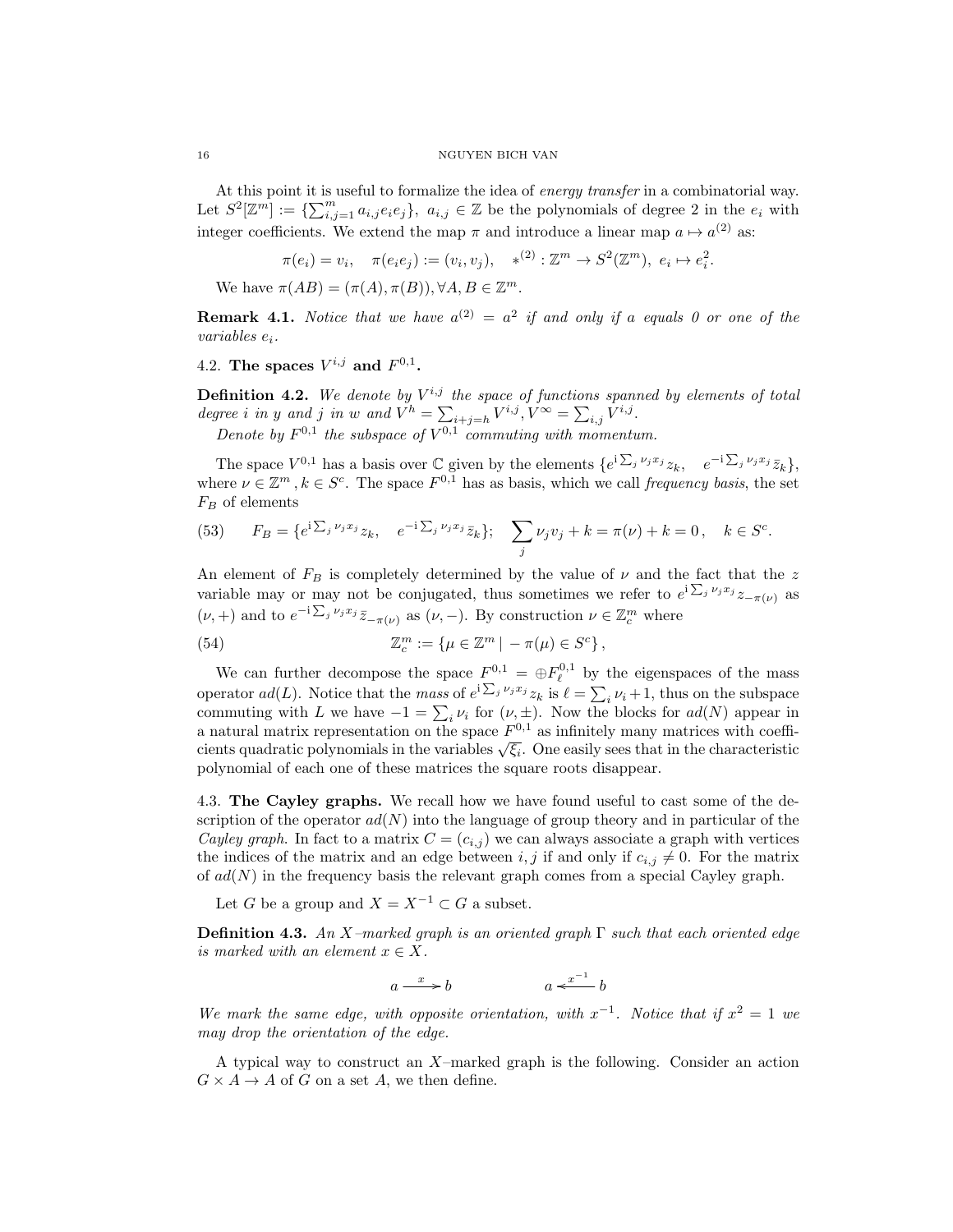**Definition 4.4** (Cayley graph). The graph  $A_X$  has as vertices the elements of A and, given  $a, b \in A$  we join them by an oriented edge  $a \stackrel{x}{\longrightarrow} b$ , marked x, if  $b = xa$ ,  $x \in X$ .

In our setting the relevant group is the group  $G := \mathbb{Z}^m \rtimes \mathbb{Z}/(2)$  the semidirect product, denote by  $\tau := (0, -1)$  so  $G = \mathbb{Z}^m \cup \mathbb{Z}^m \tau$ . We think of an element  $a = e^{i \sum_j \nu_j x_j} z_k$ as being associated to the group element which, by abuse of notation, we still denote by  $a = \sum_j \nu_j e_j \in \mathbb{Z}^m$ . Then  $\bar{a} = e^{-i \sum_j \nu_j x_j} \bar{z}_k$  is associated to the group element  $a\tau = (\sum_j \nu_j e_j)\tau \in \mathbb{Z}^m\tau$ . Thus the frequency basis is indexed by elements of  $G^1 \setminus$  $\bigcup_{i=1}^m \{-e_i, -e_i\tau\}$ , where

$$
G^1 := \{a, a\tau, a \in \mathbb{Z}^m \mid \eta(a) = -1\}.
$$

We now consider the Cayley graph  $G_X$  of G with respect to the elements  $X_q^0 \cup X_q^{-2}$  (see Definition [3.4\)](#page-14-2). If  $p \in \mathbb{Z}$  it is easily seen that the set  $G_p := \{a, \eta(a) = 0, a\tau \mid \eta(a) = p\}$ form a subgroup. In particular

<span id="page-17-0"></span>**Remark 4.2.**  $G_{-2}$  is generated by the elements  $X := X_q^0 \cup X_q^{-2}$  and it is a connected component of the Cayley graph.

We distinguish the edges by color, as  $X^0$  to be black and  $X^{-2}$  red, hence the Cayley graph is accordingly colored.

 $G<sup>1</sup>$  is also a coset of  $G<sub>-2</sub>$  and it is also a connected component of the Cayley graph.

If G acts on two sets  $A_1$  and  $A_2$  and  $\pi : A_1 \to A_2$  is a map compatible with the G action then  $\pi$  is also a morphism of marked graphs.

A special case is obtained when G acts on itself by left (resp. right) multiplication and we have the Cayley graph  $G_X^l$  (resp.  $G_X^r$ ). We concentrate on  $G_X^l$  which we just denote by  $G_X$ . One then immediately sees that

<span id="page-17-2"></span>**Lemma 4.1.** If G acts on a set A and  $a \in A$  the orbit map  $q \mapsto qa$  is compatible with the graph structure.

The graph  $G_X$  is preserved by right multiplication by elements of G, that is if a, b are joined by an edge marked g then also ah, bh are so joined, for all  $h \in G$ .

The graphs  $G_X^l$ ,  $G_X^r$  are isomorphic with opposite orientations under the map  $g \mapsto g^{-1}$ .

The graph  $G_X$  is connected if and only if X generates  $G$ , otherwise its connected components are the right cosets in  $G$  of the subgroup  $H$  generated by  $X$ .

4.3.1. The linear rules. Denote by  $\mathbb{Z}^m := \{\sum_{i=1}^m a_i e_i, a_i \in \mathbb{Z}\}\)$  the lattice with basis the elements  $e_i$ .

We consider the group  $G := \mathbb{Z}^m \rtimes \mathbb{Z}/(2)$  semi-direct product. Its elements are pairs  $(a, \sigma)$  with  $a \in \mathbb{Z}^m$ ,  $\sigma = \pm 1$ . It will be notationally convenient to identify by a the element  $(a, +1)$  and by  $\tau$  the element  $(0, -1)$ . Note the commutation rules  $a\tau = \tau(-a)$ . Sometimes we refer to the elements  $a = (a, +1)$  as black and  $a\tau = (a, -1)$  as red.

Consider the  $mass^1 \eta : \mathbb{Z}^m \to \mathbb{Z}, \eta(e_i) := 1.$  $mass^1 \eta : \mathbb{Z}^m \to \mathbb{Z}, \eta(e_i) := 1.$  $mass^1 \eta : \mathbb{Z}^m \to \mathbb{Z}, \eta(e_i) := 1.$ 

**Definition 4.5.** We set  $\Lambda$  to be the Cayley graph associated to the elements  $X_q := X_q^0 \cup$  $X_q^{-2}$ .

We give a definition useful to describe the graphs that appear in our construction.

**Definition 4.6.** A complete marked graph, on a set  $A \subset \mathbb{Z}^m \rtimes \mathbb{Z}/(2)$  is the full sub-graph generated by the vertices in A.

<span id="page-17-1"></span><sup>1</sup> the name comes from dynamical considerations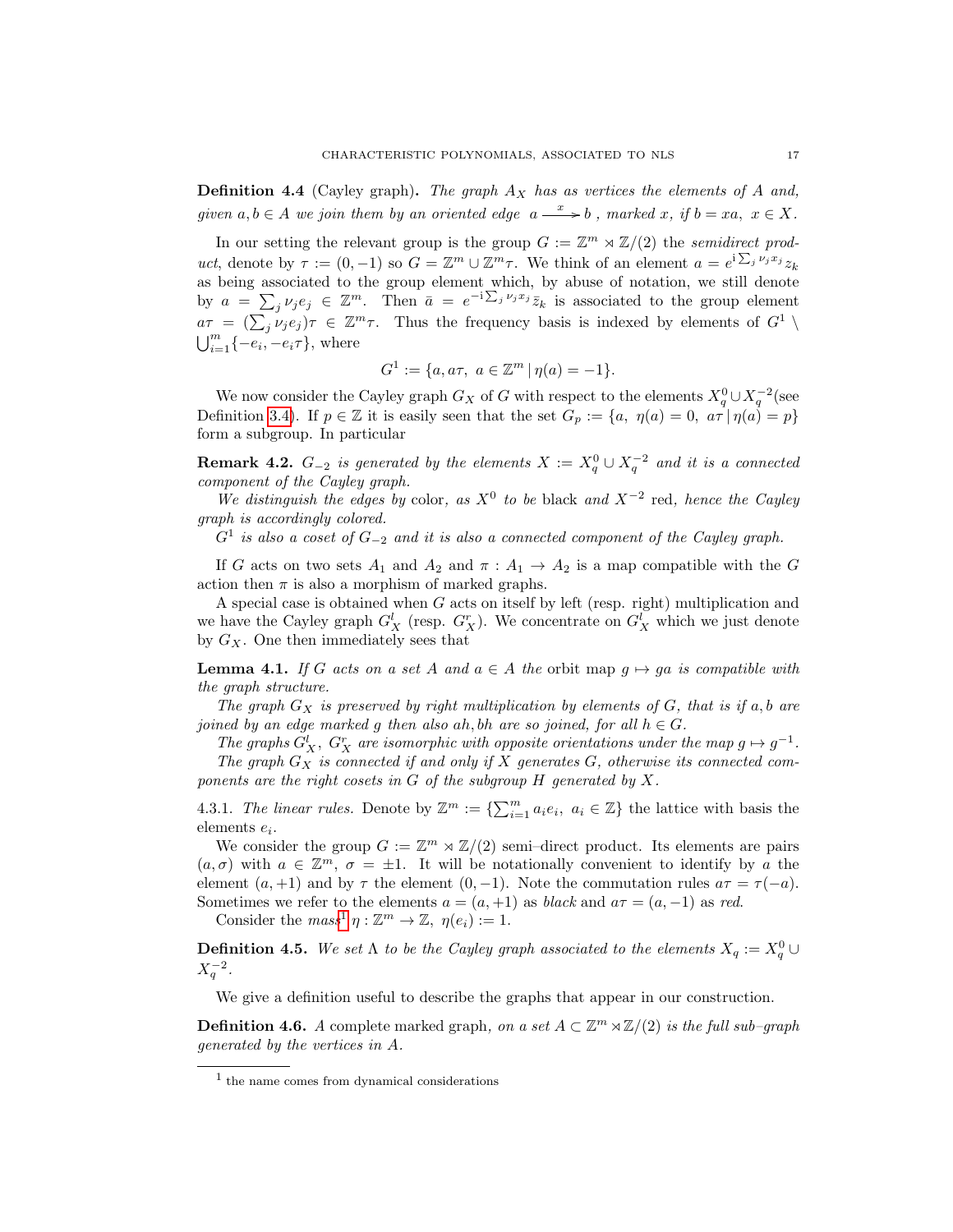**Definition 4.7.** • A graph A with  $k + 1$  vertices is said to be of dimension k.

- We call the dimension of the affine space spanned by A in  $\mathbb{R}^m$  the rank, rk A, of the graph A.
- If the rank of  $A$  is strictly less than the dimension of  $A$  we say that  $A$  is degenerate.

<span id="page-18-0"></span>4.4. The matrix description of  $ad(N)$ . Define iM is the matrix of  $ad(N)$  in the frequency basis  $e^{i\mu x}z_k, e^{-i(\mu,x)}\bar{z}_k, \pi(\mu) + k = 0, \eta(\mu) = -1$ . We now compute iM. Recall that we have the rules of Poisson bracket:

(55) 
$$
\{y_i, y_j\} = \{x_i, x_j\} = 0, \{y_i, x_j\} = \delta_j^i, \{y_i, z_k\} = \{x_j, z_k\} = 0
$$

$$
\{z_h, z_k\} = \{\bar{z}_h, \bar{z}_k\} = 0, \{\bar{z}_h, z_k\} = \mathrm{i}\delta_k^h.
$$

We have:

(56) 
$$
\{y_i, e^{i\sum_j \mu_j x_j} z_l\} = e^{i\sum_j \mu_j x_j} \{y_i, z_l\} + e^{i\sum_j \mu_j x_j} i \sum_j \mu_j z_l \{y_i, x_j\} =
$$

$$
= i e^{i\sum_j \mu_j x_j} z_l \sum_j \mu_j \delta_j^i = i \mu_i e^{i\sum_j \mu_j x_j} z_l
$$

Hence

<span id="page-18-1"></span>(57) 
$$
\{(\omega_0, y), e^{i \sum_j \mu_j x_j} z_l\} = \{\sum_{i=1}^m |v_i|^2 y_i, e^{i \sum_j \mu_j x_j} z_l\} = i \sum_{i=1}^m \mu_i |v_i|^2 e^{i \sum_j \mu_j x_j} z_l.
$$

and

$$
(58) \{ (\nabla_{\xi} A_{q+1}(\xi) - (q+1)^2 A_q(\xi) \underline{1}, y), e^{i \sum_j \mu_j x_j} z_l \} =
$$
  

$$
= i \left( \sum_{i=1}^m \mu_i \frac{\partial A_q + 1(\xi)}{\partial \xi_i} - (q+1)^2 A_q(\xi) \sum_{i=1}^m \mu_i \right) e^{i \sum_j \mu_j x_j} z_l
$$

(59) 
$$
\{|z_k|^2, e^{i\sum_j \mu_j x_j} z_l\} = \{z_k \bar{z}_k, e^{i\sum_j \mu_j x_j} z_l\} = z_k e^{i\sum_j \mu_j x_j} \{ \bar{z}_k, z_l\} = z_k e^{i\sum_j \mu_j x_j} i\delta_l^k.
$$
\n(60)

$$
\implies \{\sum_{k\in S^c} |k|^2 |z_k|^2, e^{i\sum_j \mu_j x_j} z_l\} = i|l|^2 e^{i\sum_j \mu_j x_j} z_l = i|\pi(\mu)|^2 e^{i\sum_j \mu_j x_j} z_l = i|\sum_j \mu_j v_j|^2 e^{i\sum_j \mu_j x_j} z_l.
$$

Now consider the operator  $ad(Q)$ . It is easy to see that

(61) 
$$
\{e^{i(\ell,x)}z_h\bar{z}_k, e^{i\sum_j \mu_j x_j}z_l\} = ie^{i\sum_j (\ell_j+\mu_j)x_j}z_h\delta_l^k,
$$

(62)  $\{e^{i(\ell,x)}z_hz_k, e^{i\sum_j \mu_jx_j}z_l\} = 0,$ 

<span id="page-18-2"></span>(63) 
$$
\{e^{-i(\ell,x)}\bar{z}_h\bar{z}_k, e^{i\sum_j \mu_j x_j}z_l\} = i\bar{z}_k e^{-i\sum_j (\ell_j - \mu_j)x_j}\delta_l^h + i\bar{z}_h e^{-i\sum_j (\ell_j - \mu_j)x_j}\delta_l^k.
$$

And we get easily similar formulas for the action of terms of  $N$  in Formula  $(38)$  on  $e^{-i\sum_j \mu_j x_j} \bar{z}_l$ . Finally, from [\(57\)](#page-18-1)-[\(63\)](#page-18-2) we get the following: Given  $a = \sum_i \mu_i e_i$ ,  $\sigma = \pm 1$  set

(64) 
$$
C((a, \sigma)) := \frac{\sigma}{2}(a^2 + a^{(2)}) = \frac{\sigma}{2}((\sum_{i} \mu_i e_i)^2 + \sum_{i} \mu_i e_i^2),
$$

$$
K((a, \sigma)) := \pi(C(u)) = \frac{\sigma}{2}(|\sum_{i} \mu_i v_i|^2 + \sum_{i} \mu_i |v_i|^2).
$$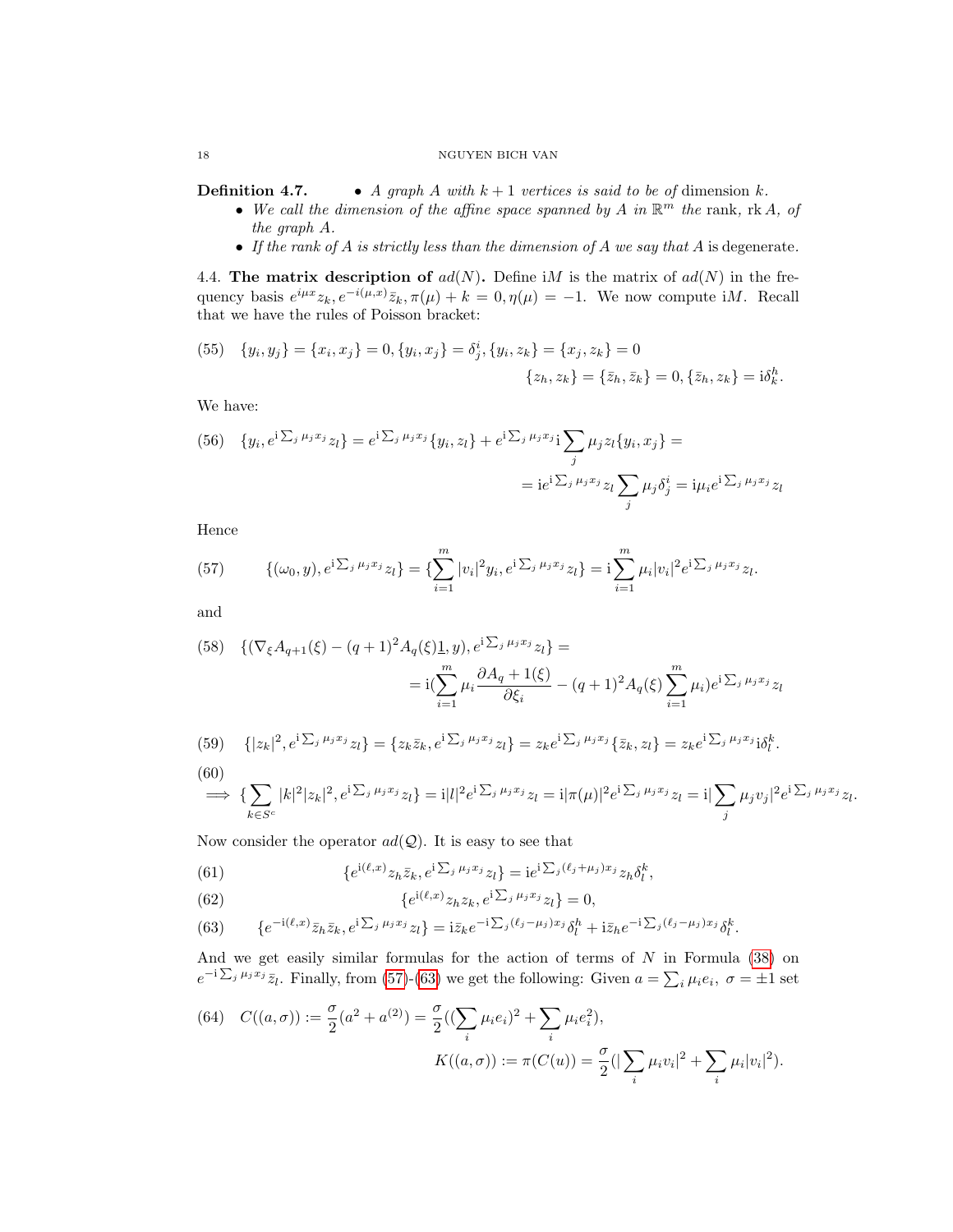Sometimes we call  $K(u)$  the quadratic energy of u, notice that  $C(u)$  has integer coefficients. In particular if  $a \in \mathbb{Z}^m$  we have  $K(a\tau) = -K(a)$  and we have for  $a, b \in \mathbb{Z}^m$ 

<span id="page-19-1"></span>(65) 
$$
M_{a,a} = K(a) + \sum_{i} \mu_i \frac{\partial A_{q+1}(\xi)}{\partial \xi_i} - \sum_{i} \mu_i (q+1)^2 A_q(\xi),
$$

$$
M_{a\tau, a\tau} = K(a\tau) - \sum_{i} \mu_i \frac{\partial A_{q+1}(\xi)}{\partial \xi_i} + \sum_{i} \mu_i (q+1)^2 A_q(\xi)
$$

<span id="page-19-2"></span>(66)  $M_{a\tau,b\tau} = -c(\ell), M_{a,b} = c(\ell), \text{ if } a, b \text{ are connected by a black edge } \ell$ 

<span id="page-19-3"></span>(67) 
$$
M_{a,b\tau} = -c(\ell), M_{a\tau,b} = c(\ell), \text{ if } a, b\tau \text{ are connected by a red edge }\ell
$$

We have shown in [\[10\]](#page-72-0) that the blocks M on  $F^{0,1}$  come into pairs of conjugate Lagrangian blocks Γ, Γ $\tau$ . With respect to the frequency basis the blocks are described as the connected components of a graph  $\Lambda_S$  which we now describe.

**Definition 4.8.** Given an edge  $u \stackrel{x}{\longrightarrow} v$ ,  $u = (a, \sigma), v = (b, \rho) = xu$ ,  $x \in X_q$ , we say that the edge is compatible with S or  $\pi$  if  $K(u) = K(v)$ .

Remark now that  $K(-e_i) = K(-e_i)\tau = 0$ . We call the elements  $\{-e_i, -e_i\tau\}$  the special component.

**Definition 4.9.** The graph  $\Lambda_S$  is the subgraph of  $G^1 \setminus \bigcup_i \{-e_i, -e_i\tau\}$  in which we only keep the compatible edges.

We then have

**Theorem 4.1.** The indecomposable blocks of the matrix  $M$  in the frequency basis correspond to the connected components of the graph  $\Lambda_S$ .

The entries of M are given by  $(65)$ ,  $(66)$ ,  $(67)$ .

The fact that in the graph  $\Lambda_S$  we keep only compatible edges implies in particular that the scalar part  $\pm \frac{1}{2} [\sum_j \mu_j (|v_j|^2 + |\sum_j \mu_j v_j|^2]$  (which is an integer) is constant on each block. On the other hand, in general, there are infinitely many blocks with the same scalar part.

Remark 4.3. One of the main ingredients of our work is to understand the possible connected components of the graph  $\Lambda_S$ , we do this by analyzing such a component as a translation  $\Gamma = Au$  where A is come complete subgraph of the Cayley graph but contained in  $G_{-2}$  and containing the element 0. In particular we have shown (cf. [\[10\]](#page-72-0), §9) that A can be chosen among a finite number of graphs which we call combinatorial.

<span id="page-19-0"></span>4.5. Geometric graph  $\Gamma_S$ . In order to understand the possible components of the graph  $\Lambda_S$  we need to study a purely geometric graph. We define a graph on  $\mathbb{R}^n$  using formulas [\(43\)](#page-14-0) and [\(44\)](#page-14-1).

**Definition 4.10.** An edge  $\ell \in X_q^{-2}$  defines a sphere  $S_{\ell}$  through the relation

<span id="page-19-4"></span>(68) 
$$
|x|^2 + (x, \sum_i \ell_i v_i) = \frac{-1}{2} (|\sum_i \ell_i v_i|^2 + \sum_i \ell_i |v_i|^2).
$$

An edge  $\ell \in X_q^0$  defines a plane  $H_\ell$  through the relation

<span id="page-19-5"></span>(69) 
$$
(x, \sum_{i} \ell_i v_i) = \frac{1}{2} \left( |\sum_{i} \ell_i v_i|^2 + \sum_{i} \ell_i |v_i|^2 \right).
$$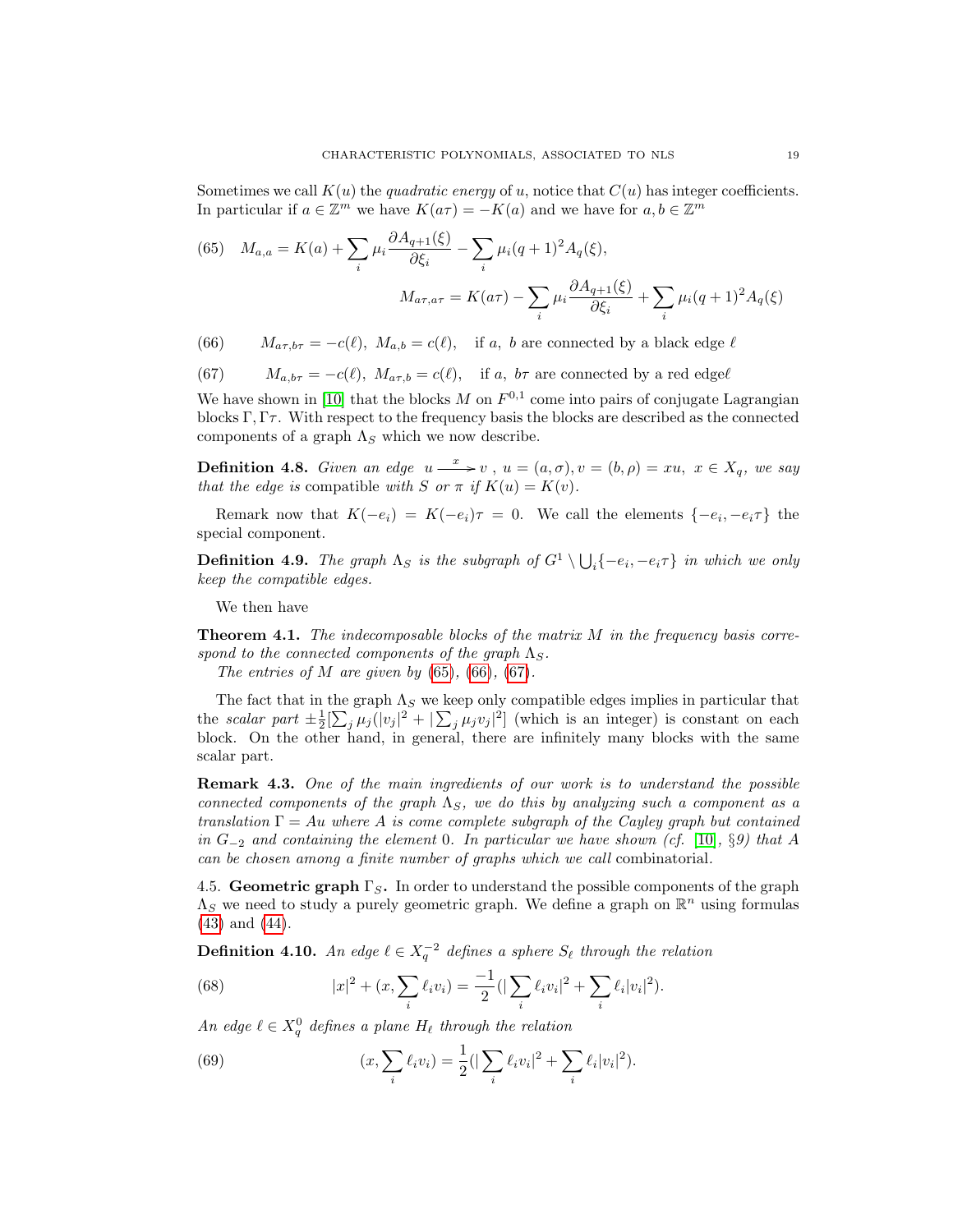

FIGURE 5. The plane  $H_\ell$  with  $\ell = e_j - v_i$  and the sphere  $S_\ell$  with  $\ell =$  $-e_i - e_j$ . The points  $h_1, k_1, v_j, v_i$  form the vertices of a rectangle. Same for the points  $h_2, v_i, k_2, v_j$ .

<span id="page-20-2"></span>**Definition 4.11.** Each  $\ell \in S_{\ell}$  is joined by a red unoriented edge to  $-x - \sum_i \ell_i v_i \in S_{\ell}$ . Each  $x \in H_\ell$  is joined by a black oriented edge to  $x - \sum_i \ell_i v_i \in H_{-\ell}$ . We construct the geometric graph  $|Gamma_S$  with vertices all the points of  $\mathbb{R}^n$  and edges the black and edges described.

It is convenient to mark each edge of the graph with the element  $-\pi(\ell)$  from which it comes from. Remark that Constraint [1](#page-12-2) implies that the edge  $\ell$  is uniquely determined by the vector  $-\pi(\ell)$ .

**Remark 4.4.** It is immediate by the definitions that the points in  $S$  are all pairwise connected by black and red edges and it is not hard to see that, the completeness constraint [1](#page-12-2) implies that the set  $S$  is itself a connected component which we call the special component.

<span id="page-20-0"></span>4.6. From the combinatorial to the geometric graph. In our geometric setting, we have chosen a list S of vectors  $v_i$  and we then define  $\pi : \mathbb{Z}^m \to \mathbb{R}^n$  by  $\pi : e_i \mapsto v_i$ .

<span id="page-20-1"></span>We then think of G also as linear operators on  $\mathbb{R}^n$  by setting

(70) 
$$
ak := -\pi(a) + k, \ k \in \mathbb{R}^n, \ a \in \mathbb{Z}^m, \ \ \tau k = -k
$$

We extend  $\pi : \mathbb{Z}^m \to \mathbb{R}^n$  to  $\mathbb{Z}^m \rtimes \mathbb{Z}/(2)$  by setting  $\pi(a\tau) := \pi(a)$  so that  $-\pi$  is just the orbit map of 0 associated to the action [\(70\)](#page-20-1) (the sign convention is suggested by the conservation of momentum in the NLS).

We then have

**Remark 4.5.** X defines also a Cayley graph on  $\mathbb{R}^n$ . and in fact the graph  $\Gamma_S$  is a subgraph of this graph.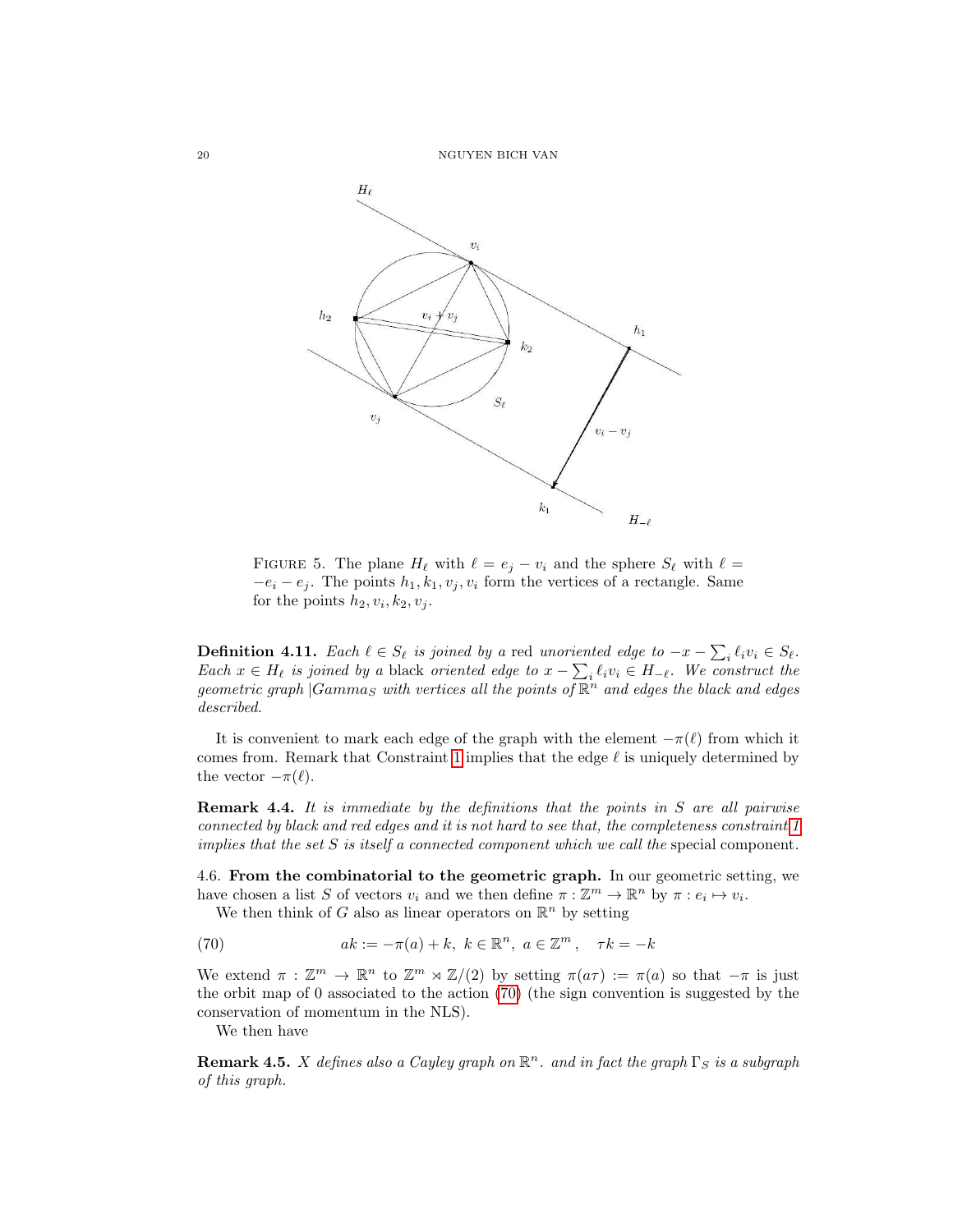There are symmetries in the graph. The symmetric group  $S_m$  of the m! permutations of the elements  $e_i$  preserves the graph. By Lemma [4.1](#page-17-2) we have the right actions of  $G$ , on the graph:

<span id="page-21-4"></span>(71) 
$$
(b,\sigma) \mapsto (b,\sigma)\tau = b\sigma\tau, \quad (b,\sigma) \mapsto (b,\sigma)a = (b+\sigma a,\sigma), \ \forall a,b \in \mathbb{Z}^m.
$$

Up to the  $G$  action any subgraph can be translated to one containing  $0$ .

Each connected component of the graph  $\Gamma_S$  has a combinatorial description based on [\(68\)](#page-19-4) and [\(69\)](#page-19-5) which encodes the information on the various types of edges which connect the vertices of the component.

### Example 4.1.



the equations that  $x$  has to satisfy are:

$$
(x, v_2 - v_3) = |v_2|^2 - (v_2, v_3)
$$
  
\n
$$
|x|^2 - (x, v_1 + v_2) = -(v_1, v_2)
$$
  
\n
$$
(x, v_1 - v_3) = |v_1|^2 - (v_2, v_3)
$$
  
\n
$$
(x, v_1 - v_2 - v_3) = |v_2|^2 + (v_1, v_1 + v_2) = -(v_1, v_2)
$$
  
\n
$$
(x, v_1 - v_2 - v_3 - v_4) - |v_1|^2 + (v_1, v_2) + (v_1, v_3)
$$
  
\n
$$
-(v_2, v_3) + (v_1, v_4) - (v_2, v_4) - (v_3, v_4)
$$

<span id="page-21-0"></span>4.7. The correspondence of  $\Gamma_S$  with  $\Lambda_S$ . This correspondence comes from the fact that

**Remark 4.6.** Equations which define edges in the graph  $\Gamma_S$  are exactly the ones which define compatible edges in  $\Lambda_S$ , in other words, set  $a, b \in \mathbb{Z}^m$  such that  $-\pi(a) = x, -\pi(b) =$ y, we have

- <span id="page-21-1"></span>(1)  $x, y \in S_\ell$  are connected by a red edge marked by  $-pi(\ell)$  if and only if a, b $\tau$  are connected by a red edge marked by  $\ell$  and  $K(a) = K(b)$ .
- <span id="page-21-2"></span>(2)  $x \in H_{\ell}, y \in H_{-\ell}$  are connected by a black edge marked by  $-pi(\ell)$  if and only if a, b are connected by a black edge marked by  $\ell$  and  $K(a) = K(b)$

*Proof.* We will prove [1.](#page-21-1) The proof for [2](#page-21-2) is similar. i) Let  $x = \sum_{j=1}^{m} \mu_j v_j \in S_{\ell}$ . We have  $a \in \mathbb{Z}^m : a = -\sum_{j=1}^m \mu_j e_j$  such that  $-\pi(a) = x$ . By Definition [4.11](#page-20-2) x is joined by a red edge marked by  $-\pi(\ell)(\ell = \sum_{j=1}^m \ell_j e_j \in X_q^{-2})$  with y if and only if  $y = -x - \sum_{j=1}^m \ell_j v_j$ and we have  $b \in \mathbb{Z}^m : b = \sum_{j=1}^m (\mu_j + \ell_j) e_j$  such that  $-\pi(b) = y$ . Since  $a+b = \sum_{j=1}^m \ell_j e_j \in$  $X_q^{-2}$ ,  $a, b\tau$  will be connected a red edge marked by  $\ell$ . We have

<span id="page-21-3"></span>(72) 
$$
K(a) = \frac{1}{2}(|-\sum_{j=1}^{m} \mu_j v_j|^2 - \sum_{j=1}^{m} \mu_j |v_j|^2),
$$

(73) 
$$
K(b\tau) = -\frac{1}{2} \left( |\sum_{j=1}^{m} (\mu_j \ell_j) v_j|^2 + \sum_{j=1}^{m} (\mu_j + \ell_j) |v_j|^2 \right).
$$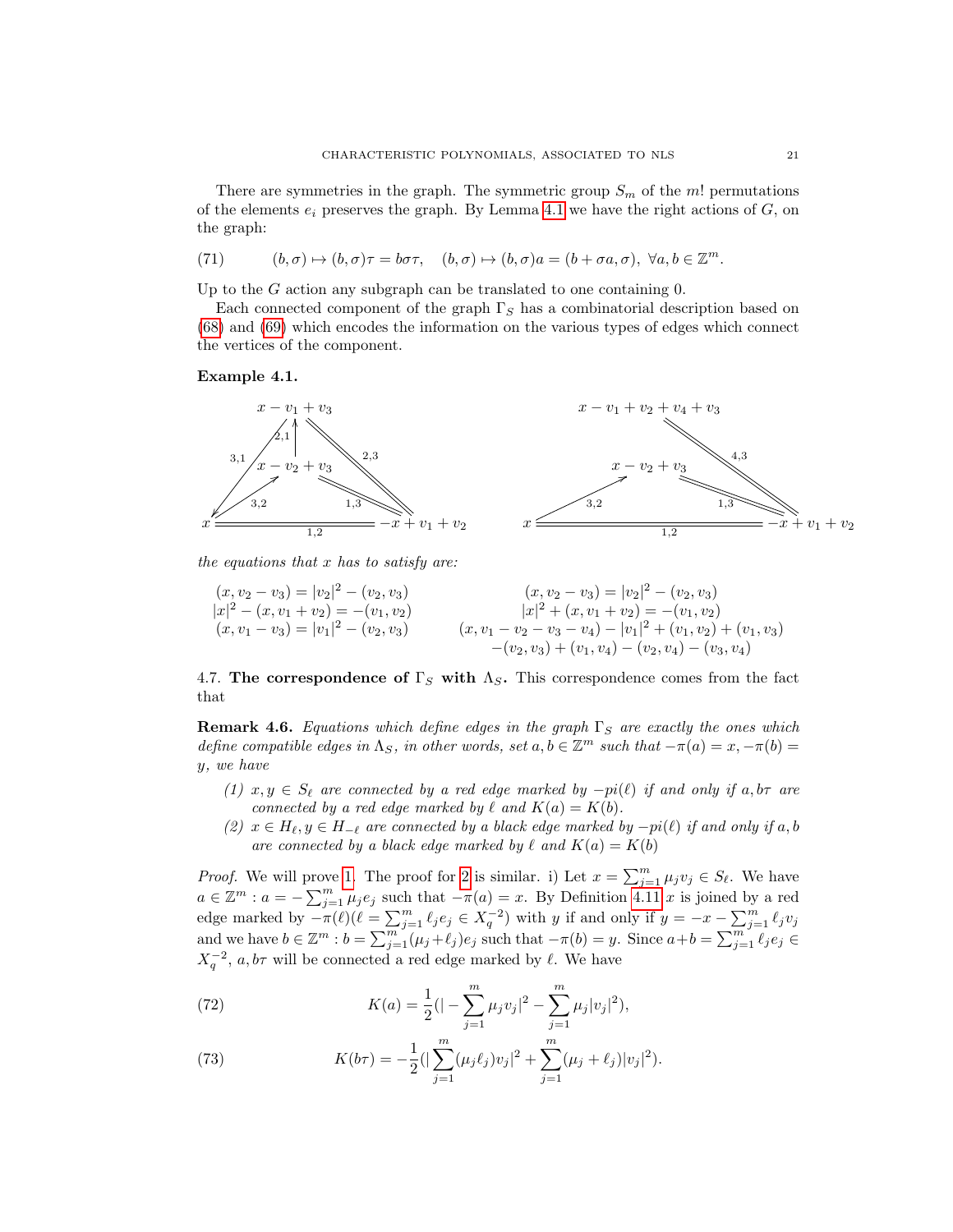<span id="page-22-1"></span>(74)

$$
K(b\tau) = -\frac{1}{2} \left( \left| \sum_{j} \mu_j v_j \right|^2 + \left| \sum_{j} \ell_j v_j \right|^2 + 2 \left( \sum_{j} \mu_j v_j, \sum_{j} \ell_j v_j \right) + \sum_{j} \mu_j |v_j|^2 + \sum_{j} \ell_j |v_j|^2 \right)
$$

From  $(72)$  and  $(74)$  we get

<span id="page-22-2"></span>(75) 
$$
K(a) = K(b\tau) \Leftrightarrow 2|\sum_{j} \mu_{j}v_{j}|^{2} + 2(\sum_{j} \mu_{j}v_{j}, \sum_{j} \ell_{j}v_{j}) = -(|\sum_{j} \ell_{j}v_{j}|^{2} + \sum_{j} \ell_{j}|v_{j}|^{2})
$$

$$
\Leftrightarrow |x|^{2} + (x, \sum_{j} \ell_{j}v_{j}) = -\frac{1}{2}(|\sum_{j} \ell_{j}v_{j}|^{2} + \sum_{j} \ell_{j}|v_{j}|^{2})
$$

The last equation in [\(75\)](#page-22-2) is exactly the equation [\(68\)](#page-19-4) which defines  $S_{\ell}$ .

Therefore we have:

**Remark 4.7.** The map  $-\pi$  gives an isomorphism between connected components of  $\Lambda_S$ to its image in  $\Gamma_S$ .

In application of the KAM algorithm to our Hamiltonian a main point is to prove the validity of the second Melnikov condition. The problem arises in the study of the second Melnikov equation where we have to understand when it is that two eigenvalues are equal or opposite. The condition for a polynomial to have distinct roots is the non– vanishing of the discriminant while the condition for two polynomials to have a root in common is the vanishing of the resultant. In our case these resultants and discriminants are polynomials in the parameters  $\xi_i$  so, in order to make sure that the singularities are only in measure 0 sets (in our case even an algebraic hypersurface), it is necessary to show that these polynomials are formally non–zero. This is a purely algebraic problem involving, in each dimension  $n$ , only finitely many explicit polynomials and so it can be checked by a finite algorithm. The problem is that, even in dimension 3, the total number of these polynomials is quite high (in the order of the hundreds or thousands) so that the algorithm becomes quickly non practical. In order to avoid this we have experimented with a conjecture which is stronger than the mere non-vanishing of the desired polynomials. We expect our polynomials to be irreducible and separated, in the sense that the connected component of the graph giving rise to the block and its polynomial can be recovered from the associated characteristic polynomial.

<span id="page-22-0"></span>4.8. Characteristic polynomials of complete color marked graphs. For every complete colored marked graph G we will consider the matrix  $C_g$  indexing by vertices of G as computed in [\(65\)](#page-19-1), [\(66\)](#page-19-2), [\(67\)](#page-19-3). The irreducibility property of characteristic polynomials is invariant under translations (see Theorem [4.2\)](#page-23-0) so in the proof of the irreducibility can assume that the graph contains 0. Hence every vertex has mass equal to 0 or -2 and we have constant  $K(a) = K(0) = 0 \forall a$  (since we keep only compatible edges). So the matrix  $C_{\mathcal{G}}$  will be as follows: Given  $(a, \sigma), a = \sum_{i=1}^{m} n_i e_i$  set

(76) 
$$
(q+1)a(\xi) := \sum_{i=1}^{m} n_i \frac{\partial}{\partial \xi_i} A_{q+1}(\xi)
$$

then

• In the diagonal at the position  $(a, \sigma)$ ,  $a = \sum_{i=1}^{m} n_i e_i$  we put

(77) 
$$
\begin{cases} (q+1)a(\xi) & \text{if } \sigma = 1 \implies \eta(a) = \sum_{i} n_i = 0 \\ -(q+1)a(\xi) - 2(q+1)^2 A_q(\xi) & \text{if } \sigma = -1 \implies \eta(a) = \sum_{i} n_i = -2 \end{cases}
$$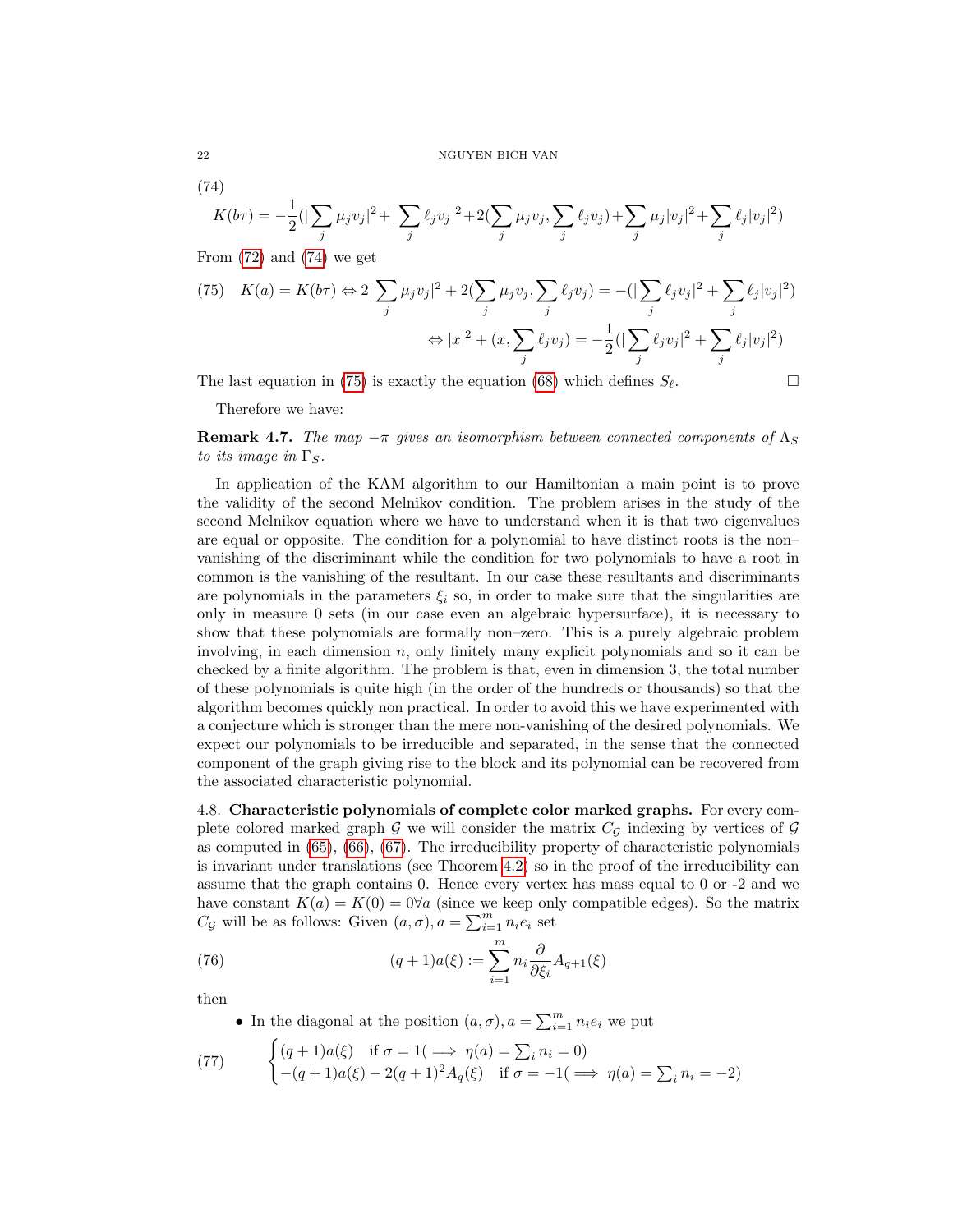• At the position  $((a, \sigma_a), (b, \sigma_b))$  we put 0 if they are not connected, otherwise we put  $\sigma_b c(\ell)$  (c. f. [40,](#page-13-3) where  $\ell$  is the edge connecting a, b.

Define  $\chi_{\mathcal{G}} = \chi_{C_{\mathcal{G}}}(t) = det(tI - C_{\mathcal{G}})$ - the characteristic polynomial of  $C_{\mathcal{G}}$ .

## <span id="page-23-0"></span>Theorem 4.2.

(78) 
$$
C_{\tau_c(G)} = c(\xi)I + C_G, \quad C_{\bar{G}} = -C_G.
$$

where  $\tau_c$  is the translation map by vector c,  $\bar{G}$  is the image of G under the sign change (see  $(71)$ ).

## Consequence 4.1.

(79) 
$$
\chi_{\tau_c(G)}(t) = \chi_G(t - c(\xi))
$$

Proof. We have by theorem  $4.2$ 

$$
\chi_{\tau_c(G)}(t) = det(tI - C_{\tau_c(G)}) = det((t - c(\xi))I - C_G) = \chi_G(t - c(\xi)).
$$

As we said in [1](#page-4-1) in order to check the second Melnikov condition we expect that for connected colored marked graphs  $\mathcal{G}\chi_{\mathcal{G}}$  are irreducible over  $\mathbb Z$  and separated.

**Remark 4.8.** In the proof of separation we do not assume that the quadratic energy  $K(a)$ is zero. And in fact in our proof of the separation we use only the induction, the constant  $K(a)$  does not play any role.

**Lemma 4.2.** For any  $a \in \mathbb{Z}^m$ :  $a(\xi)$  has integer coefficients.

*Proof.* Let 
$$
a = \sum_i n_i e_i
$$
. We have  
\n
$$
\frac{\partial}{\partial \xi_i} A_{q+1}(\xi) = \sum_{\beta \in \mathbb{N}^m; |\beta|_1 = q+1; \beta_i \ge 1} \left(\begin{array}{c} q+1 \\ \beta \end{array}\right)^2 \beta_i \xi_1^{\beta_1} \dots \xi_i^{\beta_i-1} \dots \xi_m^{\beta_m}
$$
\n
$$
\left(\begin{array}{c} q+1 \\ \beta \end{array}\right)^2 \beta_i = \left(\begin{array}{c} q+1 \\ \beta \end{array}\right) \left(\begin{array}{c} q \\ \beta_1, \dots, \beta_i - 1, \dots, \beta_m \end{array}\right) (q+1)
$$
\nis divisible by  $q+1$ .

Hence all diagonal elements of  $C_g$  are divisible by  $q + 1$ . Besides by the formula [40](#page-13-3) all off-diagonal elements of  $C_g$  are also divisible by  $q + 1$ . Thus we can write:

$$
C_{\mathcal{G}} = (q+1)\tilde{C}_{\mathcal{G}} \Rightarrow \chi_{C_{\mathcal{G}}}(t) = det(tI - C_{\mathcal{G}}) = det((q+1)\tilde{t}I - (q+1)\tilde{C}_{\mathcal{G}}) = (q+1)^{n+1}\chi_{\tilde{C}_{\mathcal{G}}}(\tilde{t})
$$

So in order to prove the irreducibility of the polynomials  $\chi_{C_{\mathcal{G}}}$  it is enough to prove the irreducibility and the separation of the polynomials  $\chi_{\tilde{C}_{\mathcal{G}}}$ . For simplicity we will denote  $\chi_{\tilde{C}_{\mathcal{G}}}$  also by  $\chi_{\mathcal{G}}$ , and we will redefine  $c(\ell)$  by division the right hand sides of [\(40\)](#page-13-3) by  $q+1$ : (80)

<span id="page-23-1"></span>
$$
c(\ell) = c_q(\ell) := \begin{cases} (q+1)\xi^{\frac{\ell^+ + \ell^-}{2}} \sum_{\alpha \in \mathbb{N}^m; |\alpha + \ell^+|_1 = q} \binom{q}{\ell^+ + \alpha} \binom{q}{\ell^- + \alpha} \xi^{\alpha}, & \ell \in X_q^0; \\ q\xi^{\frac{\ell^+ + \ell^-}{2}} \sum_{\alpha \in \mathbb{N}^m; |\alpha + \ell^+|_1 = q-1} \binom{q+1}{\ell^- + \alpha} \binom{q-1}{\ell^+ + \alpha} \xi^{\alpha}, & \ell \in X_q^{-2}. \end{cases}
$$

Take a complete colored marked graph A and compute its characteristic polynomial  $\chi_{\mathcal{A}}(t)$ . We have: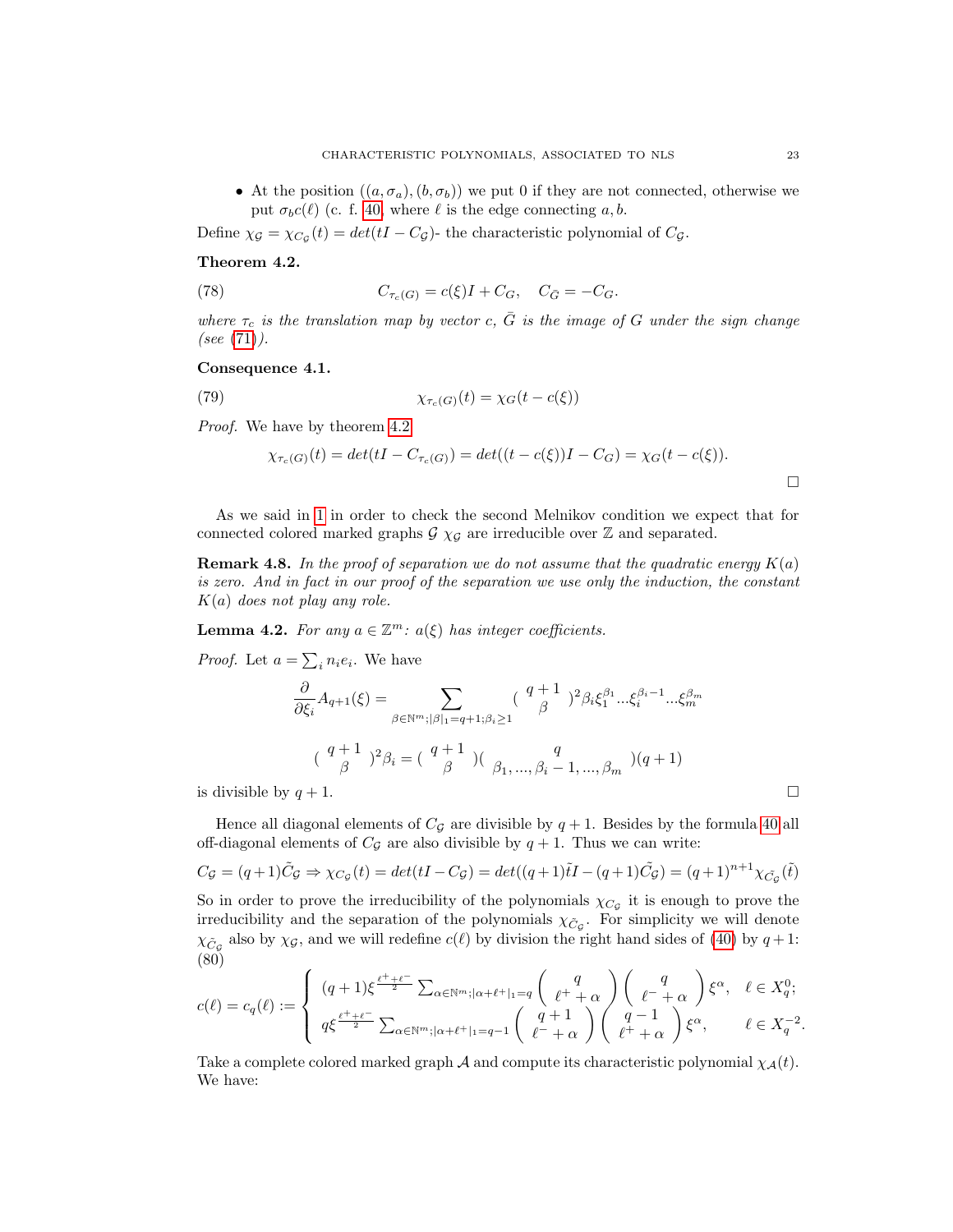**Theorem 4.3.** When we set a variable  $\xi_i = 0$  in  $\chi_A(t)$  we obtain the product of the polynomials  $\chi_{\mathcal{A}_i}(t)$  where the  $A_i$  are the connected components of the graph obtained from A by deleting all the edges in which i appears as index, with the induced markings (with  $\xi_i = 0$ ).

*Proof.* This is immediate from the form of the matrices.  $\Box$ 

## <span id="page-24-0"></span>Part 2. The separation and irreducibility of characteristic polynomials, associated to the cubic NLS

ABSTRACT. This part is the proof of Theorem [1.1](#page-4-2) for the cubic NLS. It requires a lengthy and complicated analysis. One needs to classify graphs by the appearance of indices and apply induction on the size of matrices and on the number of variables ξi.

The cubic NLS is the equation of the form [\(1\)](#page-2-5) when  $q = 1$ . In this case: (81)

$$
A_{q+1}(\xi) = A_2(\xi) = \sum_{j=1}^m \xi_j^2 + 4 \sum_{j \neq k} \xi_j \xi_k \implies \frac{\partial}{\partial \xi_i} A_2(\xi) = 2\xi_i + 4 \sum_{j \neq i} \xi_j = -2\xi_i + 4 \sum_{j=1}^m \xi_j.
$$
  

$$
A_q(\xi) = A_1(\xi) = \sum_{k=1}^m \xi_k
$$

 $X^0 := X_1^0 = \{e_i - e_j, i \neq j \in [1, ..., m]\}, \quad X^{-2} := X_1^{-2} \{(-e_i - e_j)\tau, i \neq j \in [1, ..., m]\}.$ Let  $(a, \sigma), (b, \rho) \in \mathbb{Z}^m \rtimes \mathbb{Z}/(2)$ .

• We join  $(a, \sigma)$ ,  $(b, \rho)$  with an oriented black edge, marked  $(i, j)$  if

$$
\sigma = \rho, \ b = a + e_i - e_j, \ \Longleftrightarrow \ a = b + e_j - e_i.
$$

• We join  $(a, \sigma), (b, \rho)$  with an unoriented red edge, marked  $(i, j)$  if

$$
\sigma \rho = \tau, \ b + a + e_i + e_j = 0.
$$
  

$$
b = a + e_i - e_j \qquad a \xrightarrow{(i,j)} b \qquad \Longleftrightarrow \qquad a \xrightarrow{e_i - e_j} b
$$

$$
\mathcal{L}^{\mathcal{L}}(\mathcal{L}^{\mathcal{L}}(\mathcal{L}^{\mathcal{L}}(\mathcal{L}^{\mathcal{L}}(\mathcal{L}^{\mathcal{L}}(\mathcal{L}^{\mathcal{L}}(\mathcal{L}^{\mathcal{L}}(\mathcal{L}^{\mathcal{L}}(\mathcal{L}^{\mathcal{L}}(\mathcal{L}^{\mathcal{L}}(\mathcal{L}^{\mathcal{L}}(\mathcal{L}^{\mathcal{L}}(\mathcal{L}^{\mathcal{L}}(\mathcal{L}^{\mathcal{L}}(\mathcal{L}^{\mathcal{L}}(\mathcal{L}^{\mathcal{L}}(\mathcal{L}^{\mathcal{L}}(\mathcal{L}^{\mathcal{L}}(\mathcal{L}^{\mathcal{L}}(\mathcal{L}^{\mathcal{L}}(\mathcal{L}^{\mathcal{L}}(\mathcal{L}^{\mathcal{L}}(\mathcal{L}^{\mathcal{L}}(\mathcal{L}^{\mathcal{L}}(\mathcal{L}^{\mathcal{L}}(\mathcal{L}^{\mathcal{L}}(\mathcal{L}^{\mathcal{L}}(\mathcal{L}^{\mathcal{L}}(\mathcal{L}^{\mathcal{L}}(\mathcal{L}^{\mathcal{L}}(\mathcal{L}^{\mathcal{L}}(\mathcal{L}^{\mathcal{L}}(\mathcal{L}^{\mathcal{L}}(\mathcal{L}^{\mathcal{L}}(\mathcal{L}^{\mathcal{L}}(\mathcal{L}^{\mathcal{L}}(\mathcal{L}^{\mathcal{L}}(\mathcal{L}^{\mathcal{L}}(\mathcal{L}^{\mathcal{L}}(\mathcal{L}^{\mathcal{L}}(\mathcal{L}^{\mathcal{L}}(\mathcal{L}^{\mathcal{L}}(\mathcal{L}^{\mathcal{L}}(\mathcal{L}^{\mathcal{L}}(\mathcal{L}^{\mathcal{L}}(\mathcal{L}^{\mathcal{L}}(\mathcal{L}^{\mathcal{L}}(\mathcal{L}^{\mathcal{L}}(\mathcal{L}^{\mathcal{L}}(\mathcal{L}^{\mathcal{L}}(\mathcal{L}^{\mathcal{L}}(\mathcal{L}^{\mathcal{L}}(\mathcal{L}^{\mathcal{L}}(\mathcal{L}^{\mathcal{L}}(\mathcal{L}^{\mathcal{L}}(\mathcal{L}^{\mathcal{L}}(\mathcal{L}^{\mathcal{L}}(\mathcal{L}^{\mathcal{L}}(\mathcal{L}
$$

 $c + d + e_j + e_i = 0$   $c \xrightarrow{(i,j)} d \qquad \Longleftrightarrow \qquad \begin{array}{c} (-e_i - e_j)\tau \\ c \end{array}$ 

From Formula [\(80\)](#page-23-1) for  $q = 1$  we get  $c(\ell) = 2\sqrt{\xi_i \xi_j}$  if  $\ell = e_i - e_j$  or  $\ell = -e_i - e_j$ .

For every connected component G of  $\Gamma_S$  we will consider the matrix  $C_G$  indexing by vertices of G.Given  $(a, \sigma), a = \sum_{i=1}^{m} n_i e_i$ , by Formula [\(190\)](#page-62-1) in the case  $q = 1$  we have  $a(\xi) := \frac{1}{2} \sum_i n_i(-2\xi_i + 4 \sum_k \xi_k) = \begin{cases} -\sum_i n_i \xi_i, & \text{if } \sigma_a = 1, \eta(a) = 0; \\ \sum_i n_i \xi_i, & \text{if } \sigma_a = 1, \eta(a) = 0; \end{cases}$  $-\sum_i n_i \xi_i - 4 \sum_k \xi_k$ , if  $\sigma_a = -1, \eta(a) = -2$ Hence we get easily

**Lemma 4.3.** The entries of the matrix  $C_G$ , over the indexing set of the vertices of  $G$ , are:

- In the diagonal at the vertex  $(a, \sigma)$  equals to  $-\sigma \sum_{i=1}^{n} n_i \xi_i$ .
- At the position  $(a, \sigma), (b, \tau)$  we put 0 unless they are connected by an oriented edge  $e = ((a, \sigma), (b, \tau))$  marked with  $(i, j)$ . In this case we place

(82) 
$$
C(e) := 2\tau \sqrt{\xi_i \xi_j}.
$$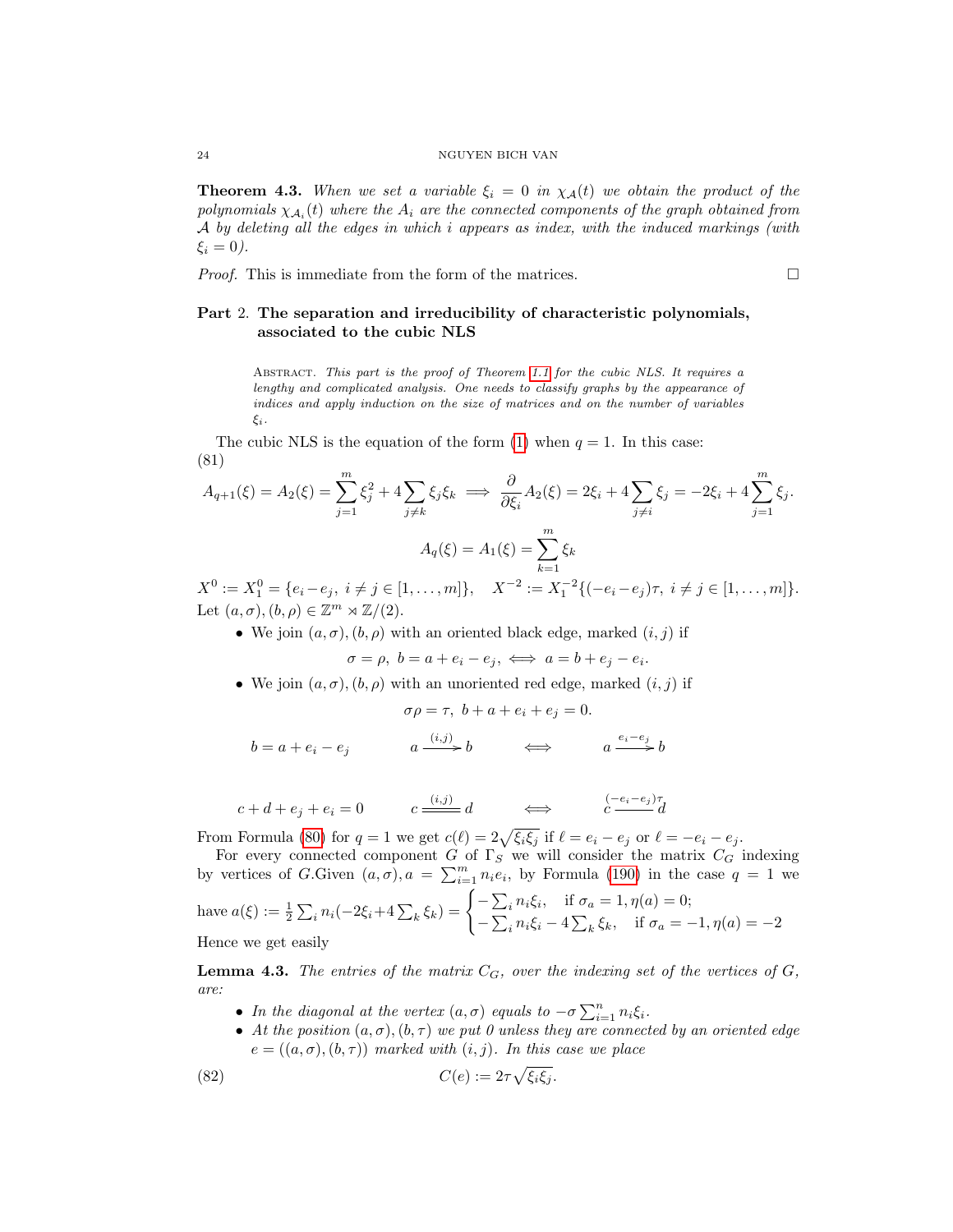It is easily verified that when we expand the characteristic polynomial of such a matrix the square roots disappear and we get a polynomial, denoted  $\chi_A(t)$  monic in t and with coefficients polynomials in the variables  $\xi_i$  with integral coefficients. Our goal is to prove that each of these polynomials is irreducible (as polynomial in  $\mathbb{Z}[t,\xi]$ ), this we call *irreducibility theorem* and furthermore that the graph A is determined by  $\chi_A(t)$ , this we call the separation lemma.

In fact in this form the statement is not true, we need to restrict to the subspace of  $F^{(0,1)}$  where mass is conserved. This is enough for the dynamical consequences. In algebraic terms the conservation of mass consists in restricting to the coset of  $G<sub>2</sub>$  (one of the connected components of the Cayley graph) of elements  $a, a\tau \in G$ ,  $a \in \mathbb{Z}^m$ ,  $\eta(a) = -1$ . Moreover, in [\[11\]](#page-72-11) we have proved

<span id="page-25-3"></span>**Theorem 4.4.** For generic choices of S (see the redefinition of genericity in Appendix [12\)](#page-71-0) the connected components of graph  $\Gamma_S$ , different from the special component, are formed by affinely independent points.

In particular each component has at most  $n+1$  points.

### 5. The irreducibility and separation

<span id="page-25-1"></span><span id="page-25-0"></span>5.1. Preliminaries. Observe first that, given  $a \in \mathbb{Z}^m$ ,  $A \subset \mathbb{Z}^m$  we have that  $\chi_A(t)$  is irreducible if and only if  $\chi_{A+a}(t)$  is irreducible.

Consider a projection  $\pi_i : \mathbb{Z}^m \to \mathbb{Z}^{m-1}$  where  $\pi_i(a_1, \ldots, a_m) \mapsto (a_1, \ldots, a_i, \ldots, a_m)$  (we remove the  $i^{th}$  coordinate). Take now a set  $A \subset \mathbb{Z}^m$  of vertices and consider the graph obtained from  $\Gamma_A$  by removing all the edges which contain i in its marking, call this new graph  $\Gamma_A^i$ . Even if A is connected this new graph  $\Gamma_A^i$  may well not be connected. We now claim

**Proposition 6.** If A is connected the map  $\pi_i$ , restricted to  $\Gamma_A^i$ , is injective and a graph isomorphism with  $\Gamma_{\pi_i(A)}$ , a graph in  $\mathbb{Z}^{m-1}$ .

If A is non degenerate each connected component of  $\Gamma_{\pi_i(A)}$  is non degenerate.

*Proof.* We know that the augmentation  $\ell = \eta(a)$  depends only on the color of a so that we have  $a_i = \eta(a) - \eta(\pi_i(a))$  and thus if a, b are black vertices (or red vertices),  $\pi_i(a)$  $\pi_i(b):\eta(a) = \eta(b)$  hence  $a_i = b_i \implies a = b$ . Otherwise, if a is black, b is red then it is clearly  $\pi_i(a) \neq \pi_i(b)$  because  $\pi_i(a)$  is black,  $\pi_i(b)$  is red. If we decompose  $X = X_m$  into the elements containing the index i and the complement  $X_m^i$  we see that  $\pi_i$  establishes a 1–1 correspondence between  $X_m^i$  and  $X_{m-1}$  from which the second claim. The third claim follows easily from the definitions.

 $\Box$ 

A simple corollary of this proposition is that.

<span id="page-25-2"></span>**Corollary 5.1.** If we set  $\xi_i = 0$  in the matrix  $C_A$  we have the matrix  $C_{\pi_i(A)}$ , hence

$$
\chi_A(t)|_{\xi_i=0} = \chi_{\pi_i(A)}(t)
$$

Let  $B_1, \ldots, B_k$  be the connected components of  $\pi_i(A)$ . We have

$$
\prod_{j=1}^{k} \chi_{B_j}(t) = \chi_{\pi_i(A)}(t) = \chi_A(t)|_{\xi_i=0}.
$$

As a consequence, we have the following inductive step.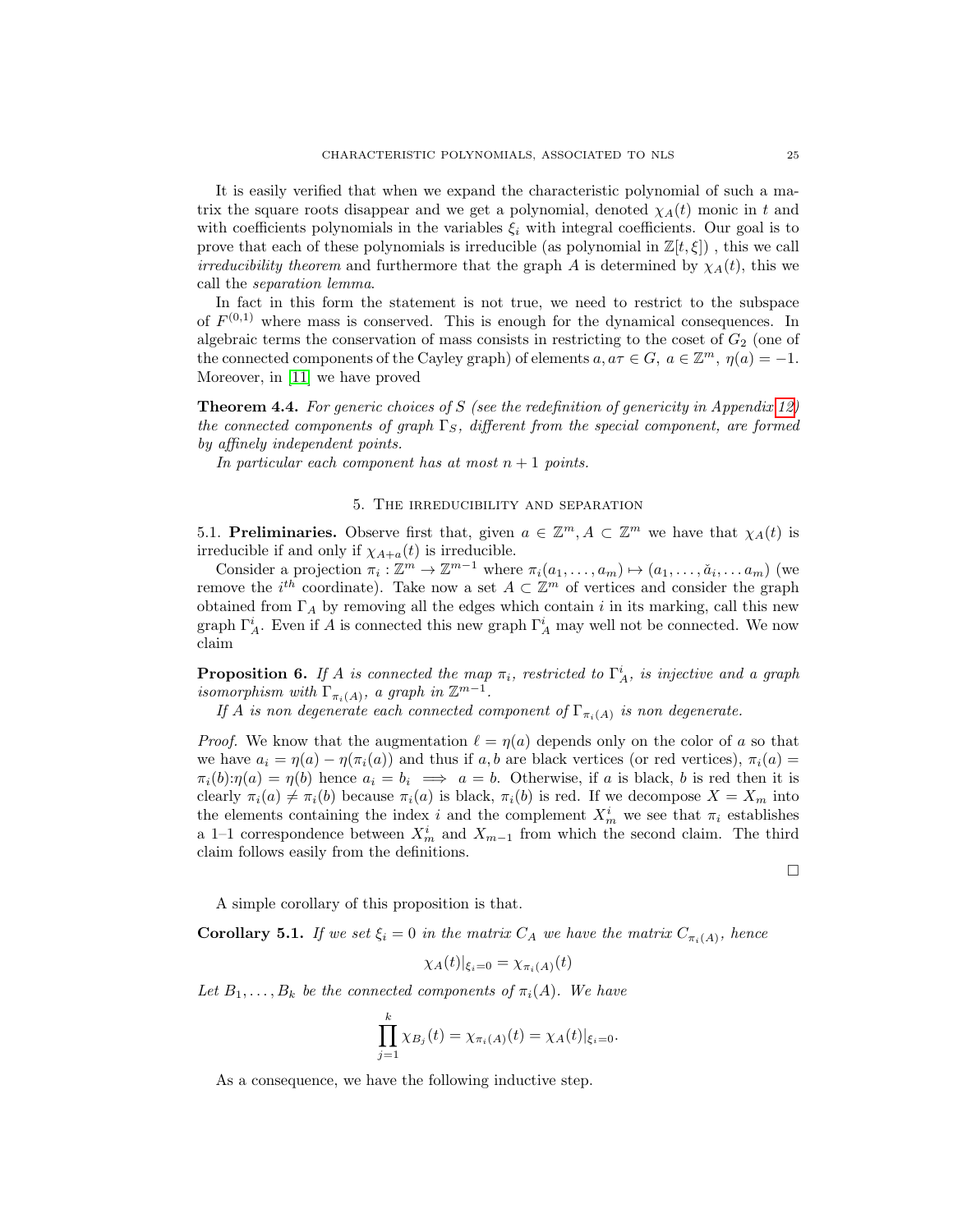Corollary 5.2. Assume that A is non degenerate and that we have already proved the irreducibility theorem for  $m-1$  or for  $n < |A|$ . We deduce that the factors  $\chi_{B_j}(t)$  of  $\chi_{\pi_i(A)}(t)$  are the irreducible monic factors of  $\chi_A(t)|_{\xi_i=0}$ .

We want to prove Theorem [1.1](#page-4-2) by induction as follows. We assume irreducibility and separation in dimension  $n-1$  and prove first the separation in dimension n and finally irreducibility in dimension n.

Take a connected A and let  $\ell$  be the augmentation of a black vertex of A, then the augmentation of a red vertex is  $-2 - \ell$ .

- **Lemma 5.1** (Parity test). (1) If we compute t at a number  $g \not\cong \ell \mod (2)$ , we have  $\chi_A(g) \neq 0.$ 
	- (2) If a linear form  $t + \sum_i a_i \xi_i$ ,  $a_i \in \mathbb{Z}$  divides  $\chi_A(t)$  we must have  $\sum_i a_i \cong \ell$ mod (2).

*Proof.* i) We compute modulo 2 and set all  $\xi_i = 1$ , we get  $\chi_A(t) \cong (t + \ell)^m \mod (2)$ , hence  $\chi_A(g) \cong (g + \ell)^m \cong g + \ell \mod (2)$ .

ii) A linear form  $t + \sum_i a_i \xi_i$ ,  $a_i \in \mathbb{Z}$  divides  $\chi_A(t)$  if and only if we have  $\chi_A(-\sum_i a_i \xi_i) =$ 0, then set  $\xi_i = 1$  and use the first part.

We shall use the parity test as follows.

<span id="page-26-0"></span>**Lemma 5.2.** Suppose we have a connected set A in  $\mathbb{Z}^m$ , in which we find a vertex a and an index, say 1, so that the graph  $\Gamma_A$  has the following properties:



we have:

- 1 appears in all and only the edges having a as vertex.
- When we remove a (and the edges meeting a) we have a connected graph A with at least 2 vertices.
- When we remove the edges associated to any index, the factors described in Corollary [5.1](#page-25-2) are irreducible.

Then the polynomial  $\chi_A(t)$  is irreducible.

*Proof.* We take a as root, and translate the set A so that  $a = 0$ . Setting  $\xi_1 = 0$  we have by Corollary [5.1](#page-25-2) and the hypotheses, that  $\chi_A(t) = t P(t)$  with  $P = \chi_A(t)$  irreducible of degree > 1. Thus, if the polynomial  $\chi_A(t)$  factors, then it must factor into a linear  $t-L(\xi)$ times an irreducible polynomial of degree  $>1$ .

Moreover modulo  $\xi_1 = 0$  we have that 0 and  $\ell$  coincide, thus  $L(\xi)$  is a multiple of  $\xi_1$ .

Take another index  $i \neq 1, h$  if a is an end and the only edge from a is marked  $(1,h)$ otherwise just different from 1 and set  $\xi_i = 0$ . Now the polynomial  $\chi_A(t)$  specializes to the product  $\prod_j \chi_{A_j}(t)$  where the  $A_j$  are the connected component of the graph obtained from A by removing all edges in which i appears as marking. By hypothesis  $\{a\}$  is not one of the  $A_i$ .

If no factor is linear we are done. Otherwise there is an isolated vertex  $d \neq a$  so that  $\{d\}$  is one of the connected components  $A_i$ . The linear factor associated is  $t + d(\xi)|_{\xi_i=0}$ .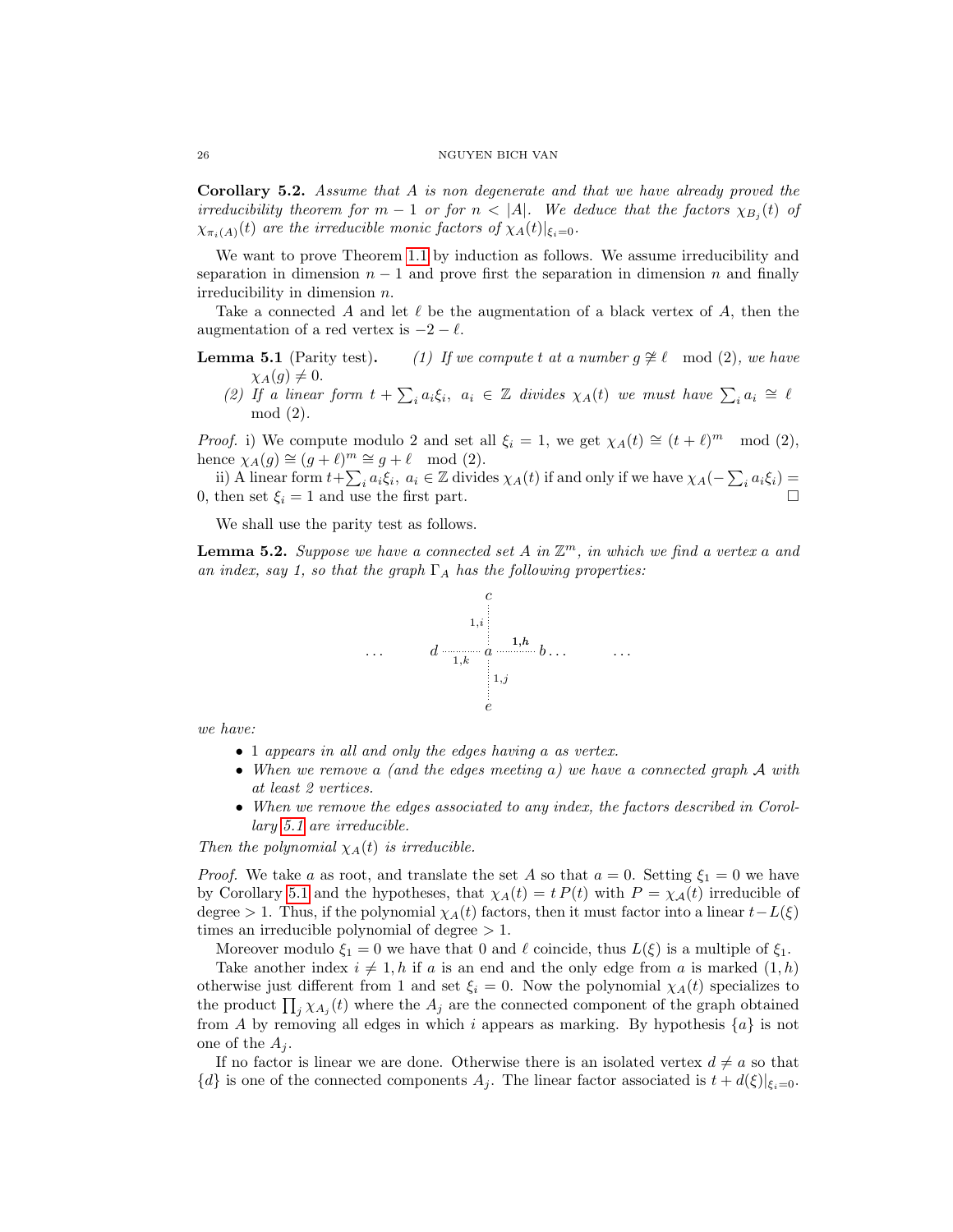Clearly we have that the coefficient of  $\xi_1$  in  $d(\xi)$  is  $\pm 1$  (since the marking 1 appears only once). This implies that  $L(\xi) = \pm \xi_1$  and this is not possible by the parity test.

By Theorem [4.4](#page-25-3) we need to consider only the graphs formed by affinely independent vertices.

## 6. The separation lemma

<span id="page-27-0"></span>Let be given a colored marked graphs G. We define the graph  $\tau G = \{(-a, -\sigma) | (a, \sigma) \in$  $G$ .

**Remark 6.1.**  $\tau G$  is a connected graph, if and only if G contains only black edges.

*Proof.* If there exists a red edge marked i, j that connects two vertices a, b then  $a + b =$  $-e_i - e_j \Rightarrow -a - b = e_i + e_j$ , then  $-a_i - b$  are not connected in  $\tau G$ . If  $b - a = e_i - e_j \Rightarrow$  $-b - (-a) = a - b = e_j - e_i, -a, -b$  are connected by a black edge marked j, i in  $\tau G$ .

Lemma 6.1. (Separation lemma) Let be given two connected colored marked graphs  $G_1, G_2$ . If  $\chi_{G_1} = \chi_{G_2}$ , then  $G_1 = G_2$  or  $G_1 = \tau G_2$ .

Since if G is of mass  $-1$  we have that  $\tau G$  is of mass 1, we deduce that a connected color marked graph G of mass -1 can be recovered from its characteristic polynomial.

*Proof.* We will prove this lemma by induction. When  $n = 0$ :  $\chi_G(t) = t + a$ , it is easy to see that  $G = \{(a, +)\}\$  or  $G = \{(-a, -)\}.$ 

Induction process:  $n > 1$ . Suppose that we have the separation and the irreducibility for graphs of dimensions  $k \leq n-1$ . Take a connected colored marked graph  $G =$  $\{(v_1,\sigma_1),\ldots,(v_{n+1},\sigma_m)\},\ (v_i,\sigma_i)\in\mathbb{Z}^m\rtimes\mathbb{Z}/(2),$  the associated matrix  $C_G$  and its characteristic polynomial  $\chi_G$ . We want to show that G can be uniquely (up to the sign) reconstructed by  $\chi_G$ . It means that we must recover coordinates (up to the sign) of all vertices and collect all together in a graph. We set one of the variables  $\xi_i = 0$  for instance  $\xi_1 = 0$ . We know that the matrix  $C_G$  specializes to the direct sum of the matrices  $C_{G_i}$ where the  $G_i$  correspond to the various connected components of the graph  $G$  which are obtained by removing all edges in which 1 appears as marking and dropping in each component the first coordinate of the various vertices. We have that specializing  $\xi_1 = 0$  we specialize the polynomial  $\chi_G$  to  $\prod_i \chi_{G_i}$ . Since we are assuming irreducibility in dimensions less than  $n-1$  the factors  $\chi_{G_i}$  are all irreducible and thus can be determined by the unique factorization of polynomials. Therefore all the vectors of  $\pi_1(G)$ , that is the  $v_i$ with the first coordinate removed can be recovered uniquely (up to the sign) by induction:  $v_i = \pm (*, b_i, c_{3,i}, ..., c_{m,i}; \sigma_i)$ 

Now we set another variable, say  $\xi_2 = 0$ . By similar arguments as above all the  $v_i$ with the second coordinate removed can be recovered (up to the sign) by induction:  $v_i = \pm (a_i, *, c_{3,i}, ..., c_{m,i}, \sigma_i)$ 

1) Recovering coordinates (up to the sign) of vertices

We need to consider the vectors in G which have the form:  $\pm$ (\*, \*, c<sub>3</sub>, ..., c<sub>m</sub>;  $\sigma$ ), where  $c_3, \ldots, c_m; \sigma$  are fixed. Vectors of the form  $(*, *, c_3, \ldots, c_m; \sigma)$  are in the subspace U of  $\mathbb{Z}^m$ :

$$
U = \{(x_1, ..., x_m; \theta) \in \mathbb{Z}^m \rtimes \mathbb{Z}/(2) : x_i = c_i, \ \forall i = 3, ..., m'\theta = \sigma\}, \ \dim U = 2
$$

Since the vectors in the graph by assumption are affinely independent, we have at most 3 vectors with the form  $(*, *, c_3, ..., c_m)$ . Moreover, these vectors have the same sign and are in the same graph, then they have the same mass. Vectors of the form  $(*, *, c_3, ..., c_m; \theta)$ with the mass k are in the affine subspace U' of  $U:U' = \{(x_1, ..., x_m; \theta) \in U : x_1 + x_2 =$  $k - \sum_{i=3}^{m} c_i, \theta = \sigma$ , dim  $U' = 1$ . Since the vectors in the graph by assumption are affinely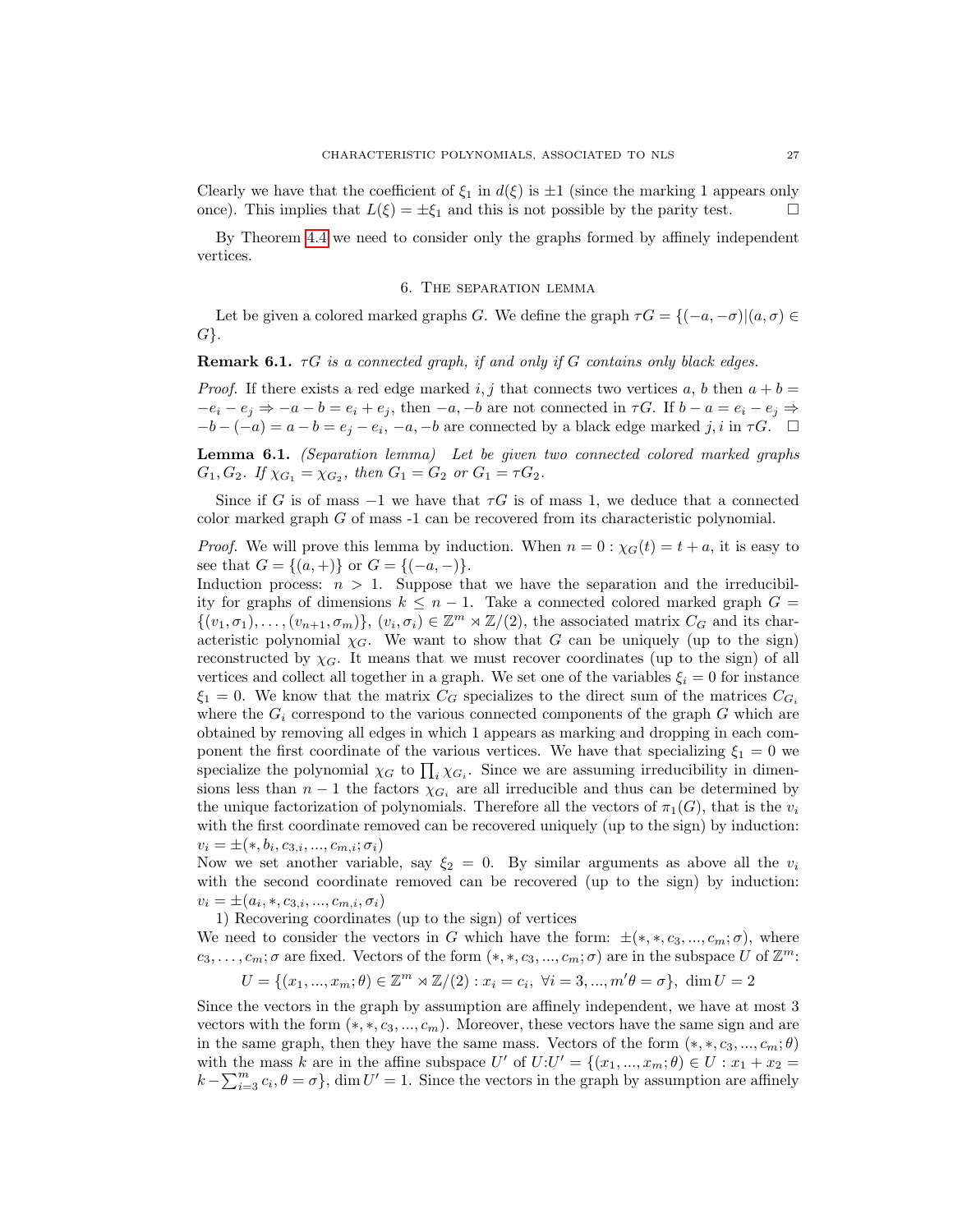independent, we have at most 2 vectors of the form  $(*, *, c_3, ..., c_m; \sigma)$  where  $c_3, ... c_m, \sigma$  are fixed. And with the sign we have in G at most 4 vectors of the form  $\pm(*,*,c_3,...,c_m;\sigma)$ where  $c_3, ... c_m, \sigma$  are fixed. We will exclude the case of 4 vectors. In fact, if in G there are 4 such vectors

$$
v_1=(a_1,b_1,c_3,...,c_m;\sigma), v_2=(a_2,b_2,c_3,...,c_m,\sigma), v_3=(a_3,b_3,c_3,...,c_m;-\sigma), v_4=(a_4,b_4,c_3,...,c_m;-\sigma)
$$

Since  $v_1, v_2$  has the same sign, they also have the same mass, then  $a_1 + b_1 = a_2 + b_2 \Rightarrow$  $a_1 - a_2 = -(b_1 - b_2) \Rightarrow v_1 - v_2 = (p, -p)$ . Similarly,  $v_3, v_4$  have the same mass, then  $v_3 - v_4 = (q, -q)$ . One deduces from this an affine dependence of  $v_1, v_2, v_3, v_4$ , which is not possible. Now our problem is this: if we know the vectors obtained from these  $\leq$  3 elements after removing the first or the second coordinate can we recover the given vectors? We shall need to perform a case analysis.

a) There are in G only 2 vectors of the form  $\pm(*,*,c_3,...,c_m;\sigma)$  where  $c_3,...c_m,\sigma$  are fixed. For simplicity we denote  $\underline{c} := (c_3, ... c_m)$  and their sum by c.

i) When they have the same sign, let them be  $(a, b, c_3, ..., c_m, \sigma)$  and  $(a', b', c_3, ..., c_m, \sigma)$ . We know the elements  $(a, a')$  and  $(b, b')$  and we need to reconstruct if a is paired with b or with  $b'$ . We want to show that if we permute  $a, a'$ , we will get the same vectors. Assume that we have

<span id="page-28-0"></span>
$$
(83) \qquad \qquad a+b+c \ = \ l,
$$

$$
(84) \qquad a' + b' + c = l,
$$

Since  $(a, *, c; \sigma)$  and  $(a', *, c; \sigma)$  have the same sign, the permutation of b, b' must conserve the equality of their masses

$$
(85) \qquad \qquad a+b'+c \ = \ l',
$$

<span id="page-28-1"></span>
$$
(86) \qquad \qquad a'+b+c \quad = \quad l',
$$

From [83](#page-28-0) and [85](#page-28-1) we have  $b - b' = l - l'$ , from [84](#page-28-0) and ?? we get  $b - b' = l' - l$ , hence  $l - l' = l' - l \Rightarrow l - l' = 0 \Rightarrow l = l' \Rightarrow b = b' \Rightarrow a = a' \Rightarrow (a, b, c) = (a', b', c)$ , which contradicts the affine independence of vertices in G.

ii) When they have opposite signs, let them be  $(a, b, c; \sigma)$  and  $(-a', -b', -c; -\sigma)$ . They are in the same graph, so if  $a + b + c = l$ , then  $-a' - b' - c = -2 - l \Rightarrow a' + b' + c =$  $l + 2 \Rightarrow 2l + 2 = a + a' + b + b' + 2c$ , i.e. *l* is uniquely determined by these 2 vectors. So if we permute a, a', we will get 1 vector of the mass l, 1 vector of the mass  $l + 2$ . There are 2 possibilities, either

$$
(87) \t a' + b + c = l,
$$

(88) 
$$
a+b'+c = l+2,
$$

or

$$
(89) \qquad \qquad a'+b+c=l+2,
$$

$$
(90) \qquad \qquad a+b'+c=l,
$$

One deduces, in the first case  $a = a'$ , and in the second case  $b = b'$ . In any case the permutation of  $a, a'$  gives the same vectors.

b) There are in G 3 vectors of the form  $\pm(*,*,\underline{c};\sigma)$  in G, where  $\underline{c},\sigma$  are fixed. By affine independence it is easy to see that among them there are 2 vectors of the same mass (i.e with the same sign). Let 3 vectors be  $(a_1, b_1, \underline{c}; \sigma), (a_2, b_2, \underline{c}; \sigma), (-a_3, -b_3, -\underline{c}; -\sigma)$ . Let

(91) 
$$
a_1 + b_1 + c = l,
$$

<span id="page-28-2"></span>(92) 
$$
a_2 + b_2 + c = l,
$$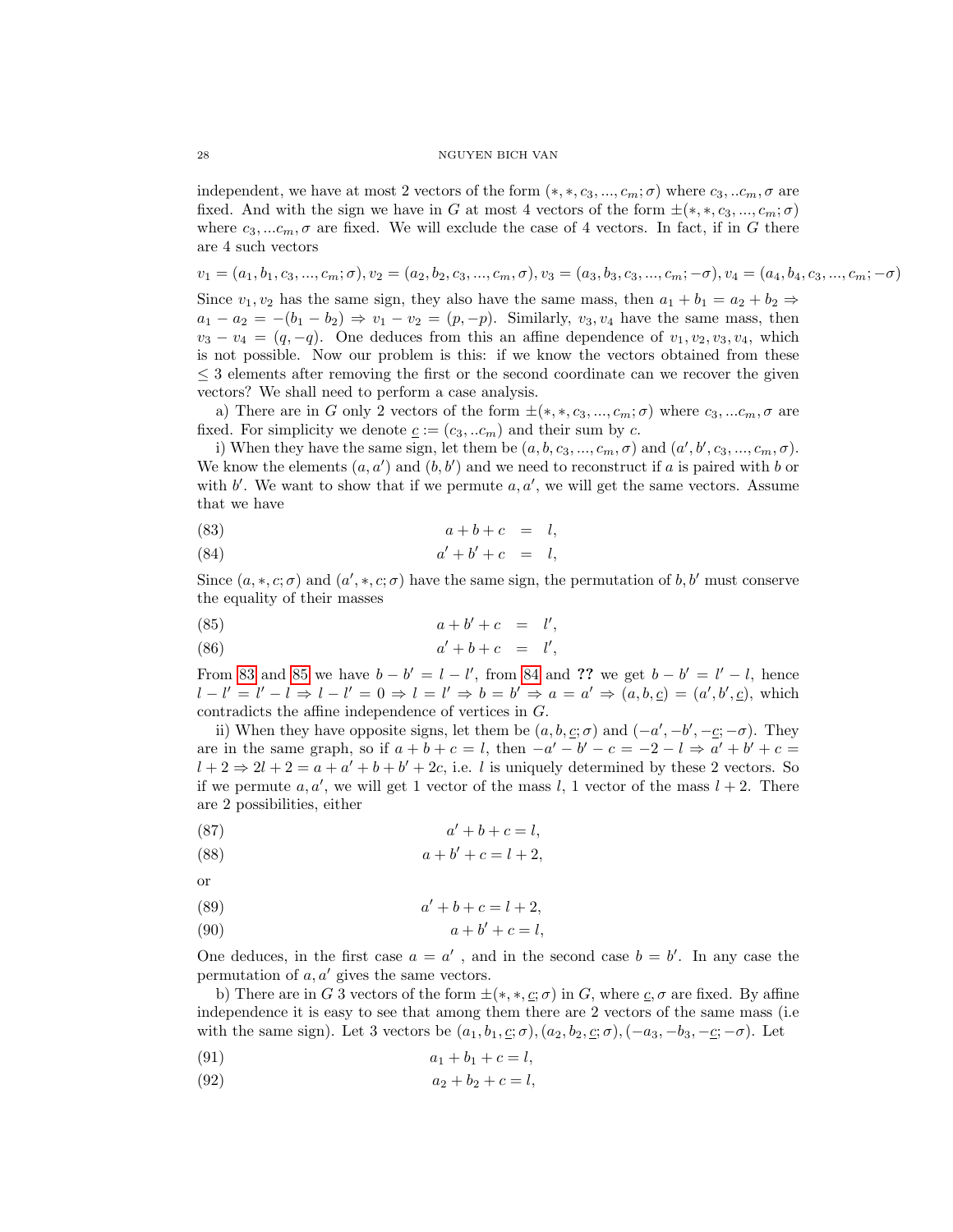then

<span id="page-29-3"></span>(93) 
$$
-a_3 - b_3 - c = -2 - l \Rightarrow a_3 + b_3 + c = l + 2
$$

We have  $3l + 2 = a_1 + a_2 + a_3 + b_1 + b_2 + b_3 + 3c$ , i.e. l is uniquely determined by these 3 vectors. So if we permute  $a_1, a_2, a_3$ , we will also get two vectors of the mass l and 1 vector of the mass  $l + 2$ .

i) There are 3 cases associated to the permutation  $(a_1a_2a_3)$ .

<span id="page-29-1"></span>-The first case is:

(94) 
$$
a_2 + b_1 + c = l + 2,
$$

(95) 
$$
a_3 + b_2 + c = l,
$$

(96) 
$$
a_1 + b_3 + c = l,
$$

From [\(91\)](#page-28-2) and [\(96\)](#page-29-1) we get  $b_1 = b_3$ , and from [\(92\)](#page-28-2) and [\(95\)](#page-29-1)  $a_2 = a_3$ . Hence  $(a_1, b_1, c)$  $(a_1, b_3, c), (a_2, b_2, c) = (a_3, b_2, c), (-a_3, -b_3, -c) = (-a_2, -b_1, -c)$ , i.e. the permutation of  $a_1, a_2, a_3$  gives the same vectors.

<span id="page-29-2"></span>-The second case is

(97) 
$$
a_2 + b_1 + c = l,
$$

(98) 
$$
a_3 + b_2 + c = l + 2,
$$

(99)  $a_1 + b_3 + c = l$ ,

From [\(91\)](#page-28-2) and [\(97\)](#page-29-2) we get  $a_1 = a_2$ , and from [\(93\)](#page-29-3)and [\(98\)](#page-29-2)  $b_2 = b_3$ . Hence  $(a_1, b_1, c)$  $(a_2, b_1, \underline{c})$ ,  $(a_2, b_2, \underline{c}) = (a_1, b_3, \underline{c})$ ,  $(-a_3, -b_3, -\underline{c}) = (-a_3, -b_2, -\underline{c})$ , i.e. the permutation of  $a_1, a_2, a_3$  gives the same vectors.

<span id="page-29-4"></span>-The third case is

$$
(100) \t\t\t a_2 + b_1 + c = l,
$$

(101) 
$$
a_3 + b_2 + c = l,
$$

$$
(102) \t\t\t a_1 + b_3 + c = l + 2,
$$

From [\(91\)](#page-28-2) and [\(100\)](#page-29-4) we get  $a_1 = a_2$ , and from [\(92\)](#page-28-2) and [\(101\)](#page-29-4)  $a_2 = a_3$ . Hence  $a_1 = a_2 = a_3$ , we are done.

ii) Three cases associated to the permutation  $(a_1a_3a_2)$  are treated similarly.

2) Collecting vertices together in a graph.

We do not know  $(a^{(1)}, b^{(1)}, c^{(1)}; \sigma_1)$  will be connected with  $(a^{(2)}, b^{(2)}, c^{(2)}; \sigma_2)$  or  $-(a^{(2)}, b^{(2)}, c^{(2)}, \sigma_2)$ . There are only following possibilities:

a) If  $\sigma_1 = \sigma_2$  and  $a^{(1)} + b^{(1)} + c^{(1)} = a^{(2)} + b^{(2)} + c^{(2)}$ , then  $\pm (a^{(1)}, b^{(1)}, \underline{c}^{(1)}; \sigma_1)$  will be connected with  $\pm (a^{(2)}, b^{(2)}, c^{(2)}; \sigma_2)$  respectively, we will obtain 2 graphs  $G_1, G_2:G_1 = \tau G_2$ .

b) If  $\sigma_1 = \sigma_2$  and  $a^{(1)} + b^{(1)} + c^{(1)} = -2 + a^{(2)} + b^{(2)} + c^{(2)}$ , then  $(a^{(1)}, b^{(1)}, \underline{c}^{(1)}; \sigma_1)$  will be connected with  $-(a^{(2)}, b^{(2)}, \underline{c}^{(2)}; \sigma_2)$ , we obtain only one graph.

c) If  $\sigma_1 = -\sigma_2$  and  $a^{(1)} + b^{(1)} + c^{(1)} = -2 - (a^{(2)} + b^{(2)} + c^{(2)})$ , then  $(a^{(1)}, b^{(1)}, \underline{c}^{(1)}; \sigma_1)$ will be connected with  $(a^{(2)}, b^{(2)}, \underline{c}^{(2)}; \sigma_2)$ , we will obtain only one graph.

d) If  $\sigma_1 = -\sigma_2$  and  $a^{(1)} + b^{(1)} + c^{(1)} = -a^{(2)} - b^{(2)} - c^{(2)}$  then  $\pm (a^{(1)}, b^{(1)}, \underline{c}^{(1)}; \sigma_1)$  will be connected with  $\mp(a^{(2)}, b^{(2)}, c^{(2)}; \sigma_2)$  respectively, we will obtain 2 graphs  $G_1, G_2:G_1 = \tau G_2$ .  $\Box$ 

### 7. Irreducibility theorem

<span id="page-29-0"></span>We prove this by induction. Suppose the separation and irreducibility in all dimensions less than  $n$ , we will prove the irreducibility in dimension  $n$ . Since this property is invariant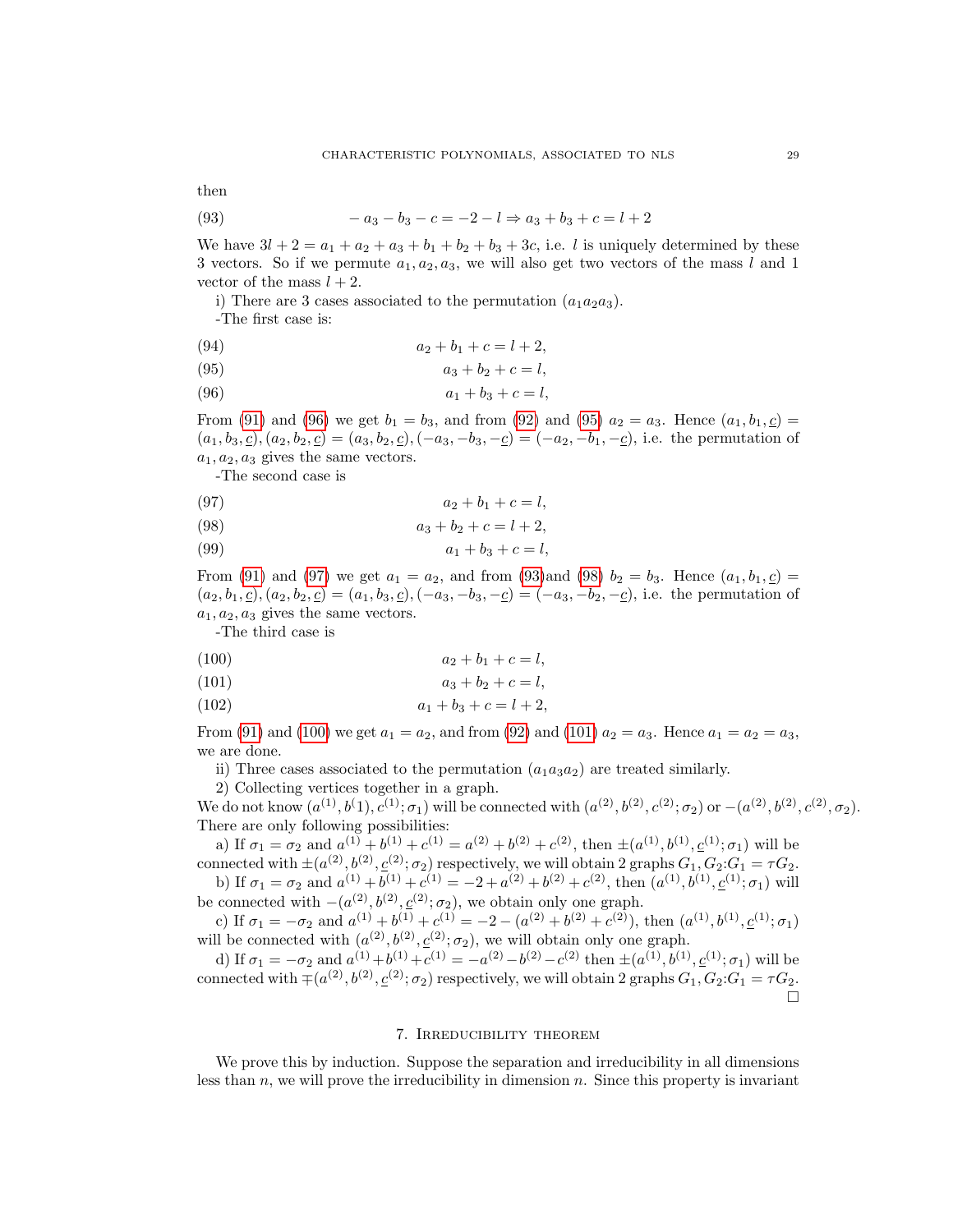under translation we often choose a vertex as the root and assume that it corresponds to 0.

Let  $G$  be connected marked graph and take a maximal tree  $T$  of  $G$ . So  $T$  consists of  $n$  linearly independent edges. We must have at least  $n$  distinct indices appearing in the edges, otherwise these edges span a subspace of dimension less than  $n$ . In total on the n edges of  $T$  appear  $2n$  indices counted with multiplicity. If no index appears with multiplicity 1 we must have that all the indices appear with multiplicity 2.

If only one index appears with multiplicity 1, the remaining  $k \geq n-1$  cannot all have multiplicity  $\geq 3$  since  $3(n-1) > 2n-1$  unless  $n \leq 2$ , in which case this can also be excluded since no edge is of the form  $-2e_i$ . Thus we may have one index of multiplicity 1 and another of multiplicity 2. If only two indices appear with multiplicity 1 and in the same edge the remaining indices must still be  $k \geq n-1$  since they give  $n-1$  linearly independent edges. Thus they cannot all have multiplicity  $\geq$  3 by the previous argument.

We thus have to treat 3 cases.

Remark 7.1. • Dash lines mean that they may be black or red.

• Black edges are denoted by single lines, red edges-by double lines.

•  $\overline{A}$  denotes the completed graph obtained from the graph A.

<span id="page-30-3"></span>**Lemma 7.1.** If in T there are two blocks  $A, B$  and two indices i, j such that:

<span id="page-30-0"></span> $(1)$  i, j do not appear in the edges of the blocks A, B. (2)

$$
\chi_{\bar{A}}|_{\xi_i=\xi_j=0}=\chi_{\bar{B}}|_{\xi_i=\xi_j=0}
$$

Then  $|B| = |A| = 1, A = \{a\}, B = \{b\}$  and  $b = \tau_{n_i e_i + n_j e_j}(\pm a)$ . The sign and the numbers  $n_i, n_j$  are determined by the path in T from a to b.

*Proof.* Choose the root in A. This gives to each vertex v a sign  $\sigma_v$ . Since i, j do not appear in A (resp. B), the vertices in A times their sign  $v\sigma_v$  have the same *i*-th and *j*-th coordinates, similarly for B hence there exist  $m_i, m_j$  such that:

<span id="page-30-1"></span>(104) 
$$
A = \tau_{m_i e_i + m_j e_j}(A') \implies \chi_{\bar{A}}(t) = \chi_{\bar{A}'}(t - m_i \xi_i - m_j \xi_j) \implies \chi_{\bar{A}}|_{\xi_i = \xi_j = 0} = \chi_{\bar{A}'},
$$

where vertices in  $A'$  have zeros as the *i*-th and *j*-th coordinates. Similarly,

<span id="page-30-2"></span>(105) 
$$
B = \tau_{p_i e_i + p_j e_j}(B') \implies \chi_{\bar{B}}|_{\xi_i = \xi_j = 0} = \chi_{\bar{B}}.
$$

From [\(103\)](#page-30-0), [\(104\)](#page-30-1) and [\(105\)](#page-30-2) we have  $\chi_{\bar{A}'} = \chi_{\bar{B}'}$ . Hence by the separation lemma  $A' =$  $\pm B'$ , then  $B = \tau_{p_i e_i + p_j e_j} (\pm A')$ .  $A = \tau_{m_i e_i + m_j e_j} (A') \implies \pm A' = \tau_{\mp m_i e_i \mp m_j e_j} (\pm A) \implies$  $B = \tau_{(p_i \mp m_i)e_i + (p_j \mp m_j)e_j}(\pm A)$ . Clearly  $|B| = |A|$ , let  $A = \{(a_1, \sigma_1), ..., (a_r, \sigma_r)\}; B =$  $\{(b_1, \delta_1), ..., (b_r, \delta_r)\}.$  Set  $v = (p_i \mp m_i)e_i + (p_j \mp p_j)e_j$ , since  $B = \tau_v(\pm A)$  we have:  $b_i = \pm a_i \pm \sigma_i v; \delta_i = \pm \sigma_i$ . So if  $|A| = r \geq 2$ , we have  $b_2 - b_1 = \pm (a_2 - a_1)$  in the case  $\sigma_1 = \sigma_2$  and  $b_2 + b_1 = \pm (a_2 + a_1)$  in the case  $\sigma_2 = -\sigma_1$ . This contradicts affine independence of vertices of G. Hence  $|A| = |B| = 1$ . Let  $A = \{a\}, B = \{b\}$ , we have  $b = \tau_{n_i e_i + n_j e_j} (\pm a)$ , where  $n_i = p_i \mp m_i$ ,  $n_j = p_j \mp m_j$ .

Suppose T is a maximal tree in a graph  $\Gamma$  and  $\ell$  be an edge in T containing the indices i, j. We have two connected components A, B of T obtained by removing  $\ell$ .

Lemma 7.2. Assume that the two connected components A, B do not have the index i in any edge. Then any other edge in  $\Gamma$  connecting A, B must contain the index i.

Proof. In a path which is a circuit you cannot have that an index appears only once (or even an odd number of times).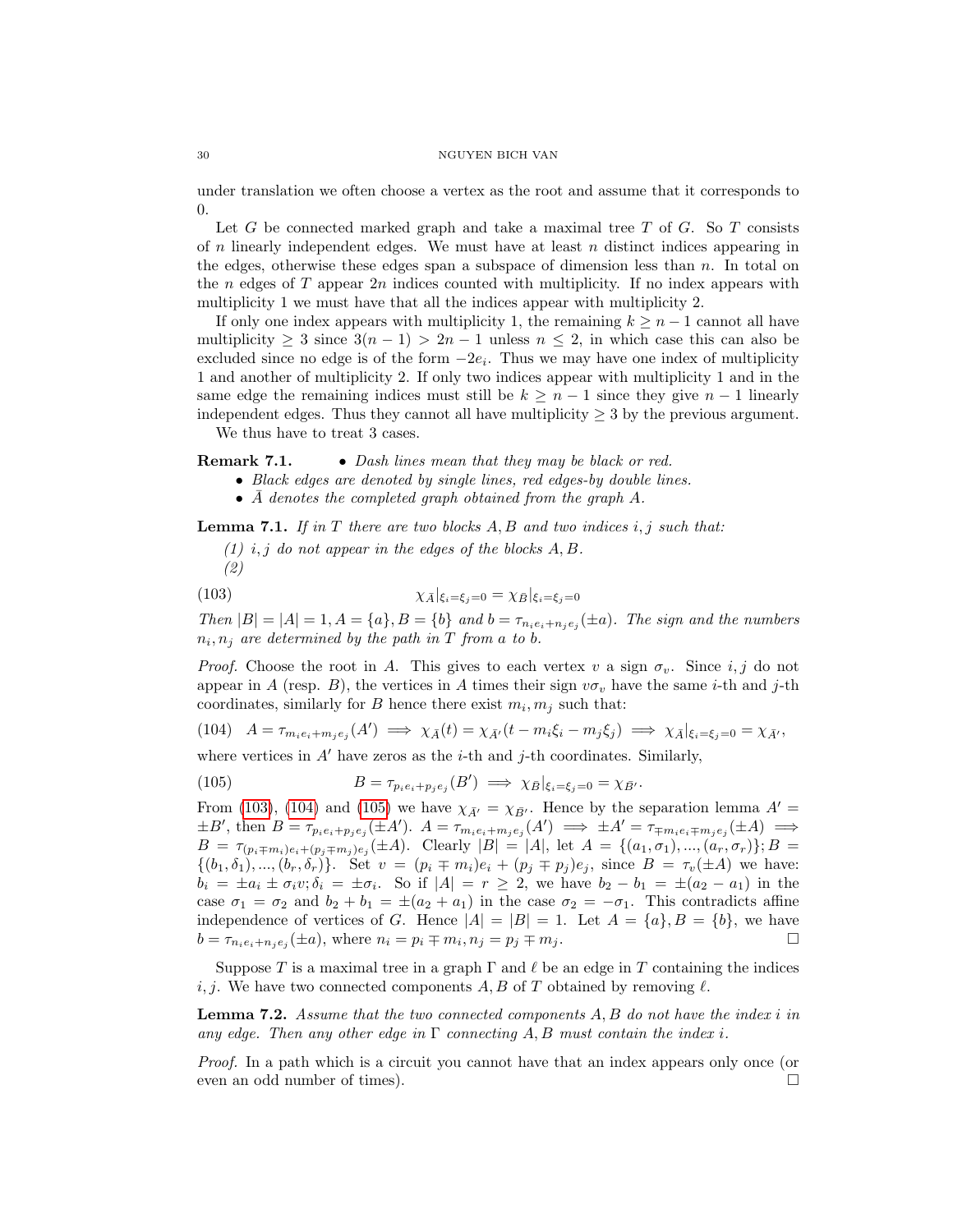We now consider two edges  $\ell_1, \ell_2$  containing the indices i, h and i, k respectively. When we remove these edges in  $T$  we have 3 connected components in  $T$ 

$$
A \stackrel{i,h}{\ldots} B \stackrel{i,k}{\ldots} C
$$

in the complete graph  $\overline{T}$  once we remove all the edges containing i the graph  $\overline{B}$  is a connected component. Then we may either have other 2 components  $\overline{A}, \overline{C}$  or a connected component  $\overline{A \cup C}$ .

<span id="page-31-4"></span>**Lemma 7.3.** If there exists a pair of indices, say  $(1, i)$ , such that 1 appears only once in the maximal tree  $T$  and  $T$  has the form:

$$
A - \frac{1,h}{2} - B
$$

## <span id="page-31-1"></span>Figure 6

where  $i \neq h$ , and i appears only in the block B. Then  $\chi_G$  is irreducible.

*Proof.* Let the root be in A. Since 1 appears only once in  $T$ , every edge in  $G$  that connects A and B must have 1 in the indexing. We have:

(106) 
$$
\chi_G|_{\xi_1=0} = \chi_{\bar{A}} \chi_{\bar{B}}|_{\xi_1=0}.
$$

By induction assumption and since 1 does not appear in B, the polynomials  $\chi_{\bar{A}}, \chi_{\bar{B}}|_{\xi_1=0}$ are irreducible. Hence, if  $\chi_G$  is not irreducible, it must factor into two irreducible polynomials:  $\chi_G = UV$  such that:

$$
(107) \t\t\t U|_{\xi_1=0} = \chi_{\bar{A}}.
$$

Let  $B_1, ..., B_s$  be the connected components obtained from B by deleting all the edges which have i in the indexing,  $B_1$  be the component that is connected with A. We have:

(108) 
$$
\chi_G|_{\xi_i=0} = \chi_{\overline{A \cup B_1}} \chi_{\overline{B_2}}|_{\xi_i=0} ... \chi_{\overline{B_s}}|_{\xi_i=0}.
$$

Remark that  $deg(U) = |A| < deg(\chi_{\overline{A \cup B_1}}) = |A| + |B_1|$ .  $U|_{\xi_1 = \xi_i = 0} = \chi_{\overline{A}}$  is irreducible, then  $U|_{\xi_i=0}$  must be irreducible. Hence

<span id="page-31-2"></span>(109) 
$$
U|_{\xi_i=0} = \chi_{\bar{B}_j}|_{\xi_i=0} \text{ for some } j \in \{2, ..., s\}
$$

From [\(107\)](#page-31-1) and [\(109\)](#page-31-2) we get  $\chi_{\bar{A}} = \chi_{\bar{B}_j}|_{\xi_1 = \xi_i = 0}$ . So, by lemma [7.1,](#page-30-3)  $|A| = |B_j| = 1$ . Let  $A = \{a\}$ . Then by lemma [5.2,](#page-26-0) for the vertex a and the index 1,  $\chi_G$  is irreducible.  $\square$ 

<span id="page-31-3"></span>Corollary 7.1. If there are two indices which appear only once and not in the same edge in the maximal tree then  $\chi_G$  is irreducible.

<span id="page-31-0"></span>7.1. Two indices which appear only once and in the same edge. Let these two indices be 1, 2. If there exists another index, say 3, which appears only once, then we can replace 2 by 3 and we are back in the case of Corollary [7.1.](#page-31-3) Otherwise all other indices, different from 1, 2 appear at least twice. Due to the dimension we must have at least  $n-1$ distinct indices, different from 1, 2. Since we have all together 2n indices (with repetition), we have exactly  $n-1$  distinct indices different from 1, 2 and they appear twice. Take one of these indices, say 3. If we cannot apply lemma [7.3](#page-31-4) we must be in the case, in which the maximal tree T has the form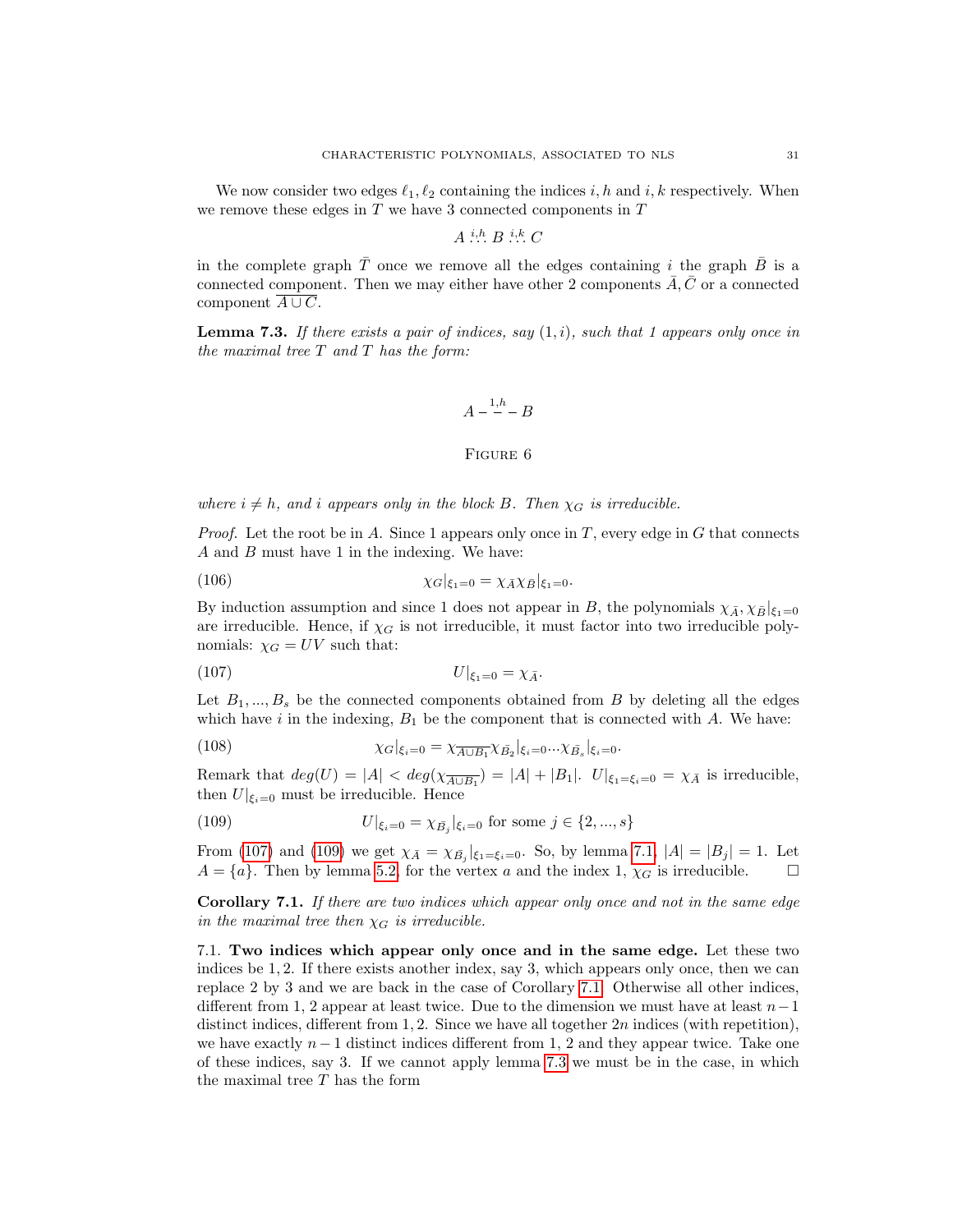$$
A - {3k \over 2} - B - {1,2 \over 2} - C - {3,2 \over 2} - D
$$

## <span id="page-32-2"></span>FIGURE 7

<span id="page-32-1"></span>where the indices 1 and 3 do not appear elsewhere in the tree. Consider the case of figure  $(7)$ . By inspection all edges in G which connect A and C contain 1, 3 in the indexing, all edges in G which connect  $B$  and  $D$  contain 1, 3 in the indexing. Then we have:

(110) 
$$
\chi_G|_{\xi_1=0} = \chi_{\overline{A \cup B}}.\chi_{\overline{C \cup D}}|_{\xi_1=0}.
$$

<span id="page-32-3"></span>(111) 
$$
\chi_G|_{\xi_3=0} = \chi_{\bar{A}} \cdot \chi_{\overline{B \cup C}}|_{\xi_3=0} \cdot \chi_{\bar{D}}|_{\xi_3=0} \text{ or } \chi_G|_{\xi_3=0} = \chi_{\overline{A \cup D}} \cdot \chi_{\overline{B \cup C}}|_{\xi_3=0}.
$$

The second case holds when  $A, D$  are joined by some edge which does not contain 3. From [\(110\)](#page-32-2) we see that if  $\chi_G$  is not irreducible, then it must factor into two irreducible polynomials:  $\chi_G = UV, U|_{\xi_1=0} = \chi_{\overline{A \cup B}}$ . Comparing [\(110\)](#page-32-2) and [\(111\)](#page-32-3) by degree and using the irreducibility of  $\chi_{\bar{A}}, \chi_{\bar{D}}|_{\xi_3=0}$  we get the following possibilities in the first case of [\(111\)](#page-32-3)

(1)

$$
U|_{\xi_3=0} = \chi_{\bar{A}} \chi_{\bar{D}}|_{\xi_3=0} \implies \chi_{\overline{A \cup B}}|_{\xi_3=0} = U|_{\xi_1=\xi_3=0} = \chi_{\bar{A}} \chi_{\bar{D}}|_{\xi_3=\xi_1=0}
$$

On the other hand:

(112) 
$$
\chi_{\overline{A \cup B}}|_{\xi_3=0} = \chi_{\bar{A}} \cdot \chi_{\bar{B}}|_{\xi_3=0}
$$

$$
\implies \chi_{\bar{B}}|_{\xi_3=0} = \chi_{\bar{D}}|_{\xi_3=\xi_1=0}
$$

Hence by lemma [7.1](#page-30-3) we must have:  $|B| = |D| = 1$  and  $d \pm b = n_1 e_1 + n_3 e_3$ . But in fact by figure [\(7\)](#page-32-1) we see  $d \pm b = \pm e_2 + \sum_{i \neq 2} n_i e_i$ , a contradiction.

$$
^{(2)}
$$

(113) 
$$
U|_{\xi_3=0} = \chi_{\overline{B\cup C}}|_{\xi_3=0} \implies \chi_{\overline{A\cup B}}|_{\xi_3=0} = U|_{\xi_3=\xi_1=0}\chi_{\overline{B\cup C}}|_{\xi_3=\xi_1=0}
$$

$$
\implies \chi_{\bar{C}}|_{\xi_3=\xi_1=0}=\chi_{\bar{A}}
$$

Hence by lemma [7.1](#page-30-3) we get  $|A| = |C| = 1, A = \{0\}, C = \{c\} \subset \{c\} \subset \{e_1 \pm e_3, \text{ but in } \}$ fact by figure [\(7\)](#page-32-1) we see  $c = \pm e_2 + \sum_{i \neq 2} n_i e_i$ , contradiction.

In the second case of [\(111\)](#page-32-3) we arrive at the same conclusions.

<span id="page-32-0"></span>7.2. There is only one index, say 1, which appears once in the tree. Other indices appear at least twice in the tree. We have exactly  $n-1$  indices, different from 1, since if there are more than  $n-1$ , then they exhaust 2n indices (with repetition). From this we see that there is only one index, say 3, which appears three times. All other indices, different from 1, 3, appear twice.

<span id="page-32-4"></span>7.2.1. When 1, 3 appear together in one edge. If T has the form as in figure  $(8)$  then, by lemma [7.3,](#page-31-4)  $\chi_G$  is irreducible.

$$
A - \frac{1,3}{-} - B - \frac{2,k_1}{-} - C - \frac{2,k_2}{-} - D
$$

## Figure 8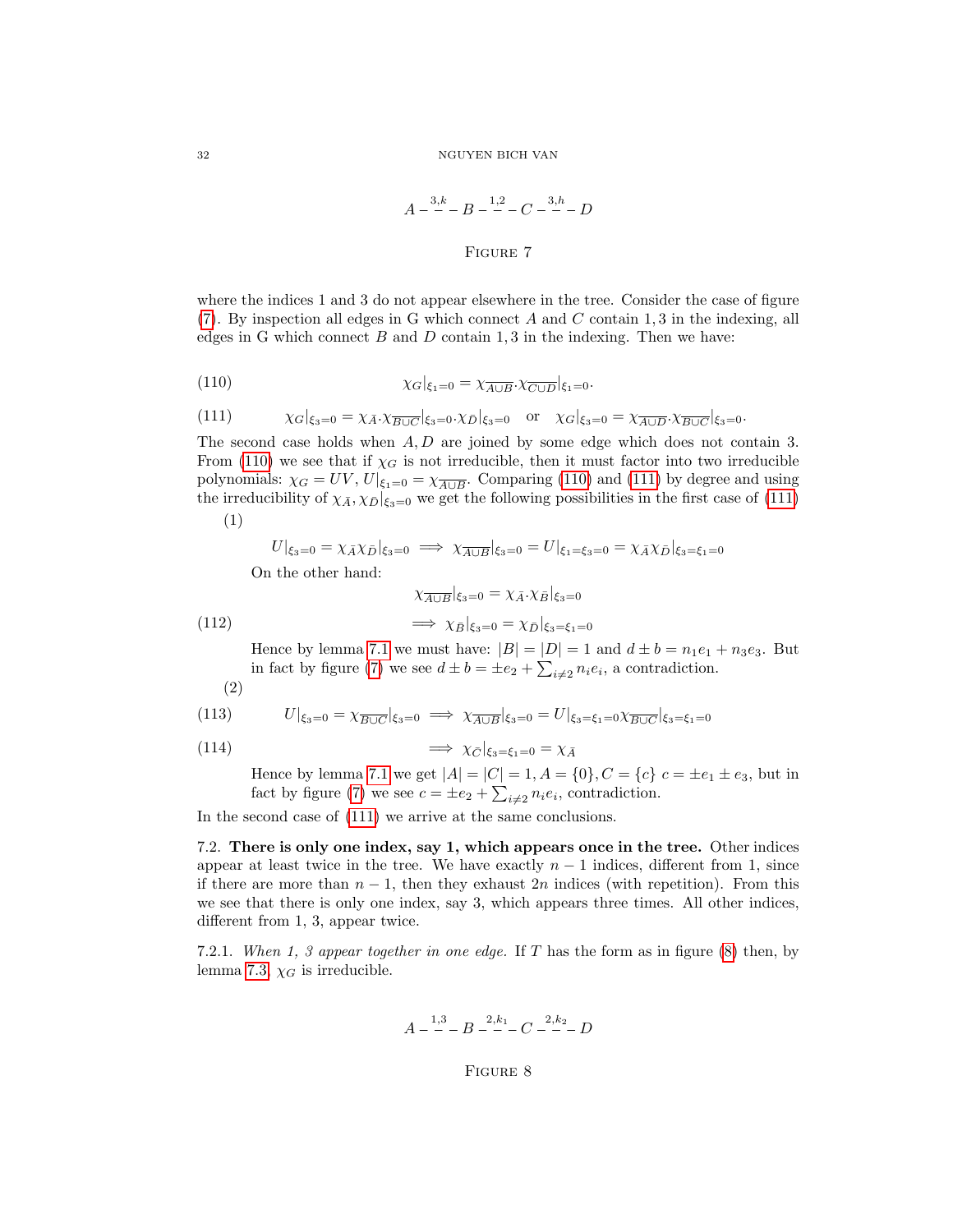<span id="page-33-0"></span>Therefore, assume that  $T$  has the form as in figure  $(9)$ 

$$
A - \frac{2,k_1}{-} - B - \frac{1,3}{-} - C - \frac{2,k_2}{-} - D
$$

## Figure 9

<span id="page-33-1"></span>1) If A, D are not joined by an edge then:

<span id="page-33-2"></span>(115) 
$$
\chi_G|_{\xi_1=0} = \chi_{\overline{A \cup B}} \chi_{\overline{C \cup D}}|_{\xi_1=0},
$$

(116) 
$$
\chi_G|_{\xi_2=0} = \chi_{\bar{A}} \chi_{\overline{B\cup C}}|_{\xi_2=0} \chi_{\bar{D}}|_{\xi_2=0}.
$$

2) If A, D are joined by an edge, this edge contains 1 and we have  $\chi_G|_{\xi_2=0} = \chi_{\overline{B\cup C}}|_{\xi_2=0} \chi_{\overline{A\cup D}}|_{\xi_2=0}$ . From [\(115\)](#page-33-1) we see that if  $\chi_G$  is not irreducible, it must factor into 2 irreducible poly-

nomials:  $\chi_G = UV$ . Choose the root in A to be 0 so that:

$$
U|_{\xi_1=0} = \chi_{\overline{A \cup B}}.
$$

Hence  $deg(U) = |A| + |B|$ . In case 1), from [\(116\)](#page-33-2) we get the following possibilities: a)

<span id="page-33-3"></span>
$$
(118) \quad U|_{\xi_2=0} = \chi_{\overline{B\cup C}}|_{\xi_2=0} \implies \chi_{\overline{A\cup B}}|_{\xi_2=0} = \chi_{\overline{B\cup C}}|_{\xi_1=\xi_2=0}
$$
\n
$$
\implies \chi_{\overline{A}}\chi_{\overline{B}}|_{\xi_2=0} = \chi_{\overline{B}}|_{\xi_2=0}\chi_{\overline{C}}|_{\xi_1=\xi_2=0} \implies \chi_{\overline{A}} = \chi_{\overline{C}}|_{\xi_1=\xi_2=0}.
$$

b)

(119)

$$
\chi_{\overline{A\cup B}}|\xi_2=0=\chi_A\chi_D|\xi_1=\xi_2=0 \implies \chi_A\chi_B|\xi_2=0=\chi_A\chi_D|\xi_1=\xi_2=0 \implies \chi_B|\xi_2=0=\chi_D|\xi_1=\xi_2=0
$$
  
In case 2) we arrive at the same conclusions. By symmetry we need to consider only case (118). By lemma 7.1 we get get  $|A| = |C| = 1$ ,  $A = \{0\}$ ,  $C = \{c\}$ ,  $c = \tau_{n_1e_1+n_2e_2}(0)$ . By inspection of Figure (9)  $n_1, n_2 \in \{\pm 1\}$ .

(120) 
$$
\eta(c) \in \{0, -2\} \implies c = \pm (e_1 - e_2), -e_1 - e_2
$$

i. e. there exists an edge marked  $(1, 2)$  that connects 0 and c. Moreover, all indices, different from 1, 2 must appear an even number of times in every path from 0 to  $c$ . Consider the index  $k_1$ .

i) If  $k_1 \neq 3$ , then  $k_1$  must appear once more in the block B like:

$$
0 - \frac{2k_1}{-}B_1 - \frac{k_1s}{-}B_2 - \frac{1,3}{-}C_1 - \frac{2,k_2}{-}D
$$

Now we can apply [7.3](#page-31-4) to the pair  $(1, k_1)$  and get the irreducibility of  $\chi_G$ .

ii) If  $k_1 = 3$ , consider the index  $k_2$ .

<span id="page-33-4"></span>A) If  $k_2 \neq 3$ , then either  $k_2$  appears in the block D as in figure [\(10\)](#page-33-4), or it appears in the block  $B$  as in figure [\(11\)](#page-34-0).



FIGURE 10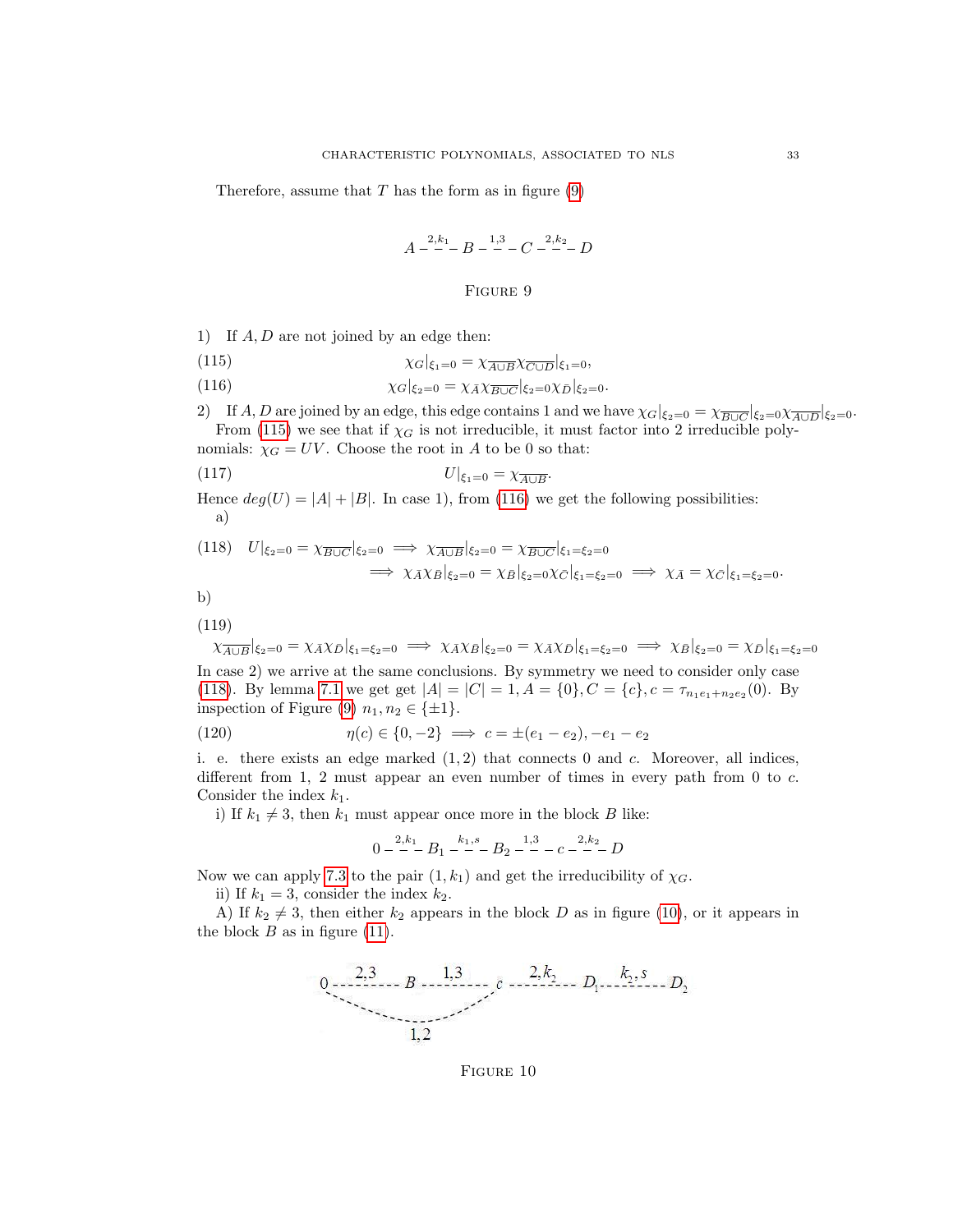<span id="page-34-0"></span>

FIGURE 11

In the case of figure [\(10\)](#page-33-4), by lemma [7.3](#page-31-4) for the pair  $(1, k_2)$ ,  $\chi_G$  is irreducible. Now consider the case of figure [\(11\)](#page-34-0).

<span id="page-34-1"></span>(121) 
$$
\chi_G|_{\xi_1=0} = \chi_{\overline{0 \cup B_1 \cup B_2}} \chi_{\overline{c \cup D}}|_{\xi_1=0},
$$

(122) 
$$
\chi_G|_{\xi_{k_2}=0} = \chi_{\overline{0\cup B_1\cup C}} \chi_{\overline{B_2}}|_{\xi_{k_2}=0} \chi_{\overline{D}}|_{\xi_{k_2}=0}
$$

We have assumed that  $\chi_G = UV$  with U, V irreducible and  $U|_{\xi_1=0} = \chi_{\overline{0 \cup B_1 \cup B_2}}$ . From [\(122\)](#page-34-1) if we have  $U|_{\xi_{k_2=0}} = \chi_{\overline{0 \cup B_1 \cup c}} \implies \chi_{\overline{0 \cup B_1 \cup B_2}}|_{\xi_{k_2}=0} = \chi_{\overline{0 \cup B_1 \cup c}}|_{\xi_1=0} \implies \chi_{\overline{B_2}}|_{\xi_{k_2}=0} =$  $\chi_c|_{\xi_1=0}$ . Then by lemma [7.1](#page-30-3) we have  $B_2 = \{b_2\}$ ,  $c = \tau_{\pm e_1 \pm e_{k_2}}(\pm b_2)$ . We have in the case  $\sigma_{b_2} = \sigma_c \implies c = b_2 \pm (e_1 - e_{k_2}),$  i. e. there exists a black edge with the marking  $(1, k_2)$  that connects c and  $b_2$ ; and in the case  $\sigma_{b_2} = -\sigma_c \implies \eta(b_2 + c) = -2 \implies c =$  $-b_2 - e_1 - e_{k_2}$ , i. e. there exists a red edge with the marking  $(1, k_2)$  that connects c and  $b_2$ .

+) If  $s = 3$  and  $B_1 = \{b_1\}$ , then, by lemma [5.2](#page-26-0) for the vertex  $b_1$  and the index 3,  $\chi_G$ is irreducible.

<span id="page-34-2"></span>+) If  $s = 3$  and  $|B_1| > 1$ , let i be an index that appears in the block  $B_1$ . If i appears twice in the block  $B_1$  then by Lemma [7.3](#page-31-4) for the pair  $(1, k_2)$ ,  $\chi_G$  is irreducible. Hence, since  $i$  appears only twice, we need to consider the case, when  $i$  appears once in the block  $B_1$  and once in the block D as in figure [\(12\)](#page-34-2).



FIGURE 12

Compare the factorizations of  $\chi_G|_{\xi_1=0}$  and

$$
\chi_G|_{\xi_i=0}=\chi_{\overline{0\cup b_2\cup c\cup B'_1\cup D_1}}\chi_{\overline{B'_1}}|_{\xi_i=0}\chi_{\overline{D_2}}|_{\xi_i=0}.
$$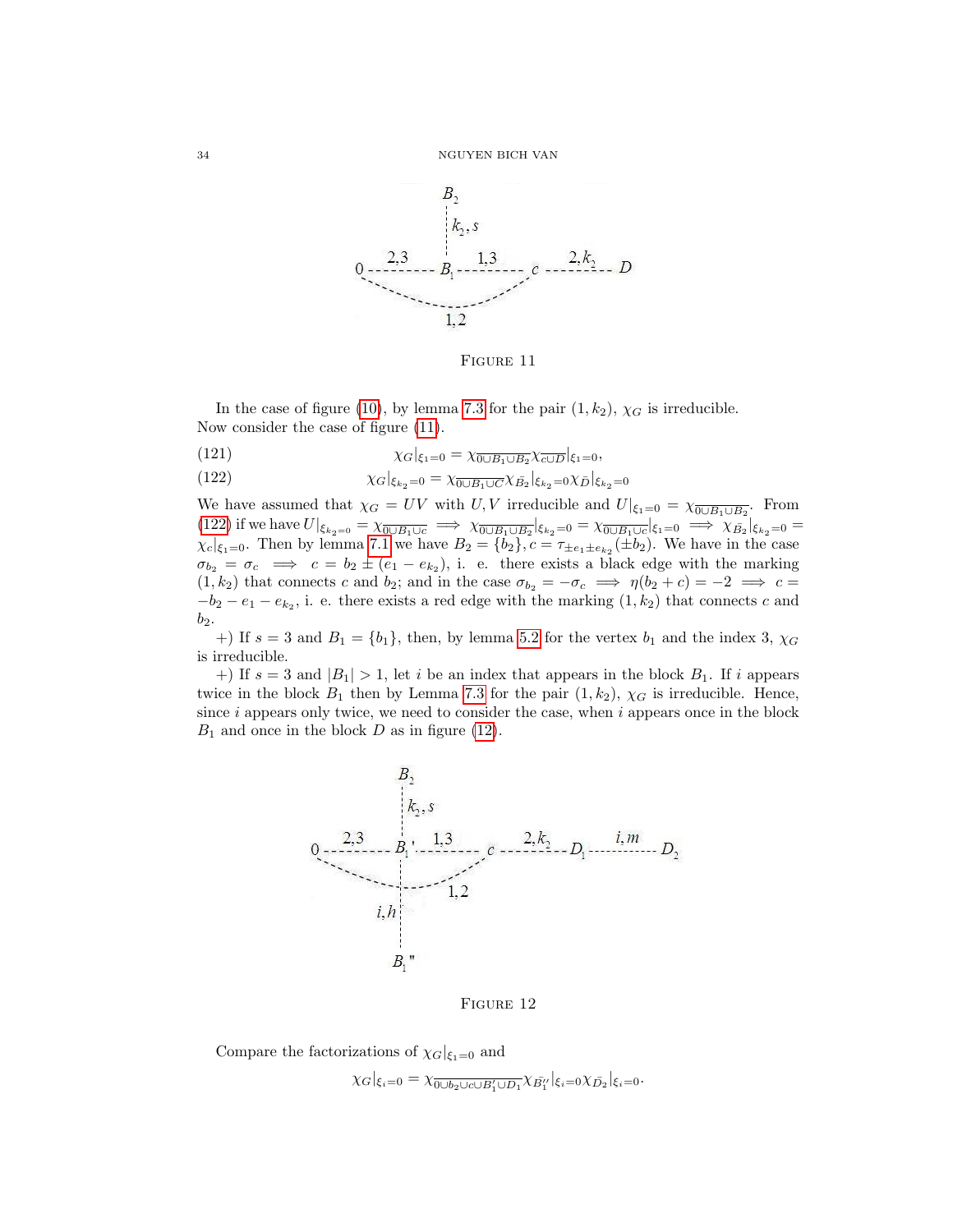We have that  $U_{\xi_1=\xi_i=0}=\chi_{\overline{0\cup b_2\cup B'_1}}\chi_{\overline{B''_1}}$ . If  $U_{\xi_i=0}=\chi_{\overline{0\cup b_2\cup c\cup B'_1\cup D_1}}$  we get  $\chi_{\overline{c\cup D_1}}|_{\xi_1=0}=$  $\chi_{\bar{B}''_1}|_{\xi_i=0}$  (by Lemma [7.1](#page-30-3) this implies  $|c \cup D_1|=1$ , which is impossible). The other cases can also be similarly excluded, for instance  $\chi_{\bar{D}_2}|_{\xi_1=\xi_i=0} = \chi_{\overline{0\cup b_2\cup B'_1}}$  (by Lemma [7.1](#page-30-3) this implies  $|0 \cup b_2 \cup B'_1| = 1$ , which is impossible).

B) If  $k_2 = 3$  and  $|B| > 1$ . Let i be an index that appears in B. If i appears twice in B, then, by lemma [7.3](#page-31-4) we get the irreducibility of  $\chi_G$ . Otherwise, *i* appears in this form:



FIGURE 13

Consider the factorizations of  $\chi_G|_{\xi_1=0}$  and  $\chi_G|_{\xi_i=0}$  we get easily either  $\chi_{\overline{c\cup D_1}}|_{\xi_1=0}$  $\chi_{\bar{B}_2}|_{\xi_i=0}$  (by Lemma [7.1](#page-30-3) this implies  $|c \cup D_1|=1$ , that is impossible), or  $\chi_{\bar{D}_2}|_{\xi_1=\xi_i=0}=$  $\chi_{\overline{0\cup B_1}}$  (by Lemma [7.1](#page-30-3) this implies  $|0\cup B_1|=0$ , that is impossible). The situation when  $|D| > 1$  is treated similarly. So now we have to consider only the case, when  $|B| = |D| = 1$ . C)  $k_2 = 3$ ,  $|B| = |D| = 1$ . Up to symmetry, we have 4 subcases, displayed in figures  $(14)-(17)$  $(14)-(17)$  $(14)-(17)$ .

<span id="page-35-0"></span>

FIGURE 15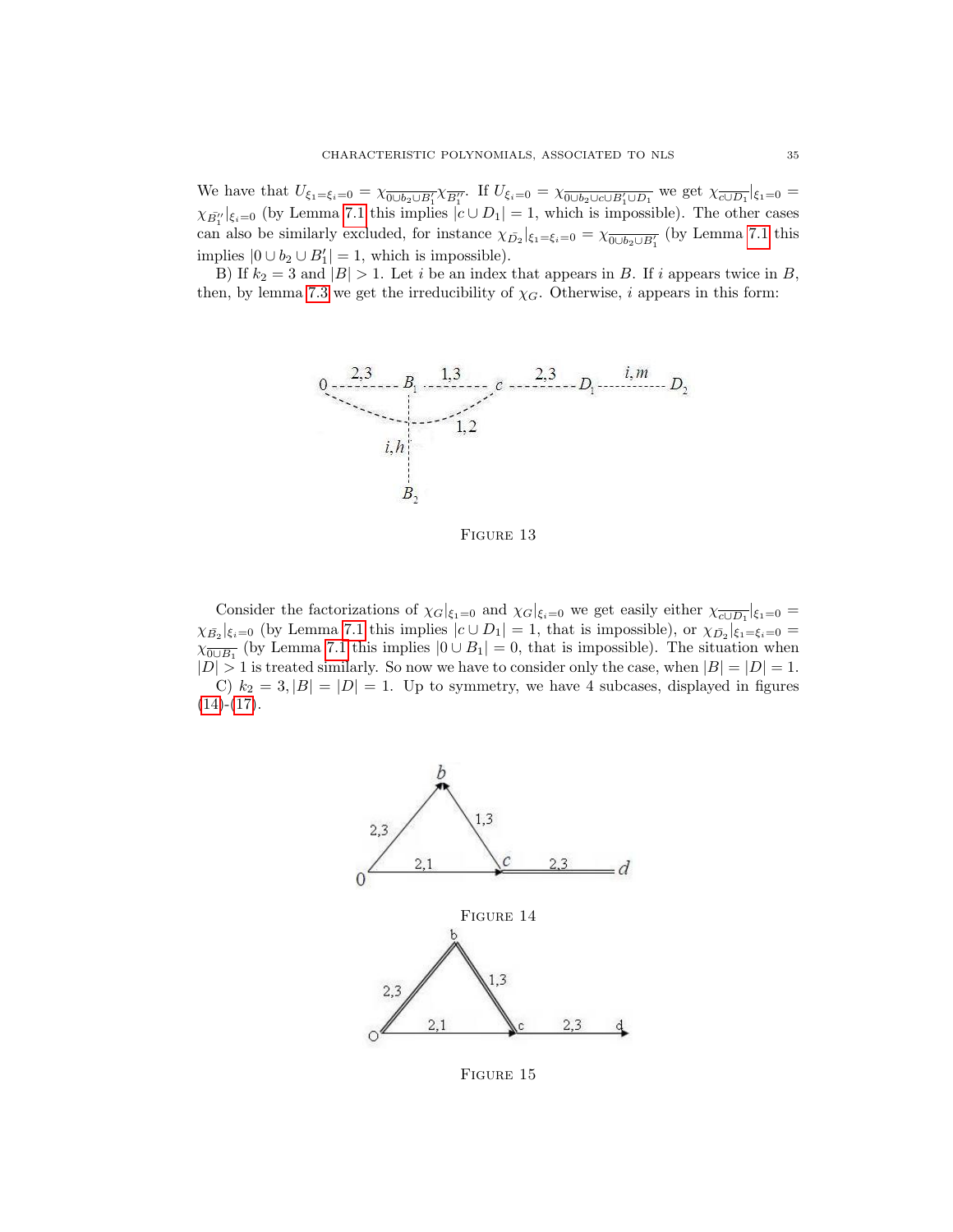<span id="page-36-4"></span>



By using the program Mathematica we have verified that the characteristic polynomials of these graphs are irreducible.

7.2.2. When 1, 3 do not appear together in any edge: We have three possible cases (figures  $(18), (19), (24)$  $(18), (19), (24)$  $(18), (19), (24)$  $(18), (19), (24)$  $(18), (19), (24)$ .

<span id="page-36-0"></span>1) When  $T$  up to symmetry has the form as in figure [\(18\)](#page-36-0):

$$
A - \frac{1,2}{1} - B
$$

## FIGURE 18

where 3 appears only in the block B then, by lemma [7.3,](#page-31-0) for the pair  $(1,3)$ ,  $\chi_G$  is irreducible.

<span id="page-36-1"></span>2) When  $T$  up to symmetry has the form as in the figure [\(19\)](#page-36-1):

$$
A \xrightarrow{-3,k_1} B \xrightarrow{-1,2} C \xrightarrow{-3,k_2} D \xrightarrow{-3,k_3} E
$$

# <span id="page-36-2"></span>FIGURE 19

We have

(123) 
$$
\chi_G|_{\xi_1=0} = \chi_{\overline{A \cup B}} \chi_{\overline{C \cup D \cup E}}|_{\xi_1=0}
$$

<span id="page-36-3"></span>(124) 
$$
\chi_G|_{\xi_3=0} = \begin{cases} \chi_{\bar{A}} \chi_{\overline{B \cup C}}|_{\xi_3=0} \chi_{\bar{D}}|_{\xi_3=0} \chi_{\bar{E}}|_{\xi_3=0} \\ \chi_{\overline{A \cup D}} \chi_{\overline{B \cup C}}|_{\xi_3=0} \chi_{\bar{E}}|_{\xi_3=0} \\ \chi_{\overline{A}} \chi_{\overline{D}} \chi_{\overline{B \cup C \cup E}}|_{\xi_3=0} \\ \chi_{\overline{A}} \chi_{\overline{D}} \chi_{\overline{B \cup C \cup E}}|_{\xi_3=0} \end{cases}
$$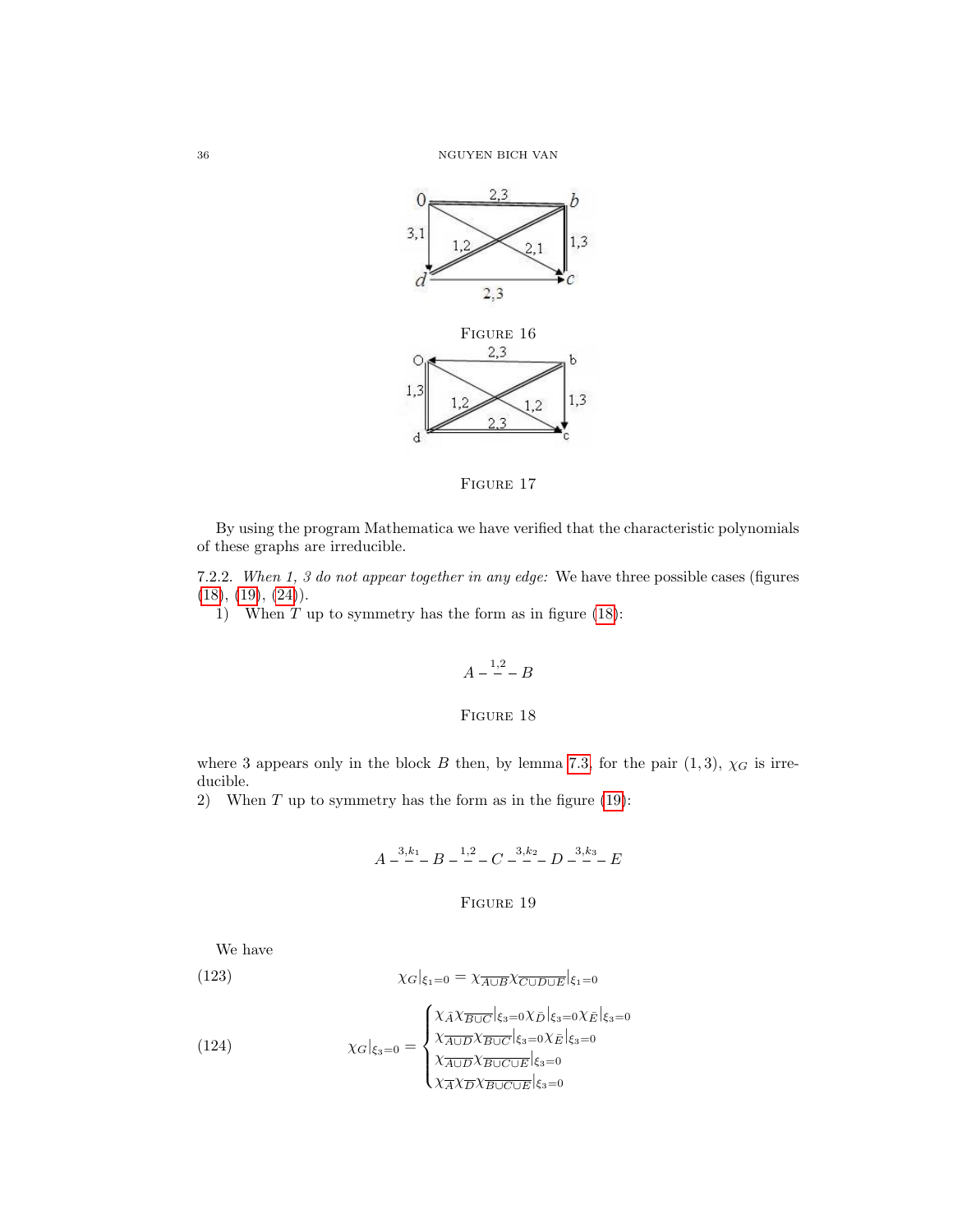Arguing as in previous cases, if  $\chi_G$  factors then we can factor it as  $UV$  with  $U_{\xi_1=0} = \chi_{\overline{A \cup B}}$ . Analyzing the possible values of  $U_{\xi_3=0}$  we have, comparing [\(123\)](#page-36-2) and [\(124\)](#page-36-3) and setting  $\xi_1 = \xi_3 = 0$ , the following possibilities (shown in equations [\(125\)](#page-37-0)-[\(129\)](#page-37-1)):

<span id="page-37-0"></span>(125) 
$$
U_{\xi_3=0} = \chi_{\overline{B\cup C}}|_{\xi_3=0} \implies \chi_{\bar{A}} = \chi_{\bar{C}}|_{\xi_1=\xi_3=0},
$$

<span id="page-37-4"></span>(126) 
$$
U_{\xi_3=0} = \begin{cases} \chi_{\overline{A \cup D}}|_{\xi_3=0} & \implies \chi_{\overline{B}}|_{\xi_3=0} = \chi_{\overline{D}}|_{\xi_1=\xi_3=0},\\ \chi_{\overline{A}} \chi_{\overline{D}}|_{\xi_3=0} & \implies \chi_{\overline{B}}|_{\xi_3=0} = \chi_{\overline{D}}|_{\xi_1=\xi_3=0}, \end{cases}
$$

<span id="page-37-3"></span><span id="page-37-2"></span>(127) 
$$
U_{\xi_3=0} = \chi_{\bar{D}}|_{\xi_3=0} \chi_{\bar{E}}|_{\xi_3=0} \implies \text{either } \chi_{\bar{A}} = \chi_{\bar{D}}|_{\xi_1=\xi_3=0}, \chi_{\bar{B}}|_{\xi_3=0} = \chi_{\bar{E}}|_{\xi_1=\xi_3=0}, \text{or}
$$
  
(128)

<span id="page-37-1"></span>(128) 
$$
\chi_{\bar{A}} = \chi_{\bar{E}}|_{\xi_1 = \xi_3 = 0}, \chi_{\bar{B}}|_{\xi_3 = 0} = \chi_{\bar{D}}|_{\xi_1 = \xi_3 = 0},
$$

(129) 
$$
U_{\xi_3=0} = \chi_{\bar{A}} \chi_{\bar{E}}|_{\xi_3=0} \implies \chi_{\bar{B}}|_{\xi_3=0} = \chi_{\bar{E}}|_{\xi_1=\xi_3=0}.
$$

We see that  $(127)$  implies  $(129)$ ,  $(128)$  implies  $(126)$ . So we need to show that  $(125)$ ,  $(126)$ and [\(129\)](#page-37-1) cannot hold.

-If [\(125\)](#page-37-0) holds, by lemma [7.1](#page-30-0) and by inspection we deduce that  $A = \{0\}, C = \{c\}$  and  $c = \pm (e_1 - e_3)$ ,  $-e_1 - e_3$ . Hence there is an edge that connects 0 and c and all indices, different from 1, 3, must appear an even number of times in any path that connects 0 and c. In particular,  $k_1$  must appear in B or  $k_1 = 2$ .

a) If  $k_1 \in B$  we can apply lemma [7.3](#page-31-0) replacing i by  $k_1$ .

b) If  $k_1 = 2$ , consider the positions of the index  $k_2$ .

<span id="page-37-7"></span>i) If  $k_2 \in D \cup E$  or  $k_2 = k_3$ , then, by lemma [7.3](#page-31-0) for the pair  $(1, k_2)$ ,  $\chi_G$  is irreducible. ii) If  $k_2 \in B$  then it must appear in the form:



FIGURE 20

Then:

<span id="page-37-6"></span><span id="page-37-5"></span>(130) 
$$
\chi_G|_{\xi_1=0} = \chi_{\overline{0\cup B_1 \cup B_2}} \chi_{\overline{c \cup D \cup E}}|_{\xi_1=0},
$$

(131) 
$$
\chi_G|_{\xi_{k_2}=0} = \chi_{\overline{0\cup B_1\cup c}}\chi_{\overline{B_2}}|_{\xi_{k_2}=0}\chi_{\overline{D\cup E}}|_{\xi_{k_2}=0}.
$$

Comparing [\(130\)](#page-37-5) and [\(131\)](#page-37-6) and setting  $\xi_1 = \xi_{k_2} = 0$  we have  $\chi_{\bar{B}_2}|_{\xi_{k_2}=0} = \chi_c|_{\xi_1=0}$ . By lemma [7.1](#page-30-0) we have  $B_2 = \{b_2\}$ ,  $b_2 \pm c = n_1 e_1 + n_{k_2} e_{k_2}$ , but this is not possible, since by the inspection of figure [\(20\)](#page-37-7),  $b_2 \pm c = \pm e_2 + \sum_{m \neq 2} n_m e_m$ .

- If [\(126\)](#page-37-4) holds, then, by lemma [7.1](#page-30-0)  $B = \{b\}$ ,  $D = \{d\}$  and  $d \pm b = n_1e_1 + n_3e_3$ . This case is treated similarly as the case of [\(125\)](#page-37-0).

- If [\(129\)](#page-37-1) holds, then, by lemma [7.1](#page-30-0)  $B = \{0\}$ ,  $E = \{d\}$  and  $e \pm b = n_1e_1 + n_3e_3$ . By the form of T in the figure [\(19\)](#page-36-1) we have  $n_1 = \pm 1, n_3 \in \{0, \pm 2\}$ . It is easy to check that there does not exist a such pair  $(n_1, n_3)$  in order to get  $\eta(e \pm) \in \{0, \pm 2\}$ , a contradiction. iii) When  $T$  has the form: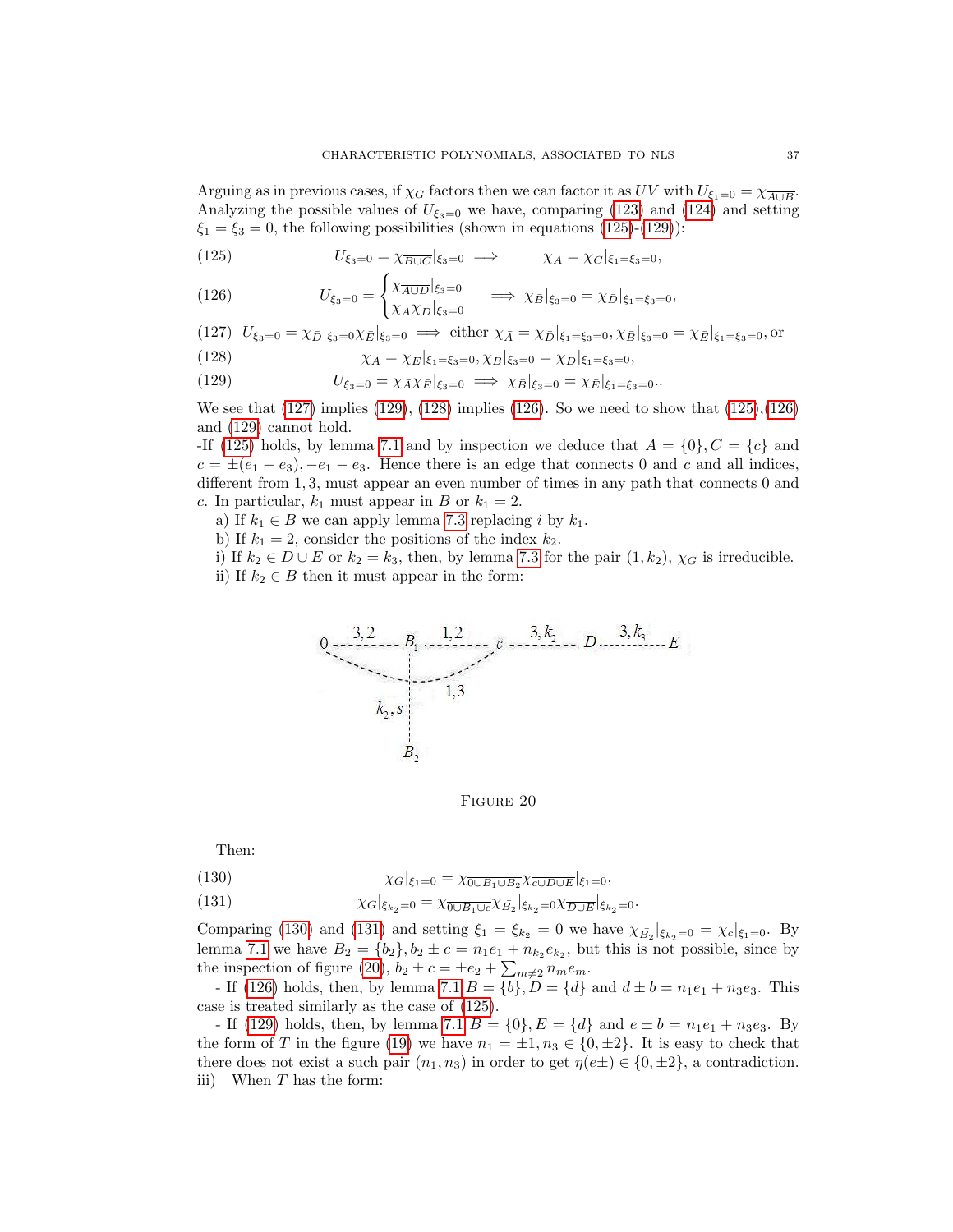$$
A \xrightarrow{3,k_1} B \xrightarrow{1,2} C \xrightarrow{3,k_3} E
$$
  
\n
$$
\xrightarrow{1}{3,k_2}
$$
  
\n
$$
\xrightarrow{1}{D}
$$

<span id="page-38-0"></span>FIGURE 21

(132) 
$$
\chi_G|_{\xi_1=0} = \chi_{\overline{A \cup B}} \chi_{\overline{C \cup D \cup E}}|_{\xi_1=0}
$$

<span id="page-38-1"></span>(133) 
$$
\chi_G|_{\xi_3=0} = \begin{cases} \chi_{\bar{A}} \chi_{\overline{B \cup C}}|_{\xi_3=0} \chi_{\bar{D}}|_{\xi_3=0} \chi_{\bar{E}}|_{\xi_3=0} \\ \chi_{\overline{A \cup D}} \chi_{\overline{B \cup C}}|_{\xi_3=0} \chi_{\overline{E}}|_{\xi_3=0} \\ \chi_{\overline{A} \cup \overline{E}} \chi_{\overline{B \cup C}}|_{\xi_3=0} \chi_{\overline{D} \cup \overline{E}}|_{\xi_3=0} \\ \chi_{\overline{A} \cup \overline{D} \cup \overline{E}} \chi_{\overline{B \cup C}}|_{\xi_3=0} \\ \chi_{\overline{A \cup D \cup E}} \chi_{\overline{B \cup C}}|_{\xi_3=0} \end{cases}
$$

From [\(132\)](#page-38-0) we see that if  $\chi_G$  is not irreducible, then  $\chi_G = UV$ , where U, V are irreducible,  $U|_{\xi_1=0} = \chi_{A \bar{\cup} B}$ . See [\(133\)](#page-38-1), there are the three following subcases:

 $1)\chi_{\bar{C}}|_{\xi_1=\xi_3=0} = \chi_{\bar{A}},$  by Lemma [7.1,](#page-30-0)  $A = \{0\}, C = \{c\}, c = n_1e_1 + n_3e_3$ . Hence, all indices, different from  $(1, 3)$  must appear an even number of times in any path from 0 to c.

-If  $k_1 \neq 2$ , then  $k_1$  must appear in B, then by lemma [7.3](#page-31-0) for the pair  $(1, k_1)$ ,  $\chi_G$  is irreducible.

-If  $k_1 = 2$ , consider  $k_3$ . If  $k_3 \in D \cup E$  or  $k_2 = k_3$ , then we use Lemma [7.3](#page-31-0) for the pair  $(1, k_3)$  to get the irreducibility. Otherwise  $k_3$  appears as follows:

$$
0 - \frac{3,2}{-}B_1 - \frac{1,2}{-} - c - \frac{3,k_3}{-} - E
$$
  
\n
$$
\begin{array}{ccc}\n & 1 & 1 \\
 & k_3, s & 13, k_2 \\
 & 1 & 1 \\
 & B_2 & D\n\end{array}
$$

Considering specializations  $\chi_G|_{\xi_1=0}$  and  $\chi_G|_{\xi_{k_3}=0}$ , we get easily either  $|c\cup D|=|B_2|=$ 1, or  $|0 \cup B_1| = |E| = 1$ . Both of them are not possible.

2)  $\chi_{\bar{B}}|_{\xi_3=0} = \chi_{\bar{D}}|_{\xi_1=\xi_3=0}$  by lemma  $7.1 \implies |B| = |D| = 1, B = \{b\}, D = \{d\}, d \pm b =$  $n_1e_1 + n_3e_3$ . Hence, all indices, different from 1, 3, must appear an even number of times in any path from  $b$  to  $d$ .

-In particular, if  $k_2 \neq 2$ ,  $k_2$  must appear in the block C. Then, by lemma [7.3](#page-31-0) for the pair  $(1, k_2)$   $\chi_G$  is irreducible.

-If  $k_2 = 2$ , consider positions of  $k_3$ :

+) If  $k_3 \in C \cup E$ , then, by lemma [7.3](#page-31-0) for the pair  $(1, k_3)$ ,  $\chi_G$  is irreducible.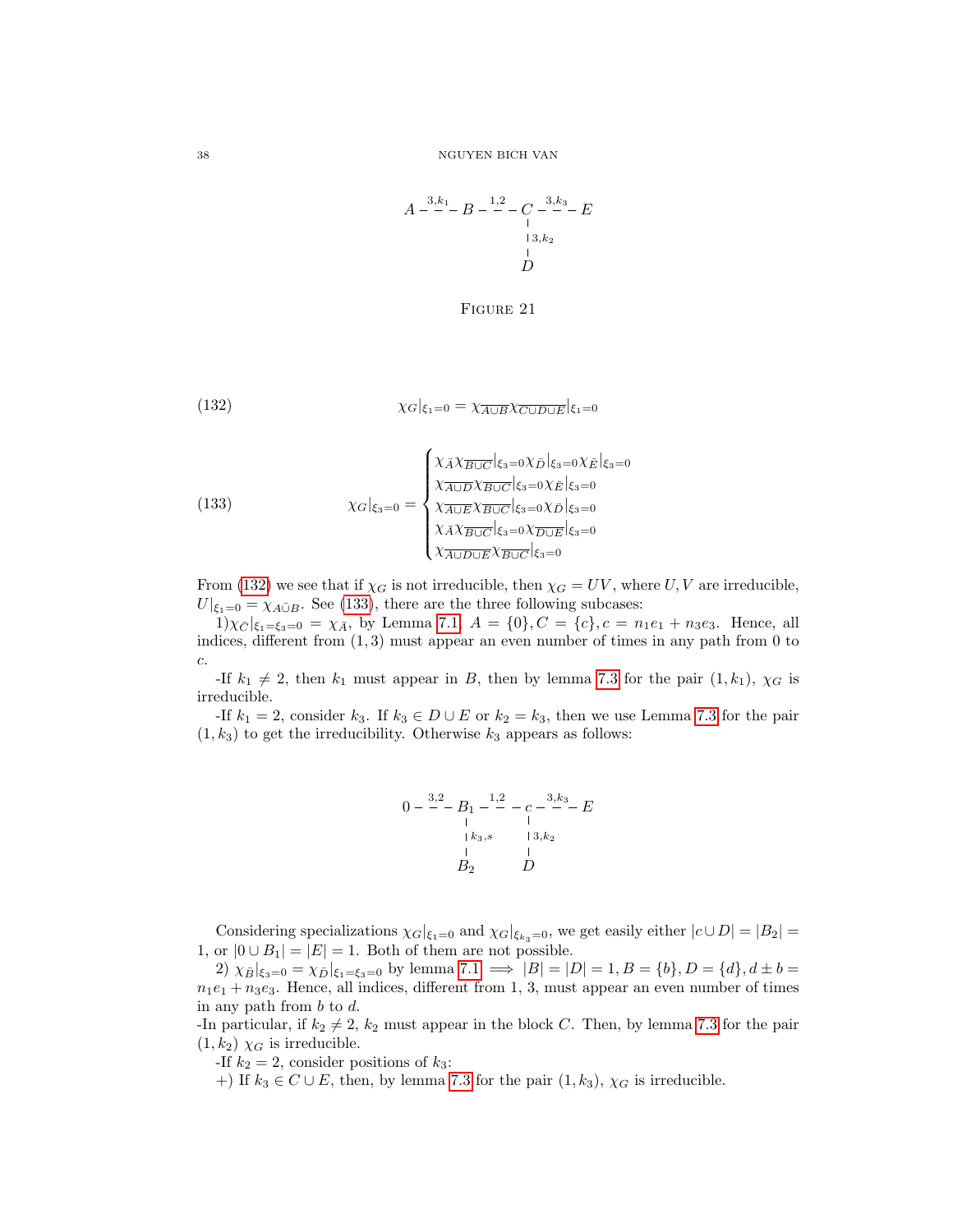+) If  $k_3 \in A$ :

$$
A_1 \xrightarrow{k_3, s} A_2 \xrightarrow{3, k_1} b \xrightarrow{1, 2} C \xrightarrow{3, k_3} E
$$
  
\n
$$
\xrightarrow{1, 3, 2} C
$$
  
\n
$$
\xrightarrow{1, 3, 2} C
$$
  
\n
$$
\xrightarrow{1, 3, 2} C
$$

by lemma for the pair  $(1, k_3)$  we get either  $|A_2 \cup b| = 1$ , either  $|C \cup d| = 1$ . Both of them are not possible.

+) If  $k_3 = k_1$ :

$$
A \xrightarrow{3,k_1} b - \xrightarrow{1,2} C \xrightarrow{3,k_1} E
$$
  
\n
$$
\xrightarrow{1} 3,2
$$
  
\n
$$
\xrightarrow{1}
$$
  
\n
$$
d
$$

By lemma [7.3](#page-31-0) for the pair  $(1, k_1)$  we get either  $|C \cup d| = |A| = 1$  (which is not possible), or  $E = \{e\}, e \pm b = \pm (e_1 - e_{k_1})$  (this is not possible since by inspection  $e \pm b = \pm e_3 + b_1$  $\sum_{m\neq 3} n_m e_m.$ 

 $3\int \chi_B|\xi_3=0} = \chi_E|\xi_1=\xi_3=0$ . By lemma [7.1](#page-30-0) we get  $|B| = |E| = 1, B = \{b\}, E = \{e\}, e \pm b =$  $n_1e_1 + n_3e_3$ . This case is treated by similar way as in 2), changing the role of  $k_2$  and  $k_3$ .

7.3. Every index appears twice in the tree. We start with some special cases: 7.3.1.  $n = 2$ .

$$
-e_1 - e_2 \longrightarrow 0 \longrightarrow e_1 - e_2
$$

$$
C_G = \begin{pmatrix} -\xi_1 - \xi_2 & 2\sqrt{\xi_1 \xi_2} & 0 \\ -2\sqrt{\xi_1 \xi_2} & 0 & 2\sqrt{\xi_1 \xi_2} \\ 0 & 2\sqrt{\xi_1 \xi_2} & \xi_2 - \xi_1 \end{pmatrix}
$$

determinant

$$
(-\xi_1 - \xi_2)(-4\xi_1\xi_2) + 4\xi_1\xi_2(\xi_2 - \xi_1) = 8\xi_1\xi_2^2
$$
  

$$
\chi_G(t) = det(tI - C_G) = det\begin{pmatrix} t + \xi_1 + \xi_2 & -2\sqrt{\xi_1\xi_2} & 0\\ 2\sqrt{\xi_1\xi_2} & t & -2\sqrt{\xi_1\xi_2} \\ 0 & -2\sqrt{\xi_1\xi_2} & t - \xi_2 + \xi_1 \end{pmatrix}
$$

if it is not irreducible it is divisible by a linear form, set  $\xi_1 = 0$  get  $t(t + \xi_2)(t - \xi_2)$  set  $\xi_2 = 0$  get  $t(t + \xi_1)^2$  so the possible linear factor can be

$$
t, t + \xi_1, t \pm \xi_2
$$

On the other hand:

(134) 
$$
\chi_G(t) = t^3 + 2\xi_1 t^2 + (\xi_1^2 - \xi_2^2)t - 8\xi_1 \xi_2^2.
$$

Then we have:

(135) 
$$
\chi_G(0) = -8\xi_1\xi_2^2,
$$

(136) 
$$
\chi_G(-\xi_1) = -\xi_1^3 + 2\xi_1^3 + (\xi_1^2 - \xi_2^2)(-\xi_1) = -7\xi_1\xi_2^2,
$$

(137) 
$$
\chi_G(\xi_2) = \xi_2^3 + 2\xi^1 \xi_2^2 + (\xi_1^2 - \xi_2^2)\xi_2 = \xi_1^2 \xi_2 - 6\xi_1 \xi_2^2
$$

(138) 
$$
\chi_G(-\xi_2) = -\xi_1^2 \xi_2 - 6\xi_1 \xi_2^2.
$$

So  $\chi_G$  does not have any linear factor, hence it is irreducible.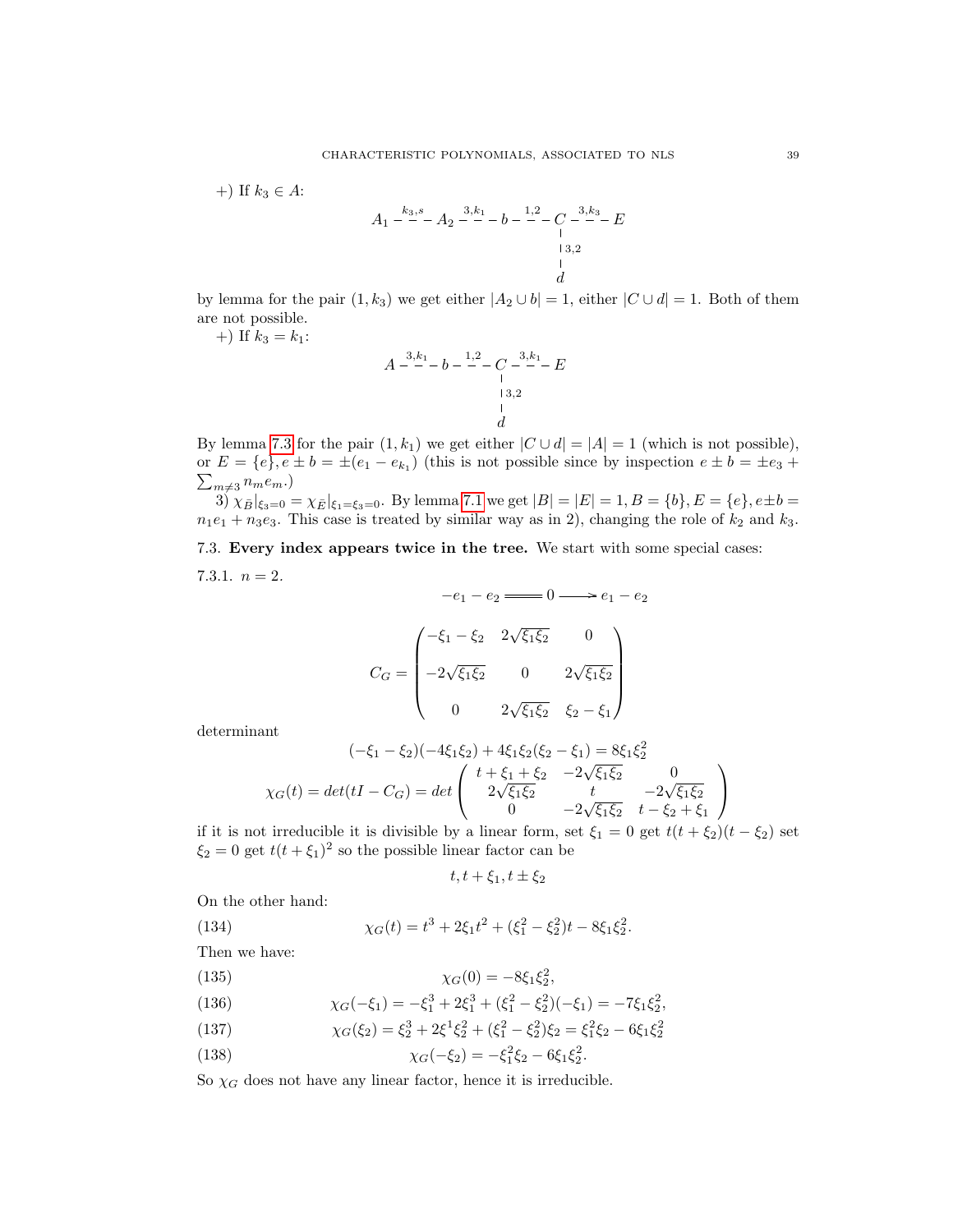<span id="page-40-2"></span><span id="page-40-1"></span>7.3.2.  $n = 3$ . T has the form as in figure [\(22\)](#page-40-1) or as in figure [\(23\)](#page-40-2):

$$
0 - \frac{1,2}{-} - b - \frac{2,3}{-} - c - \frac{1,3}{-} - d
$$

FIGURE 22

$$
0 - \frac{1,2}{-} - b - \frac{2,3}{-} - c
$$
  
1,3  
1  
d



**Remark 7.2.** If all edges in  $T$  are black, or there are exactly two red edges then the edges are linearly dependent.

1) When the maximal tree  $T$  has the form as in figure  $(22)$ 

**Remark 7.3.** • If in  $\overline{T}$  there is an edge marked  $(1,3)$  that connects 0 and c, then, by lemma [5.2](#page-26-0) for the vertex b and the index 2,  $\chi_G$  is irreducible.

• If in  $\overline{T}$  there is an edge marked  $(1, 2)$  that connects b and d, then, by lemma [5.2](#page-26-0) for the vertex c and the index 3,  $\chi_G$  is irreducible.

<span id="page-40-0"></span>a) If all edges are red, then  $G = \overline{T}$  has the form:



FIGURE 24

By lemma [5.2](#page-26-0) for the vertex b and the index 2,  $\chi_G$  is irreducible.

We need to consider the cases, when in  $T$  there is one red and two black edges.

b) When the red edge connects 0 and b:

b1) When  $T$  has the form:

$$
0 \xrightarrow{1,2} b \xrightarrow{2,3} c \xrightarrow{1,3} d
$$

We have

$$
b = -e_1 - e_2, c - b = e_2 - e_3 \implies c = -e_1 - e_2.
$$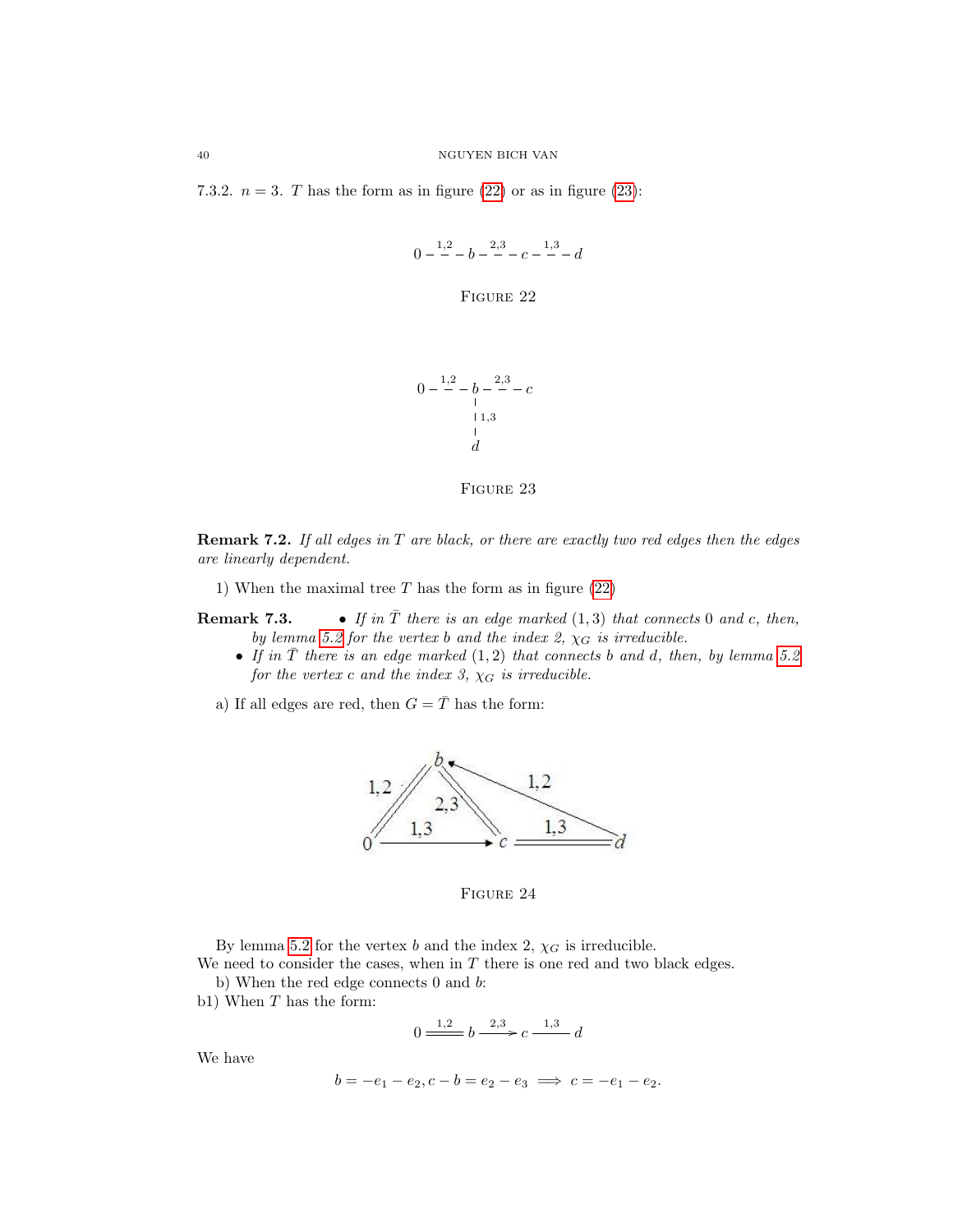Hence in  $G = \overline{T}$  there is a red edge marked  $(1, 2)$  that connects 0 and c. Hence by remark [8.1](#page-64-0)  $\chi_G$  is irreducible.

b2) If  $T$  has the form:

$$
0 \xrightarrow{1,2} b \xleftarrow{2,3} c \xrightarrow{1,3} d
$$

We have  $b - c = e_1 - e_3$ ,  $d - c = e_1 - e_3 \implies d - b = e_1 - e_2$ , i. e. in G there is a black edge marked  $(1, 2)$  that connects b and d, hence by remark [8.1](#page-64-0)  $\chi_G$  is irreducible. b3) If T has the form:

$$
0 \frac{1,2}{\cdots} b \stackrel{2,3}{\longleftarrow} c \stackrel{1,3}{\longleftarrow} d
$$

(139) 
$$
\chi_G = det \begin{pmatrix} t & 2\sqrt{\xi_1 \xi_2} & 0 & 0 \\ -2\sqrt{\xi_1 \xi_2} & t + \xi_1 + \xi_2 & 2\sqrt{\xi_2 \xi_3} & 0 \\ 0 & 2\sqrt{\xi_2 \xi_3} & t + \xi_1 + 2\xi_2 - \xi_3 & 2\sqrt{\xi_1 \xi_3} \\ 0 & 0 & 2\sqrt{\xi_1 \xi_3} & t + 2\xi_1 + 2\xi_2 - 2\xi_3 \end{pmatrix}
$$

By using the program Mathematica we computed  $\chi_G$  and verified that it is irreducible. c) When the red edge connects  $b$  and  $c$ :

c1) If  $T$  has the form:

$$
0 \xrightarrow{1,2} b \xrightarrow{2,3} c \xleftarrow{1,3} d
$$

we have  $b + c = -e_2 - e_3$ ,  $c - d = e_1 - e_3 \implies b + d = -e_1 - e_2$ , i. e. there is a red edge marked (1, 2) that connects b and d, hence by remark [8.1](#page-64-0)  $\chi_G$  is irreducible. c2) If  $T$  has the form

$$
0 \xrightarrow{1,2} b \xrightarrow{2,3} c \xrightarrow{1,3} d
$$

we have  $b = e_1 - e_2$ ,  $b + c = -e_2 - e_3 \implies c = e_1 - e_3$ , i. e. there is a black edge marked  $(1, 3)$  that connects 0 and c, hence by remark [8.1](#page-64-0)  $\chi_G$  is irreducible. c3) If  $T$  has the form:

$$
0 \xleftarrow{1,2} b \xrightarrow{2,3} c \xrightarrow{1,3} d
$$

we have

(140) 
$$
\chi_G = det \begin{pmatrix} t & -2\sqrt{\xi_1 \xi_2} & 0 & 0 \\ -2\sqrt{\xi_1 \xi_2} & t - \xi_1 + \xi_2 & 2\sqrt{\xi_2 \xi_3} & 0 \\ 0 & -2\sqrt{\xi_2 \xi_3} & t - \xi_1 + 2\xi_2 + \xi_3 & 2\sqrt{\xi_1 \xi_3} \\ 0 & 0 & 2\sqrt{\xi_1 \xi_3} & t - 2\xi_1 + 2\xi_2 + 2\xi_3 \end{pmatrix}
$$

We use the program Mathematica to compute  $\chi_G$  and to verify that it is irreducible. 2) When  $T$  has the form as in figure [\(23\)](#page-40-2):

a) When in T there are 3 red edges, then  $G = \overline{T}$  has the form: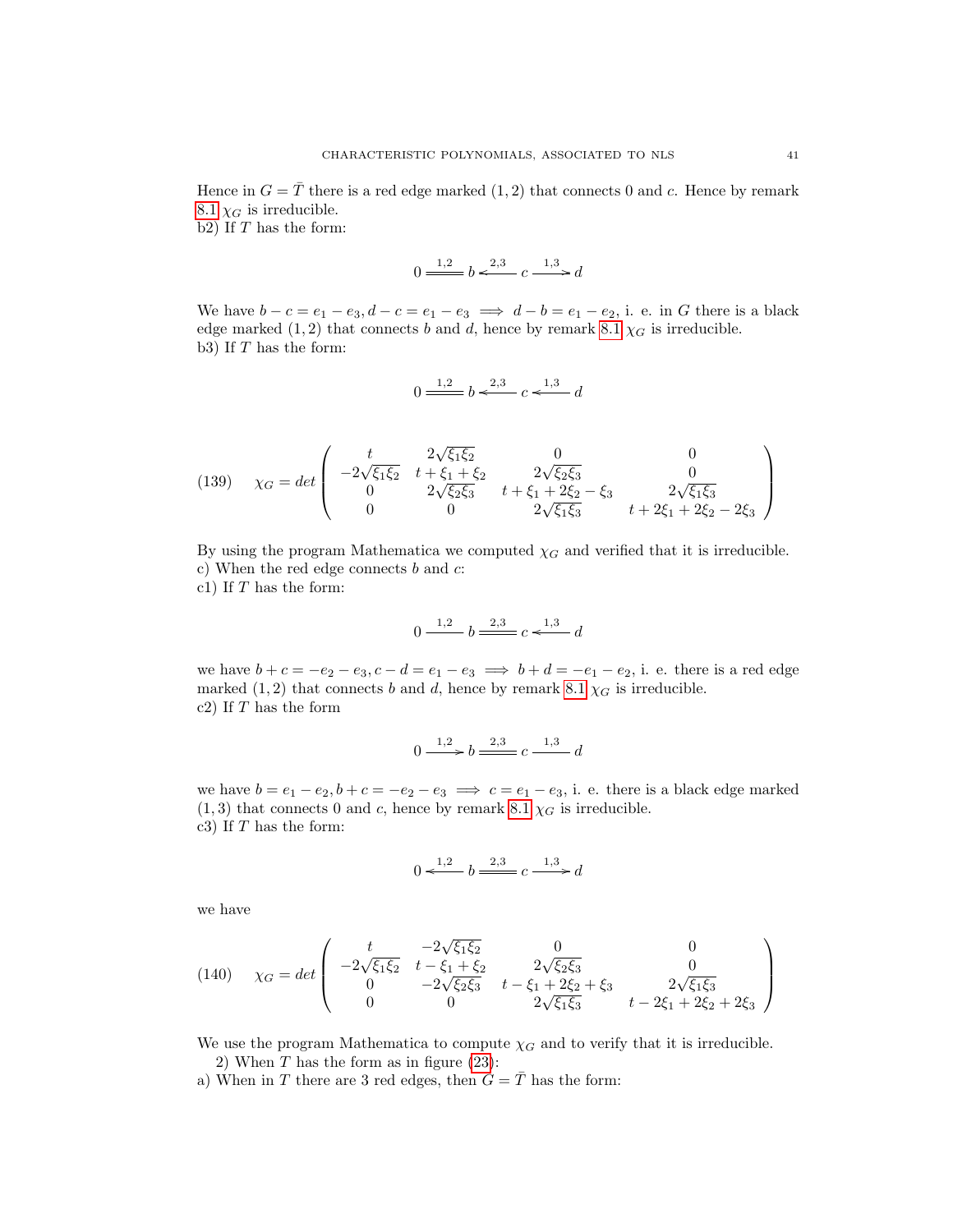

FIGURE 25

This figure can be obtained from figure [\(16\)](#page-36-4) by exchanging the role of indices (i. e. the role of variables  $\xi_1, \xi_2, \xi_3$ . Hence  $\chi_G$  is irreducible.

b) When in  $T$  there is only one red edge, by the symmetry property of  $T$  we may suppose that this red edge connects 0 and b.

b1) If  $T$  has the form:

$$
0 \xrightarrow{1,2} b \xrightarrow{2,3} c
$$

$$
\begin{vmatrix} 1,3 \\ 1 \end{vmatrix}
$$

we have  $b = -e_1 - e_2, c - b = e_2 - e_3 \implies c = e_2 - e_3 + b = -e_1 - e_3$ . Hence in G there is a red edge marked  $(1,3)$  that connects 0 and c. There is another maximal tree of  $G$ :

$$
c \xrightarrow{1,3} 0 \xrightarrow{1,2} b \xrightarrow{1,3} d
$$

in which the index 2 appears once, the index 1 appears three times. So  $\chi_G$  is irreducible by the subsection [7.2.](#page-32-0)

b2) If  $T$  has the form:

$$
0 \frac{1,2}{\left|\begin{array}{c} 1,2 \\ 1,3 \end{array}\right|} b \frac{2,3}{\left|\begin{array}{c} 2,3 \\ 1,3 \end{array}\right|} c
$$

we have  $b = -e_1 - e_2, d - b = e_1 - e_3 \implies d = -e_2 - e_3$ , hence in G there is a red edge marked  $(2, 3)$  that connects 0 and d. There is another maximal tree of  $G$ :

$$
d \xrightarrow{2,3} 0 \xrightarrow{1,2} b \xrightarrow{2,3} c
$$

in which 1 appears once, 2 appears three times. So  $\chi_G$  is irreducible by the subsection [7.2.](#page-32-0)

b3) If  $T$  has the form:

$$
0 \xrightarrow{1,2} b \xleftarrow{2,3} c
$$

$$
\uparrow 1,3
$$

$$
d
$$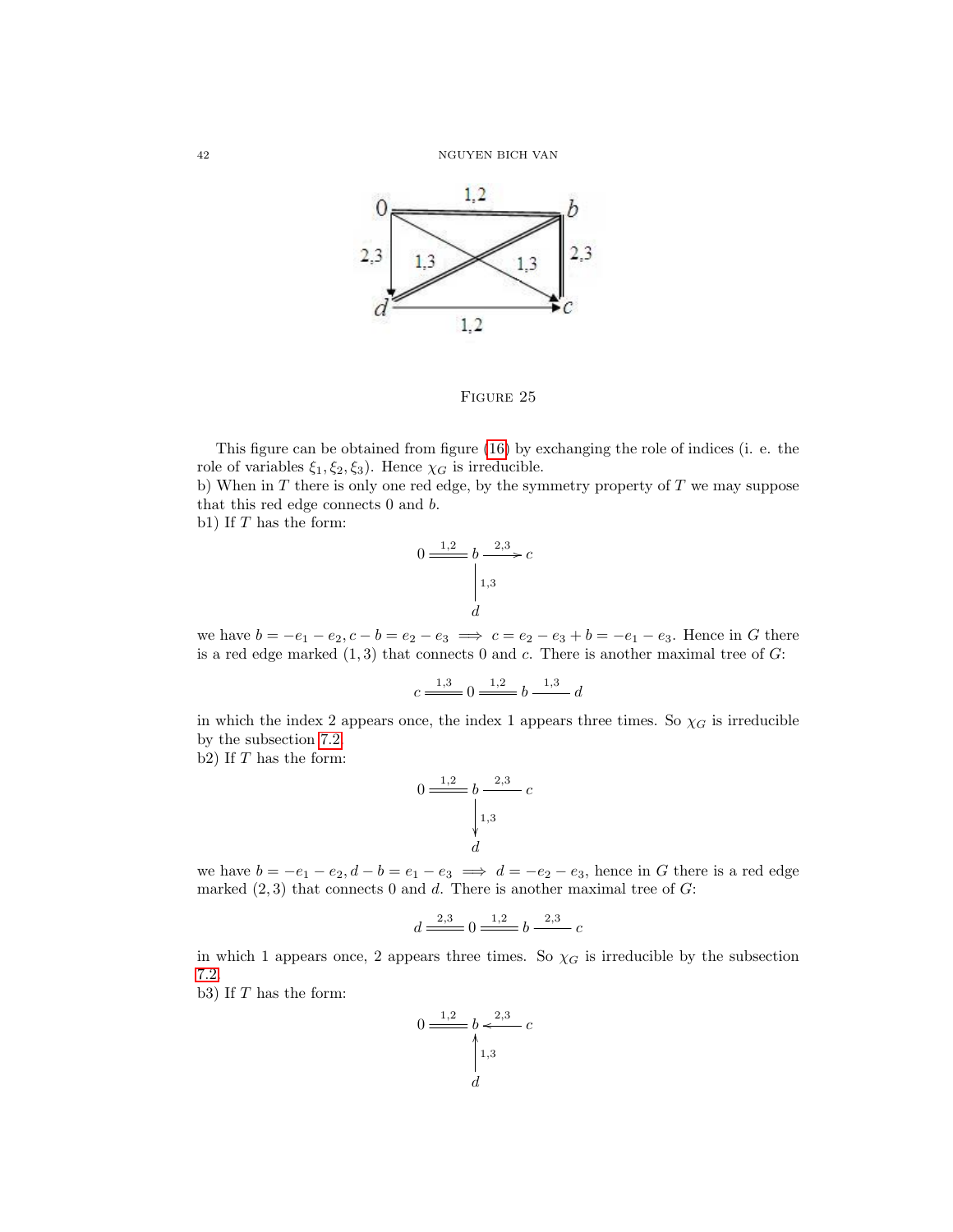we have  $b - c = e_2 - e_3$ ,  $b - d = e_1 - e_3 \implies d - c = e_2 - e_1$ , hence there is a black edge marked  $(2, 1)$  that connects c and d. There is another maximal tree of G:

$$
0 \xrightarrow{1,2} b \xleftarrow{2,3} c \xrightarrow{2,1} d
$$

in which 3 appears once, 2 appears three times. So  $\chi_G$  is irreducible by the subsection [7.2.](#page-32-0)

<span id="page-43-0"></span>7.4.  $n \geq 4$ . At this point we are assuming that we have  $n \geq 4$  edges in a maximal tree T and  $n$  indices, each appearing twice. Thus given an index, say 1, it appears in two edges paired with at most two other indices, thus we can find another index, say 2 which is not in these two edges. Up to symmetry we may have six cases displayed in figures  $(26)-(31)$  $(26)-(31)$ :

$$
A - \frac{1,h}{-}B - \frac{2,k}{-}C - \frac{2,i}{-}D - \frac{1,j}{-}E
$$

### FIGURE 26

<span id="page-43-2"></span>
$$
\begin{array}{c}\nD \\
1 \\
2,i \\
\hline\nA-1,h \\
B-1, h\n\end{array}
$$

FIGURE 27

<span id="page-43-3"></span>
$$
A - \frac{1,h}{-}B - \frac{2,k}{-}C - \frac{1,i}{-}D - \frac{2,j}{-} - E
$$

FIGURE 28

<span id="page-43-1"></span>
$$
A - \frac{1,h}{-}B - \frac{1,k}{-}C - \frac{2,i}{-}D - \frac{2,j}{-} - E
$$

### FIGURE 29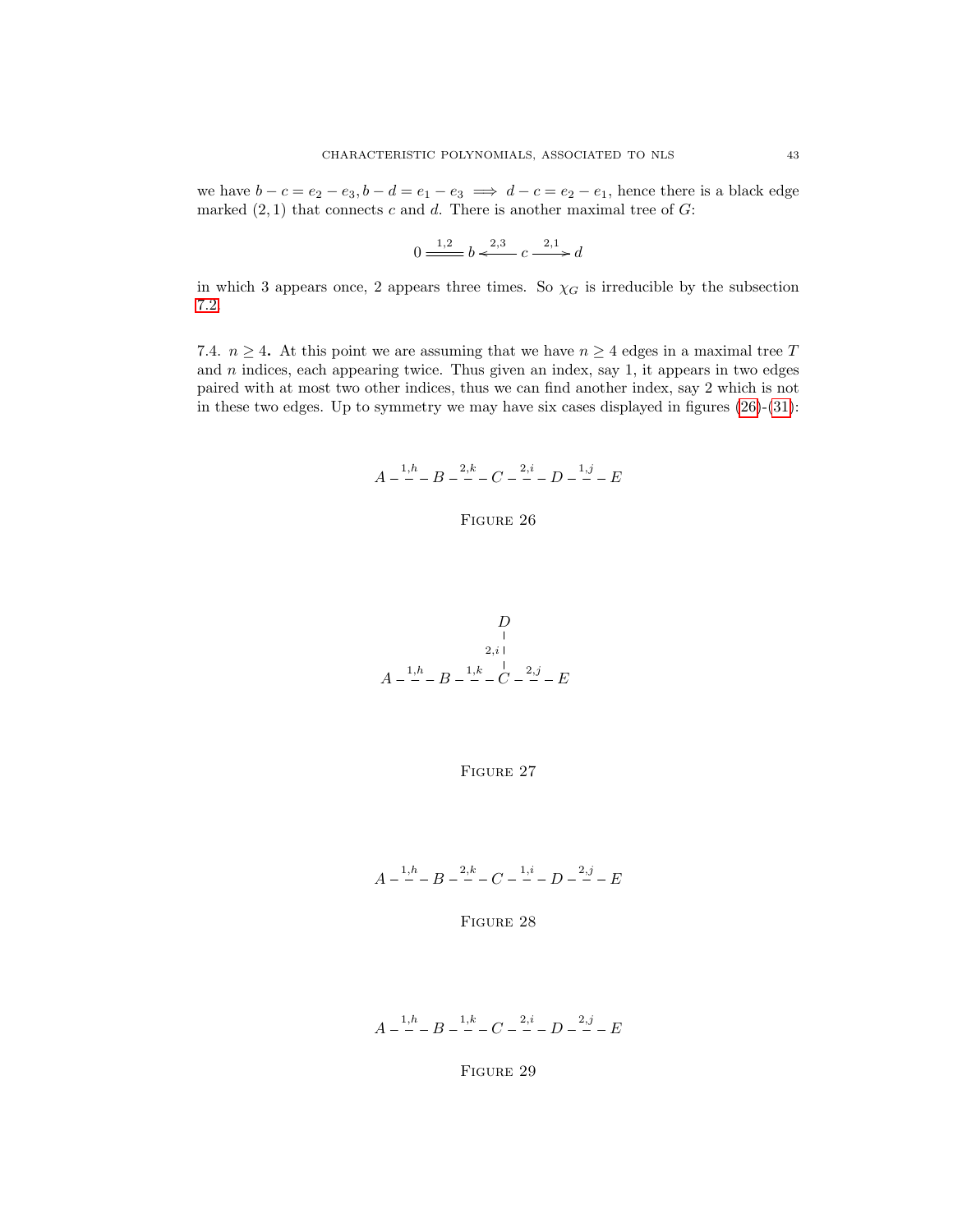<span id="page-44-3"></span>
$$
\begin{array}{c}\nD \\
\downarrow \\
1,i \\
\downarrow \\
A-\frac{1,h}{-}-B-\frac{2,h}{-}-C-\frac{2,j}{-}-E\n\end{array}
$$

Figure 30

<span id="page-44-0"></span>
$$
\begin{array}{c}\nC \\
1 \\
2,i \\
A \n\end{array}
$$
\n
$$
A - \frac{1}{2} \cdot B - \frac{1}{2} \cdot E - E
$$
\n
$$
\begin{array}{c}\n12, j \\
B \\
D\n\end{array}
$$

Figure 31

What is common to all these cases is that when we put  $\xi_1 = 0$  or  $\xi_2 = 0$  we may have at most 3 connected components in the graph, so by induction we deduce that, if the characteristic polynomial is not irreducible it can factor in at most 3 factors. If we have exactly 3 factors we see that in each case we have two pairs of disjoint blocks which give under specialization the same characteristic polynomials. At first we start with several lemmas which will be useful for further consideration of all figures.

<span id="page-44-4"></span>**Lemma 7.4.** If there exist two indices 1, 2, such that  $T$  is of the form as in figure [\(29\)](#page-43-1),  $0 \in A$  then either  $\chi_G$  is irreducible, or  $B = \{b\}$ ,  $D = \{d\}$ ,  $d \pm b = \pm e_1 \pm e_2$  or  $A = \{0\}, E = \{e\}, e = \pm 2(e_1 - e_2).$ 

Proof. (141)

<span id="page-44-1"></span> $\chi_G|_{\xi_1=0}=$  $\int \chi_{\bar{A}} \chi_{\bar{B}}|_{\xi_1=0} \chi_{\overline{C \cup D \cup E}}|_{\xi_1=0}$ , if in  $\bar{T}$  there is no edge that connects A with  $C \cup D \cup E$  $\chi_{\overline{A\cup C\cup D\cup E}}^{\overline{A}}\chi_{\overline{B}}|_{\xi_1=0}$ , if in  $\overline{T}$  there is an edge that connects A with  $C\cup D\cup E$ (142)

<span id="page-44-2"></span>
$$
\chi_G|_{\xi_2=0} = \begin{cases} \chi_{\overline{A\cup B\cup C}} \chi_{\overline{D}}|_{\xi_2=0} \chi_{\overline{E}}|_{\xi_2=0}, \text{if in } \overline{T} \text{ there is no edge that connects } A \cup B \cup C \text{ with } E\\ \chi_{\overline{A\cup B\cup C\cup E}} \chi_{\overline{D}}|_{\xi_2=0}, \text{if in } \overline{T} \text{ there is an edge that connects } A \cup B \cup C \text{ with } E \end{cases}
$$

Suppose that  $\chi_G$  is not irreducible, then its factors under the specializations  $\xi_1 = 0$  and  $\xi_2 = 0$  give [\(141\)](#page-44-1) and [\(142\)](#page-44-2).

1) If there is a factor U which under  $\xi_1 = 0$  gives  $\chi_{\bar{A}}$  or  $\chi_{\bar{B}}|_{\xi_1=0}$ , then U under  $\xi_2 = 0$ gives either  $\chi_{\bar{D}}|_{\xi_2=0}$  or  $\chi_{\bar{E}}|_{\xi_2=0}$ . We get the following sub-cases:

$$
(143)
$$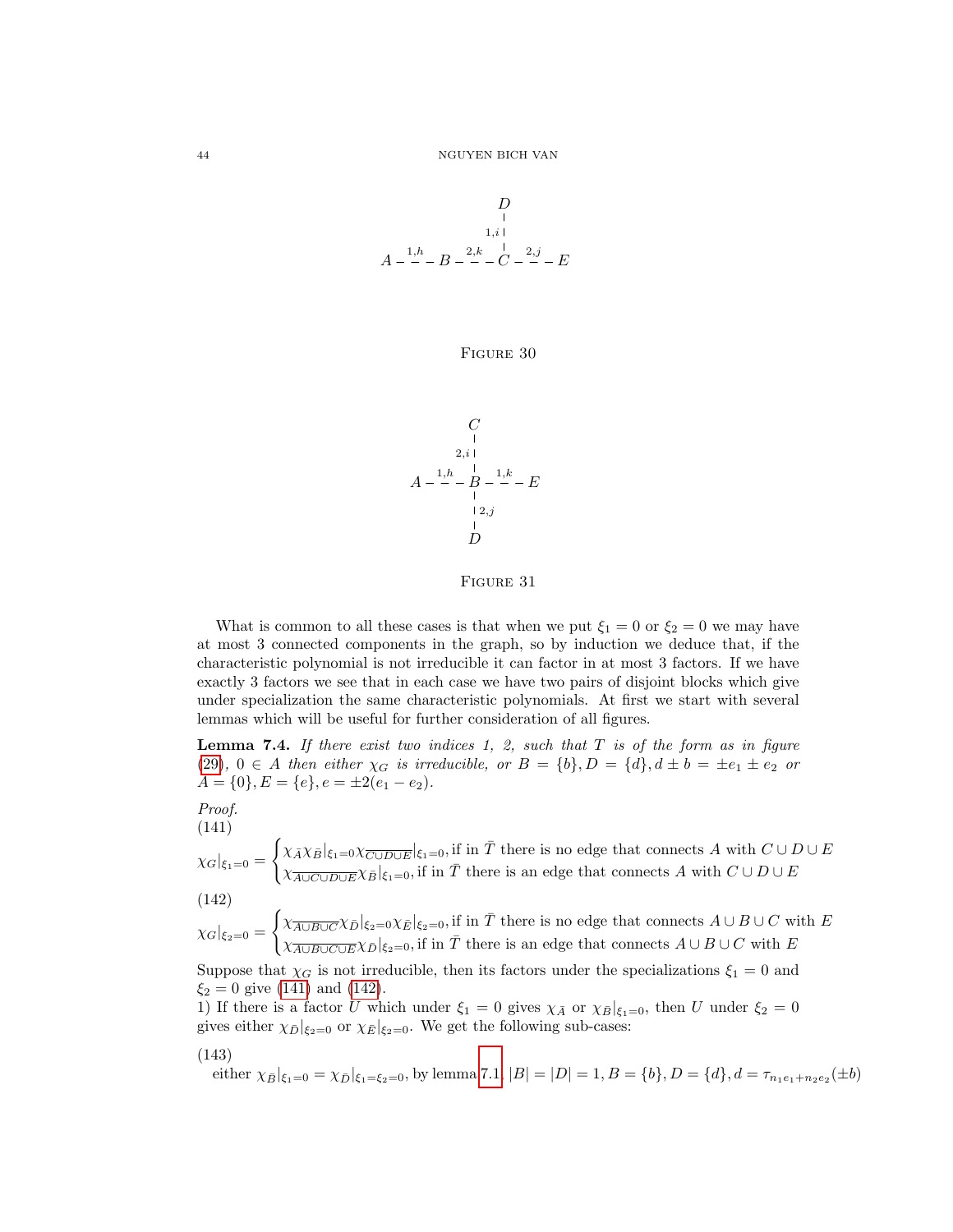By inspection  $n_1 \in \{\pm 1\}$ ,  $n_2 \in \{\pm 2\} \implies d \pm b = \pm e_1 \pm e_2$ .

(144) or 
$$
\chi_{\bar{B}}|_{\xi_1=0} = \chi_{\bar{E}}|_{\xi_1=\xi_2=0}
$$
.

We get  $B = \{b\}, E = \{e\}, e \pm b = n_1e_1 + n_2e_2$ , where  $n_1 \in \{\pm 1\}, n_2 \in \{0, \pm 2\} \implies$  $\eta(e \pm b) \in {\pm 1, \pm 3}$ , a contradiction.

(145) or 
$$
\chi_{\bar{A}} = \chi_{\bar{D}}|_{\xi_1 = \xi_2 = 0} \implies D = \tau_{n_1 e_1 + n_2 e_2}(A)
$$
  
\n $\implies |A| = |D| = 1, A = \{0\}, D = \{d\}, d = \tau_{n_1 e_1 + n_2 e_2}(0) = n_1 e_1 + n_2 e_2, \sigma_d = \sigma_0 = 1 \implies \eta(d) = \eta(0) = 0.$ 

But in fact by inspection  $n_1 \in \{0, \pm 2\}, n_2 \in \{\pm 1\} \implies \eta(d) \in \{\pm 1, \pm 3\} \implies \eta(d) \neq 0$ , a contradiction.

$$
(146) \quad \text{or } \chi_{\bar{A}} = \chi_{\bar{E}}|_{\xi_1 = \xi_2 = 0} \implies E = \tau_{n_1 e_1 + n_2 e_2}(A)
$$
\n
$$
\implies |A| = |E| = 1, A = \{0\}, E = \{e\}, e = \tau_{n_1 e_1 + n_2 e_2}(0) = n_1 e_1 + n_2 e_2, \sigma_e = \sigma_0 = 1 \implies \eta(e) = \eta(0) = 0.
$$

By inspection  $n_1 \in \{0, \pm 2\}, n_2 \in \{0, \pm 2\}.$  Then in order to have  $\eta(e) \in \{0, -2\}, e \neq 0$  we must have  $e = \pm (2e_1 - 2e_2)$ .

2) If we have  $\chi_G = UV$ ,  $U_{\xi_1=0} = \chi_{\overline{C \cup D \cup E}}|_{\xi_1=0}$ ,  $V_{\xi_1=0} = \chi_{\overline{A}} \chi_{\overline{B}}|_{\xi_1=0}$ . We must then have that  $V_{\xi_2=0} = \chi_{\bar{D}}|_{\xi_2=0} \chi_{\bar{E}}|_{\xi_2=0}$  and we are back in one of the previous cases.

<span id="page-45-2"></span>**Lemma 7.5.** If there is a pair of indices, say  $(1, 2)$ , such that T has the form as in figure  $(30), 0 \in A$  $(30), 0 \in A$ , then at least one of the following statements is true:

- $\chi_G$  is irreducible
- $A = \{0\}, C = \{c\}, c = \pm (e_1 e_2)$
- $B = \{b\}, D = \{d\}, d \pm b = \pm e_1 \pm e_2$
- $D = \{d\}, E = \{e\}, e \pm d = \pm e_1 \pm e_2.$

Proof. We have (147)

<span id="page-45-0"></span>
$$
\chi_G|_{\xi_1=0} = \begin{cases} \chi_{\bar{A}} \chi_{\overline{B \cup C \cup E}}|_{\xi_1=0} \chi_{\bar{D}}|_{\xi_1=0}, \text{if in } \bar{T} \text{ there is no edge that connects } A, D \\ \chi_{\overline{A \cup D}} \chi_{\overline{B \cup C \cup E}}|_{\xi_1=0}, \text{if in } \bar{T} \text{ there is an edge that connects } A, D \end{cases}
$$

$$
(148)
$$

<span id="page-45-1"></span>
$$
\chi_G|_{\xi_2=0} = \begin{cases} \chi_{\overline{A \cup B}} \chi_{\overline{C \cup D}}|_{\xi_2=0} \chi_{\overline{E}}|_{\xi_2=0}, \text{if in } \overline{T} \text{ there is no edge that connects } B, E\\ \chi_{\overline{A \cup B \cup E}} \chi_{\overline{C \cup D}}|_{\xi_2=0}, \text{if in } \overline{T} \text{ there is an edge that connects } B, E. \end{cases}
$$

Suppose that  $\chi_G$  is not irreducible, then  $\chi_G = UV$  (U, V may be irreducible or not). According to  $(147)$  and  $(148)$ , since the roles of  $U, V$  are the same, then there are 2 following possibilities:

 $1)U|_{\xi_1=0} = \chi_{\bar{A}} \implies U|_{\xi_1=\xi_2=0} = \chi_{\bar{A}}$  is irreducible  $\implies U|_{\xi_2=0} = \chi_{\bar{E}}|_{\xi_2=0} \implies \chi_{\bar{A}} =$  $U|_{\xi_1=\xi_2=0} = \chi_E|_{\xi_1=\xi_2=0}$ . Hence by lemma [7.1](#page-30-0) we have  $A = 0, E = \{e\}, e = n_1e_1 + n_2e_2$ . According to figure [\(30\)](#page-44-3)  $n_1 \in {\pm 1}$ ,  $n_2 \in {\{0, \pm 2\}}$ . So  $\eta(e) = \pm 1, \pm 3 \notin {\{0, -2\}}$ , a contradiction.

 $U|_{\xi_1=0} = \chi_{\bar{D}}|_{\xi_1=0} \implies U|_{\xi_1=\xi_2=0} = \chi_{\bar{D}}|_{\xi_1=\xi_2=0}$  is irreducible, so  $U|_{\xi_2=0} = \chi_{\bar{E}}|_{\xi_2=0} \implies$  $\chi_{\bar{D}}|_{\xi_1=\xi_2=0} = U|_{\xi_1=\xi_2=0} = \chi_{\bar{D}}|_{\xi_1=\xi_2=0} = \chi_{\bar{E}}|_{\xi_1=\xi_2=0}$ . Hence by lemma [7.1](#page-30-0)  $D = \{d\}, E =$  $\{e\}, e = \tau_{n_1e_1+n_2e_2}(\pm d)$ . Moreover, according to figure [\(30\)](#page-44-3)  $n_1 = \pm 1, n_2 = \pm 1 \implies$  $e \pm d = \pm e_1 \pm e_2.$ 

2)  $U|_{\xi_1=0} = \chi_{\overline{B\cup C\cup E}}|_{\xi_1=0}$ . There are 2 subcases:

a)  $U|_{\xi_2=0} = \chi_{\overline{A\cup B}}\chi_{\overline{E}}|_{\xi_2=0}$  or  $\chi_{\overline{A\cup B\cup E}} \implies \chi_{\overline{A}} = \chi_{\overline{C}}|_{\xi_1=\xi_2=0}$ , by lemma [7.1](#page-30-0) we get  $|A| = |C| = 1, A = \{0\}, C = \{c\}, c = \tau_{n_1 e_1 + n_2 e_2}(0)$ . According to the figure [\(30\)](#page-44-3)  $n_1 = \pm 1, n_2 = \pm 1$ , in order to get  $\eta(c) \in \{0, -2\}$  we must have  $c = \pm (e_1 - e_2), -e_1 - e_2$ .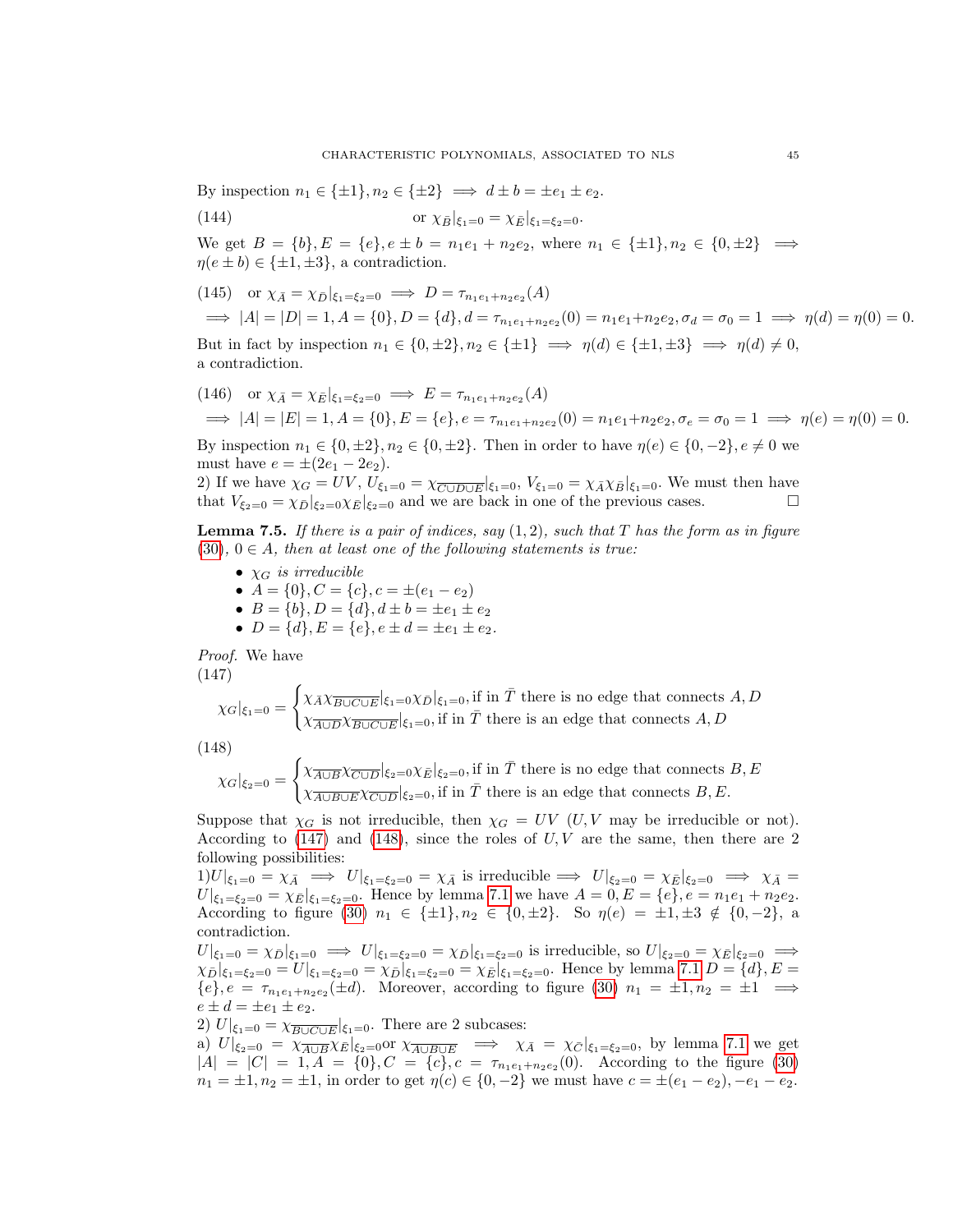#### 46 NGUYEN BICH VAN

b)  $U|_{\xi_2=0} = \chi_{\overline{C \cup D}}|_{\xi_2=0} \chi_{\overline{E}}|_{\xi_2=0} \implies \chi_{\overline{C \cup D}}|_{\xi_1=\xi_2=0} \chi_{\overline{E}}|_{\xi_1=\xi_2=0} = U|_{x_{11}=\xi_2=0} = \chi_{\overline{B \cup C \cup E}}|_{\xi_1=\xi_2=0} \implies U|_{x_{12}=\xi_2=0} = U|_{x_{13}=\xi_2=0} = \chi_{\overline{B \cup C \cup E}}|_{\xi_1=\xi_2=0}$  $\chi_{\bar{C}}|_{\xi_1=\xi_2=0}\chi_{\bar{D}}|_{\xi_1=\xi_2=0}\chi_{\bar{E}}|_{\xi_1=\xi_2=0} = \chi_{\bar{B}}|_{\xi_1=0}\chi_{\bar{C}}|_{\xi_1=\xi_2=0}\chi_{\bar{E}}|_{\xi_1=\xi_2=0} \implies \chi_{\bar{D}}|_{\xi_1=\xi_2=0} =$  $\chi_{\bar{B}}|_{\xi_1=0}$ , hence by lemma [7.1](#page-30-0)  $D = \{d\}, B = \{b\}, d = \tau_{n_1e_1+n_2e_2}(\pm b), \sigma(d) = \sigma_b, \eta(d) =$  $\eta(b)$ , according to figure [\(30\)](#page-44-3)  $n_1 = \pm 1, n_2 = \pm 1 \implies d \pm b = \pm e_1 \pm e_2$ .  $\Box$ 

Now we will prove the irreducibility of  $\chi_G$  in each case, displayed in figures [\(26\)](#page-43-0)-[\(31\)](#page-44-0).

7.4.1. *Figure* 
$$
(26)
$$
.

<span id="page-46-5"></span>**Lemma 7.6.** If there are two indices, say 1, 2, such that  $T$  is of the form as in figure [\(26\)](#page-43-0), then  $\chi_G$  is irreducible.

Proof. (149)

> <span id="page-46-0"></span> $\chi_G|_{\xi_1=0}=$  $\int \chi_{\bar{A}} \chi_{\overline{B\cup C\cup D}}|_{\xi_1=0} \chi_{\bar{E}}|_{\xi_1=0}$ , if in  $\bar{T}$  there is no edge that connects  $A, E$  $\chi_{\overline{A\cup E}}\chi_{\overline{B\cup C\cup D}}|_{\xi_1=0}$ , if in  $\overline{T}$  there is an edge that connects  $A, E$

We have the following two cases: 1) In T there is no edge that connects  $A \cup B$  with  $D \cup E$ .

We have:

<span id="page-46-1"></span>(150) 
$$
\chi_G|_{\xi_2=0} = \chi_{\overline{A \cup B}} \chi_{\overline{C}}|_{\xi_2=0} \chi_{\overline{D \cup E}}|_{\xi_2=0}.
$$

Suppose that  $\chi_G$  is not irreducible,  $\chi_G = UV$  (U, V may be irreducible or not). Comparing  $(149)$  and  $(150)$ , since the roles of U, V are the same, we get the following possibilities  $((151)-(154))$  $((151)-(154))$  $((151)-(154))$  $((151)-(154))$  $((151)-(154))$ 

<span id="page-46-2"></span>(151) 
$$
U|_{\xi_1=0} = \chi_{\bar{A}}, U|_{\xi_2=0} = \chi_{\bar{C}}|_{\xi_2=0} \implies \chi_{\bar{A}} = \chi_{\bar{C}}|_{\xi_1=\xi_2=0}
$$

$$
(152) \tU|_{\xi_1=0} = \chi_{\bar{E}}|_{\xi_1=0}, U|_{\xi_2=0} = \chi_{\bar{C}}|_{\xi_2=0} \implies \chi_{\bar{C}}|_{\xi_1=\xi_2=0} = \chi_{\bar{E}}|_{\xi_1=\xi_2=0}
$$

<span id="page-46-4"></span>
$$
(153) \quad U|_{\xi_1=0} = \chi_{\overline{B} \cup \overline{C} \cup \overline{D}}|_{\xi_1=0}, U|_{\xi_2=0} = \chi_{\overline{A} \cup \overline{B}}|_{\xi_2=0} \chi_{\overline{C}}|_{\xi_2=0}
$$
\n
$$
\implies U|_{\xi_1=\xi_2=0} = \chi_{\overline{B} \cup \overline{C} \cup \overline{D}}|_{\xi_1=\xi_2=0} = \chi_{\overline{A} \cup \overline{B}}|_{\xi_1=0} \chi_{\overline{C}}|_{\xi_1=\xi_2=0}
$$
\n
$$
\implies \chi_{\overline{B}}|_{\xi_1=0} \chi_{\overline{C}}|_{\xi_1=\xi_2=0} = \chi_{\overline{A}} \chi_{\overline{B}}|_{\xi_1=0} \chi_{\overline{C}}|_{\xi_1=\xi_2=0}
$$
\n
$$
\implies \chi_{\overline{D}}|_{\xi_1=\xi_2=0} = \chi_{\overline{A}}
$$

<span id="page-46-3"></span>
$$
(154) \quad U|_{\xi_1=0} = \chi_{\overline{B} \cup \overline{C} \cup \overline{D}}|_{\xi_1=0}, U|_{\xi_2=0} = \chi_{\overline{D} \cup \overline{E}}|_{\xi_2=0} \chi_{\overline{C}}|_{\xi_2=0}
$$
\n
$$
\implies U|_{\xi_1=\xi_2=0} = \chi_{\overline{B} \cup \overline{C} \cup \overline{D}}|_{\xi_1=\xi_2=0} = \chi_{\overline{D} \cup \overline{E}}|_{\xi_1=0} \chi_{\overline{C}}|_{\xi_1=\xi_2=0}
$$
\n
$$
\implies \chi_{\overline{B}}|_{\xi_1=0} \chi_{\overline{C}}|_{\xi_1=\xi_2=0} \chi_{\overline{D}}|_{\xi_1=\xi_2=0} = \chi_{\overline{D}}|_{\xi_1=\xi_2=0} = \chi_{\overline{B}}|_{\xi_1=0} = \chi_{\overline{E}}|_{\xi_1=\xi_2=0}
$$
\n
$$
\implies \chi_{\overline{B}}|_{\xi_1=0} = \chi_{\overline{E}}|_{\xi_1=\xi_2=0}
$$

By symmetry we need to consider only the cases [\(151\)](#page-46-2) and [\(153\)](#page-46-4).

a) Consider case [\(151\)](#page-46-2), by lemma [7.1](#page-30-0) we have  $|C| = |A| = 1, C = \{c\}, A = \{0\}, c =$  $\tau_{\pm e_1 \pm e_2}(0)$ , since  $\eta(c) = \{0, -2\} \implies c = \pm (e_1 - e_2), -e_1 - e_2$ . Hence there is an edge marked  $(1, 2)$  connecting 0 and c. All indices, different from 1, 2 must appear an even number of times in the path connecting 0 and c. In particular, k appears in this path in *B* or  $k = h$ .

i) If  $k$  appears in  $B$ :

$$
0 - \frac{1,h}{-}B_1 - \frac{s,k}{-}B_2 - \frac{2,k}{-}C_2 - \frac{2,i}{-}D_3 - \frac{1,j}{-}E
$$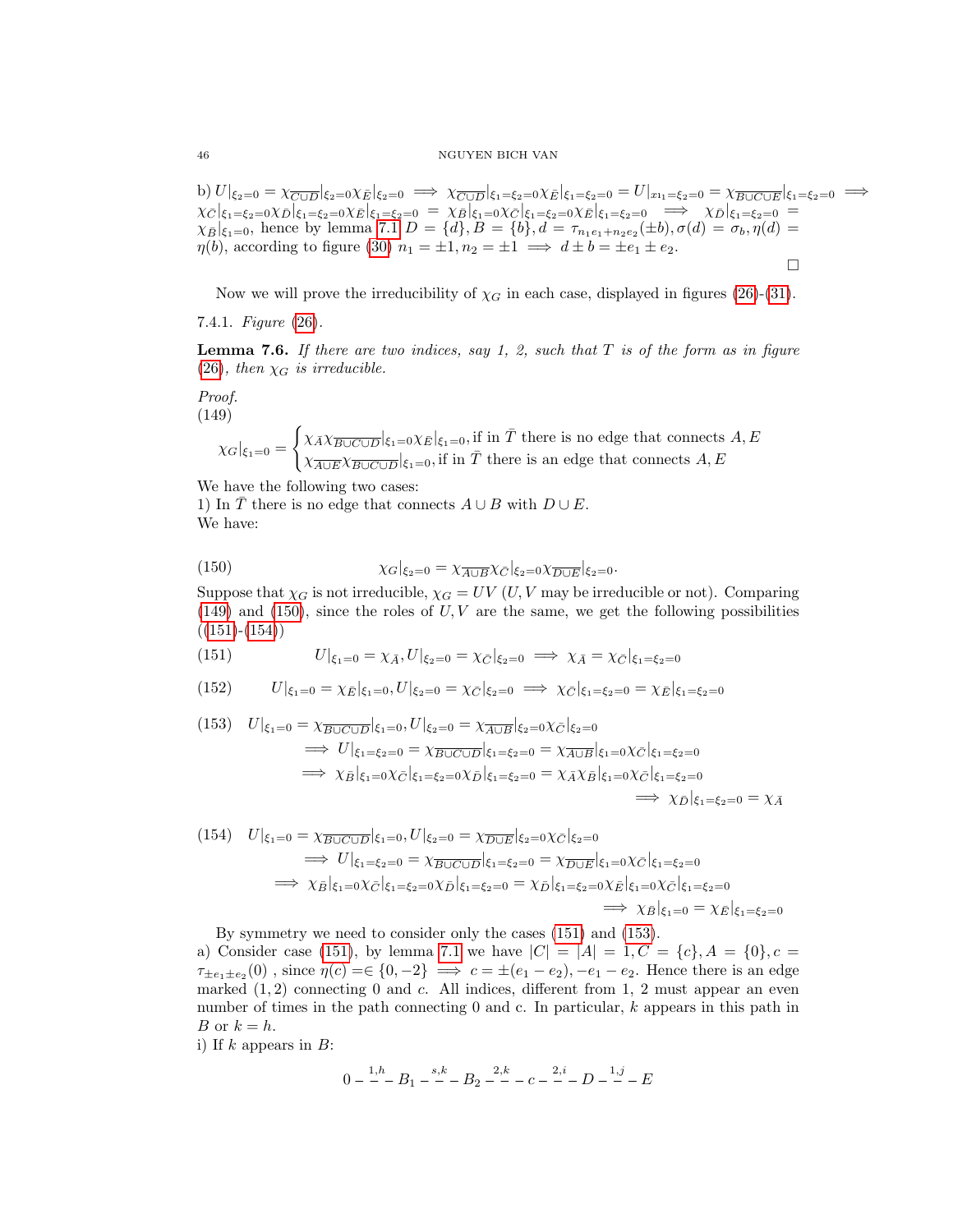Since U is a linear polynomial looking at  $\chi_G|_{\xi_k=0}$ , we see that we can only have  $U|_{\xi_k=0}$  =  $\chi_{B_2}|_{\xi_k=0}$  hence  $|B_2|=1, B_2=\{b_2\}.$  Then the vertex  $b_2$  and the index k satisfy the conditions of lemma [5.2,](#page-26-0) hence  $\chi_G$  is irreducible.

<span id="page-47-0"></span>ii) If  $k = h$ , consider the index i, i may appear as:



FIGURE 32

<span id="page-47-1"></span>or as:



Figure 33

A) Consider figure [32.](#page-47-0) By lemma [7.4](#page-44-4) for the pair of indices  $(h, i)$  we get the following two possibilities:

 $\{b\}$  = {b},  $D_1 = \{d_1\}$ ,  $d_1 \pm b = \pm e_h \pm e_i$ . By lemma [5.2,](#page-26-0) for the vertex b and the index  $h, \chi_G$  is irreducible.

+)  $D_2 = \{d_2\}, d_2 = \pm 2(e_h - e_i)$ . But in fact, if we look at the path  $(0, c, D_1, d_2)$  we see that the h-th coordinate of  $d_2$  is zero.

B) Consider figure [\(33\)](#page-47-1). We have

<span id="page-47-2"></span>(155) 
$$
\chi_G|_{\xi_h=0} = \chi_{\overline{0\cup c\cup D\cup E}}\chi_{\overline{B_1\cup B_2}}|_{\xi_h=0},
$$

<span id="page-47-3"></span>(156) 
$$
\chi_G|_{\xi_i=0} = \chi_{\overline{0\cup B_1\cup c}} \chi_{\overline{B_2}}|_{\xi_i=0} \chi_{\overline{D\cup E}}|_{\xi_i=0}.
$$

From [\(155\)](#page-47-2) we see that if  $\chi_G$  is not irreducible, then it must factor into 2 irreducible polynomials:  $\chi_G = UV$ ,  $U|_{\xi_h=0} = \chi_{\overline{B_1 \cup B_2}}|_{\xi_h=0}$  hence  $U|_{\xi_i=\xi_h=0} = \chi_{\overline{B_1}}|_{\xi_i=\xi_h=0} \chi_{\overline{B_2}}|_{\xi_i=\xi_h=0}$ . Then for [\(156\)](#page-47-3) we have the only possibility that  $U|_{\xi_i=0} = \chi_{\overline{D \cup E}}|_{\xi_i=0}$ s. This implies  $\chi_{\overline{B_1 \cup B_2}}|_{\xi_h=\xi_i=0} = \chi_{\overline{D \cup E}}|_{\xi_h=\xi_i=0} \implies \chi_{\overline{B_1}}|_{\xi_i=\xi_h=0} \chi_{\overline{B_2}}|_{\xi_i=\xi_h=0} = \chi_{\overline{D \cup E}}|_{\xi_i=\xi_h=0}$ . But this is not possible, since i does not appear in  $D \cup E$ ,  $\chi_{\overline{D \cup E}}$  remains irreducible by induction assumption.

b) Consider the case [\(153\)](#page-46-4). By lemma [7.1](#page-30-0) we get  $|D| = |A| = 1, A = \{0\}, D = \{d\}$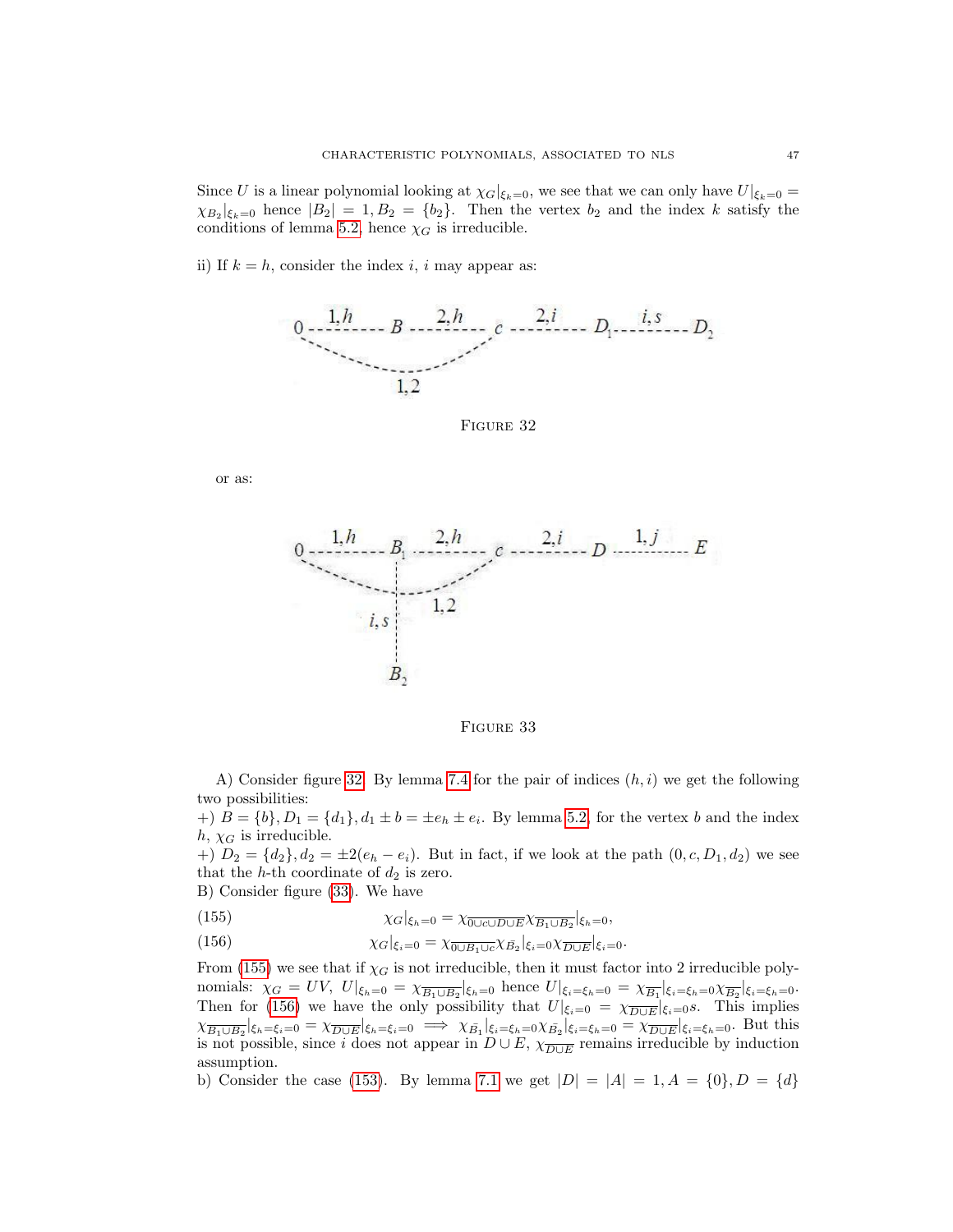and  $d = n_1e_1 + n_2e_2$ , where by figure [\(26\)](#page-43-0)  $n_1 \in {\pm 1}$ ,  $n_2 \in {\{0, \pm 2\}}$ . So we have  $\eta(d) \in {\{\pm 1, \pm 3\}}$ , a contradiction.

2) In T there is an edge that connects  $A \cup B$  with  $D \cup E$ . We have:

<span id="page-48-0"></span>(157) 
$$
\chi_G|_{\xi_2=0} = \chi_{\overline{A \cup B \cup D \cup E}} \chi_{\overline{C}}|_{\xi_2=0}
$$

From [\(157\)](#page-48-0) we deduce that if  $\chi_G$  is not irreducible, it will factor in exactly 2 irreducible factors:  $\chi_G = UV$ , one of them, say U, under the specialization  $\xi_2 = 0$  gives  $\chi_{\overline{G}}|_{\xi_2=0}$ . Then  $deg(U) = |C| < |B| + |C| + |D| = deg(\chi_{\overline{B\cup C\cup D}})$ , so according to [\(149\)](#page-46-0)  $U|_{\xi_1=0}$  must be equal to  $\chi_{\bar{A}}$  or  $\chi_{\bar{E}}|_{\xi_1=0}$ . Then we have following cases:

$$
\chi_{\overline{C}}|_{\xi_1=\xi_2=0}=\chi_{\overline{A}},
$$

(159) or 
$$
\chi_{\bar{C}}|_{\xi_1=\xi_2=0} = \chi_{\bar{E}}|_{\xi_1=0}
$$

In any case by lemma [7.1](#page-30-0) we get  $|C| = 1, C = \{c\}$ . Then we can apply lemma [5.2](#page-26-0) for the vertex c and the index 2 and get the result.

 $\Box$ 

7.4.2. Figure [\(27\)](#page-43-2).

<span id="page-48-5"></span>**Lemma 7.7.** If there are two indices, say 1, 2 such that T is of the form as in figure [\(27\)](#page-43-2), then  $\chi_G$  is irreducible.

Proof. We have:

<span id="page-48-1"></span> $(160)$ 

 $\chi_G|_{\xi_1=0}=$  $\int \chi_{\bar{A}} \chi_{\bar{B}}|_{\xi_1=0} \chi_{\overline{C \cup D \cup E}}|_{\xi_1=0}$ , if in  $\bar{T}$  there is no edge that connects A with  $C \cup D \cup E$  $\chi_{\overline{A\cup C\cup D\cup E}}\chi_{\bar{B}}|_{\xi_1=0}$ , if in  $\bar{T}$  there is an edge that connects A with  $C\cup D\cup E$ (161)

<span id="page-48-2"></span>
$$
\chi_G|_{\xi_2=0} = \begin{cases} \chi_{\overline{A\cup B\cup C}} \chi_{\bar{D}}|_{\xi_2=0} \chi_{\bar{E}}|_{\xi_2=0}, \text{if in } \bar{T} \text{ there is no edge that connects } D, E\\ \chi_{\overline{A\cup B\cup C}} \chi_{\overline{D\cup E}}|_{\xi_2=0}, \text{if in } \bar{T} \text{ there is an edge that connects } D, E \end{cases}
$$

Suppose that  $\chi_G$  is not irreducible. Comparing [\(160\)](#page-48-1) and [\(161\)](#page-48-2) and by a simple analysis we have only the following possibilities:

<span id="page-48-3"></span>
$$
\chi_{\bar{A}} = \chi_{\bar{D}}|_{\xi_1 = \xi_2 = 0},
$$

<span id="page-48-4"></span>(163) or 
$$
\chi_{\bar{A}} = \chi_{\bar{E}}|_{\xi_1 = \xi_2 = 0},
$$

(164) or 
$$
\chi_{\bar{B}}|_{\xi_1=0} = \chi_{\bar{D}}|_{\xi_1=\xi_2=0},
$$

(165) or  $\chi_{\bar{B}}|_{\xi_1=0} = \chi_{\bar{E}}|_{\xi_1=\xi_2=0}$ .

By the symmetry property we need to consider only [\(162\)](#page-48-3) and [\(164\)](#page-48-4). 1) Consider [\(162\)](#page-48-3). We get by lemma [7.1](#page-30-0)  $|A| = |D| = 1, A = \{0\}, D = \{d\}, d = n_1e_1 + n_2e_2$ , where  $n_1 \in \{0, \pm 2\}, n_2 = \{\pm 1\}.$  Then  $\eta(d) \notin \{0, -2\},$  a contradiction.

2) Consider [\(164\)](#page-48-4), we get by lemma [7.1](#page-30-0)  $B = \{b\}$ ,  $D = \{d\}$ ,  $d \pm b = \pm e_1 \pm e_2$ . From this, we have in the case  $\sigma_b = \sigma_d \implies \eta(b) = \eta(d) \implies d - b = \pm (e_1 - e_2)$ , i. e. there is a black edge marked (1, 2) that connects b and d. In the case  $\sigma_b = -\sigma_d \implies \eta(b) + \eta(d) =$  $-2 \implies d+b = -e_1 - e_2$ , i. e. there exists a red edge marked  $(1, 2)$  that connects b and d. Then in any case i must appear twice in the path from  $b$  to  $d$ . There are the following subcases:

a) If  $i \neq k$  then i must appear as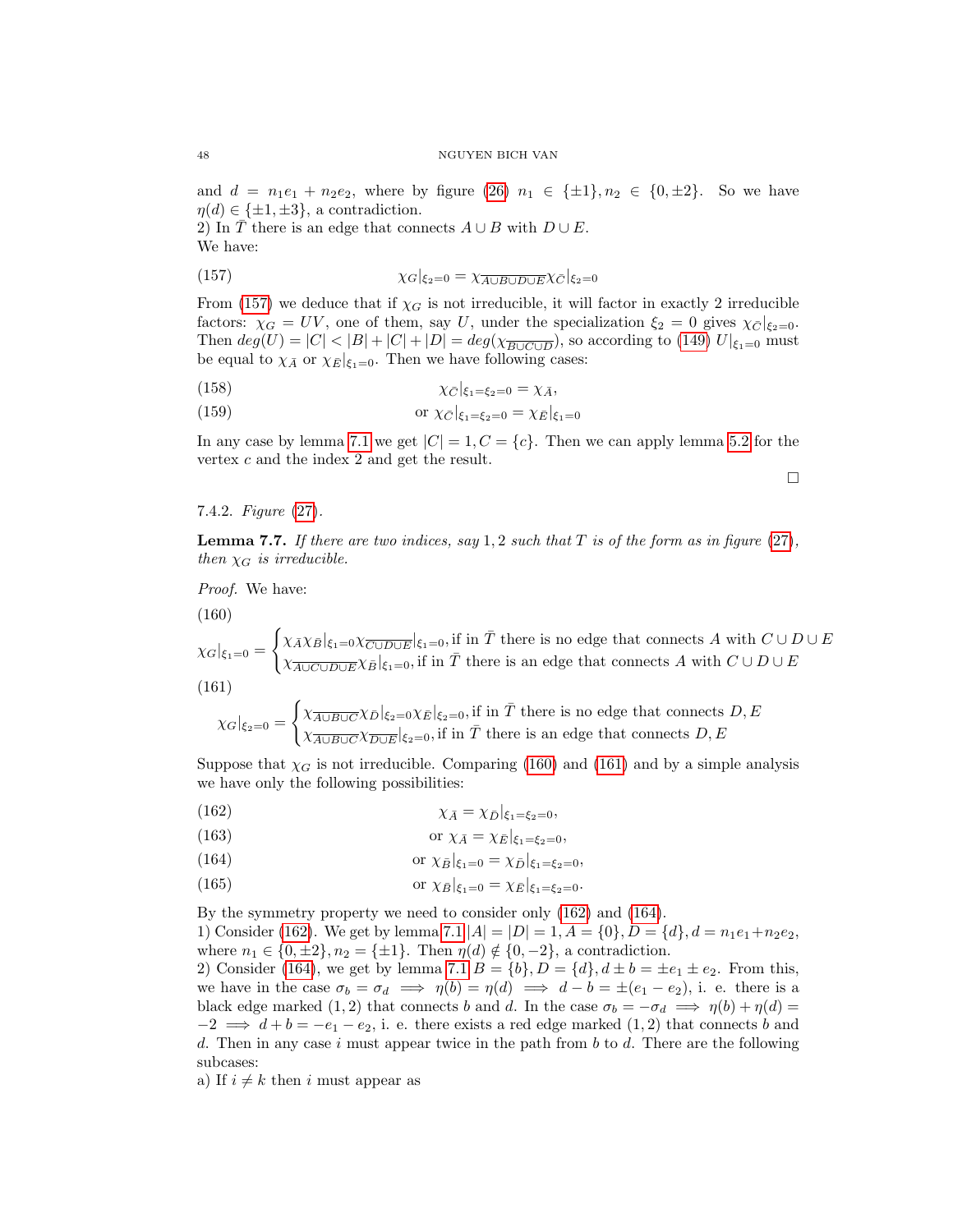<span id="page-49-2"></span>

<span id="page-49-1"></span><span id="page-49-0"></span>FIGURE 34

Applying lemma [7.4](#page-44-4) for the pair of indices  $(1, i)$  we get either

(166) 
$$
C_2 = \{c_2\}, c_2 \pm b = \pm e_1 \pm e_i,
$$

or

(167) 
$$
A = \{0\}, d = \pm 2(e_1 - e_i).
$$

-If [\(166\)](#page-49-0) holds then the vertex  $c_2$  and the index i satisfy all conditions of lemma [5.2,](#page-26-0) hence  $\chi_G$  is irreducible.

 $-(167)$  $-(167)$  cannot hold, since if we look at the path from 0 to d in figure [\(34\)](#page-49-2), we will see that the second coordinate of d is equal to 1 or  $-1$ .

b) If  $i = k$ , consider the index j. There are the following possibilities (figures [\(35\)](#page-49-3)-[\(38\)](#page-50-0)): i) If  $j$  appears as:

<span id="page-49-3"></span>

FIGURE 35

Applying lemma [7.4](#page-44-4) for the pair of indices  $(1, j)$  we get either  $E' = \{e'\}, e' \pm b = \pm e_1 \pm e_j$ (this is impossible, since by inspection  $e' \pm b = \pm e_2 + \sum_{m \neq 2} n_m e_m$ ), or  $E'' = \{e''\}, A =$  $\{0\}, e'' = \pm 2(e_1 - e_j)$  (this is also impossible, since by inspection  $e'' = \pm e_2 + \sum_{m \neq 2} n_m e_m$ ). ii) If  $i$  appears as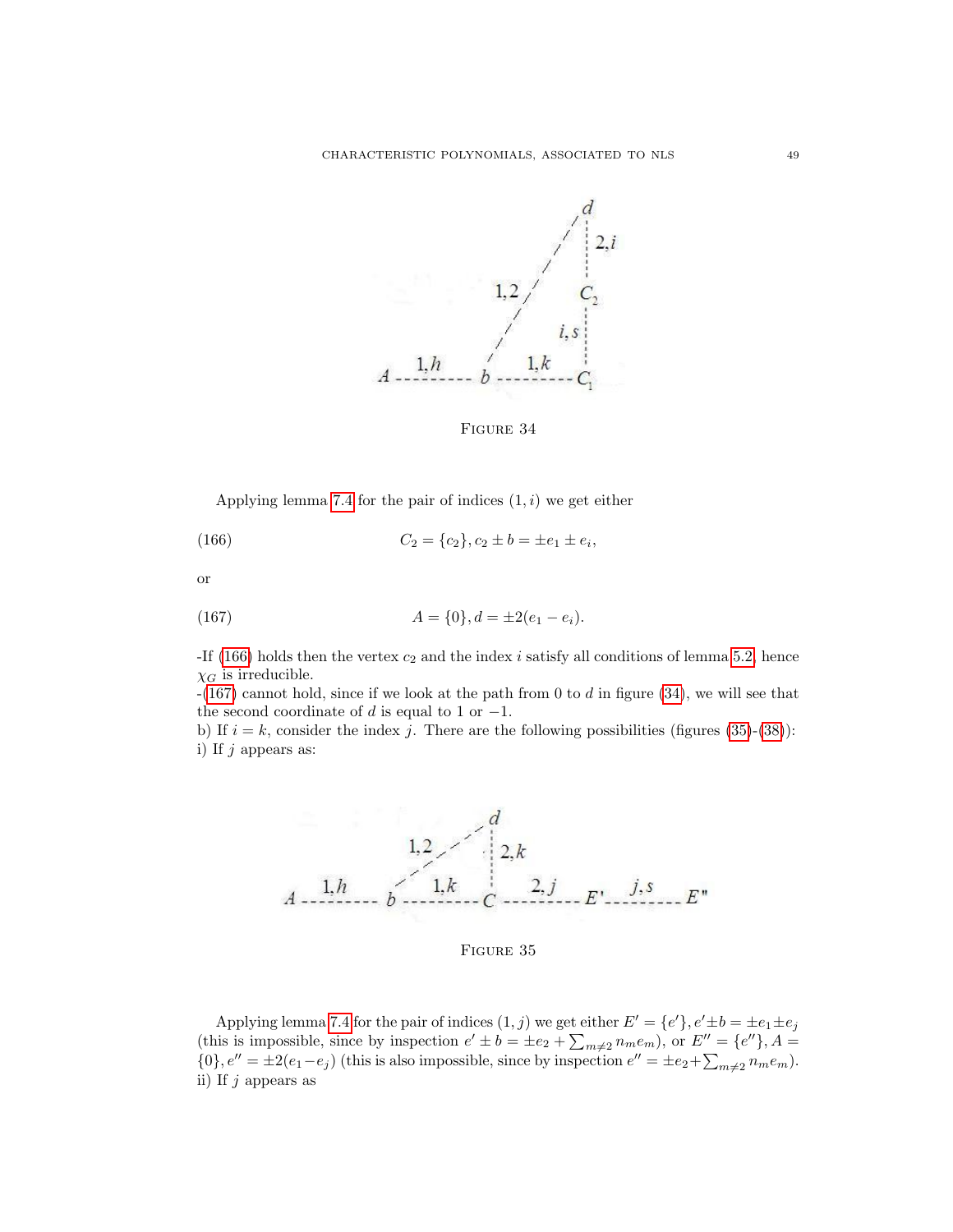<span id="page-50-1"></span>

### FIGURE 36

Applying to the pair  $(1, j)$  the process that we have done for the pair  $(1, 2)$  at the beginning of this proof, we get: either  $C_2 = \{c_2\}$ ,  $c_2 \pm b = \pm e_1 \pm e_j$  (this is impossible, since according to figure [\(36\)](#page-50-1):  $c_2 \pm b = \pm e_k + \sum_{m \neq k} n_m e_m$ ), or  $E = \{e\}$ ,  $e \pm b = \pm e_1 \pm e_j$ (this is impossible, since by inspection  $e \pm b = \pm e_2 + \sum_{m \neq 2} n_m e_m$ ). iii) If  $j$  appears as:



FIGURE 37

<span id="page-50-0"></span>then, by lemma [7.6](#page-46-5) for the pair  $(j, 1)$ ,  $\chi_G$  is irreducible. iv) If  $j = h$ :



FIGURE 38

<span id="page-50-3"></span><span id="page-50-2"></span>(168)  
\n
$$
\chi_G|_{\xi_k=0} = \chi_{\overline{A \cup b \cup d}} \chi_{\overline{C \cup E}}|_{\xi_k=0},
$$
\n
$$
\chi_G|_{\xi_h=0} = \chi_{\overline{A}} \chi_{\overline{b \cup C \cup d}}|_{\xi_h=0} \chi_{\overline{E}}|_{\xi_h=0}.
$$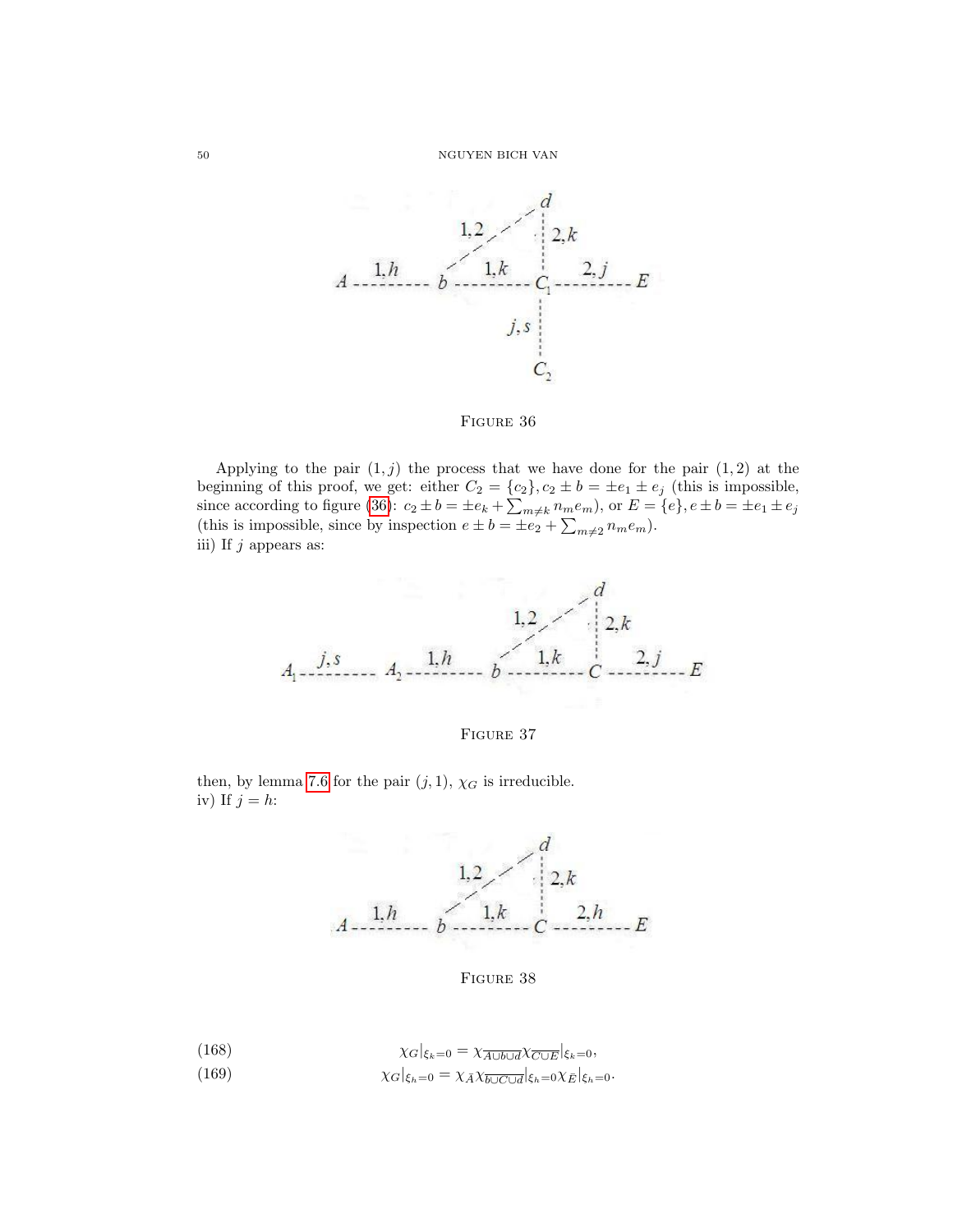From [\(168\)](#page-50-2) we see that if  $\chi_G$  is not irreducible, then  $\chi_G = PQ$ , where P, Q are irreducible:  $P|_{\xi_k=0} = \chi_{\overline{A \cup b \cup d}}$ . From [\(169\)](#page-50-3) we get  $P|_{\xi_h=0} = \chi_{\overline{b \cup C \cup d}}|_{\xi_h=0} \implies \chi_{\overline{A \cup b \cup d}}|_{\xi_h=0} =$  $\chi_{\overline{b\cup C\cup d}}|_{\xi_k=\xi_h=0} \implies \chi_{\bar{A}}\chi_{b\cup d}|_{\xi_h=0} = \chi_{\bar{C}}|_{\xi_k=\xi_k=0}\chi_{b\cup d}|_{\xi_h=0} \implies \chi_{\bar{A}} = \chi_{\bar{C}}|_{\xi_h=\xi_k=0}.$ Hence by lemma [7.1](#page-30-0)  $A = \{0\}$ ,  $C = \{c\}$ ,  $c = \tau_{n_h e_h + n_k e_k}(0)$  where according to figure [\(38\)](#page-50-0)  $n_h, n_k \in \{\pm 1\}, \eta(c) \in \{0, -2\} \implies c = \pm(e_h - e_k), -e_h - e_k.$  So in G there is an edge marked  $(h, k)$  that connects 0 and c. Then the vertex b and the index 1 satisfy all conditions of lemma [5.2,](#page-26-0)  $\chi_G$  is irreducible.

 $\Box$ 

.

### 7.4.3. Figure [\(28\)](#page-43-3).

<span id="page-51-6"></span>**Lemma 7.8.** If there exist two indices, say 1, 2, such that  $T$  is of the form as in the figure [\(28\)](#page-43-3), then  $\chi_G$  is irreducible.

Proof. We have:

<span id="page-51-0"></span>(170)

$$
\chi_G|_{\xi_1=0} = \begin{cases} \chi_{\bar{A}} \chi_{\overline{B \cup C}}|_{\xi_1=0} \chi_{\overline{D \cup E}}|_{\xi_1=0}, \text{if in } \bar{T} \text{ there is no edge that connects } A \text{ with } D \cup E \\ \chi_{\overline{A \cup D \cup E}} \chi_{\overline{B \cup C}}|_{\xi_1=0}, \text{if in } \bar{T} \text{ there is an edge that connects } A \text{ with } D \cup E \end{cases}
$$

<span id="page-51-1"></span>
$$
(171)
$$

$$
\chi_G|_{\xi_2=0} = \begin{cases} \chi_{\overline{A \cup B}} \chi_{\overline{C \cup D}}|_{\xi_2=0} \chi_{\overline{E}}|_{\xi_2=0}, \text{if in } \overline{T} \text{ there is no edge that connects } A \cup B \text{ with } E\\ \chi_{\overline{A \cup B \cup E}} \chi_{\overline{C \cup D}}|_{\xi_2=0}, \text{if in } \overline{T} \text{ there is an edge that connects } A \cup B \text{ with } E \end{cases}
$$

Comparing [\(170\)](#page-51-0) and [\(171\)](#page-51-1) and by a simple analysis we get the following possibilities:

Assume  $\chi_G$  is not irreducible: $\chi_G = UV$ . Since U, V play the same role, by [\(170\)](#page-51-0) and [\(171\)](#page-51-1) we may suppose  $U|_{\xi_1=0} = \chi_{\overline{A}}$  or  $U|_{\xi_1=0}$  equals  $\chi_{\overline{B\cup C}}|_{\xi_1=0}$  or  $\chi_{\overline{D\cup E}}|_{\xi_1=0}$ . If  $U|_{\xi_1=0} = \chi_{\overline{A}}$  we must have  $U|_{\xi_2=0} = \chi_{\overline{E}}$  and

$$
\chi_{\bar{A}} = \chi_{\bar{E}}|_{\xi_1 = \xi_2 = 0}.
$$

Otherwise if  $U|_{\xi_1=0}$  equals  $\chi_{\overline{B\cup C}}|_{\xi_1=0}$  or  $\chi_{\overline{D\cup E}}|_{\xi_1=0}$ .

<span id="page-51-5"></span>We may have  $U|_{\xi_2=0}$  equals  $\chi_{\overline{A\cup B}}|_{\xi_2=0}$  or  $\chi_{\overline{C\cup D}}|_{\xi_2=0}$ . We deduce, respectively:

<span id="page-51-3"></span>
$$
\chi_{\bar{A}} = \chi_{\bar{C}}|_{\xi_1 = \xi_2 = 0}
$$

<span id="page-51-4"></span><span id="page-51-2"></span>(174) or 
$$
\chi_{\bar{C}}|_{\xi_1=\xi_2=0} = \chi_{\bar{E}}|_{\xi_1=\xi_2=0}
$$

(175) or 
$$
\chi_{\bar{B}}|_{\xi_1=0} = \chi_{\bar{D}}|_{\xi_1=\xi_2=0}
$$

(176) or 
$$
\chi_{\overline{D}}|_{\xi_1=\xi_2=0} = \chi_{\overline{A}}|_{\xi_1=\xi_2=0}, \ \chi_{\overline{E}}|_{\xi_1=\xi_2=0} = \chi_{\overline{B}}|_{\xi_1=\xi_2=0}.
$$

By symmetry [\(174\)](#page-51-2) is similar to [\(173\)](#page-51-3).

1) Consider case [\(173\)](#page-51-3). This happens if  $\chi_G = UV$  with  $U|_{\xi_1=0} = \chi_{\overline{B\cup C}}$ ,  $U|_{\xi_2=0}$  $\chi_{\overline{A\cup B}}$ . By lemma [7.1](#page-30-0) we get  $|A| = |C| = 1, A = \{0\}, C = \{c\}, c = \tau_{n_1 e_1 + n_2 e_2}(0)$ . According to figure [\(28\)](#page-43-3)  $n_1, n_2 \in \{\pm 1\} \implies c = \pm (e_1 - e_2), -e_1 - e_2$ . Hence there is an edge marked  $(1, 2)$  that connects 0 and c and all indices, different from 1, 2, either do not appear or appear twice in any path from 0 to c. We now divide this case into 4 sub–cases

$$
a): h \neq k, b): h = k, i \neq j, i \in B, c): h = k, i \neq j, i \in D, d): h = k, i = j \text{ or } i \in E.
$$

a) If  $k \neq h$ , then k must appear once in an edge of the block B which belongs to the path that connects  $0$  and  $c, T$  has the form :

$$
0 - \frac{1,h}{-}B_1 - \frac{s,k}{-}B_2 - \frac{2,k}{-}C_2 - \frac{1,i}{-}D_2 - \frac{2,j}{-}E
$$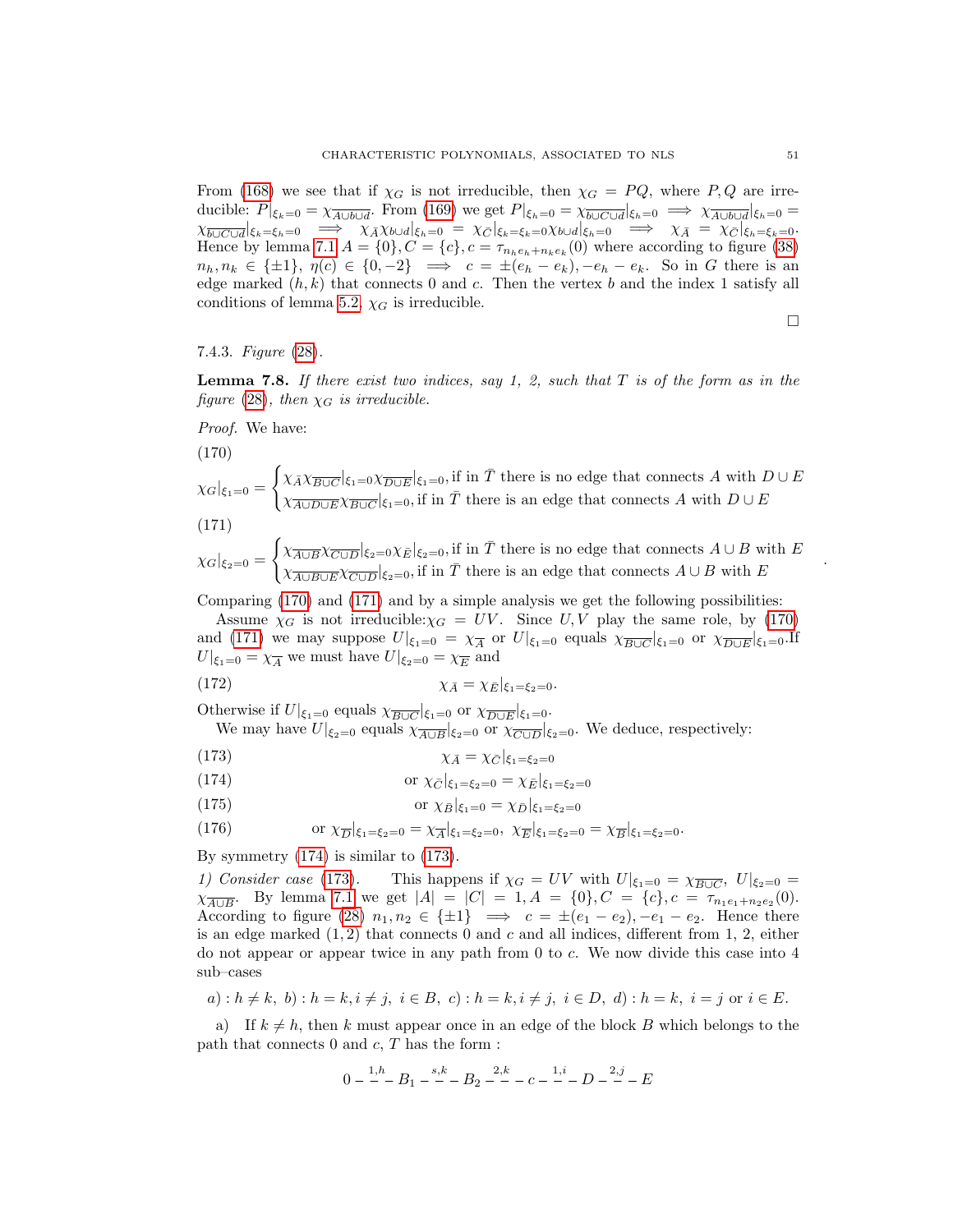We apply lemma [7.6](#page-46-5) for the pair of indices  $(1, k)$  and get the irreducibility of  $\chi_G$ .

<span id="page-52-0"></span>b) If  $k = h$ ,  $i \neq j$ ,  $i \in B$ , then T has the form [\(39\)](#page-52-0) or the form [\(40\)](#page-52-1).



FIGURE 39

<span id="page-52-1"></span>
$$
0 - \frac{1,h}{-}B_1 - \frac{i,s}{-} - B_2 - \frac{2,h}{-} - c - \frac{1,i}{-} - D - \frac{2,j}{-} - E
$$

FIGURE 40

-Consider the case of figure [\(39\)](#page-52-0). From the fact that  $U|_{\xi_2=0} = \chi_{\overline{A \cup B}} = \chi_{\overline{0 \cup B_1 \cup B_2}}$  and  $\chi_G|_{\xi_i=0} = \chi_{\overline{0\cup B_1\cup c}}|_{\xi_i=0}\chi_{\overline{B_2}}|_{\xi_i=0}\chi_{\overline{D\cup E}}|_{\xi_i=0}$  or  $\chi_G|_{\xi_i=0} = \chi_{\overline{0\cup B_1\cup c}}|_{\xi_i=0}\chi_{\overline{B_2\cup D\cup E}}|_{\xi_i=0}$  we may have  $U|_{\xi_i=0} = \chi_{\overline{D \cup E}}|_{\xi_i=0}$ , or  $U|_{\xi_i=0} = \chi_{\overline{B_2 \cup D \cup E}}|_{\xi_i=0}$  or  $U|_{\xi_i=0} = \chi_{\overline{0 \cup B_1 \cup c}}|_{\xi_i=0}$ . We see that  $U|_{\xi_i=0} = \chi_{\overline{D \cup E}}|_{\xi_i=0}$  is incompatible with  $U|_{\xi_2=0} = \chi_{\overline{A \cup B}} = \chi_{\overline{0 \cup B_1 \cup B_2}}$  implying  $|0 \cup B_1| = 1.$ 

 $U|_{\xi_i=0} = \chi_{\overline{B_2 \cup D \cup E}}|_{\xi_i=0}$  is also incompatible with  $U|_{\xi_2=0} = \chi_{\overline{A \cup B}} = \chi_{\overline{0 \cup B_1 \cup B_2}}$  implying  $\chi_{\bar{D}}|_{\xi_2=\xi_i=0}\chi_{\bar{E}}|_{\xi_2=\xi_i=0} = \chi_{\overline{0\cup B_1}}$  (that is an equality between product of 2 polynomials and an irreducible polynomial).

Hence the only case to consider is:  $U|_{\xi_i=0} = \chi_{\overline{0\cup B_1\cup c}}|_{\xi_i=0}$ . Since  $U|_{\xi_2=0} = \chi_{\overline{A\cup B}} =$  $\chi_{\overline{0\cup B_1\cup B_2}}$  we deduce  $\chi_{\overline{B_2}}|_{\xi_i=0} = \chi_c|_{\xi_i=\xi_2=0} \implies |B_2| = 1, B_2 = \{b_2\}, c \pm b_2 = \pm e_i \pm e_2.$ But this is not possible since by inspection of figure [\(39\)](#page-52-0)  $c \pm b_2 = \pm e_h + \sum_{m \neq h} n_m e_m$ .

-The case of figure [\(40\)](#page-52-1) is treated similarly as the case [\(39\)](#page-52-0) by considering factorizations of  $\chi_G|_{\xi_i=0}, \chi_G|_{\xi_2=0}.$ 

<span id="page-52-2"></span>c) If  $k = h, i \neq j, i \in D$ , then T has the form [\(41\)](#page-52-2) or the form [\(42\)](#page-53-0).

$$
0 - \frac{1,h}{-}B - \frac{2,h}{-} - c - \frac{1,i}{-}D_1 - \frac{i,s}{-} - D_2 - \frac{2,j}{-} - E
$$

Figure 41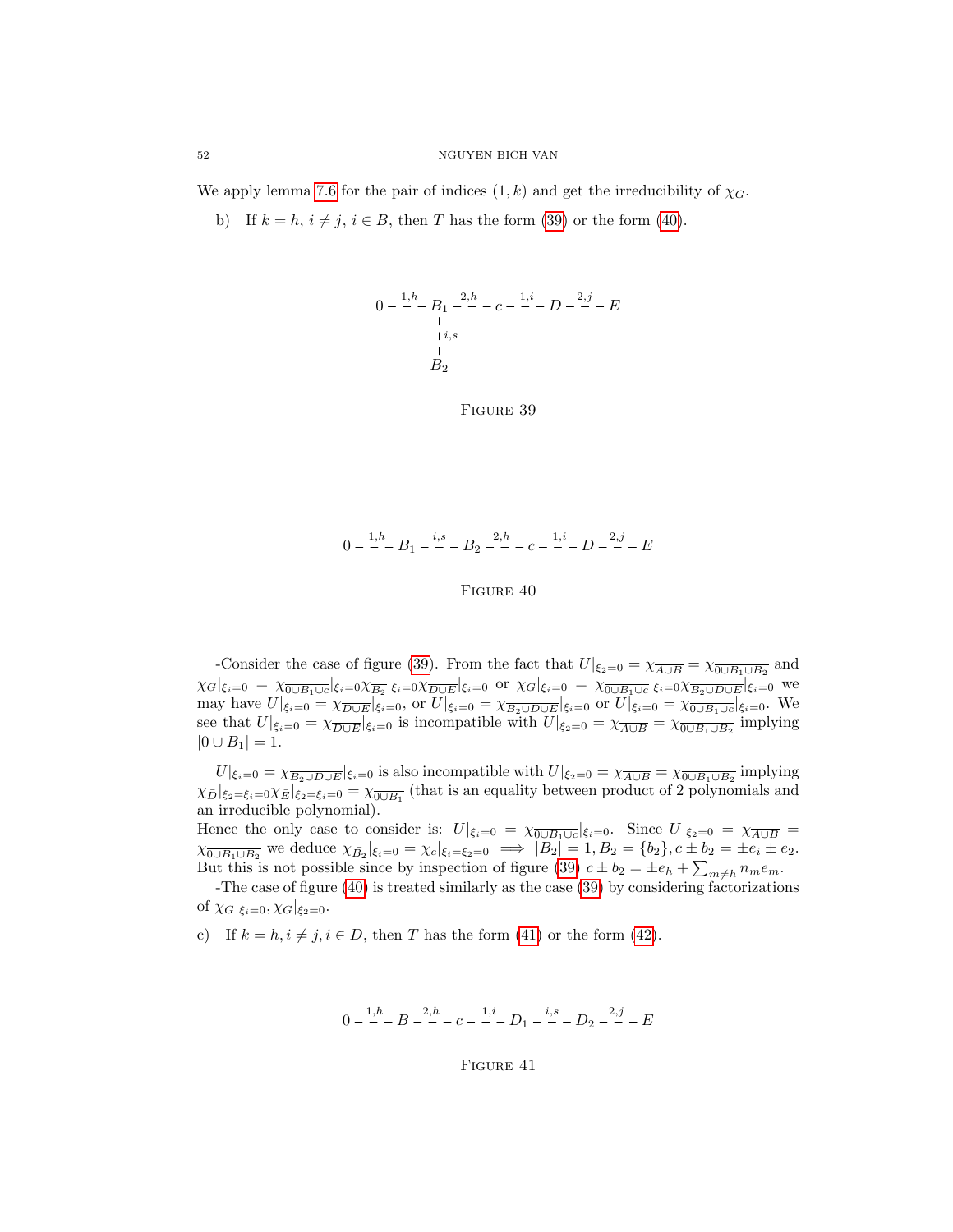<span id="page-53-0"></span>
$$
0 - \frac{1, h}{-}B - \frac{2, h}{-}C - \frac{1, i}{-}D_1 - \frac{2, j}{-}C - E
$$
  
 
$$
\downarrow i, s
$$
  
 
$$
D_2
$$

#### FIGURE 42

Consider case [\(41\)](#page-52-2). If  $\chi_G$  is not irreducible, then, by lemma [7.4](#page-44-4) for the pair of indices  $(h, i)$  we get either  $|D_2 \cup E| = 1$  (that is impossible); or  $B = \{b\}, D_1 = \{d_1\}, d_1 \pm b =$  $\pm e_h \pm e_i$  (that is impossible, since according to figure [\(41\)](#page-52-2)  $d_1 \pm b = \pm e_1 + \sum_{m \neq 1} n_m e_m$ ).

<span id="page-53-1"></span>Consider case [\(42\)](#page-53-0). By lemma [7.4](#page-44-4) we get either  $|D_2| = 1, D_2 = \{d_2\}, d_2 = \pm 2(e_h - e_i)$ , (that is not possible, since by inspection  $d_2 = \pm e_2 + \sum_{m\neq 2} n_m e_m$ ); or  $|D_1 \cup E| = |B| = 1$ (that is not possible, since  $|D_2 \cup E| \geq 2$ ). d) If  $k = h, i \in E$  (or  $i = j$ ), then T has the form:

$$
0 - \frac{1}{n}B - B - \frac{2}{n}C - C - \frac{1}{n}E_1 - E_2 - E_2
$$

#### FIGURE 43

Applying lemma [7.4](#page-44-4) for the pair of indices  $(i, h)$  we get either  $E_2 = \{e_2\}, e_2 = \pm 2(e_i (e_h)$  (that is not possible, since  $c = \pm (e_1 - e_2)$  and h does not appear elsewhere in a path from c to  $e_2$ , or  $B = \{b\}, E_1 = \{e_1\}, e_1 \pm b = \pm e_i \pm e_h$  (that is not possible, since according to figure [\(43\)](#page-53-1)  $e_1 \pm b = \pm e_1 + \sum_{m \neq 1} n_m e_m$ ).

2) Consider case [\(175\)](#page-51-4) This happens if  $\chi_G = UV$  with  $U|_{\xi_1=0} = \chi_{\overline{B\cup C}}$ ,  $U|_{\xi_2=0}$  $\chi_{\overline{C\cup D}}$ . This implies  $B = \{b\}$ ,  $D = \{d\}$ ,  $d \pm b = \pm e_1 \pm e_2$ . Hence all indices, different from 1, 2 appear an even number of times in any path connecting  $b$  and  $d$ . We have 4 cases a),b),c),d) depending on the values and positions of  $h, i, k$ .

a) If  $k \neq i$ , k must appear once more in the path from b to d as:

$$
A - {1,h \over - } - b - {2,k \over - } - C_1 - {k,s \over - } - C_2 - {1,i \over - } - d - {2,j \over - } - E
$$

Then we apply lemma [7.6](#page-46-5) for the pair  $(1, k)$  and get the irreducibility of  $\chi_G$ . b) If  $k = i, h \in C$ , then T has the form:

$$
A - \frac{1, h}{-} - b - \frac{2, i}{-} - C_1 - \frac{1, i}{-} - d - \frac{2, j}{-} - E
$$
  
 
$$
\vdots
$$
  
 
$$
C_2
$$

Consider factorizations of  $U|_{\xi_h=0}$  and  $U|_{\xi_i=0}$ . Since  $U|_{\xi_1=\xi_h=0}=\chi_{\overline{b\cup C_1}}|_{\xi_1=\xi_h=0}\chi_{\overline{C_2}}|_{\xi_1=\xi_h=0}$ and  $\chi_G|_{\xi_h=0}$  =  $\int \chi_{\overline{A}} \chi_{\overline{C_2}}|_{\xi_h=0} \chi_{\overline{b\cup C_1\cup d\cup E}}|_{\xi_h=0}$  $\chi_{A \wedge C_2} \chi_{b \cup C_1 \cup d \cup E}^{A \wedge C_2 \chi_{b \cup C_1 \cup d \cup E}}$   $|\xi_h=0$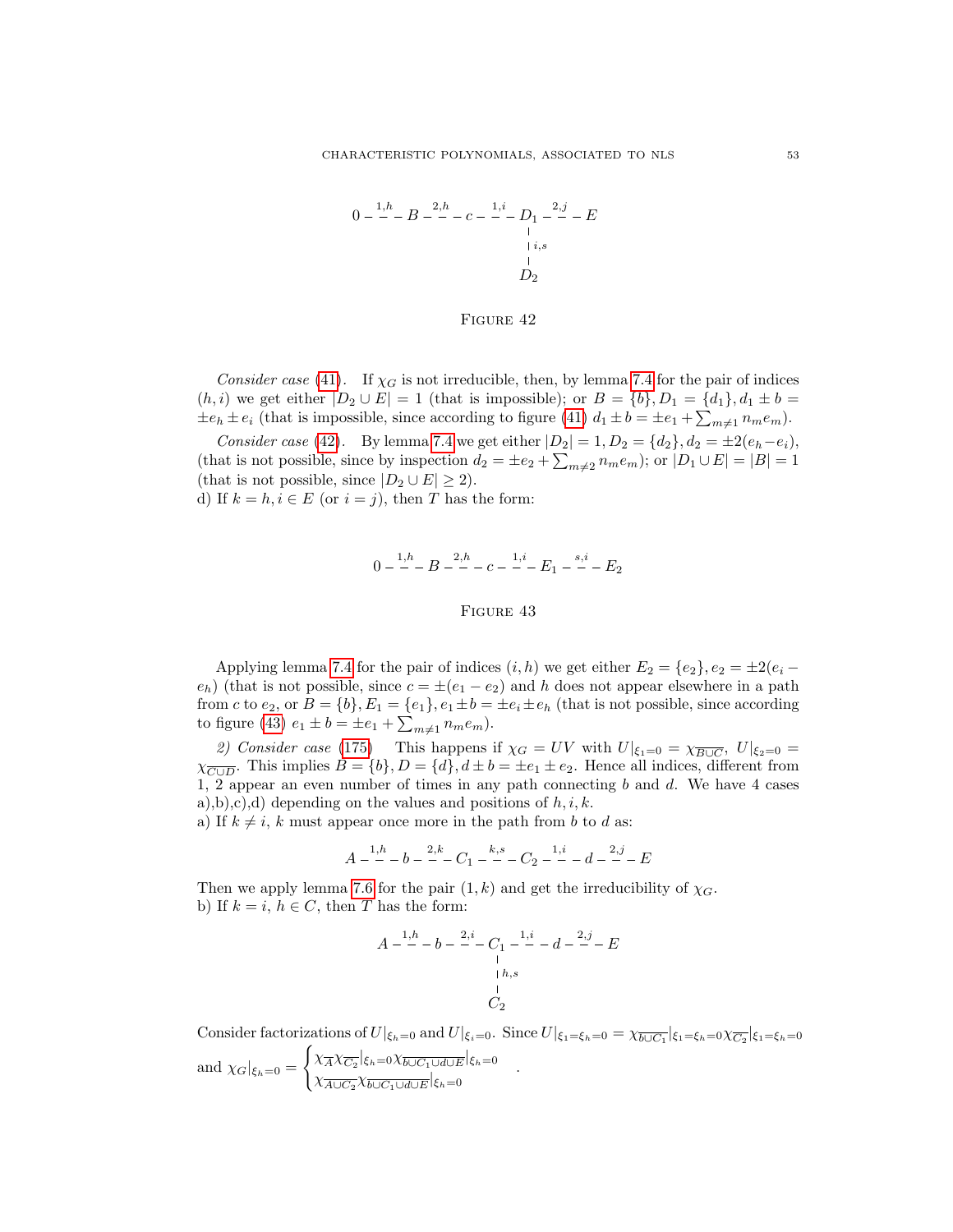We may have  $U|_{\xi_h=0}=$  $\int \chi_{\overline{A}} \chi_{\overline{C_2}}|_{\xi_h=0}$  $\chi_{A \cup C_2}^{\lambda A \wedge C_2}$ <sub>sh=0</sub> or  $U|_{\xi_h=0} = \chi_{\overline{b \cup C_1 \cup d \cup E}}$ . Both are incompatible, the first gives  $|b \cup C_1| = 1$  and the second  $|d \cup E| = 1$ .

c) If  $k = i, h \in E$  or  $h = j$ , then T has the form:

$$
A^{-\frac{1,h}{-}} - b - \frac{2,i}{-} - C - \frac{1,i}{-} - d - \frac{2,j}{-} - E_1 - \frac{h,s}{-} - E_2
$$

or

$$
A - \frac{1}{2}b - \frac{2}{5}b - \frac{2}{5}c - \frac{1}{5}b - \frac{2}{5}c - \frac{2}{5}b - E
$$

then by lemma [7.6](#page-46-5) for the pair  $(h, i)$ ,  $\chi_G$  is irreducible. d) If  $k = i, h \in A$ :

$$
A_1 - {h,s \over -} - A_2 - {1,h \over -} - b - {2,i \over -} - C - {1,i \over -} - d - {2,j \over -} - E
$$

suppose  $\chi_G$  is not irreducible then by lemma [7.4](#page-44-4) for the pair  $(h, i)$  we get either  $A_2 =$  ${a_2}, C = {c}, c \pm a_2 = \pm e_h \pm e_i$  (which is not possible since by inspection  $c \pm a_2 =$  $\pm e_1 + \sum_{k \neq 1} n_k e_k$ ; or  $|d \cup E| = |A_1| = 1$ , a contradiction.

3) Consider case [\(172\)](#page-51-5). We have a factor U so that  $U|_{\xi_1=0} = \chi_{\overline{A}}, U|_{\xi_2=0} = \chi_{\overline{E}}$ . This implies  $A = \{0\}, E = \{e\}, e = \pm 2e_1 \pm 2e_2$ . Hence all indices, different from 1, 2 appear twice in the path from  $0$  to  $e$ . Consider the possible positions of the index  $i$ .

a) If i appears in one edge of C or D in the path from 0 to  $e$ , i. e. T has the form

$$
0 - \frac{1}{2}R - B - \frac{2}{2}C_1 - \frac{i}{2}C_2 - \frac{1}{2}C_3 - D - \frac{2}{2}C_4 - \frac{2}{2}C_5 - \frac{2}{2}C_6
$$

or

$$
0 - \frac{1}{2}B - \frac{2}{5}B - \frac{2}{5}C - \frac{1}{5}D_1 - \frac{i}{5}D_2 - \frac{2}{5}D_3 - e
$$

then, by lemma [7.6](#page-46-5) for the pair  $(2, i)$ ,  $\chi_G$  is irreducible. b) If i appears in one edge of  $B$  in the path from 0 to  $e$ :

$$
0 - {1,h \over -} - B_1 - {i,s \over -} - B_2 - {2,k \over -} - C - {1,i \over -} - D - {2,j \over -} - e
$$

Since U is a linear polynomial this is impossible as setting  $\xi_i = 0$  the factorization of  $\chi_G|_{\xi_i=0}$  has no linear polynomial.

c) If  $i = j$ , consider the positions of the index h.

i) If h appears in one edge of B in the path from 0 to  $e$ :

$$
0 - {1, h \over -} - B_1 - {h, s \over -} - B_2 - {2, k \over -} - C - {1, i \over -} - D - {2, i \over -} - e
$$

then, by lemma [7.4](#page-44-4) for the pair  $(h, 2)$  we get either  $|C \cup D| = |B_1| = 1$  (that is certainly not possible, since  $|C \cup D| \geq 2$ ; or  $e = \pm 2e_h \pm 2e_2$  that contradicts the fact that  $e = \pm 2e_1 \pm 2e_2.$ 

ii) If  $h \in C$ :

$$
0 - \frac{1}{n}B - \frac{2}{n}C_1 - \frac{h}{n}C_2 - \frac{1}{n}D - \frac{2}{n}C_3 - \frac{2}{n}C_4 - \frac{2}{n}C_5 - \frac{2}{n}C_6
$$

then applying lemma [7.4](#page-44-4) for the pair  $(h, i)$  we get either  $|B \cup C_1| = |D| = 1$  (that is not possible, since  $|B \cup C_1| \geq 2$ , or  $e = \pm 2e_h \pm 2e_i$  (that contradicts the fact that  $e = \pm 2e_1 \pm 2e_2$ .

iii) If  $h \in D$ :

$$
0 - \frac{1}{n}B - B - \frac{2}{n}C - \frac{1}{n}D_1 - \frac{h}{n}D_2 - \frac{2}{n}C - e
$$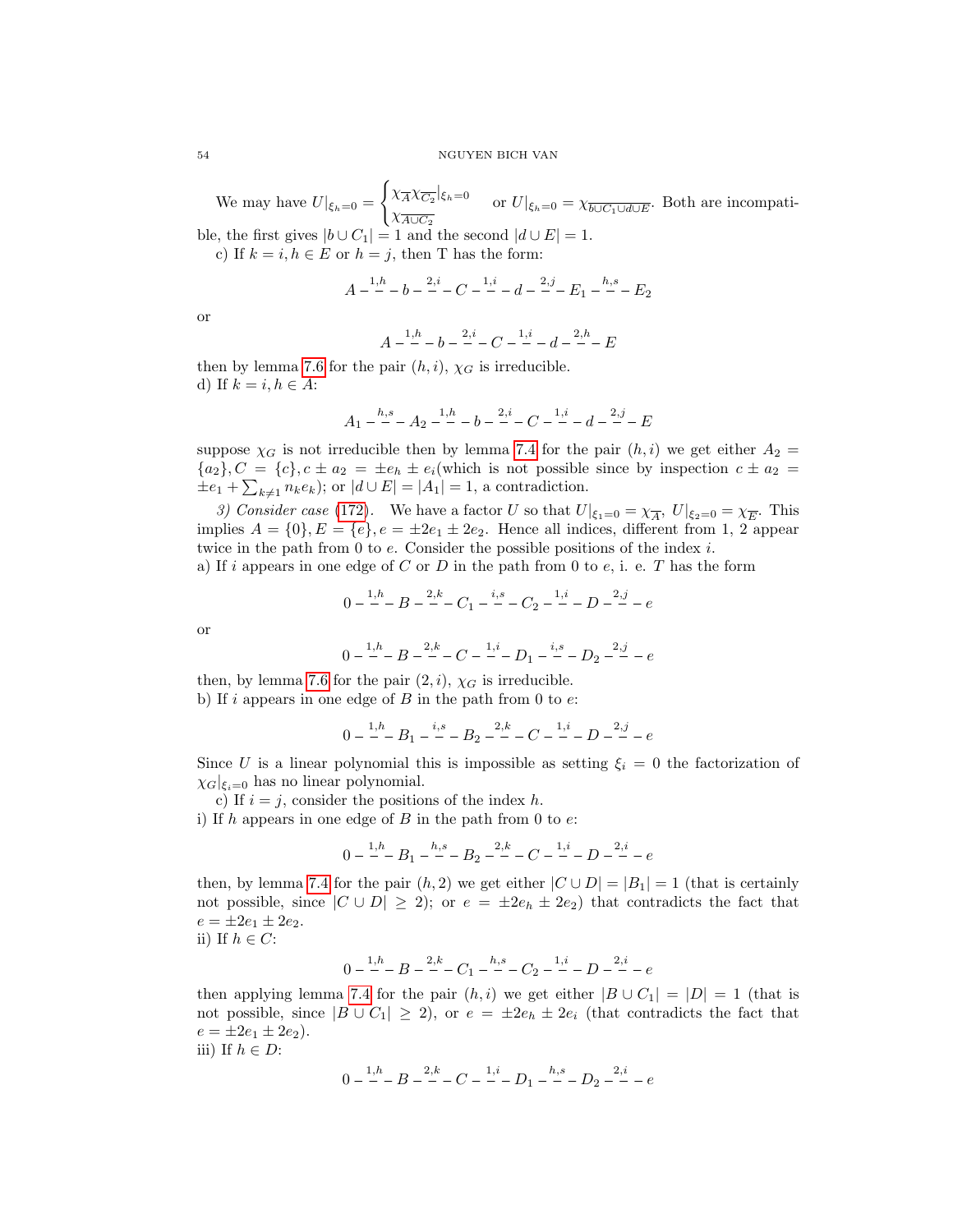Considering the factorizations of  $\chi_G|_{\xi_h=0}$  and  $\chi_G|_{\xi_2=0}$  we get the following possibilities:  $-\chi_0 = \chi_{\overline{C \cup D_1}}|_{\xi_h = \xi_2 = 0}$  or  $\chi_{\overline{C \cup D_1}}|_{\xi_h = \xi_2 = 0} = \chi_e|_{\xi_h = \xi_2 = 0}$ . Both of them imply that  $|C \cup D_1| =$ 1, a contradiction.

<span id="page-55-0"></span> $-\chi_B|_{\xi_h=0} = \chi_{\bar{D_2}}|_{\xi_h=\xi_2=0}$ . By lemma [7.1](#page-30-0) we get  $B = \{b\}, D_2 = \{d_2\}, d_2 \pm b = n_h e_h + n_2 e_2$ , but by inspection  $d_2 \pm b = \pm e_1 + \sum_{m \neq 1} n_m e_m$ . iv) If  $h = k$ :

$$
0 - \frac{1,k}{-}B - \frac{2,k}{-}C - \frac{2,i}{-}D - \frac{1,j}{-} - e
$$

#### Figure 44

Applying lemma [7.4](#page-44-4) for the pair  $(k, i)$  we get following possibilities:  $-B = \{b\}, D = \{d\}, d \pm b = \pm e_k \pm e_i$ . But according to figure [\(44\)](#page-55-0)  $d \pm b = \pm e_1 + b_2$  $\sum_{m\neq 1} n_m e_m$ , a contradiction.

$$
e = \pm 2(e_k - e_i),
$$
 this contradicts  $e = \pm 2(e_1 - e_2)$ .

7.4.4. Figure [\(29\)](#page-43-1). By lemma [7.4](#page-44-4) we have 2 subcases: 1)

<span id="page-55-1"></span>(177) 
$$
B = \{b\}, D = \{d\}, d \pm b = \pm e_1 \pm e_2, \text{ or } A = \{0\}, E = \{e\}, e = \pm 2(e_1 - e_2).
$$

In the second case all indices appear twice in the path from 0 to e. Consider the possible positions of the index h.

a) If h appears in an edge of B in the path from 0 to e, or  $h = k$ , T will have the form:

$$
0 - {1,h \over -}B_1 - {h,s \over -}B_2 - {1,k \over -} - C - {2,i \over -} - D - {2,j \over -} - e
$$

By lemma [7.4](#page-44-4) for the pair  $(h, 2)$  there are 2 possibilities:  $i)B_1 = \{b_1\}, D = \{d\}, d \pm b_1 = \pm e_h \pm e_2$ , but by inspection:  $d \pm b_1 = \pm e_1 + \sum_{m \neq 1} n_m e_m$ . ii)  $e = \pm 2(e_h - e_2)$ , this contradicts [\(177\)](#page-55-1).

b) If h appears in an edge of C in the path from 0 to  $e$ .

$$
0 - \frac{1}{2}B - \frac{1}{2}B - \frac{1}{2}C_1 - \frac{h,s}{2} - C_2 - \frac{2,i}{2} - D - \frac{2,j}{2} - e
$$

by lemma [7.4](#page-44-4) for the pair of indices  $(h, 2)$  there are 2 possibilities: i)  $|B \cup C_1| = |D| = 1$ , a contradiction, since  $|B \cup C_1| \ge 2$ 

ii)  $e = \pm 2(e_h - e_2)$ , this contradicts [\(177\)](#page-55-1).

c) If h appears in an edge of  $D$  in the path from 0 to  $e$ :

$$
0-\frac{1,h}{\cdot}-B-\frac{1,k}{\cdot}-C-\frac{2,i}{\cdot}-D_1-\frac{h,s}{\cdot}-D_2-\frac{2,j}{\cdot}-e
$$

then, by lemma [7.8](#page-51-6) for the pair  $(h, 2)$  we get the irreducibility of  $\chi_G$ . d) If  $h = i$ , consider the index k.

i) If  $k \in B$  or  $k \in C$ , then by lemma [7.6](#page-46-5) for the pair  $(h, k)$  we get the irreducibility of  $\chi_G$ . ii) If  $k \in D$  or  $k = j$ , then by lemma [7.8](#page-51-6) for the pair  $(h, k)$  we get the irreducibility of  $\chi_G$ . e) If  $h = j$ , then for any case:  $k \in B$  or  $k \in C$  or  $k \in D$  or  $k = i$ , by lemma [7.6](#page-46-5) for the pair  $(h, k)$   $\chi_G$  is irreducible.

- ii)  $e = \pm 2(e_k e_2)$ , this contradicts [\(177\)](#page-55-1).
- 2)

(178) 
$$
B = \{b\}, D = \{d\}, d \pm b = \pm e_1 \pm e_2
$$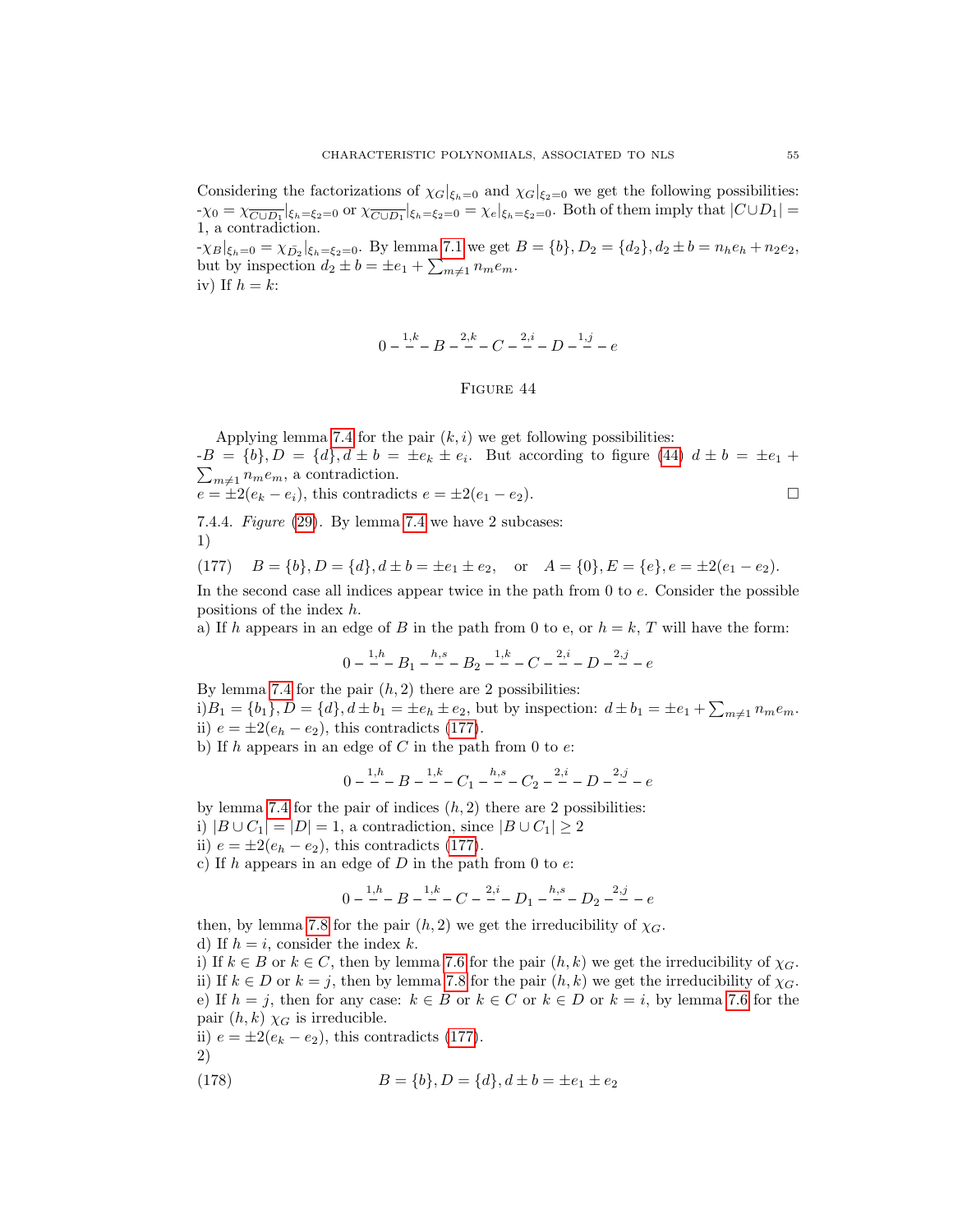We get  $d - b = \pm (e_1 - e_2)$  in the case  $\sigma_d = \sigma_b$ ,  $\eta(d) = \eta(b)$ , and  $d + b = -e_1 - e_2$  in the case  $\sigma_d = -\sigma_b$ ,  $\eta(d) + \eta(b) = -2$ . Then in T there is an edge marked (1, 2) that connects  $b$  and  $d$  and all indices, different from 1, 2 must appear an even number of times in the path from b to d. Consider the possible positions of the index  $k: k \in C$  or  $k = i$ . If  $k \in C$ 



FIGURE 45

By lemma [7.4](#page-44-4) for the pair  $(k, 2)$  we get 2 possibilities: i)  $C_1 = \{c_1\}$ . Then the vertex  $c_1$  and the index k satisfy all conditions of lemma [5.2,](#page-26-0) so  $\chi_G$  is irreducible.

ii)  $|A \cup b| = |E| = 1$ , a contradiction since  $|A \cup b| \ge 2$ .

b) If  $k = i$ , consider the possible positions of the index  $j: j \in A, j = h, j \in C$  or  $j \in E$ . i) If  $j \in C$  then j must appear as:

$$
A - \frac{1, h}{-} - b - \frac{1, i}{-} - C_1 - \frac{2, i}{-} - d - \frac{2, j}{-} - e
$$
  

$$
\vdots
$$
  

$$
\vdots
$$
  

$$
C_2
$$

then, by lemma [7.7](#page-48-5) for the pair  $(1, j)$ ,  $\chi_G$  is irreducible. ii) If  $j \in A$  or  $j = h$ , then, by lemma [7.6](#page-46-5) for the pair  $(j, i)$ ,  $\chi_G$  is irreducible. iii) If  $j \in E$ :



FIGURE 46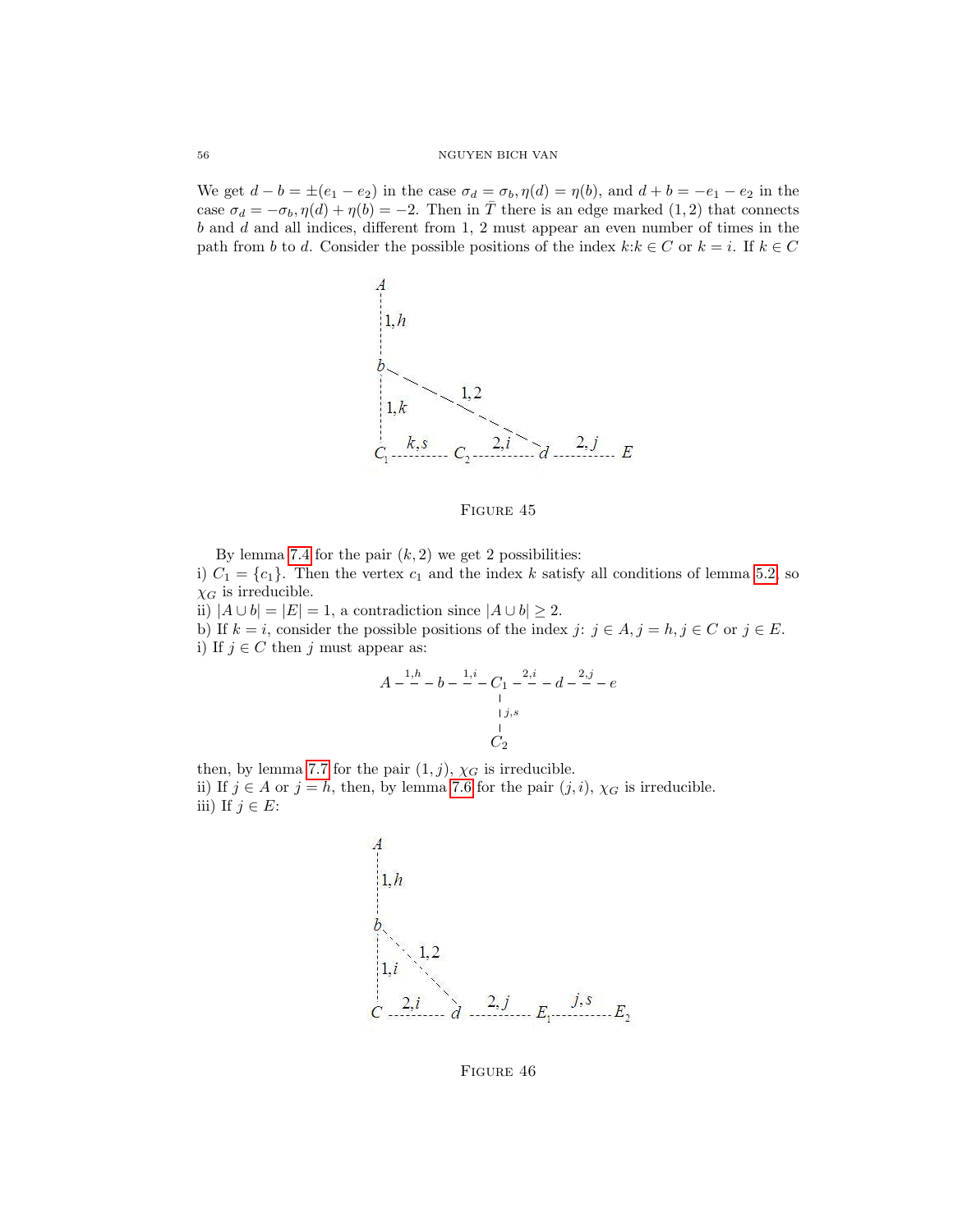by lemma [7.4](#page-44-4) for the pair  $(i, j)$  there are 2 possibilities:

 $-C = \{c\}, E_1 = \{e_1\}.$  Then the vertex c and the index i satisfy all conditions of [5.2,](#page-26-0) so  $\chi_G$  is irreducible.

 $-|A \cup b| = |E_2| = 1$ , a contradiction, since  $|A \cup b| \geq 2$ .

7.4.5. Figure [\(30\)](#page-44-3). By lemma [7.5](#page-45-2) we have to consider 4 subcases: 1) When  $D = \{d\}$ ,  $E = \{e\}$ ,  $e \pm d = \pm e_1 \pm e_2$ , all indices, different from 1, 2 must appear an even number of times in the path of T from d to e. In particular,  $i \in C$  or  $i = j$ . a) If  $i$  appears in  $C$  as:

$$
\begin{array}{c}\n d \\
 \downarrow \\
 1, i \downarrow \\
 A - \frac{1, h}{\cdot} - B - \frac{2, k}{\cdot} \frac{1}{C_1} \cdot \frac{i, s}{\cdot} - C_2 - \frac{2, j}{\cdot} - e\n \end{array}
$$

then, by lemma [7.5](#page-45-2) for the pair  $(2, i)$  and since  $|A \cup B| > 1$  we get the only possibility  $C_1 = \{c_1\}, e \pm c_1 = \pm e_1 \pm e_2$ . So  $j = s$  or j appears in one edge of  $C_2$  in the path from e to  $c_1$ . Hence, by lemma [7.7](#page-48-5) for the pair  $(j, 1)$ ,  $\chi_G$  is irreducible. b) If  $i$  appears in  $C$  as:

$$
\begin{array}{c}\n d \\
 d \\
 1, i \\
 2, i \\
 c_2 \\
 1, i \\
 i, s \\
 A - \frac{1}{n} - B - \frac{2}{n} - C_1 - \frac{2}{n} - e\n\end{array}
$$

then, by lemma [7.7](#page-48-5) for the pair  $(i, 2)$ ,  $\chi_G$  is irreducible. c) If  $i = j$ , consider the positions of the index k:

i) If  $k \in A$  or  $k \in B$  or  $k = h$ , then, by lemma [7.7](#page-48-5) for the pair  $(k, i)$ ,  $\chi_G$  is irreducible. ii) If  $k \in C$ , then k must appear as

$$
\begin{array}{c}\n d \\
 \downarrow \\
 1, i \\
 1, i \\
 \downarrow \\
 A - \frac{1, h}{\cdot} - B - \frac{2, k}{\cdot} - C_1 - \frac{2, i}{\cdot} - e \\
 \downarrow \\
 \downarrow k, s \\
 \downarrow \\
 C_2\n \end{array}
$$

by lemma [7.5](#page-45-2) for the pair  $(1, k)$  and since  $|C_1 \cup e| > 1$  we get 2 possibilities: +)  $B = \{b\}, d \pm b = \pm e_1 \pm e_k$ , but this is not possible since by inspection  $d \pm b =$  $\pm e_2 + \sum_{m \neq 2} n_m e_m$ .

+)  $C_2 = \{c_2\}$ ,  $c_2 \pm d = \pm e_1 \pm e_k$ , but this is not possible since by inspection  $c_2 \pm d =$  $\pm e_1 + \sum_{m \neq 1} n_m e_m.$ 

2) When  $A = \{0\}$ ,  $C = \{c\}$ ,  $c = \pm(e_1 - e_2)$ , all indices, different from 1, 2, must appear an even number of times in the path from 0 to c. In particular,  $h \in B$  or  $h = k$ .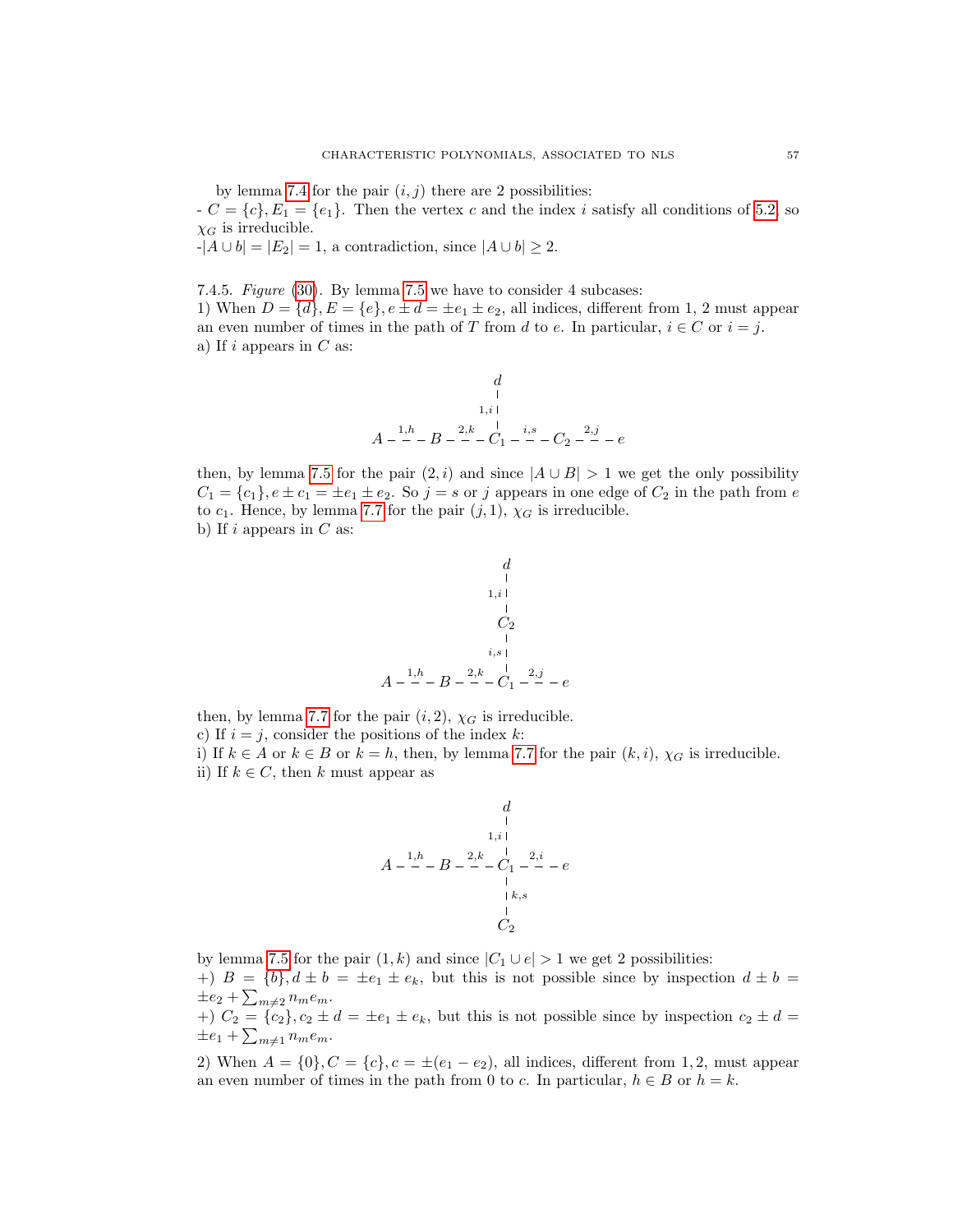a) If  $h \in B$ , then h must appear as:

$$
\begin{array}{c}\nD \\
\downarrow \\
1,i \\
0-\frac{1}{n} - B_1 - \frac{h}{n} - B_2 - \frac{2}{n} - \frac{1}{n} - \frac{2}{n} - E\n\end{array}
$$

It is easy to see that T has the form of figure [\(29\)](#page-43-1), replacing  $(1, 2)$  by  $(h, 2)$ . Hence we have already shown that  $\chi_G$  is irreducible.

b) If  $h = k$ , consider the index i.

i) If  $i \in D$ , then T has the form of figure [\(29\)](#page-43-1), replacing (1, 2) by  $(k, i)$ . Hence  $\chi_G$  is irreducible.

ii) If  $i \in E$  or  $i = j$ , then by lemma [7.7](#page-48-5) for the pair  $(k, i)$ ,  $\chi_G$  is irreducible. iii)If  $i \in B$ , then i must appear as:

$$
\begin{array}{c}\nD \\
D \\
1,1 \\
1,1 \\
1,1 \\
0 & -2,1 \\
\hline\n\end{array}
$$
\n
$$
0 - \frac{1,k}{2} - B_1 - \frac{2,k}{2} - \frac{1}{2} - \frac{2,j}{2} - E
$$
\n
$$
\begin{array}{c}\n1,1 \\
1,2 \\
\hline\n\end{array}
$$

By lemma [7.5](#page-45-2) for the pair  $(k, i)$  and since  $|c \cup E| > 1$  there are only the two following possibilities:

 $\Diamond B_2 = \{b_2\}, b_2 = \pm (e_k - e_i)$ , but this is not possible, since by inspection  $b_2 = \pm e_1 +$  $\sum_{m\neq 1} n_m e_m.$ 

 $\delta B_1 = \{b_1\}, D = \{d\}, d \pm b_1 = \pm e_k \pm e_i$ , but this is not possible, since by inspection  $d \pm b_1 = \pm e_1 + \sum_{m \neq 1} n_m e_m.$ 

3) When  $B = \{b\}$ ,  $D = \{d\}$ ,  $d \pm b = \pm e_1 \pm e_2$ , then it is easy to deduce that in any case there is an edge marked  $(1, 2)$  that connects b and d. All indices different from 1, 2, must appear an even number of times in the path from b to d.

$$
\begin{array}{c}\n d \\
 + \\
 \hline\n 1, i \\
 4 - \frac{1}{2} - b - \frac{2}{2} - C - \frac{2}{2} - E\n \end{array}
$$

a) If k appears in one edge of C in the path of T from b to d, then by lemma [7.6](#page-46-5) for the pair  $(1, k)$ ,  $\chi_G$  is irreducible.

b) If  $k = i$ , consider the index h. There are 4 possibilities:

A

i) If  $h \in A$ , then T has the form [\(29\)](#page-43-1), replacing (1, 2) by  $(h, 2)$ .

ii) If  $h \in C$ , then h must appear as:

$$
\begin{array}{c}\n d \\
 \downarrow \\
 1, i \\
 1, i \\
 d\n \end{array}
$$
\n
$$
A - \frac{1, h}{2} - b - \frac{2, k}{2} - \frac{1}{2} - \frac{2, j}{2} - E
$$
\n
$$
\begin{array}{c}\n \downarrow \\
 \downarrow h, s \\
 C_2\n \end{array}
$$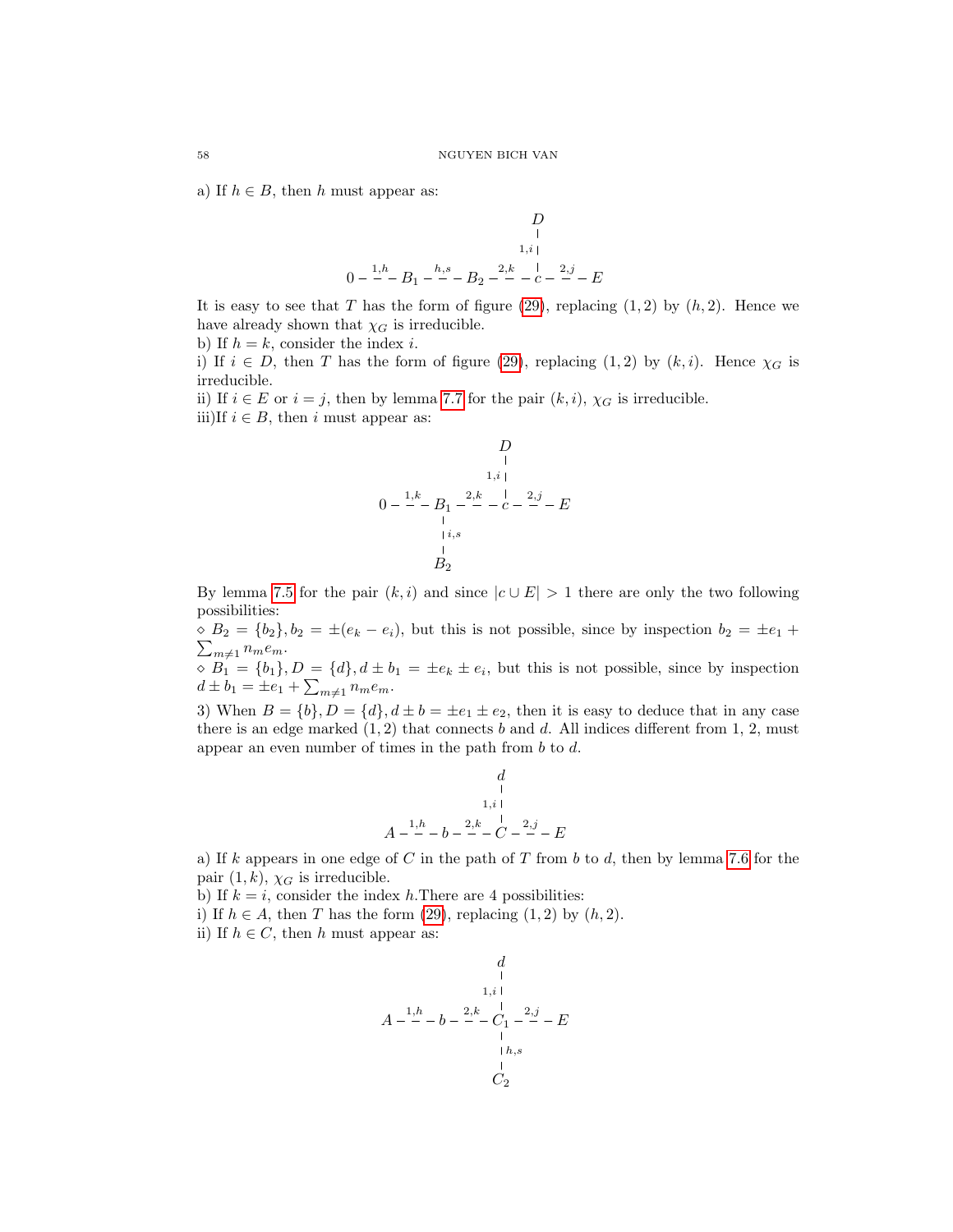By lemma [7.5](#page-45-2) for the pair  $(h, i)$  and since  $|C_1 \cup E| > 1$  there are only two possibilities:  $+)$   $C_2 = \{c_2\}, c_2 \pm b = \pm e_h \pm e_i$ , but this is not possible since by inspection  $c_2 \pm b =$  $\pm e_2 + \sum_{m \neq 2} n_m e_m$ .

+)  $C_2 = \{c_2\}$ ,  $c_2 \pm d = \pm e_h \pm e_i$ , but this is not possible, since by inspection  $c_2 \pm d =$  $\pm e_1 + \sum_{m \neq 1} n_m e_m.$ 

iii) If  $h \in \mathring{E}$ :

d A <sup>1</sup>,h <sup>b</sup> <sup>2</sup>,k <sup>C</sup> 1,i 2,j E<sup>1</sup> h,s E<sup>2</sup>

<span id="page-59-0"></span>then, by lemma [7.6](#page-46-5) for the pair  $(h, 2)$ ,  $\chi_G$  is irreducible. iv) If  $h = j$ :



FIGURE 47

then by lemma [7.5](#page-45-2) for the pair  $(h, i)$  the only possibility is  $A = \{0\}, C = \{c\}, c =$  $\pm (e_h - e_i)$ . But this is not possible, since according to figure [\(47\)](#page-59-0)  $c = \pm e_1 + \sum_{m \neq 1} n_m e_m$ .

7.4.6. Figure [\(31\)](#page-44-0). Let  $0 \in A$ . We distinguish four cases:

1) When in the complete graph there is an edge that connects  $C, D$  and an edge that connects A, E:



FIGURE 48

we have:

<span id="page-59-2"></span><span id="page-59-1"></span>

| (179)                         | $\chi_G _{\xi_1=0}=\chi_{\overline{A\cup E}}\chi_{\overline{C\cup B\cup D}} _{\xi_1=0},$ |  |
|-------------------------------|------------------------------------------------------------------------------------------|--|
| $\lambda$ $\lambda$ $\lambda$ |                                                                                          |  |

(180)  $\chi_G|_{\xi_2=0} = \chi_{\overline{A \cup B \cup E}} \chi_{\overline{C \cup D}}|_{\xi_2=0}.$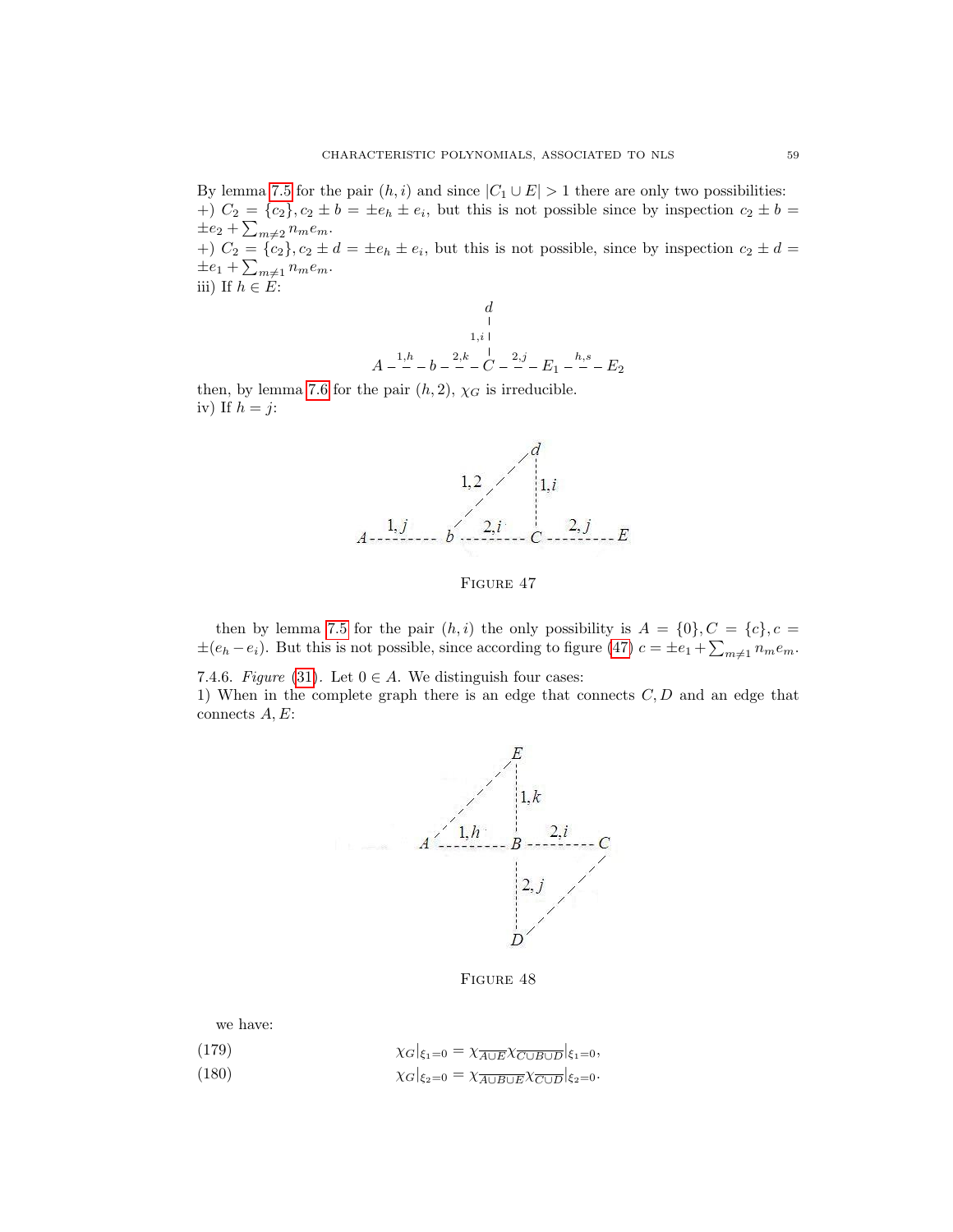From [\(179\)](#page-59-1) and [\(180\)](#page-59-2) we deduce that  $\chi_G = UV$ , where U, V are irreducible and:  $U|_{\xi_1=0}$  =  $\chi_{\overline{A\cup E}}, U|_{\xi_2=0} = \chi_{\overline{C\cup D}}|_{\xi_2=0}$ . Hence: $\chi_{\overline{A\cup E}} = U|_{\xi_1=\xi_2=0} = \chi_{\overline{C\cup D}}|_{\xi_1=\xi_2=0}$ . By lemma [7.1](#page-30-0) we get  $|C \cup D| = |A \cup E| = 1$ , a contradiction.

2) When in the complete graph there is an edge that connects  $C, D$  and there is no edge that connects  $A, E$ :



FIGURE 49

we have

<span id="page-60-0"></span>(181) 
$$
\chi_G|_{\xi_1=0} = \chi_{\bar{A}} \chi_{\bar{E}}|_{\xi_1=0} \chi_{\overline{C \cup B \cup D}}|_{\xi_1=0},
$$

<span id="page-60-1"></span>(182) 
$$
\chi_G|_{\xi_2=0} = \chi_{\overline{A \cup B \cup E}} \chi_{\overline{C \cup D}}|_{\xi_2=0}.
$$

Comparing [\(181\)](#page-60-0) and [\(182\)](#page-60-1) we get easily  $\chi_{\overline{C \cup D}}|_{\xi_1=\xi_2=0} = \chi_{\overline{A}} \chi_{\overline{E}}|_{\xi_1=0}$ . But since 1,2 do not appear elsewhere in  $C \cup D$ ,  $\chi_{\overline{C \cup D}}|_{\xi_1 = \xi_2 = 0}$  is irreducible, then we get a contradiction.

3) The case when in the complete graph there is no edge that connects  $C, D$  and there is an edge that connects  $A, E$ , is absolutely similar to the previous case.

4) When in the complete graph there is no edge that connects  $C, D$  and there is no edge that connects  $A, E$ , we have:

<span id="page-60-3"></span><span id="page-60-2"></span>(183) 
$$
\chi_G|_{\xi_1=0} = \chi_{\bar{A}} \chi_{\overline{C \cup B \cup D}}|_{\xi_1=0} \chi_{\bar{E}}|_{\xi_1=0},
$$

(184) 
$$
\chi_G|_{\xi_2=0} = \chi_{\overline{A \cup B \cup E}} \chi_{\overline{C}}|_{\xi_2=0} \chi_{\overline{D}}|_{\xi_2=0}.
$$

Suppose that  $\chi_G$  is not irreducible, then its factors under specializations  $\xi_1 = 0$  and  $\xi_2 = 0$ give [\(183\)](#page-60-2) and [\(184\)](#page-60-3) respectively. Comparing [\(183\)](#page-60-2) and [\(184\)](#page-60-3) and by a simple analysis we get only the following subcases:

<span id="page-60-4"></span>
$$
\chi_{\bar{A}} = \chi_{\bar{C}}|_{\xi_1 = \xi_2 = 0},
$$

(186) or 
$$
\chi_{\bar{A}} = \chi_{\bar{D}}|_{\xi_1 = \xi_2 = 0}
$$
,

(187) or 
$$
\chi_{\bar{E}}|_{\xi_1=\xi_2=0} = \chi_{\bar{D}}|_{\xi_1=\xi_2=0},
$$

(188) or  $\chi_{\overline{E}}|_{\xi_1=0} = \chi_{\overline{C}}|_{\xi_1=\xi_2=0}$ .

By the symmetry of the tree in figure [\(31\)](#page-44-0), we need consider only case [\(185\)](#page-60-4). We get easily by lemma [7.1](#page-30-0)  $|A| = |C| = 1, A = \{0\}, C = \{c\}, c = \pm (e_1 - e_2), -e_1 - e_2$ . Hence all indices, different from 1,2, must appear an even number of times in any path from  $0$  to  $c$ . a) If  $h \neq i$ , h must appears once more in the block B.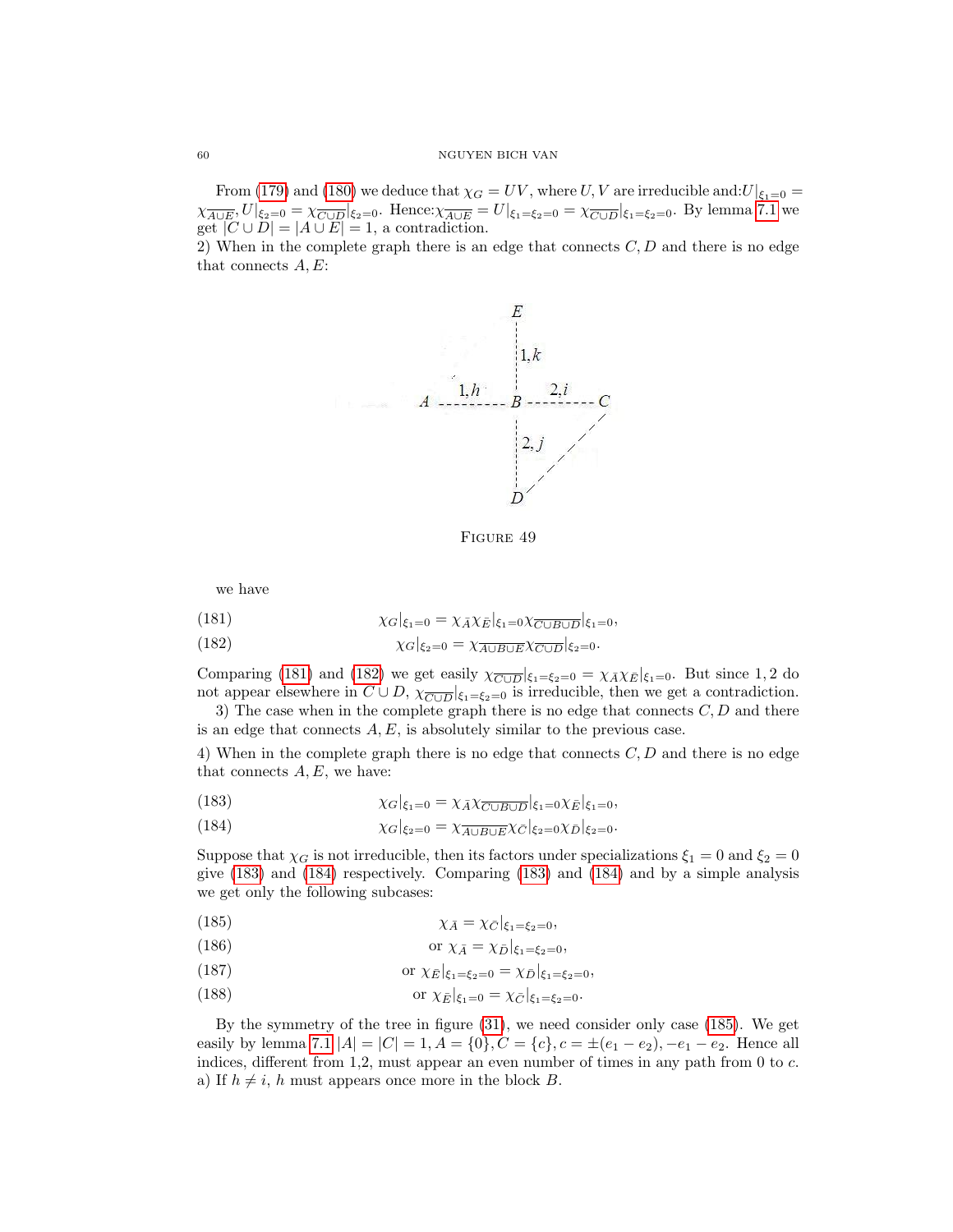-If  $h$  appears in  $B$  as:



then we can apply lemma [7.7](#page-48-5) for the pair of indices  $(h, 2)$  and get the result. -If  $h$  appears in  $B$  as :

$$
\begin{array}{c}\n c \\
 c \\
 2, i \\
 1 \\
 2 \\
 1 \\
 h, s \\
 0 \\
 -\frac{1, h}{-}B_1 - \frac{1, k}{-} - E \\
 1 \\
 12, j \\
 1 \\
 D\n\end{array}
$$

then T has the form of figure [\(30\)](#page-44-3), replacing  $(1, 2)$  by  $(h, 2)$ . Hence we have already shown that  $\chi_G$  is irreducible. b) If  $h = i$ :

$$
\begin{array}{c}\n c \\
 c \\
 2, i \\
 0 & -2 \\
 -2 & -1 \\
 -2 & -1 \\
 -2 & -1 \\
 -2 & -1 \\
 -2 & -1 \\
 -2 & -1 \\
 -2 & -1 \\
 -2 & -1 \\
 -2 & -1 \\
 -2 & -1 \\
 -2 & -1 \\
 -2 & -1 \\
 -2 & -1 \\
 -2 & -1 \\
 -2 & -1 \\
 -2 & -1 \\
 -2 & -1 \\
 -2 & -1 \\
 -2 & -1 \\
 -2 & -1 \\
 -2 & -1 \\
 -2 & -1 \\
 -2 & -1 \\
 -2 & -1 \\
 -2 & -1 \\
 -2 & -1 \\
 -2 & -1 \\
 -2 & -1 \\
 -2 & -1 \\
 -2 & -1 \\
 -2 & -1 \\
 -2 & -1 \\
 -2 & -1 \\
 -2 & -1 \\
 -2 & -1 \\
 -2 & -1 \\
 -2 & -1 \\
 -2 & -1 \\
 -2 & -1 \\
 -2 & -1 \\
 -2 & -1 \\
 -2 & -1 \\
 -2 & -1 \\
 -2 & -1 \\
 -2 & -1 \\
 -2 & -1 \\
 -2 & -1 \\
 -2 & -1 \\
 -2 & -1 \\
 -2 & -1 \\
 -2 & -1 \\
 -2 & -1 \\
 -2 & -1 \\
 -2 & -1 \\
 -2 & -1 \\
 -2 & -1 \\
 -2 & -1 \\
 -2 & -1 \\
 -2 & -1 \\
 -2 & -1 \\
 -2 & -1 \\
 -2 & -1 \\
 -2 & -1 \\
 -2 & -1 \\
 -2 & -1 \\
 -2 & -1 \\
 -2 & -1 \\
 -2 & -1 \\
 -2 & -1 \\
 -2 & -1 \\
 -2 & -1 \\
 -2 & -1 \\
 -2 & -1 \\
 -2 & -1 \\
 -2 & -1 \\
 -2 & -1 \\
 -2 & -1 \\
 -2 & -1 \\
 -2 & -1 \\
 -2 & -1 \\
 -2 & -1 \\
 -2 & -1 \\
 -2 & -1 \\
 -2 & -1 \\
 -2 & -1 \\
 -2 & -1 \\
 -2 & -1 \\
 -2 & -1 \\
 -2 & -1 \\
 -2 & -1 \\
 -2 & -1 \\
 -2 & -1 \\
 -2 & -1 \\
 -2 & -1 \\
 -2 & -1 \\
 -2 & -1 \\
 -2 & -1 \\
 -2 & -1 \\
 -2 & -1 \\
 -2 & -1 \\
 -2 & -1 \\
 -2 & -1 \\
 -2 & -1 \\
 -2 & -1 \\
 -2 & -1 \\
 -2 & -1 \\
 -2 & -1 \\
 -2 & -1 \\
 -2 & -1 \\
 -2 & -1 \\
 -2 & -1 \\
 -2 & -1 \\
 -2 & -1 \\
 -2 & -1 \\
 -2 & -1 \\
 -2 & -1 \\
 -2 & -1 \\
 -2 & -1 \\
 -2 & -1 \\
 -2 & -1 \\
 -2 & -1 \\
 -2 & -1 \\
 -2 & -1
$$

consider the index  $j$ . i) If  $j\in D$  then, by lemma [7.7](#page-48-5) for the pair  $(j,i)$   $\chi_G$  is irreducible. ii) If  $j \in B \cup E$  or  $j = k$ , then in  $\overline{T}$  there is the following subgraph: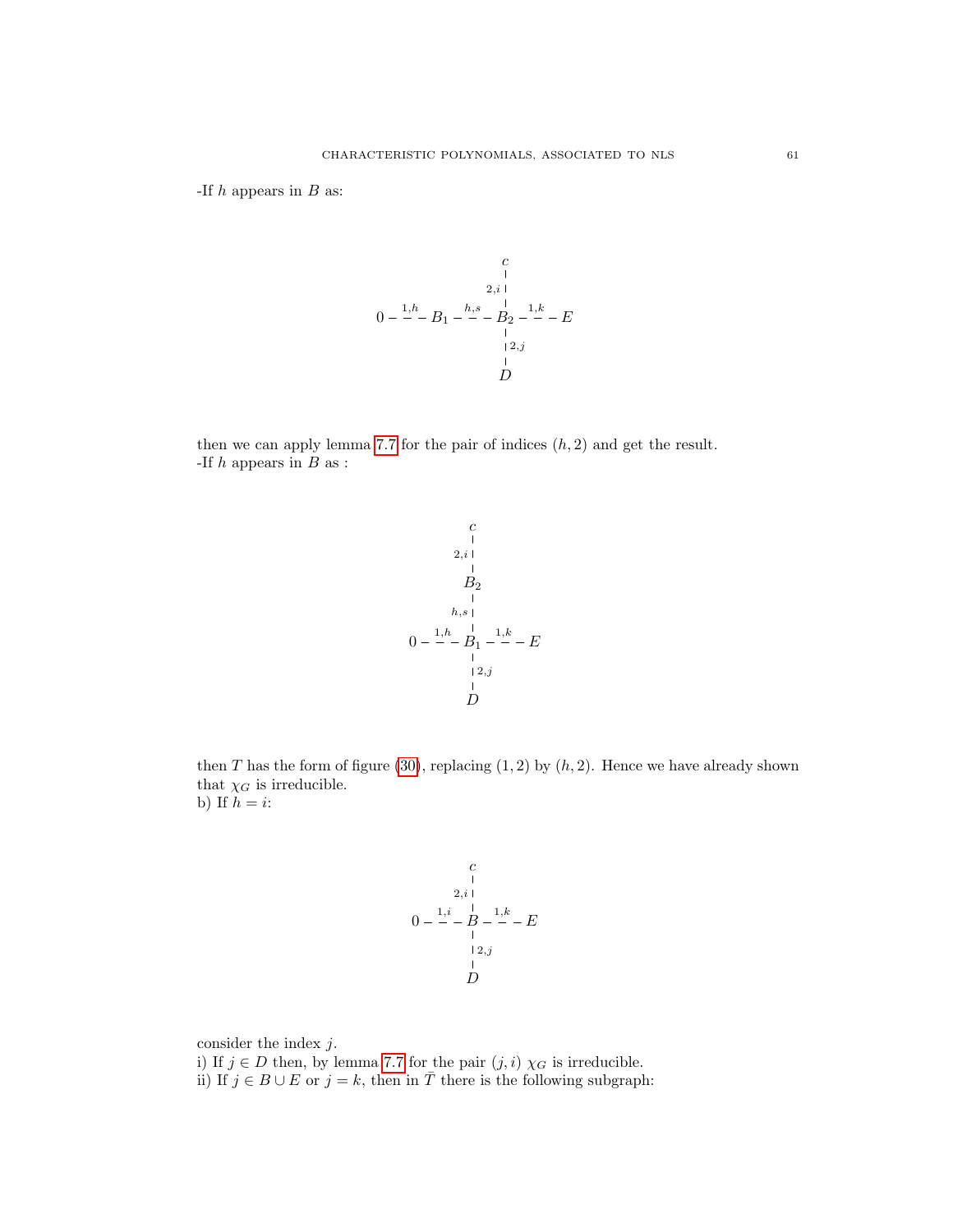

FIGURE 50

In this case the pair  $(i, j)$  plays the role of the pair  $(1, 2)$  in parts 1), 2), 3) of this subsubsection, hence  $\chi_G$  is irreducible.

## Part 3. The separation and irreducibility of characteristic polynomial, associated to higher degree NLS

ABSTRACT. In the previous part we proved completely theorem [1.1](#page-4-0) for the cubic  $NLS(i.e. the equation (1) in the case  $q = 1$ ). For bigger q we do not have the affine$  $NLS(i.e. the equation (1) in the case  $q = 1$ ). For bigger q we do not have the affine$  $NLS(i.e. the equation (1) in the case  $q = 1$ ). For bigger q we do not have the affine$ independence between vertices of every connected component  $\mathcal G$  of  $\Gamma_S$ . So we shall prove the separation and irreducibility theorem directly by arithmetical arguments.

As we said in the last part of subsection [4.8](#page-22-0) for every complete colored marked graph G we will consider the matrix  $C_{\mathcal{G}}$  indexing by vertices of  $\mathcal{G}$ . Given  $(a, \sigma)$ ,  $a = \sum_{i=1}^{m} n_i e_i$  set

(189) 
$$
(q+1)a(\xi) := \sum_{i=1}^{m} n_i \frac{\partial}{\partial \xi_i} A_{q+1}(\xi)
$$

then

• In the diagonal at the position  $(a, \sigma)$ ,  $a = \sum_{i=1}^{m} n_i e_i$  we put

(190) 
$$
\begin{cases} a(\xi) & \text{if } \sigma = 1 \\ -a(\xi) - 2(q+1)A_q(\xi) & \text{if } \sigma = -1 \end{cases}
$$

• At the position  $((a, \sigma_a), (b, \sigma_b))$  we put 0 if they are not connected, otherwise we put  $\sigma_b c(\ell)$  (c. f. [\(80\)](#page-23-0)), where  $\ell$  is the edge connecting a, b.

Define  $\chi_{\mathcal{G}} = \chi_{C_{\mathcal{G}}}(t) = det(tI - C_{\mathcal{G}})$ - the characteristic polynomial of  $C_{\mathcal{G}}$ .

#### <span id="page-62-0"></span>Remark 7.4.

(191) 
$$
\frac{\partial}{\partial \xi_i} A_{q+1}(\xi)|_{\xi_i=\xi_j} = \frac{\partial}{\partial \xi_j} A_{q+1}(\xi)|_{\xi_i=\xi_j} \forall i, j
$$

**Remark 7.5.** Let  $b = \sum_{i=1}^{k} n_i e_i, n_i \neq 0; \sum_{i=1}^{k} n_i = 0$ . Then: (192)  $b(\xi)|_{\xi_1=\xi_2=\ldots=\xi_k} = 0$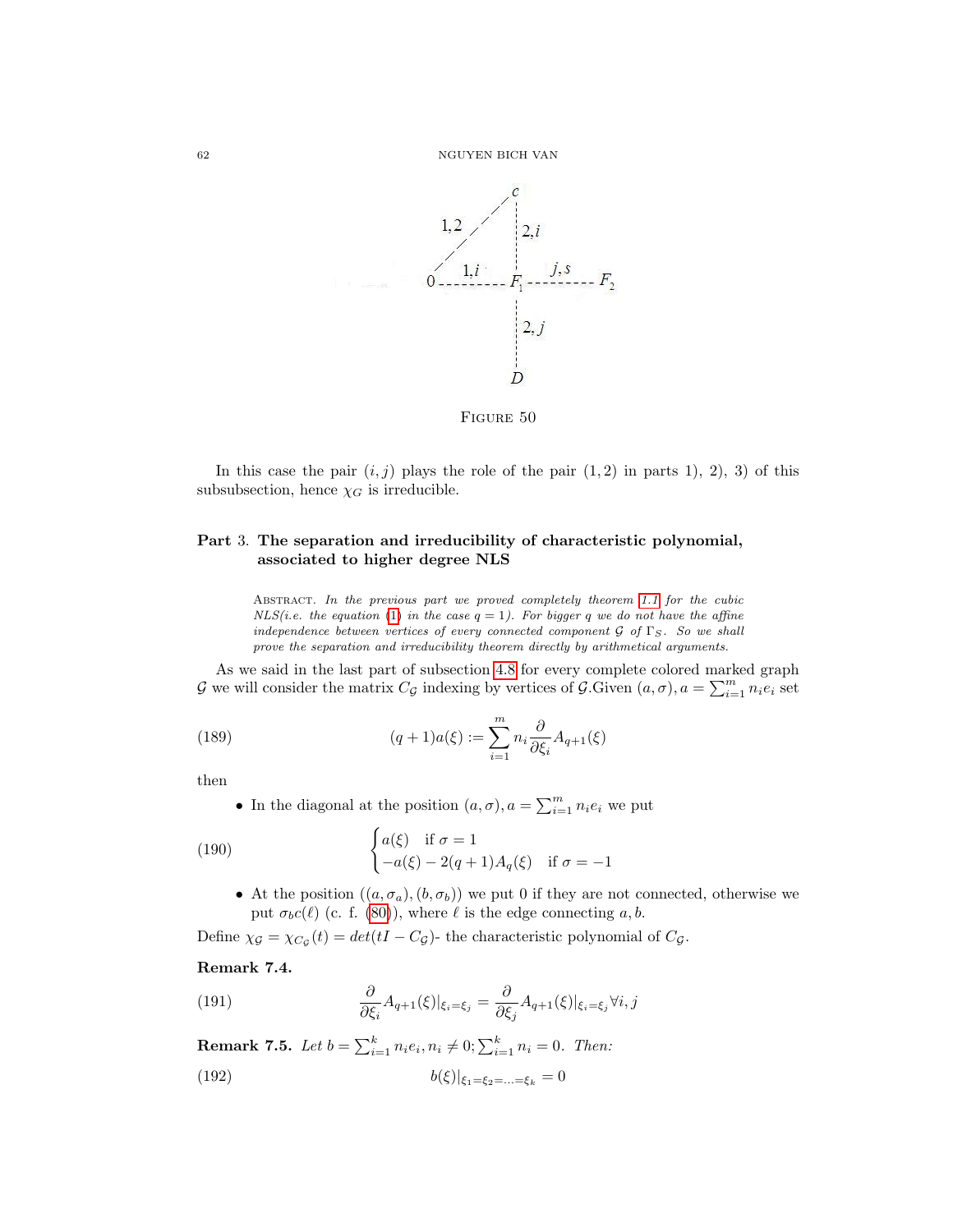Proof. By the remark [7.4](#page-62-0) we have:

$$
b(\xi)|_{\xi_1=\xi_2=\ldots=\xi_k} = \sum_{i=1}^k n_i \frac{\partial}{\partial \xi_i} A_{q+1}(\xi)|_{\xi_1=\xi_2=\ldots=\xi_k} = \frac{\partial}{\partial \xi_1} A_{q+1}(\xi)|_{\xi_1=\xi_2=\ldots=\xi_k} \sum_{i=1}^k n_i = 0
$$

<span id="page-63-6"></span>**Remark 7.6.** Let  $\ell = \ell^+ - \ell^-$  be an edge. We have:

i) If  $\ell$  is a black edge, then  $|\ell^+|_1 = |\ell^-|_1 \leq q$ . *ii*) If  $\ell$  is a red edge, then  $|\ell^+|_1 \leq q - 1$ ,  $|\ell^-|_1 \leq q + 1$ .

Proof. By the definition of edges we have :

(193) 
$$
|\ell^+|_1 + |\ell^-|_1 \leq 2q.
$$

On the other hand:

<span id="page-63-1"></span><span id="page-63-0"></span>i) If  $\ell$  is a black edge, then

(194) 
$$
|\ell^+|_1 - |\ell^-|_1 = 0.
$$

From [\(193\)](#page-63-0) and [\(194\)](#page-63-1) we get  $|\ell^+|_1 = |\ell^-|_1 \leq q$ .

<span id="page-63-2"></span>ii) If  $\ell$  is red edge, then

(195) 
$$
|\ell^+|_1 - |\ell^-|_1 = -2.
$$

From [\(193\)](#page-63-0) and [\(195\)](#page-63-2) we get  $|\ell^+| \leq q - 1, |\ell^-|_1 \leq q + 1$ .

<span id="page-63-7"></span>**Remark 7.7.** : Let  $\ell = \sum_{i=1}^{k} n_i e_i = \ell^+ - \ell^-, n_i \neq 0$ , be an edge.

i) If  $\ell$  is a black edge and  $k = m$ , then  $|\ell^+|_1 = |\ell^-|_1 = q$  and  $c(\ell) = (q+1)\xi^{(\ell^+ + \ell^-)/2} \begin{pmatrix} q \\ \ell^+ \end{pmatrix}$  $\begin{pmatrix} q \\ \ell^+ \end{pmatrix} \begin{pmatrix} q \\ \ell^- \end{pmatrix}$  $\ell^-$  . ii) If  $\ell$  is a red edge and  $k = m$ , then  $|\ell^+|_1 = q - 1$ ,  $|\ell^-|_1 = q + 1$  and  $c(\ell)$  =  $q\xi^{(\ell^+ + \ell^-)/2}$   $\left( \begin{array}{c} q+1 \\ q-1 \end{array} \right)$  $\begin{pmatrix} +1 \\ \ell^- \end{pmatrix} \begin{pmatrix} q-1 \\ \ell^+ \end{pmatrix}$  $\ell^+$ .

*Proof.* Since  $S = \{v_1, ..., v_m\}$  is some arbitrarily large set, we may suppose  $m \geq 2q$ . If  $k = m$  then  $|\ell^+|_1 + |\ell^-|_1 = \sum_{i=1}^m n_i \ge m \ge 2q$ . Moreover, by definition of edges  $\sum_{i=1}^{m} n_i \leq 2q$ . Hence:

<span id="page-63-3"></span>(196) 
$$
|\ell^+|_1 + |\ell^-|_1 = \sum_{i=1}^m n_i = 2q.
$$

i) When  $\ell$  is a black edge, we have

<span id="page-63-4"></span>(197) 
$$
|\ell^+|_1 - |\ell^-|_1 = 0
$$

From [\(196\)](#page-63-3) and [\(197\)](#page-63-4) we get  $|\ell^+|_1 = |\ell^-|_1 = q$ . By formula [\(80\)](#page-23-0) we obtain  $c(\ell)$  =  $(q+1)\xi^{(\ell^+ + \ell^-)/2}$   $\begin{pmatrix} q \\ \ell^+ \end{pmatrix}$  $\begin{pmatrix} q \\ \ell^+ \end{pmatrix} \begin{pmatrix} q \\ \ell^- \end{pmatrix}$  $\ell^-$ .

ii) When  $\ell$  is a red edge, we have

<span id="page-63-5"></span>(198) 
$$
|\ell^+|_1 - |\ell^-|_1 = -2
$$

From [\(196\)](#page-63-3) and [\(198\)](#page-63-5) we get  $|\ell^+|_1 = q - 1, |\ell^-|_1 = q + 1$ . By formula [\(80\)](#page-23-0) we obtain  $c(\ell) = q\xi^{(\ell^+ + \ell^-)/2} \left( \begin{array}{c} q+1 \\ q-1 \end{array} \right)$  $\begin{pmatrix} +1 \\ \ell^- \end{pmatrix} \begin{pmatrix} q-1 \\ \ell^+ \end{pmatrix}$  $\ell^+$ ).  $\qquad \qquad \Box$ 

We finally recall Proposition 14 of [\[10\]](#page-72-0)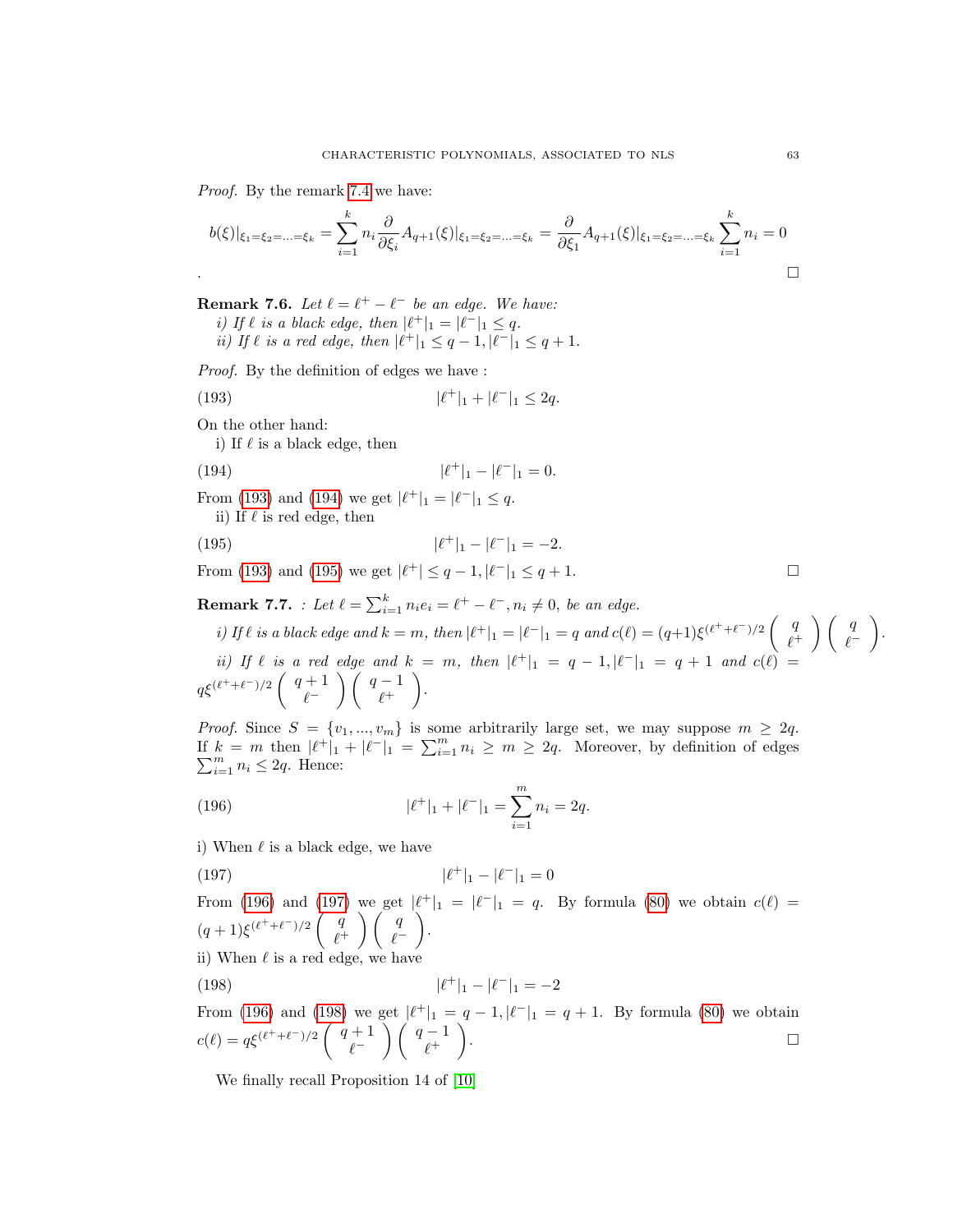#### 64 NGUYEN BICH VAN

<span id="page-64-1"></span>**Proposition 7.** (i) For  $n = 1$  and for generic choices of S, all the connected components of  $\Gamma_S$  are either vertices or single edges.

(ii) For  $n = 2$ , and for every m there exist infinitely many choices of generic tangential sites  $S = \{v_1, \ldots, v_m\}$  such that, if A is a connect component of the geometric graph  $\Gamma_S$ , then A is either a vertex or a single edge.

Obtained results: For graphs reduced to one vertex the statement is trivial. At the moment we are able to prove the irreducibility and separation in dimension 1, and dimension 2, under the assumptions of Proposition [7](#page-64-1) for all  $q$  since all graphs which appear have at most one edge.

#### 8. One edge

8.1. Separation. In this case we have immediately the separation of the characteristic polynomial by the same analysis as in 1) a) of [6](#page-27-0) since in this case in the graph there are only two vertices.

#### 8.2. Irreducibility.

**Theorem 8.1.** For any q and any connected colored marked graph with one edge the characteristic polynomial is irreducible.

Proof. We choose the root so that the graph has one of the forms:

$$
0 \frac{\ell}{\text{black}} \ell \qquad \text{or} \qquad 0 \frac{\ell}{\text{red}} \ell
$$

Let  $\ell = \sum_{i=1}^{k} n_i e_i, n_i \neq 0$ . We have (199)

$$
\ell(\xi) = \frac{1}{q+1} \sum_{i=1}^{k} n_i \frac{\partial}{\partial \xi_i} A_{q+1}(\xi) = \sum_{i=1}^{k} n_i \sum_{\beta \in \mathbb{N}^m; |\beta|_1 = q+1; \beta_i \ge 1} \left( \begin{array}{c} q+1 \\ \beta \end{array} \right) \left( \begin{array}{c} q \\ \beta_1, \dots, \beta_i - 1, \dots, \beta_m \end{array} \right) \xi_1^{\beta_1} \dots \xi_i^{\beta_i - 1} \dots \xi_m^{\beta_m}
$$

Set  $\bar{\ell}(\xi) := \ell(\xi)$  if  $\eta(\ell) = 0$  and  $\bar{\ell}(\xi) := -\ell(\xi) - 2(q + 1)A_q(\xi)$  if  $\eta(\ell) = -2$ .

<span id="page-64-0"></span>**Remark 8.1.** For every i in the support of  $\ell$  the polynomial  $\overline{\ell}(\xi)$  contains the term  $\xi_i^q$ with non zero coefficient.

*Proof.* In the formula of  $\ell(\xi)$  there is the monomial:

$$
(n_i + (q+1)\sum_{h \neq i} n_h) \xi_i^q,
$$

since  $\sum_h n_h = \eta(\ell)$  this equals

$$
-qn_i\xi_i^q\quad\hbox{if } \eta(\ell)=0\\
$$

and

$$
[n_i + (q+1)(-2 - n_i)]\xi_i^q \quad \text{if } \eta(\ell) = -2
$$

In  $A_q(\xi)$  the monomial  $\xi_i^q$  appears with coefficient 1,so we get in  $\bar{\ell}$  the coefficient of  $\xi_i^q$  is:

(200) 
$$
-n_i + (q+1)(2+n_i) - 2(q+1) = qn_i
$$

which is non zero since i is in the support of  $\ell, n_i \neq 0$ .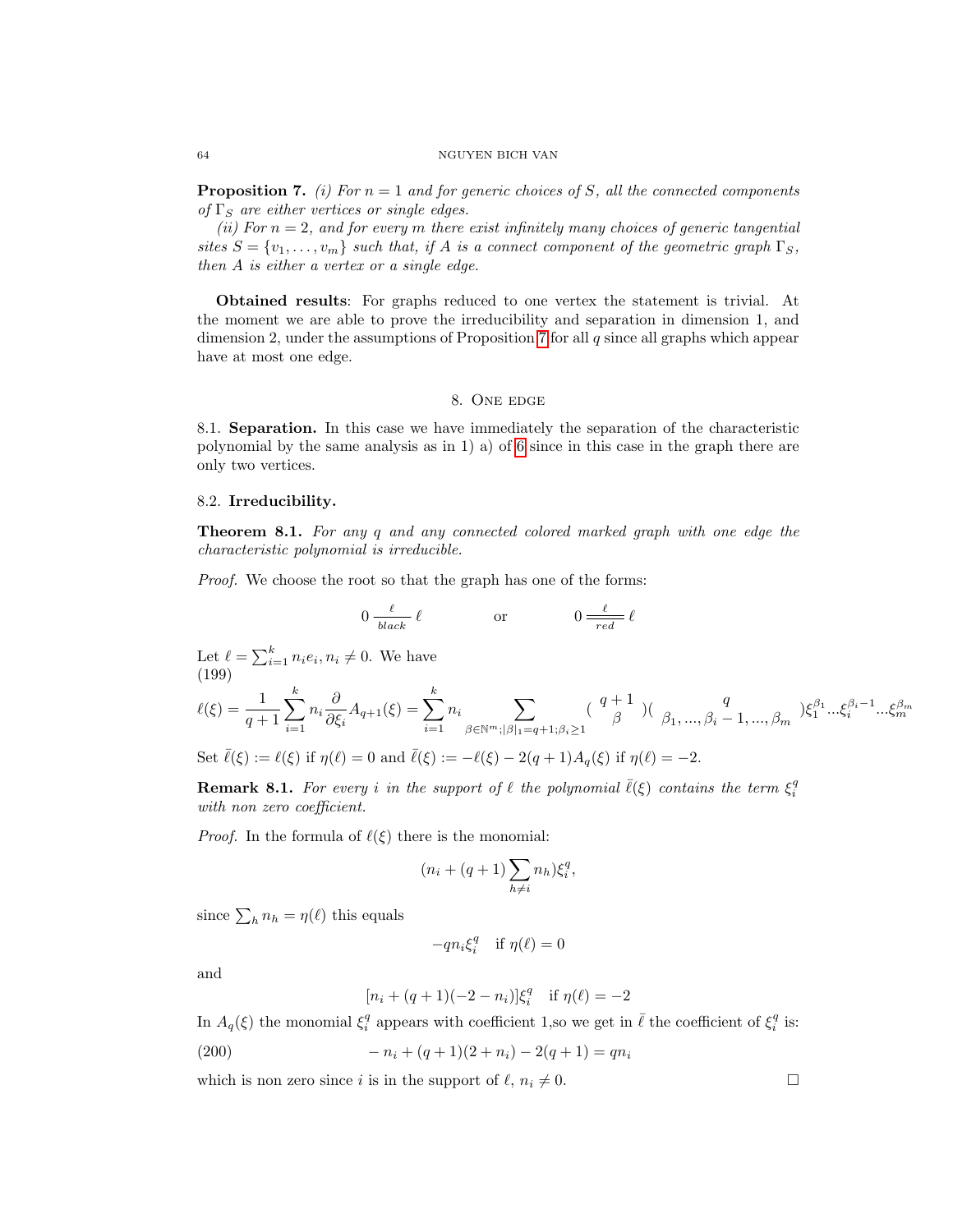We now compute with the matrix

<span id="page-65-5"></span><span id="page-65-1"></span>
$$
C_{\mathcal{G}} = \left( \begin{array}{cc} 0 & \sigma_{\ell} c(\ell) \\ c(\ell) & \bar{\ell}(\xi) \end{array} \right)
$$

<span id="page-65-0"></span>(201) 
$$
\chi_{\mathcal{G}}(t) = det \begin{pmatrix} t & -\sigma_{\ell} c(\ell) \\ -c(\ell) & t - \bar{\ell}(\xi) \end{pmatrix} = t^2 - \bar{\ell}(\xi)t - \sigma_{\ell} c(\ell)^2.
$$

Suppose that  $\chi_{\mathcal{G}}$  is not irreducible, then:

(202) 
$$
\chi_{\mathcal{G}}(t) = (t + r(\xi))(t - \bar{\ell}(\xi) - r(\xi)).
$$

Compare the free coefficients in [201](#page-65-0) and [202](#page-65-1) we get

(203) 
$$
r(\xi)(-\overline{\ell}(\xi)-r(\xi))=-\sigma_{\ell}c(\ell)^2.
$$

By the formula [40](#page-13-0)  $c(\ell)^2$  is divisible by  $\xi_i^{|n_i|}, \forall i = 1, ..., k$ . For any *i* if  $r(\xi)$  is divisible by  $\xi_i$ , by remark [8.1](#page-64-0)  $\bar{\ell}(\xi)$  is not divisible by  $\xi_i$ , then  $-\bar{\ell}(\xi)-r(\xi)$ is not divisible by  $\xi_i$ . And inversely, if  $-\overline{\ell}(\xi) - r(\xi)$  is divisible by  $\xi_i$ , then  $r(\xi)$  is not divisible by  $\xi_i$ . Hence we have:

$$
r(\xi) = \xi_i^{|n_i|} s_i, i \in A
$$

(205) 
$$
-\overline{\ell}(\xi) - r(\xi) = \xi_j^{|n_j|} u_j, j \in B.
$$

where  $A \cup B = \{1, ..., k\}$ ;  $A \cap B = \emptyset$ .

(1) If  $A \neq \emptyset$  and  $B \neq \emptyset$ , then for some couple i, j we have:

(206) 
$$
\bar{\ell}(\xi) = -(\xi_i^{|n_i|} s_i + \xi_j^{|n_j|} u_j)
$$

From remark [8.1](#page-64-0) we must have  $n_h = 0, \forall h \neq i, j$ ,

(a) When  $\ell$  is a black edge:

<span id="page-65-2"></span>We have  $\sigma_{\ell} = 1$  and by the definition of edge (cf. [3.4\)](#page-14-0)  $\ell = ne_i-ne_j; 2|n| \leq 2q$ . We may suppose  $i = 1, j = 2, n > 0$ . We have  $\bar{\ell}(\xi) = \ell(\xi)$  and:

(207) 
$$
\ell(\xi) = n \left( \sum_{\beta \in \mathbb{N}^m; |\beta|_1 = q+1, \beta_1 \geqslant 1} \left( \begin{array}{c} q+1 \\ \beta \end{array} \right) \left( \begin{array}{c} q \\ \beta_1 - 1, \beta_2, ..., \beta_m \end{array} \right) \xi_1^{\beta_1 - 1} \xi_2^{\beta_2} ... \xi_m^{\beta_m} - \right. \\ - \sum_{\beta' \in \mathbb{N}^m; |\beta'|_1 = q+1; \beta'_2 \geqslant 1} \left( \begin{array}{c} q+1 \\ \beta' \end{array} \right) \left( \begin{array}{c} q \\ \beta'_1, \beta'_2 - 1, ..., \beta'_m \end{array} \right) \xi_1^{\beta'_1} \xi_2^{\beta'_2 - 1} ... \xi_m^{\beta'_m}
$$

Remark that

$$
\xi_1^{\beta_1 - 1} \xi_2^{\beta_2} ... \xi_m^{\beta_m} = \xi_1^{\beta'_1} \xi_2^{\beta'_2 - 1} ... \xi_m^{\beta'_m} \Leftrightarrow \beta_1 - 1 = \beta'_1, \beta_2 = \beta'_2 - 1, \beta_i = \beta'_i \forall i \ge 3
$$
  
Then:

<span id="page-65-3"></span>
$$
(208)\quad \ell(\xi) = n \sum_{\beta \in \mathbb{N}^m, |\beta|_1 = q+1, \beta_1 \geqslant 1} \frac{q!}{(\beta_1 - 1)!\beta_2!...\beta_m!} \frac{(q+1)!}{\beta_1!...\beta_m!} (1 - \frac{\beta_1}{\beta_2 + 1}) \xi_1^{\beta_1 - 1} \xi_2^{\beta_2}...\xi_m^{\beta_m}
$$

By [206](#page-65-2) we must have

$$
(209)
$$

(209) 
$$
\ell(\xi) = -(\xi_1^n s_1 + \xi_2^n u_2).
$$

<span id="page-65-4"></span>(i) If  $n > 1$ , we take  $\beta_1 = 1, \beta_2 = n - 1, \beta_3 = q + 1 - n, \beta_4 = ... = \beta_m = 0$ , then in the formula [\(208\)](#page-65-3) of  $\ell(\xi)$ , there is the monomial

$$
n \frac{q!}{(n-1)!(q+1-n)!} \frac{(q+1)!}{(n-1)!(q+1-n)!} (1 - \frac{1}{n}) \xi_2^{n-1} \xi_3^{q+1-n} \neq 0
$$
  
and it is not divisible by  $\xi_1^n$  or  $\xi_2^n$ . This contradicts (209).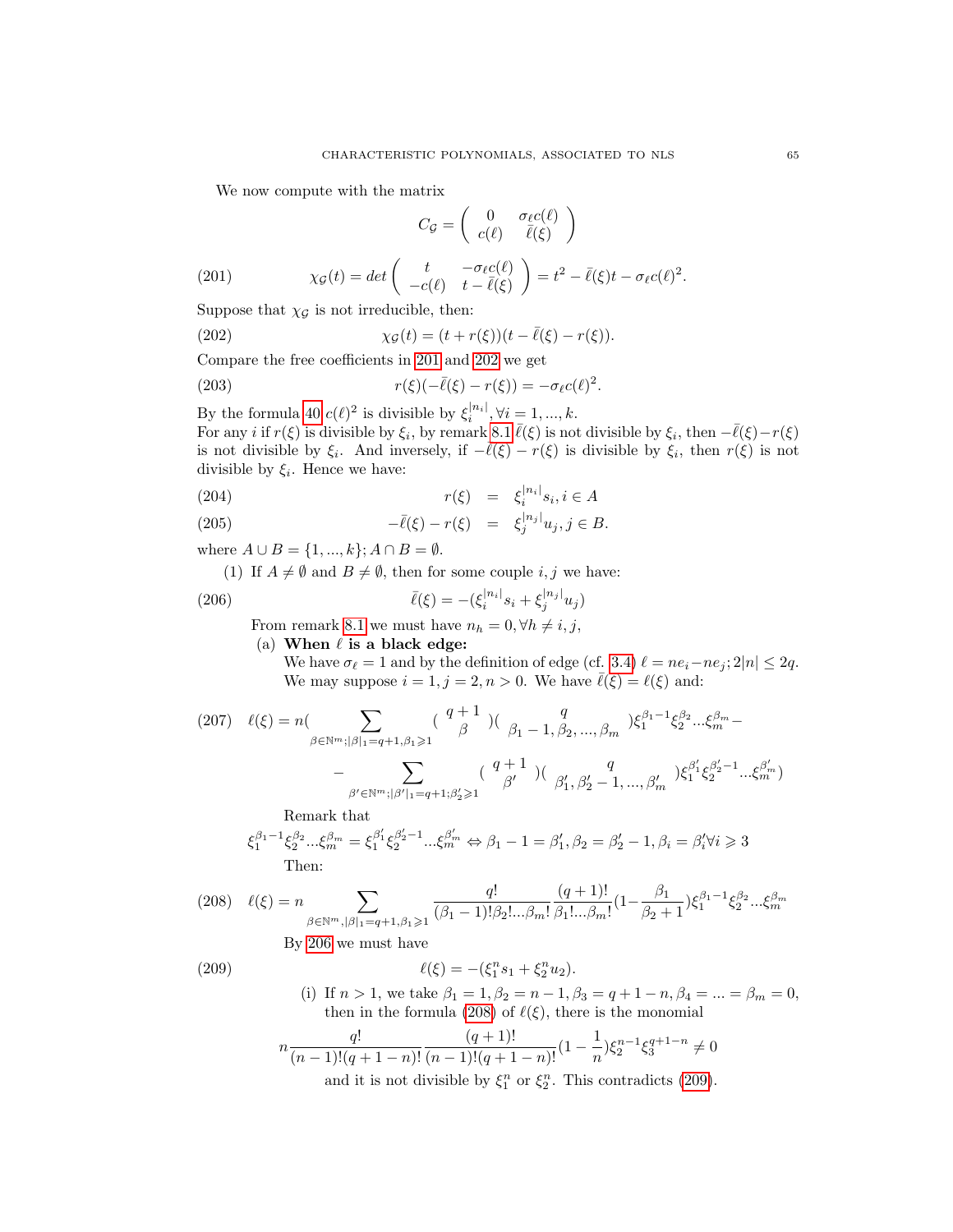(ii)  $n = 1$ . We have  $\ell^+ = (1, 0, ..., 0); \ell^- = (0, 1, ..., 0)$ . Then from [80](#page-23-0) we get

$$
(210)
$$

<span id="page-66-0"></span>
$$
c(\ell)^{2} = (q+1)^{2} \xi_{1} \xi_{2} \Big( \sum_{\alpha \in \mathbb{N}^{m}: \sum_{i} a_{i}+1=q} \begin{pmatrix} q \\ \alpha_{1}+1, \alpha_{2}, ..., \alpha_{m} \end{pmatrix} \begin{pmatrix} q \\ \alpha_{1}, \alpha_{2}+1, ..., \alpha_{m} \end{pmatrix} \xi^{\alpha} \xi^{2}
$$

Let p be a prime divisor of  $q+1:q+1=p^ku, g.c.d(p, u)=1$ . We have:

(211) 
$$
\chi_{\mathcal{G}} = t(t - \ell(\xi)) (\text{mod } p) \Rightarrow \chi_{\mathcal{G}} = (t + ps)(t - ps - \ell(\xi))
$$

<span id="page-66-1"></span>By [\(201\)](#page-65-0)and [\(210\)](#page-66-0) the free coefficient of  $\chi_{\mathcal{G}}$  must be divisible by  $p^{2k}$ :

$$
(212)\t\t\t\t\t\t p^{2k}|ps(-\ell(\xi)-ps)
$$

By formula [\(122\)](#page-34-0) we see that the coefficient of the term  $\xi_1^q$  is  $-q$ , the coefficient of the term  $\xi_2^q$  is q. One deduces that  $\ell(\xi)$  is not divisible by p since  $g.c.d(q, q + 1) = 1$ . Hence  $(-\ell(\xi) - ps)$  is not divisible by p. So by [\(212\)](#page-66-1) we must have  $p^{2k-1}|s$ . Now take  $\xi_1 = \xi_2 \Rightarrow \ell(\xi) = 0$ , then the free coefficient of  $\chi_{\mathcal{G}}$  when  $\xi_1 = \xi_2$  is divisible by  $p^{4k}$ . But in [\(201\)](#page-65-0) when  $\xi_1 = \xi_2$  the free coefficient of  $\chi_{\mathcal{G}}$  is  $-c(\ell)^2|_{\xi_1=\xi_2}$ , it is not divisible by  $p^{4k}$ , since in [210](#page-66-0) if we take  $\alpha_1 = \alpha_2 = 0, \alpha_3 = q - 1$ , we have the monomial:

<span id="page-66-3"></span>
$$
(q+1)^2 \xi_1^2 (q^2 \xi_3^{q-1})^2
$$

is not divisible by  $p^{4k}$ .

(b) When  $\ell$  is a red edge: we may suppose  $\ell = ne_1-(n+2)e_2, n > 0$ . By Remark [7.6](#page-63-6) we must have  $n \leq q-1$ . From [\(209\)](#page-65-4) we have:

(213) 
$$
\bar{\ell}(\xi) = -\xi_1^n s_1 - \xi_2^{n+2} u_2.
$$

On the other hand, by computations we get easily:

$$
(214) \quad \ell(\xi) = \sum_{\beta \in \mathbb{N}^m, |\beta|_1 = q+1, \atop \beta_1 \ge 1} \frac{q!}{(\beta_1 - 1)!\beta_2!...\beta_m!} \frac{(q+1)!}{\beta_1!...\beta_m!} (n - (n+2) \frac{\beta_1}{\beta_2 + 1}) \xi_1^{\beta_1 - 1} \xi_2^{\beta_2}...\xi_m^{\beta_m}
$$

Hence:

<span id="page-66-2"></span>
$$
\begin{split} &\text{(215)} \quad \bar{\ell}(\xi) = -\ell(\xi) - 2(q+1)A_q(\xi) = \\ & = -(\sum_{\beta \in \mathbb{N}^m, |\beta|_1 = q+1, \atop \beta_1 \geqslant 1} \frac{q!}{(\beta_1-1)!\beta_2!...\beta_m!} \frac{(q+1)!}{\beta_1!...\beta_m!} (n-(n+2)\frac{\beta_1}{\beta_2+1}) + 2(q+1) (\frac{q!}{(\beta_1-1)!\dots\beta_m!})^2) \xi_1^{\beta_1-1} \xi_2^{\beta_2}...\xi_m^{\beta_m} = \\ & = - \sum_{\beta \in \mathbb{N}^m, |\beta|_1 = q+1, \atop \beta_1 \geqslant 1} (\frac{q!}{(\beta_1-1)!\beta_2!...\beta_m!})^2 (q+1) (\frac{1}{\beta_1} (n-\frac{(n+2)\beta_1}{\beta_2+1}) + 2) \xi_1^{\beta_1-1} \xi_2^{\beta_2} \dots \xi_m^{\beta_m}. \end{split}
$$

If we take  $\beta : \beta_1 = 1, \beta_2 = n + 1, \beta_3 = q - n - 1, \beta_4 = ... = \beta_m = 0$ , then in Formula [\(215\)](#page-66-2) for  $\bar{\ell}(\xi)$  there is the monomial

$$
-(\frac{q!}{(n+1)!(q-n-1)!})^2(q+1)(n+1)\xi_2^{n+1}\xi_3^{q-n-1}
$$

which is not divisible by  $\xi_1^n$  or  $\xi_2^{n+2}$ . This contradicts [\(213\)](#page-66-3).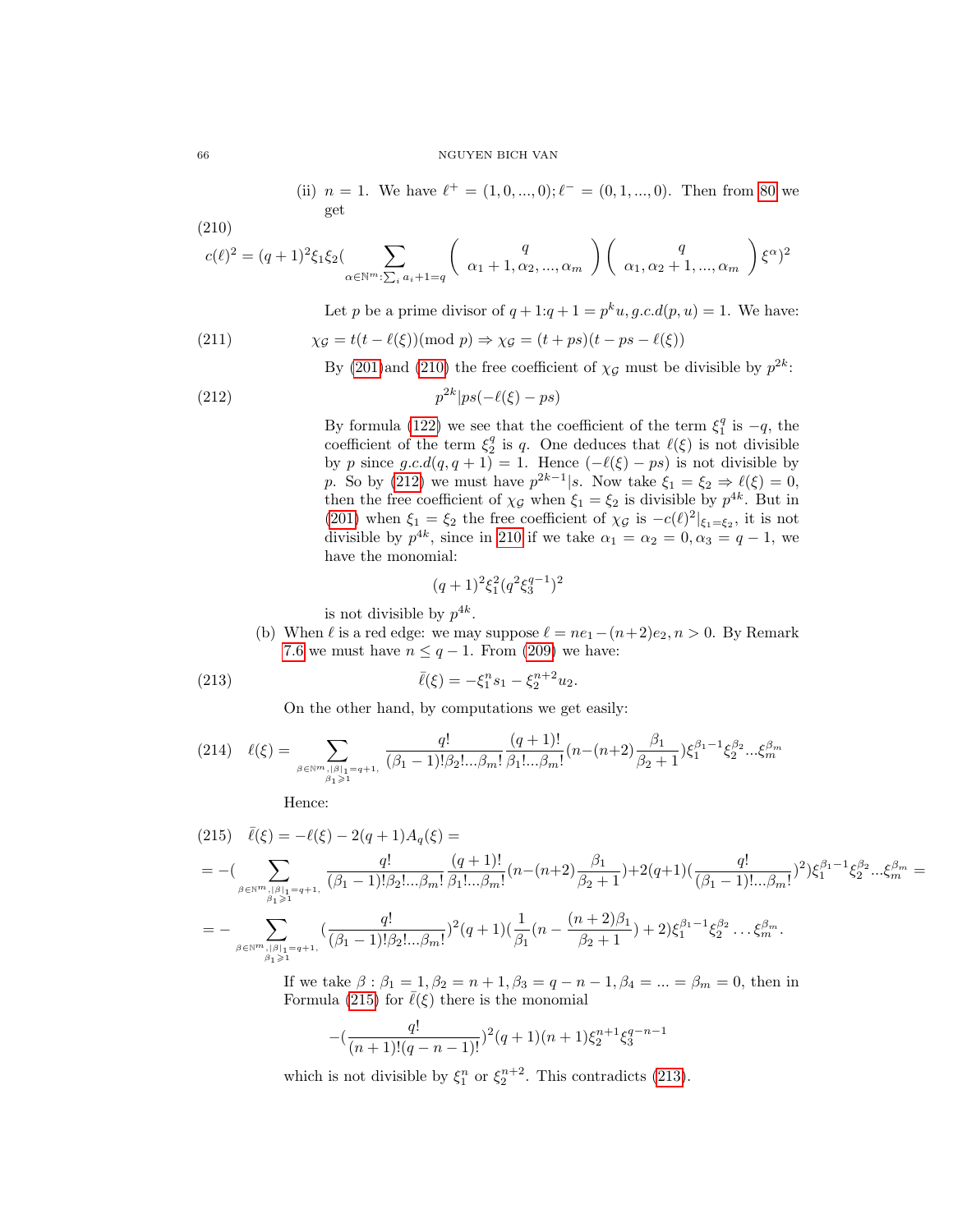(2) If 
$$
B = \emptyset
$$
, then  $A = \{1, ..., k\}$   
\n(216) 
$$
r(\xi) = \xi_1^{|n_1|} ... \xi_k^{|n_k|} s
$$

(a) When  $\ell$  is a black edge: Take  $\xi_1 = ... = \xi_k$ , by the remark we have  $\ell(\xi)|_{\xi_1=\ldots\xi_k} = 0$ , hence

<span id="page-67-0"></span>
$$
(217) \quad \chi_{\mathcal{G}}(t)|_{\xi_1=\ldots=\xi_k} = (t+r(\xi)|_{\xi_1=\ldots=\xi_k})(t-r(\xi)|_{\xi_1=\ldots=\xi_k}) =
$$
  
=  $t^2 - r(\xi)|_{\xi_1=\ldots=\xi_k}^2$ 

By [217](#page-67-0) the free coefficient of  $\chi_{\mathcal{G}}|_{\xi_1=\ldots=\xi_k}$  is divisible by  $\xi_1^{2\sum_{i=1}^k |n_i|}$ . But by [201](#page-65-0) the free coefficient of  $\chi_G|_{\xi_1=\ldots=\xi_k}$  is  $-c(\ell)^2|_{\xi_1=\ldots=\xi_k}$ .

-If  $k = m$ , then by remark [7.7](#page-63-7)  $-c(\ell)^2 |_{\xi_1 = ... = \xi_k} = -(q+1)^2 \xi_1^{\sum_{i=1}^k |n_i|}$  $\int q$  $\ell^+$  $\lambda^2$  ( q  $\ell^ \setminus^2$ is not divisible by  $\xi_1^{2\sum_{i=1}^k |n_i|}$ .  $_{\rm hen}$ 

$$
-{\rm If}\ k
$$

<span id="page-67-2"></span>.

(218)

$$
-c(\ell)^2|_{\xi_1=\ldots=\xi_k} = -(q+1)^2 \xi_1^{\sum_{i=1}^k |n_i|} \left(\sum_{\alpha \in \mathbb{N}^m : |\ell^+ + \alpha|_1 = q} \left(\begin{array}{cc} q \\ \ell^+ + \alpha \end{array}\right) \left(\begin{array}{cc} q \\ \ell^- + \alpha \end{array}\right) \xi_1^{\sum_{i=1}^k \alpha_i} \xi_{k+1}^{\alpha_{k+1}} \ldots \xi_m^{\alpha_m} \right)^2
$$

Take  $\alpha_1 = ... = \alpha_k = 0, \alpha_{k+1} = q - |\ell^+|_1$ , we see that  $-c(\ell)^2|_{\xi_1 = ... \xi_k}$  contains the term  $\xi_1^{\sum_{i=1}^k |n_i|} \xi_{k+1}^{2(q-|\ell^+|_1)}$  with the coefficient  $-(q+1)^2(\begin{array}{c}q\\ \ell^+ \end{array})$  $(\ell^+ + \alpha)^2 (\ell^- +$  $\ell^{-\frac{q}{2}} \alpha$ <sup>2</sup>.

Hence  $-c(\ell)^2|_{\xi_1=\ldots=\xi_k}$  is not divisible by  $\xi_1^2^{\sum_{i=1}^k |n_i|}$ . (b) When  $\ell$  is a red edge: Take  $\xi_1 = ... = \xi_k$ , we have

<span id="page-67-1"></span>
$$
(219) \quad \frac{\partial}{\partial \xi_i} A_{q+1}(\xi) = \frac{\partial}{\partial \xi_j} A_{q+1}(\xi) \forall i, j \Rightarrow \ell(\xi)|_{\xi_1 = \dots = \xi_k} = \sum_{i=1}^k n_i \frac{\partial}{\partial \xi_1} A_{q+1}(\xi) =
$$
\n
$$
= -2 \frac{\partial}{\partial \xi_1} A_{q+1}(\xi) = -2 \sum_{|\alpha|_1 = q+1, \alpha_1 \ge 1} \frac{1}{q+1} \left( \begin{array}{c} q+1 \\ \alpha \end{array} \right)^2 \alpha_1 \xi_1^{\alpha_1 + \alpha_2 + \dots + \alpha_k - 1} \xi_{k+1}^{\alpha_{k+1}} \dots \xi_m^{\alpha_m}
$$

(220) 
$$
A_q(\xi)|_{\xi_1=\ldots=\xi_k} = \sum_{\beta:|\beta|_1=q} \left(\begin{array}{c} q \\ \beta \end{array}\right)^2 \xi_1^{\beta_1+\ldots+\beta_k} \xi_{k+1}^{\beta_{k+1}} \ldots \xi_m^{\beta_m}.
$$

From  $(219)$  and  $(117)$  we have

$$
(221) \quad -\bar{\ell}(\xi)|_{\xi_1=\ldots=\xi_k} = (\ell(\xi) + 2(q+1)A_q(\xi))|_{\xi_1=\ldots=\xi_k} =
$$
\n
$$
= -2 \sum_{\alpha:|\alpha|_1=q+1;\alpha_1\geq 1} \left(\frac{\alpha_1}{q+1}\binom{q+1}{\alpha}^2 - (q+1)\binom{q}{\alpha_1-1,\ldots,\alpha_m}^2\right)^2 \xi_1^{\alpha_1+\ldots+\alpha_k-1} \xi_{k+1}^{\alpha_{k+1}}\ldots \xi_m^{\alpha_m} =
$$
\n
$$
= -2 \sum_{\alpha:|\alpha|_1=q+1;\alpha_1\geq 1} \left(\frac{\alpha_1}{q+1}\left(\frac{(q+1)!}{\alpha_1!\ldots\alpha_m!}\right)^2 - (q+1)\left(\frac{q!}{(\alpha_1-1)!\ldots\alpha_m!}\right)^2\right) \xi_1^{\alpha_1+\ldots+\alpha_k-1} \xi_{k+1}^{\alpha_{k+1}}\ldots \xi_m^{\alpha_m} =
$$
\n
$$
= 2 \sum_{\alpha:|\alpha|_1=q+1;\alpha_1\geq 1} \frac{q!}{(\alpha_1-1)!\ldots\alpha_m!} \frac{(q+1)!}{\alpha_1!\ldots\alpha_m!} (\alpha_1-1) \xi_1^{\alpha_1+\ldots+\alpha_k-1} \xi_{k+1}^{\alpha_{k+1}}\ldots \xi_m^{\alpha_m}.
$$

.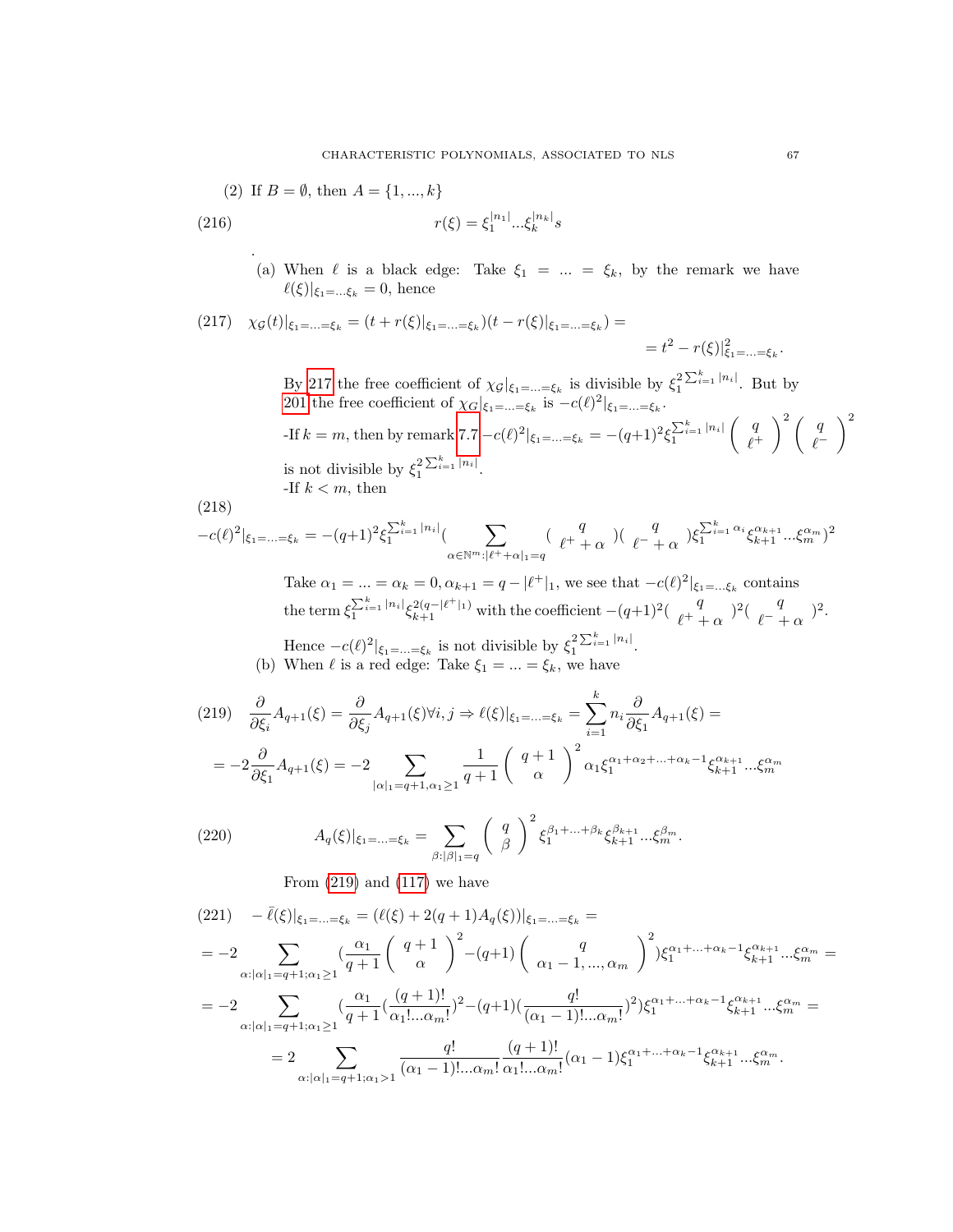Hence  $-\ell(\bar{\xi})|_{\xi_1=\ldots=\xi_k}$  is divisible by  $\xi_1$ . By [\(216\)](#page-67-2)  $r(\xi)|_{\xi_1=\ldots=\xi_k} = \xi_1^{|n_1|+\ldots+|n_k|} s$ is divisible by  $\xi_1$ . Then  $(-\ell(\bar{\xi}) - r(\xi))|_{\xi_1 = ... = \xi_k}$  is divisible by  $\xi_1$ . By [\(203\)](#page-65-5) and [\(216\)](#page-67-2)we have:

(222)  
\n
$$
\xi_1^{|n_1|} \dots \xi_k^{|n_k|} s(-\bar{\ell}(\xi) - r(\xi)) = c(\ell)^2 = \xi_1^{|n_1|} \dots \xi_k^{|n_k|} \left( \sum_{\alpha \in \mathbb{N}^m : |\ell^+ + \alpha|_1 = q - 1} \binom{q - 1}{\ell^+ + \alpha} \binom{q + 1}{\ell^- + \alpha} \xi^{\alpha} \right)^2
$$
\n
$$
\implies s(-\bar{\ell}(\xi) - r(\xi)) = \left( \sum_{\alpha \in \mathbb{N}^m : |\ell^+ + \alpha|_1 = q - 1} \binom{q - 1}{\ell^+ + \alpha} \binom{q + 1}{\ell^- + \alpha} \xi^{\alpha} \right)^2
$$
\n(223) 
$$
\implies s(-\bar{\ell}(\xi) - r(\xi)) = \left( \sum_{\alpha \in \mathbb{N}^m : |\ell^+ + \alpha|_1 = q - 1} \binom{q - 1}{\ell^+ + \alpha} \binom{q + 1}{\ell^- + \alpha} \xi^{\alpha} \right)^2.
$$

(223) 
$$
\implies s(-\bar{\ell}(\xi) - r(\xi)) = \left(\sum_{\alpha \in \mathbb{N}^m : |\ell^+ + \alpha|_1 = q-1} \left(\begin{array}{c} q-1 \\ \ell^+ + \alpha \end{array}\right) \left(\begin{array}{c} q+1 \\ \ell^- + \alpha \end{array}\right) \xi^{\alpha}\right)^2
$$

<span id="page-68-0"></span>So the right hand side of [\(223\)](#page-68-0) when  $\xi_1 = \xi_2 = ... = \xi_k$  must be divisible by  $\xi_1$ . But in fact:

- If  $k = m$ , then by remark [7.7](#page-63-7)

$$
\left(\sum_{\alpha \in \mathbb{N}^m : |\ell^+ + \alpha|_1 = q-1} \left( \begin{array}{c} q-1 \\ \ell^+ + \alpha \end{array} \right) \left( \begin{array}{c} q+1 \\ \ell^- + \alpha \end{array} \right) \xi^{\alpha} \right)^2 = \left( \begin{array}{c} q-1 \\ \ell^+ \end{array} \right)^2 \left( \begin{array}{c} q+1 \\ \ell^- \end{array} \right)^2
$$

is a constant, not divisible by  $\xi_1$ .

- If  $k < m$ , take  $\tilde{\alpha}$  such that  $\tilde{\alpha}_1 = \ldots = \tilde{\alpha}_k = \tilde{\alpha}_{k+2} = \ldots + \tilde{\alpha}_m = 0, \tilde{\alpha}_{k+1} =$  $q - 1 - \ell^+$  then the right hand side of [\(223\)](#page-68-0) contains the monomial

$$
\left(\begin{array}{c} q-1\\ \ell^+ + \tilde{\alpha} \end{array}\right)^2 \left(\begin{array}{c} q+1\\ \ell^- + \tilde{\alpha} \end{array}\right)^2 \xi_{k+1}^{2(q-1-|\ell^+|_1)}.
$$

Hence the right hand side of [\(223\)](#page-68-0) is not divisible by  $\xi_1$ .

(3) The case  $A = \emptyset, B = \{1, ..., k\}$  is similar.

 $\Box$ 

#### Part 4. Appendix

Abstract. This part contains proofs of the facts related to the NLS and the Hamiltonian that we described in Section [1,](#page-2-1) and some useful definitions.

#### <span id="page-68-2"></span><span id="page-68-1"></span>9. Appendix: Proof of Remark [1.1](#page-2-2)

*Proof.* Let  $u = \alpha \tilde{u}$ . We have:  $u_t = \alpha \tilde{u}_t$ ,  $\Delta u = \alpha \Delta \tilde{u}$ ,  $|u| = |\alpha||\tilde{u}|$ , then [\(1\)](#page-2-0) is equivalent to

(224) 
$$
-i\alpha \tilde{u}_t + \alpha \triangle \tilde{u} = \kappa |\alpha|^{2q} \alpha |\tilde{u}|^{2q} \tilde{u}
$$

Dividing 2 sides of [\(224\)](#page-68-1) by  $\alpha$  we get

(225) 
$$
-i\tilde{u}_t + \Delta \tilde{u} = \kappa |\alpha|^{2q} |\tilde{u}|^{2q} \tilde{u}
$$

Hence if we take  $\alpha$  such that  $|\alpha|^{\frac{2q}{q}} = (q+1)|\kappa|^{-1}$ , then in [\(225\)](#page-68-2)  $\kappa |\alpha|^{\frac{2q}{q}} = (q+1)\kappa |\kappa|^{-1} =$  $\pm(q+1)$ .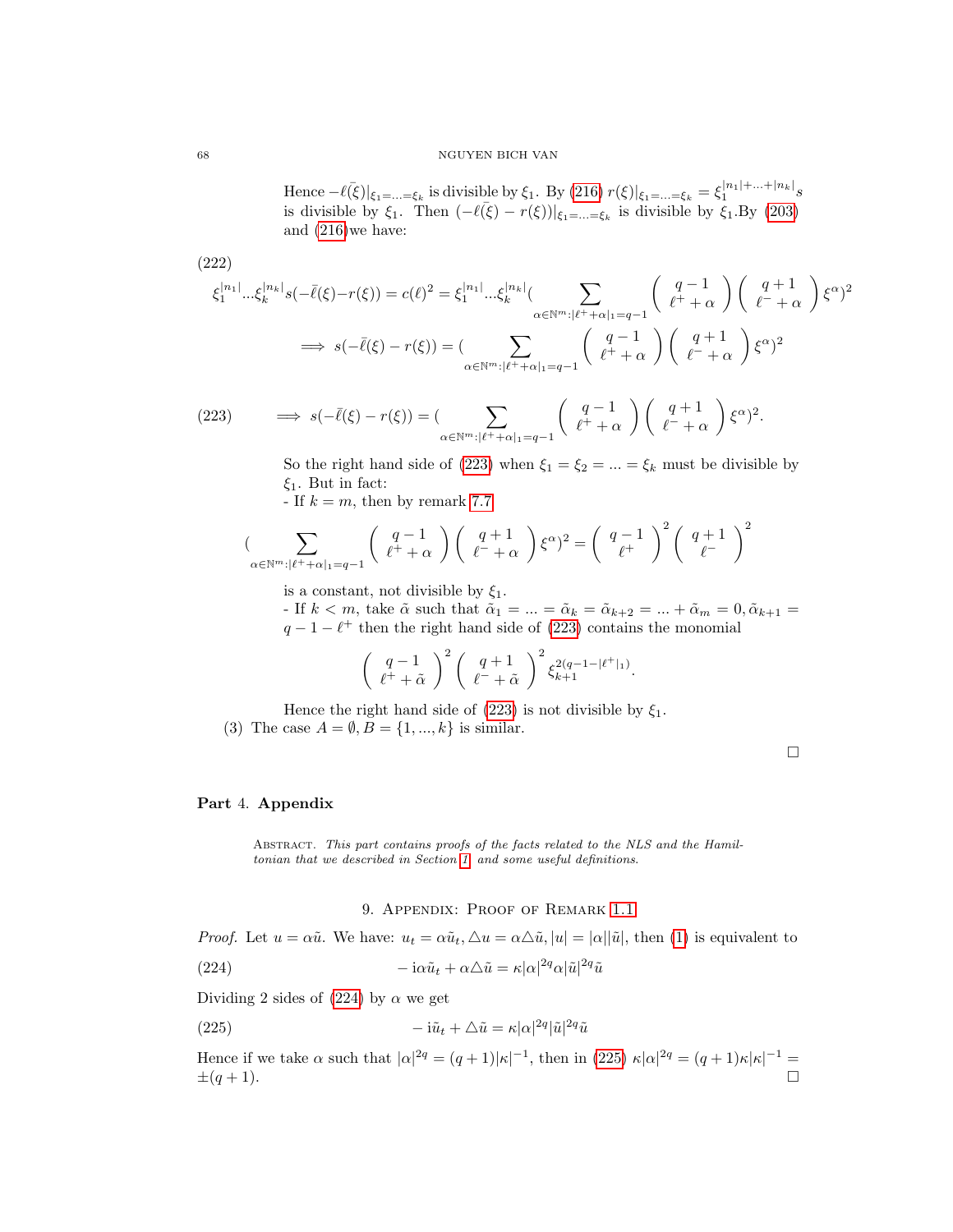## <span id="page-69-1"></span>10. APPENDIX: PROOF OF PROPOSITION [1](#page-2-3)

*Proof.* The Poisson bracket, associated to the symplectic form  $i \sum_{k \in \mathbb{Z}^n} du_k \wedge d\bar{u}_k$ , is:

(226) 
$$
\{f,g\}
$$
 =  $-{\rm i}\sum_{k} \left(\frac{\partial f}{\partial u_k}\frac{\partial g}{\partial \bar{u}_k}\right) - \frac{\partial f}{\partial \bar{u}_k}\frac{\partial g}{\partial u_k}$ 

We wish to find  $H$  so that

<span id="page-69-0"></span>(227) 
$$
\dot{u} = \{H, u\} = \mathbf{i} \sum_{k} \left( -\frac{\partial H}{\partial u_k} \frac{\partial u}{\partial \bar{u}_k} + \frac{\partial H}{\partial \bar{u}_k} \frac{\partial u}{\partial u_k} \right) = \mathbf{i} \frac{\partial H}{\partial \bar{u}_k} \frac{\partial u}{\partial u_k} = \mathbf{i} \sum_{k} \frac{\partial H}{\partial \bar{u}_k} e^{\mathbf{i}(k, \varphi)}.
$$

On the other hand from [\(3\)](#page-2-4)

(228) 
$$
\dot{u} = \sum_{k} \dot{u}_k e^{i(k,\varphi)}
$$

From [\(227\)](#page-69-0) and [\(228\)](#page-69-1) we get

<span id="page-69-4"></span>(229) 
$$
\dot{u}_k = \mathbf{i}\frac{\partial H}{\partial \bar{u}_k} \Leftrightarrow -\mathbf{i}\dot{u}_k = \frac{\partial H}{\partial \bar{u}_k} \forall k \in \mathbb{Z}^n
$$

We have

<span id="page-69-2"></span>(230) 
$$
\Delta u = \sum_{j=1}^{n} \frac{\partial^2 u}{\partial \varphi_j^2} = -\sum_{k \in \mathbb{Z}^n} u_k(t) e^{i(k,\varphi)} \sum_{j=1}^{n} k_j^2 = -\sum_{k \in \mathbb{Z}^n} |k|^2 u_k(t) e^{i(k,\varphi)}
$$

$$
(231) \quad |u|^{2q}u = u^{q+1}\bar{u}^q = \left(\sum_k u_k e^{i(k,\varphi)}\right)^{q+1} \left(\sum_k \bar{u}_k e^{-i(k,\varphi)}\right)^q =
$$
\n
$$
= \sum_{k_1,\ldots,k_{2q+1}} u_{k_1}\ldots u_{k_{2q+1}}\bar{u}_{k_2}\ldots\bar{u}_{k_{2q}} e^{i(k_1-k_2+k_3-k_4+\ldots+k_{2q-1}-k_{2q}+k_{2q+1},\varphi)}.
$$

From [\(2\)](#page-2-5) we have

<span id="page-69-3"></span>(232) 
$$
- i u_t = -i \sum_k \dot{u}_k e^{i(k,\varphi)} = -\Delta u + (q + 1)|u|^{2q} u
$$

From [\(230\)](#page-69-2)-[\(232\)](#page-69-3) we get

<span id="page-69-5"></span>
$$
(233) \quad -\mathrm{i}\dot{u}_k = |k|^2 u_k + (q+1) \sum_{\substack{k_1,\ldots,k_{2q+1}\in\mathbb{Z}^n\\k_1-k_2+k_3-k_4+\ldots+k_{2q-1}-k_{2q}+k_{2q+1}=k}} u_{k_1}\ldots u_{k_{2q+1}}\bar{u}_{k_2}\ldots\bar{u}_{k_{2q}}.
$$

From  $(229)$  and  $(233)$  we have

<span id="page-69-6"></span>
$$
\frac{\partial H}{\partial \bar{u}_k} = |k|^2 u_k + (q+1) \sum_{\substack{k_1, \dots, k_{2q+1} \in \mathbb{Z}^n \\ k_1 - k_2 + k_3 - k_4 + \dots + k_{2q-1} - k_{2q} + k_{2q+1} = k}} u_{k_1} \dots u_{k_{2q+1}} \bar{u}_{k_2} \dots \bar{u}_{k_{2q}}. \forall k \in \mathbb{Z}^n
$$

We can write:

(235)

$$
\sum_{\substack{k_1,\ldots,k_{2q+1}\in\mathbb{Z}^n\\k_1-k_2+k_3-k_4+\ldots+k_{2q-1}-k_{2q}+k_{2q+1}=k}}u_{k_1}\ldots u_{k_{2q+1}}\bar u_{k_2}\ldots\bar u_{k_{2q}}=\sum_{\substack{\alpha,\beta\in(\mathbb{Z}^n)^{\mathbb{N}}:\vert\alpha\vert=q+1,\vert\beta\vert_1=q,\\ \sum_l l(\alpha_l-\beta_l)=k}}\left(\begin{array}{c}q+1\\ \alpha\end{array}\right)\left(\begin{array}{c}q\\ \beta\end{array}\right)u^\alpha\bar u^\beta.
$$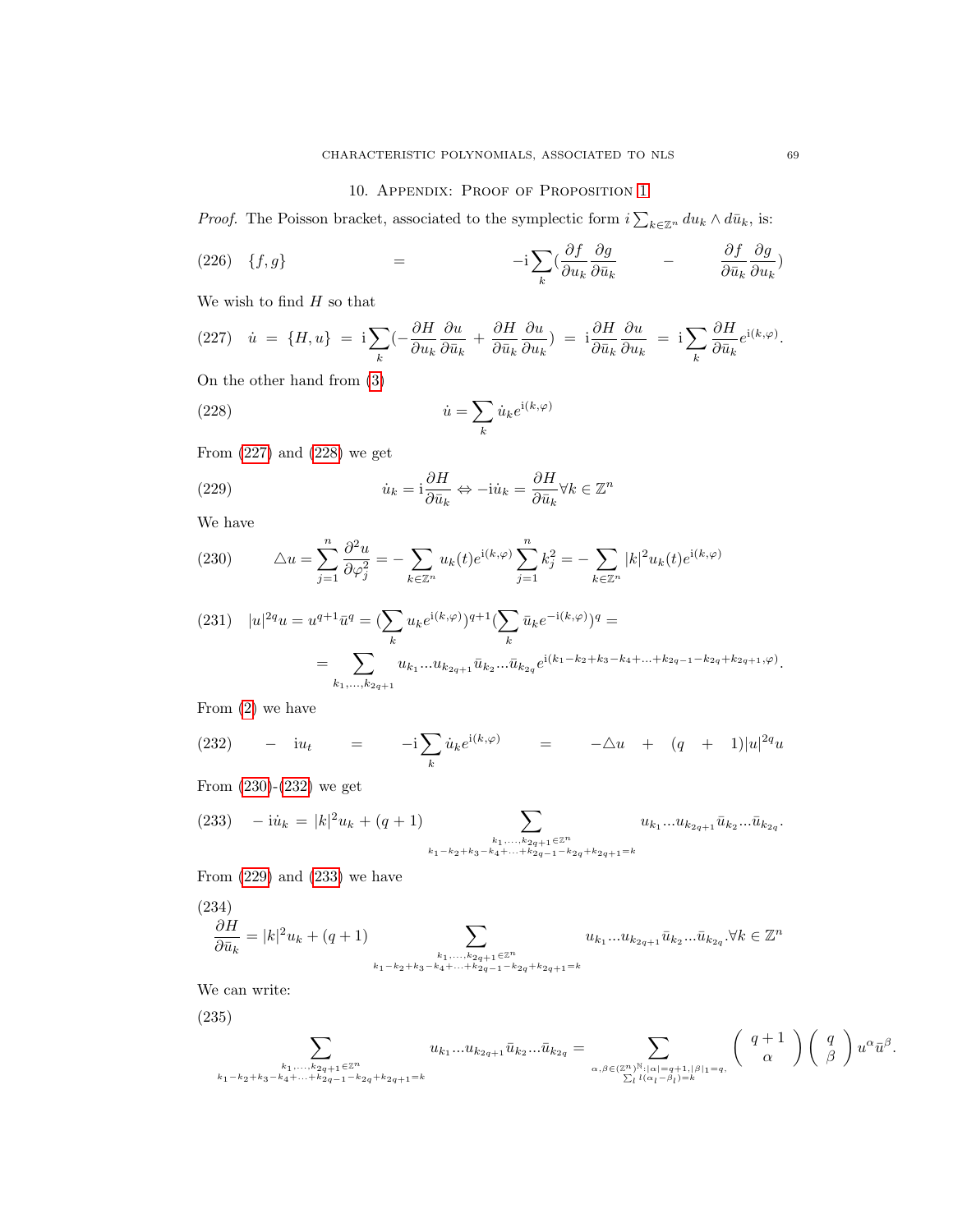Then

$$
(236) (q+1) \int \sum_{\substack{k_1,\ldots,k_{2q+1}\in\mathbb{Z}^n \\ \sum_{\alpha,\beta\in(\mathbb{Z}^n)^{\mathbb{N}}:\,|\alpha|=q+1,|\beta|=q,\\\sum_{\alpha,\beta\in(\mathbb{Z}^n)^{\mathbb{N}}:\,|\alpha|=q+1,|\beta|=q,\\\sum_{\alpha,\beta\in(\mathbb{Z}^n)^{\mathbb{N}}:\,|\alpha|=q+1,|\beta|=q}} \binom{q+1}{\alpha} \binom{q}{\beta} u^{\alpha} \frac{\bar{u}_k^{\beta_k+1}}{\beta_k+1} \prod_{i\neq k} \bar{u}_i^{\beta_i} =
$$
\n
$$
= \sum_{\substack{\alpha,\beta\in(\mathbb{Z}^n)^{\mathbb{N}}:\,|\alpha|_1=|\beta|_1=q+1,\\\sum_{\alpha,\beta\in(\mathbb{Z}^n)^{\mathbb{N}}:\,|\alpha|_1=|\beta|_1=q+1,\\\sum_{\alpha,\beta\in(\mathbb{Z}^n)^{\mathbb{N}}:\,|\alpha|_1=|\beta|_1=q+1,\\\sum_{\alpha,\beta\in(\mathbb{Z}^n)^{\mathbb{N}}:\,|\alpha|_1=\beta|_1=0}} \binom{q+1}{\alpha} \binom{q+1}{\tilde{\beta}} u^{\alpha} \bar{u}^{\tilde{\beta}}
$$

.

where  $\tilde{\beta}_i = \beta_i$  for  $i \neq k$  and  $\tilde{\beta}_k = \beta_k + 1$ . Hence

<span id="page-70-0"></span>
$$
(237) \quad H = |k|^2 u_k \bar{u}_k + \sum_{\alpha, \tilde{\beta} \in (Z^n)^{\mathbb{N}} : |\alpha|_1 = |\tilde{\beta}|_1 = q+1, \atop \sum_l l(\alpha_l - \tilde{\beta}_l) = 0} \left( \begin{array}{c} q+1 \\ \alpha \end{array} \right) \left( \begin{array}{c} q+1 \\ \tilde{\beta} \end{array} \right) u^{\alpha} \bar{u}^{\tilde{\beta}} + C
$$

where  $\frac{\partial C}{\partial \bar{u}_k} = 0$ . If we compute  $\frac{\partial H}{\partial \bar{u}'_k}$  for  $k' \neq k$  by [\(234\)](#page-69-6) and [\(237\)](#page-70-0) we get  $\frac{\partial C}{\partial \bar{u}'_k} = |k'|^2 u_{k'} \implies$  $C = |k'|^2 u_{k'} \bar{u}_{k'} + C'$ . If we continue this process for all k we get easily Formula [\(4\)](#page-3-0).  $\square$ 

### 11. Appendix: The resultant and discriminant of polynomials

**Definition 11.1.** Let  $f(t) = a_n t^n + a_{n-1}t^{n-1} + ... + a_1t + a_0$  and  $g(t) = b_m t^m + b_{m-1}t^{m-1} + ...$  $... + b_1t + b_0$  be two polynomials of degree n and m, respectively, with coefficients in an arbitrary field F. Suppose that in the algebraic closure of F f has n roots  $\alpha_1, ..., \alpha_n, g$ has m roots  $\beta_1, ..., \beta_m$  (not necessary distinct). The resultant of f and g is

(238) 
$$
R(f,g) = a_n^m b_m^n \prod_{i=1}^n \prod_{j=1}^m (\alpha_i - \beta_j).
$$

**Definition 11.2.** Let  $f(t) = a_n t^n + a_{n-1} t^{n-1} + ... + a_1 t + a_0$  be a polynomial of degree n with coefficients in an arbitrary field  $F$ . Suppose that in the algebraic closure of  $F f$  has n roots  $\alpha_1, ..., \alpha_n$ . The discriminant of f is:

(239) 
$$
D(f) = a_n^{2n-2} \prod_{1 \le i < j \le n} (\alpha_i - \alpha_j)^2.
$$

There are well-known formulas for the resultant and the discriminant:

$$
(240) \quad R(f,g) = det \begin{pmatrix} a_n & a_{n-1} & a_{n-2} & \dots & a_1 & a_0 & 0 & 0 & \dots & 0 \\ 0 & a_n & a_{n-1} & \dots & a_1 & a_0 & 0 & 0 & \dots & 0 \\ \dots & \dots & \dots & \dots & \dots & \dots & \dots & \dots & \dots & \dots \\ 0 & 0 & 0 & \dots & 0 & a_n & \dots & a_1 & a_0 & 0 \\ 0 & 0 & 0 & \dots & 0 & 0 & a_n & \dots & a_1 & a_0 \\ b_m & b_{m-1} & b_{m-2} & \dots & 0 & 0 & 0 & \dots & 0 & 0 \\ 0 & b_m & b_{m-1} & \dots & 0 & 0 & \dots & \dots & 0 & 0 \\ \dots & \dots & \dots & \dots & \dots & \dots & \dots & \dots & \dots & \dots & \dots \\ 0 & 0 & \dots & 0 & b_m & b_{m-1} & \dots & b_1 & b_0 & 0 \\ 0 & 0 & \dots & \dots & 0 & b_m & \dots & b_2 & b_1 & b_0 \end{pmatrix}
$$

where the m first rows contain the coefficients  $a_n, a_{n-1}, ..., a_0$  of f shifted  $0, 1, ..., m-1$ steps and padded with zeros and the n last rows contain the coefficients  $b_m, b_{m-1}, ..., b_0$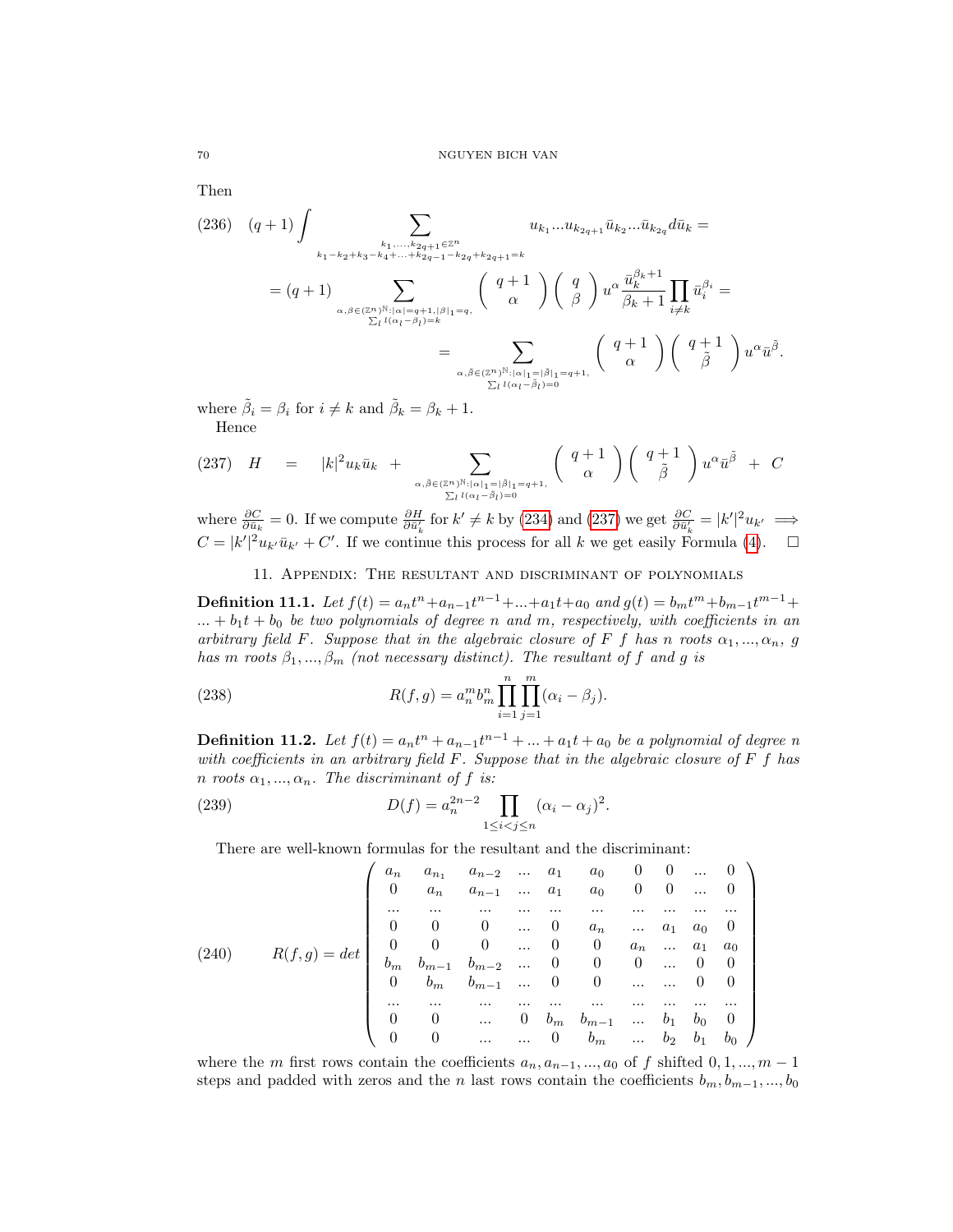shifted  $0, 1, ..., n-1$  steps and padded with zeros. In other words, the entry at  $(i, j)$  equals  $a_{n+i-j}$  if  $1 \leq i \leq m$  and  $b_{i-j}$  if  $m+1 \leq i \leq m+n$ , with  $a_i = 0$  if  $i > n$  or  $i < 0$  and  $b_i = 0$  if  $i > m$  or  $i < 0$ .

(241) 
$$
D(f) = (-1)^{n(n-1)/2} a_n^{-1} R(f, f') \text{for } n \ge 1
$$

#### 12. Appendix: Genericity condition

**Definition 12.1.** Given a list  $\mathcal{R} := \{P_1(y), \ldots, P_N(y)\}\$  of non-zero polynomials in k vector variables  $y_i$ , called resonance polynomials, we say that a list of vectors  $S =$  $\{v_1,\ldots,v_m\}, v_i \in \mathbb{C}^n$  is GENERIC relative to R if, for any list  $A = \{u_1,\ldots,u_k\}$  such that  $u_i \in S$ ,  $\forall i, u_i \neq u_j$ , the evaluation of the resonance polynomials at  $y_i = u_i$  is nonzero.

If  $m$  is finite this condition is equivalent to requiring that  $S$  (considered as a point in  $\mathbb{C}^{nm}$ ) does not belong to the algebraic variety where at least one of the resonance polynomials is zero.

### Example 12.1.

$$
P_1(y_1, y_2, y_3) = (y_1 - y_2, y_1 - y_3)
$$

means that we require

$$
(v_i - v_j, v_i - v_k) \neq 0
$$

for all  $i \neq j \neq k$ 

In our specific case the required list of the resonances,  $P_1(y), \ldots, P_N(y)$ , are nonzero polynomials with integer coefficients depending on  $d = 4q(n + 1)$  vector variables  $\zeta = (\zeta_1, \ldots, \zeta_d)$  with  $\zeta_i = (\zeta_i^1, \ldots, \zeta_i^n)$ . The explicit list of these resonances (see Definition 22 in [\[10\]](#page-72-0)) depends on some non trivial combinatorics, nevertheless it is easy to give a (highly) redundant list of inequalities out of which the resonances appear. There is a constant  $C > 0$  depending only on q, n so that we can take resonances the non-zero polynomials of the form:

• Linear inequalities: For all non-zero vectors  $(a_1, ..., a_{4q(n+1)})$  with  $a_i \in Z, |a_i| \leq C$ we require that

$$
\sum_{i=1}^{q(n+1)} a_i \zeta_i \neq 0.
$$

 $\overline{4}$ 

• Quadratic inequalities : Let  $(\zeta_i, \zeta_j) = \sum_{h=1}^n \zeta_i^h \zeta_j^h$  be the scalar product. For all non-zero matrices  ${a_{i,j}}\}_{i,j=1}^{4q(n+1)}$  with  $a_{i,j}\mathbb{Z}, |a_{i,j}| \leq C$  we requires

$$
\sum_{i,j=1}^{4q(n+1)} a_{i,j} \zeta_i \zeta_j \neq 0.
$$

• Determinantal inequalities: Consider  $n$  linear combinations  $u_h$  out of the list of elements  $\mathcal{L} := \sum_{i=1}^{4q(n+1)} a_{h,i} \zeta_i, a_{h,i} \mathbb{Z}, |a_{h,i}| \leq C.$ 

The determinantal resonances are contained in the list of the formally non-zero expressions of type  $det(u_1, ..., u_n), u_i \in \mathcal{L}$ .